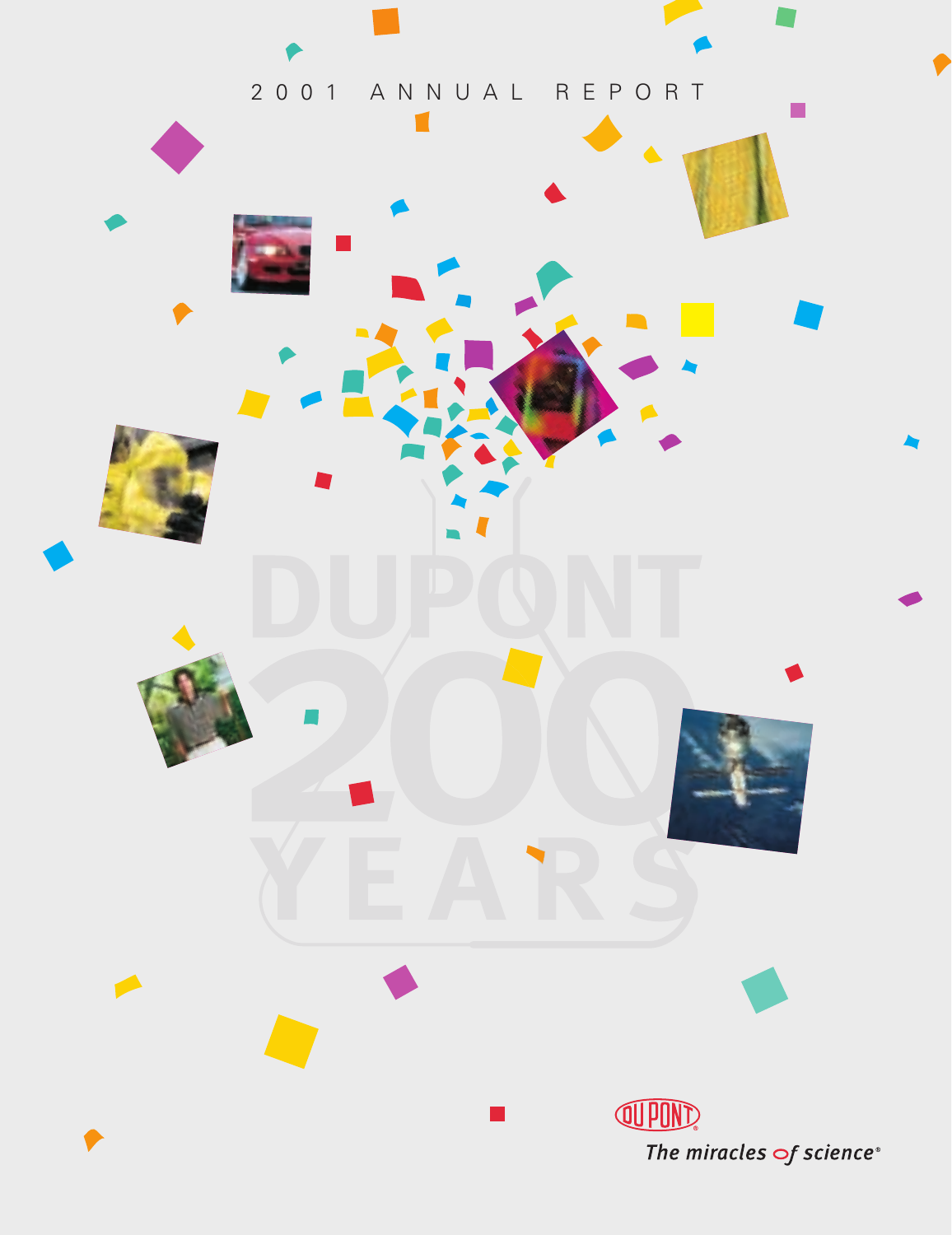#### **DuPont at 200**

In 2002, DuPont celebrates its 200<sup>th</sup> anniversary.

The company that began as a small, family firm on the banks of Delaware's Brandywine River is today a global enterprise operating in 70 countries around the world. From a manufacturer of one main product – black powder for guns and blasting – DuPont grew through a remarkable series of scientific leaps into a supplier of some of the world's most advanced materials, services and technologies. Much of what we take for granted in the look, feel, and utility of modern life was brought to the marketplace as a result of DuPont discoveries, the genius of DuPont scientists and engineers, and the hard work of DuPont employees in plants and offices, year in and year out.

Along the way, there have been some exceptional constants. The company's core values of safety, health and the environment, ethics, and respect for people have evolved to meet the challenges and opportunities of each era, but as they are lived today they would be easily recognizable to our founder. The central role of science as the means for gaining competitive advantage and creating value for customers and shareholders has been consistent. It would be familiar to any employee plucked at random from any decade of the company's existence.

Yet nothing has contributed more to the success of DuPont than its ability to transform itself in order to grow. Whether moving into high explosives in the latter 19<sup>th</sup> century, into chemicals and polymers in the 20<sup>th</sup> century, or into biotechnology and other integrated sciences today, DuPont has always embraced change as a means to grow. The will to discover and the imagination to turn discovery into business still drive DuPont. We will be delivering "The miracles of science" for many years to come.

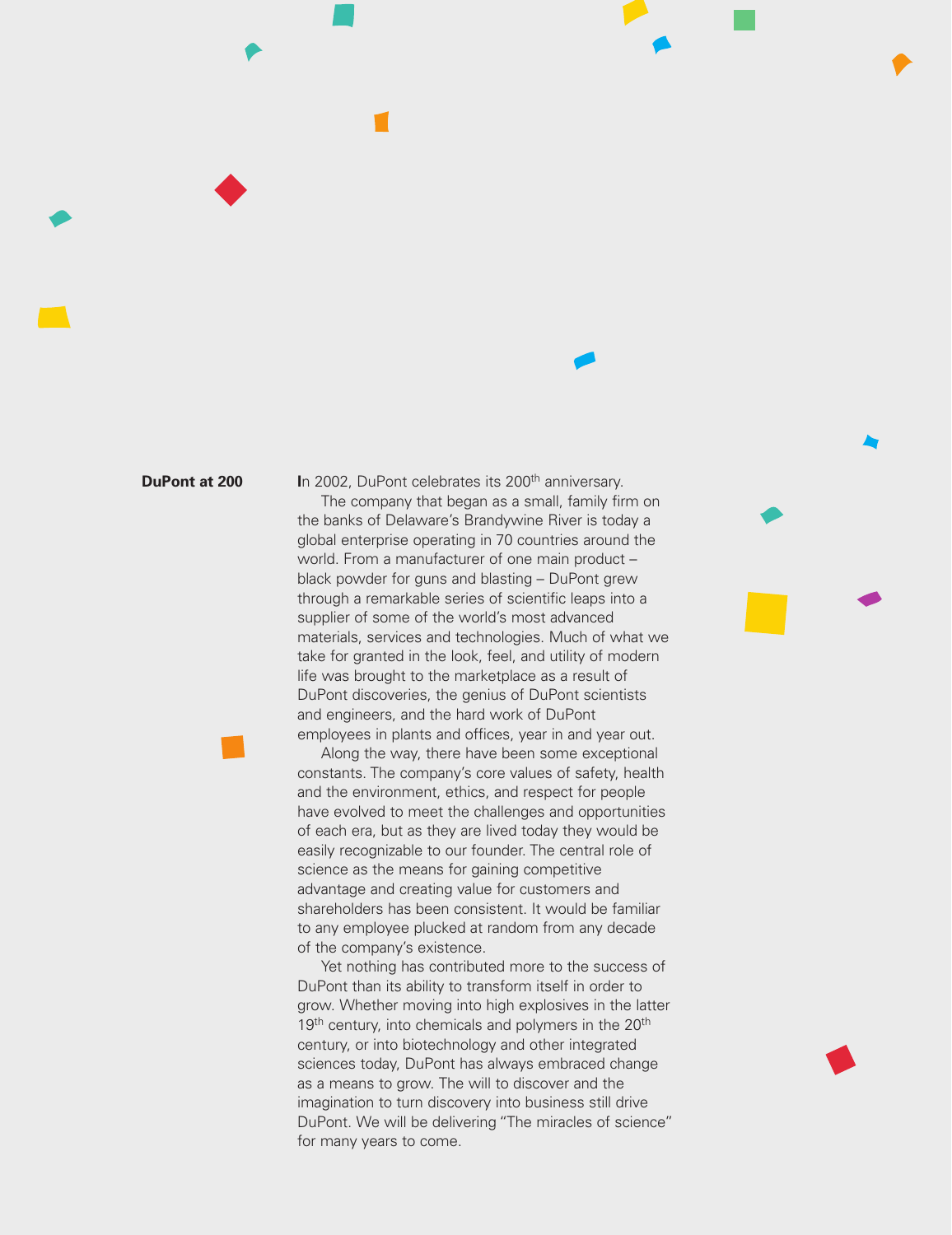*(Dollars in millions, except per share)*

| <b>Operating Results</b>                                | 2001             | 2000             |
|---------------------------------------------------------|------------------|------------------|
| <b>Sales</b>                                            | \$24,726         | \$28,268         |
| Income from Continuing Operations before One-time Items | \$1,251          | \$2,878          |
| Net Income                                              | \$4,339          | \$2,314          |
| <b>Depreciation and Amortization</b>                    | \$1,754          | \$1,860          |
| <b>Capital Expenditures</b>                             | \$1,634          | \$2,022          |
| Research and Development Expense                        | \$1,588          | \$1,776          |
| <b>Financial Position, Year End</b>                     |                  |                  |
| <b>Total Assets</b>                                     | \$40,319         | \$39,426         |
| <b>Total Debt</b>                                       | \$6,814          | \$9,905          |
| <b>Stockholders' Equity</b>                             | \$14,452         | \$13,299         |
| <b>Data Per Common Share</b>                            |                  |                  |
| Earnings before One-time Items - Diluted                | \$<br>1.19       | \$<br>2.73       |
| Earnings - Diluted                                      | \$<br>4.16       | \$<br>2.19       |
| <b>Dividends</b>                                        | \$<br>1.40       | \$<br>1.40       |
| <b>Market Price Range</b>                               | $$49.88 - 32.64$ | $$74.00 - 38.19$ |
| <b>Other Totals, Year End</b>                           |                  |                  |
| <b>Shares of Common Stock Outstanding (millions)</b>    | 1,002            | 1,039            |
| Common Stockholders of Record (thousands)               | 127              | 132              |
| Employees (thousands)                                   | 79               | 93               |









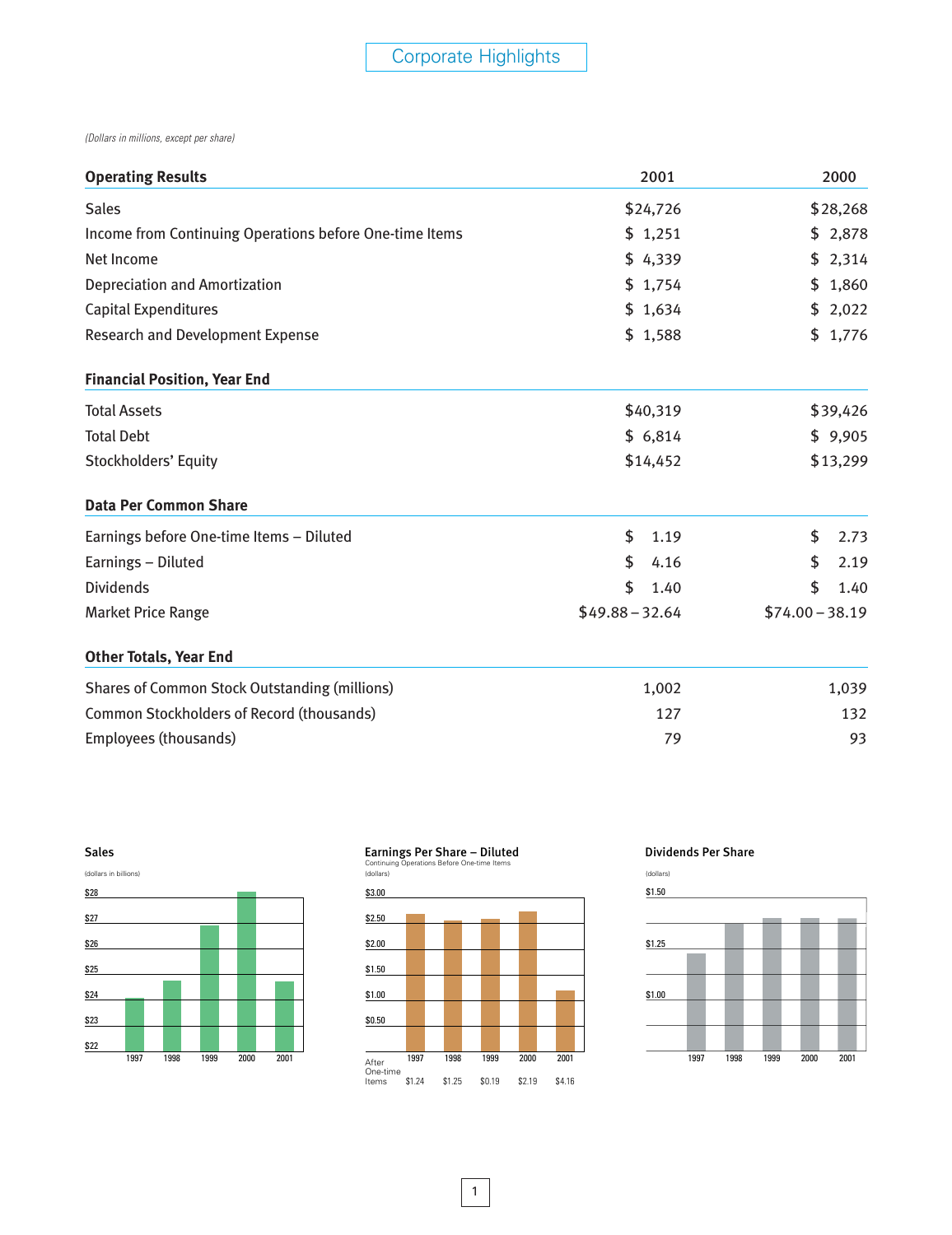2001 was a profoundly challenging year for DuPont. We faced the worst economic environment in two decades, unusually high energy prices, and unfavorable currency exchange rates. Yet we remained focused on executing our plans and implemented important strategic actions. As we begin 2002, we are still on track to achieve our long-term goals.

Because of the nature of our businesses and the many markets we serve, DuPont was one of the first to see the economic troubles on the horizon. We made immediate adjustments to deal with recession even as debate continued about whether or not the United States was headed for one. We worked to hone our competitive strengths and solidify our customer relationships so that we will be able to outpace the competition when the upturn inevitably arrives.

There were bright spots in the year. The sale of DuPont Pharmaceuticals for almost \$8 billion to Bristol-Myers Squibb was very favorable for our shareholders. DuPont Pharmaceuticals was an excellent business with an attractive pipeline of products. However, it was a small company competing in a market dominated by giants. This infusion of cash provides us with the flexibility to complete the \$2.5 billion stock repurchase program announced in 2000, to reduce net debt, and to further invest in our businesses.

We ended 2001 with our strongest balance sheet in nearly two decades in the worst economic environment in two decades. *Business Week* listed us among 20 companies with the financial strength and flexibility to take advantage of the bear market's acquisition opportunities. In fact, we made seven selective acquisitions during the year. These new businesses bring technology and know-how to markets that we believe will be important growth areas for DuPont in the future.

Although the year's performance was very disappointing with underlying earnings per share declining 56 percent, we are confident that we possess the correct strategies and are doing the right things to continue the transformation of our company. We know where we are going and we have the plans in place to get us there. We will continue on the course we have charted, and we believe we are well positioned to realize our objective of creating an exciting, profitable and growing 21st century DuPont.

Despite the challenges we faced during the year, we stayed focused on our core values. DuPont received safety, health or environmental awards in Brazil, Canada, Taiwan, Singapore, the United Kingdom and the United States. DuPont was one of only two chemical companies named to London's Financial Times Stock Exchange list of 100 socially responsible global companies.

The high regard in which DuPont is held by our customers and communities around the world is a reflection of the values that drive us. In the wake of the ongoing corporate financial scandals in the news, we reaffirmed uncompromising commitment to our core values, to strong and active oversight by our Board of Directors, and to rigorous control processes driven by management.

### **WE RESPONDED IMMEDIATELY TO THE ECONOMIC DOWNTURN.**

We responded to the economic downturn with a series of definite actions to generate revenue in 2001 while simultaneously improving our competitive position to maximize growth when the economy recovers, including:

*"I remember well that Toyota used DuPont paint for our first passenger car, the "Toyota Crown" in 1955. Toyota continues to pursue challenging new technologies everyday, just like DuPont who totally changed the automotive industry in the past century. We expect DuPont to create a new paradigm in our industry through innovative materials in the new century."*

*Dr. Shoichiro Toyoda, Honorary Chairman, Toyota Motor Corporation*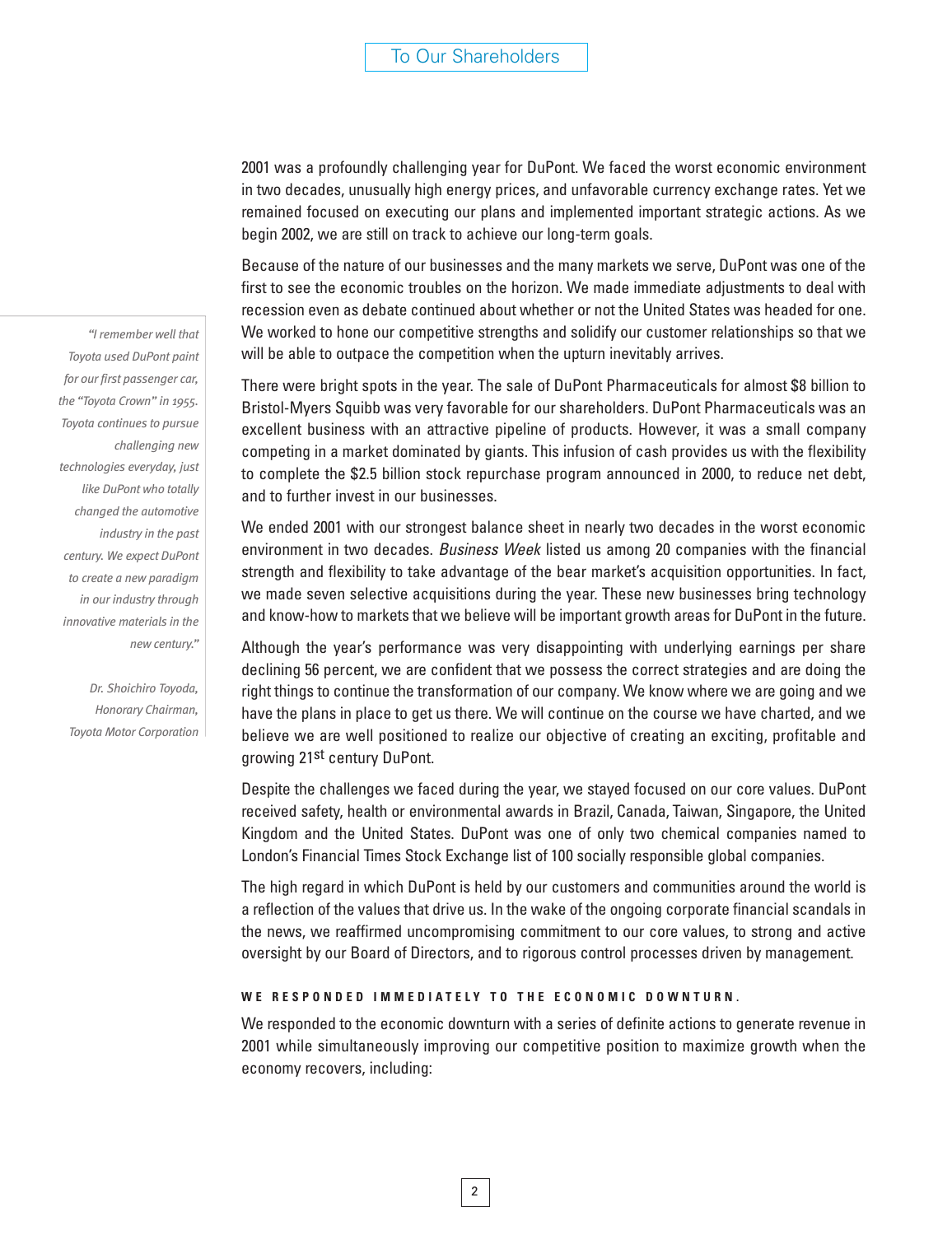- $>$  In April, we aligned our capacity to meet reduced demand. We eliminated more than 5,000 positions to accomplish the alignment, or 6 percent of our worldwide workforce.
- $>$  We eliminated or offset 100 percent of the residual cost associated with the sale of DuPont Pharmaceuticals.
- $>$  We completed 230 cross-business improvement projects which yielded \$20 million pretax earnings in 2001 and which will yield \$90 million pretax in 2002.
- $>$  We concentrated on increasing market share in developing countries, including China and India. This initiative yielded \$40 million in annualized pretax earnings in 2001.
- $>$  We purchased \$400 million of materials and services via Internet reverse auctions, saving over 15 percent. We expect to make about \$800 million of reverse auction purchases in 2002.

#### **WE FOCUSED ON OUR MISSION, TRANSFORMATION AND STRATEGIES.**

Our overall mission is sustainable growth – creating value for our shareholders and society while reducing our environmental footprint. We are continuing the transformation of the company to accomplish that.

The most profound change was our announcement in early 2002 of the creation of five market growth platforms for organizing our businesses. These are DuPont Electronic & Communication Technologies, DuPont Performance Materials, DuPont Coatings & Color Technologies, DuPont Safety & Protection, and DuPont Agriculture & Nutrition. We announced the creation of a new subsidiary, DuPont Textiles & Interiors, with the ultimate intent of separating these businesses by year-end 2003, market conditions permitting.

The businesses in DuPont Textiles & Interiors – nylon fibers, polyester fibers and Lycra® brand fibers – have been bedrock businesses for our company. Employees of our fibers businesses have long been recognized throughout the industry for their achievement and dedication. Likewise, we count among our most honored customers the textile market firms who have worked so closely with DuPont for so many decades. However, these businesses participate in industries that have changed dramatically in recent years. Our new subsidiary will be the largest integrated fibers company in the world. We believe that separated from DuPont it will have the most flexibility to respond as the industry restructures, new opportunities to reduce costs and strengthen customer commitments, and the ability to lead innovation and maximize its long-term potential.

Our new growth platforms will enable us to maintain our progress in the three strategic thrusts I have discussed in the Chairman's Letter each year since 1998 and which remain central to our business plans and objectives. Here are some highlights in each area from the past year.

**Integrated Science.** The technology platforms that drove DuPont's growth for the last six decades – polymer chemistry and chemical engineering – are maturing. They remain vital to our future, but cannot alone drive growth over the long term. We are revitalizing our science by investing today in biology-based technology platforms (sometimes called"life sciences") that can support significant long-term future innovation and extend the market potential of our existing technology base.

*"DuPont delivers an outstanding service to their customers in relation to product development and involves their customers in developing a professional partnership. What impressed me most with the DuPont organization is their integrity and their commitment to customers."*

*Finn Johnsson, CEO, Mölnlycke Health Care AB*

*"DuPont has been able to propose cutting-edge materials wrapped in intelligent brand packages. DuPont's science and technology inform us as to what is possible, whereas DuPont's branding informs us as to what is imaginable."*

*Alberto de Conti, Innovation Team Leader, Levi Strauss*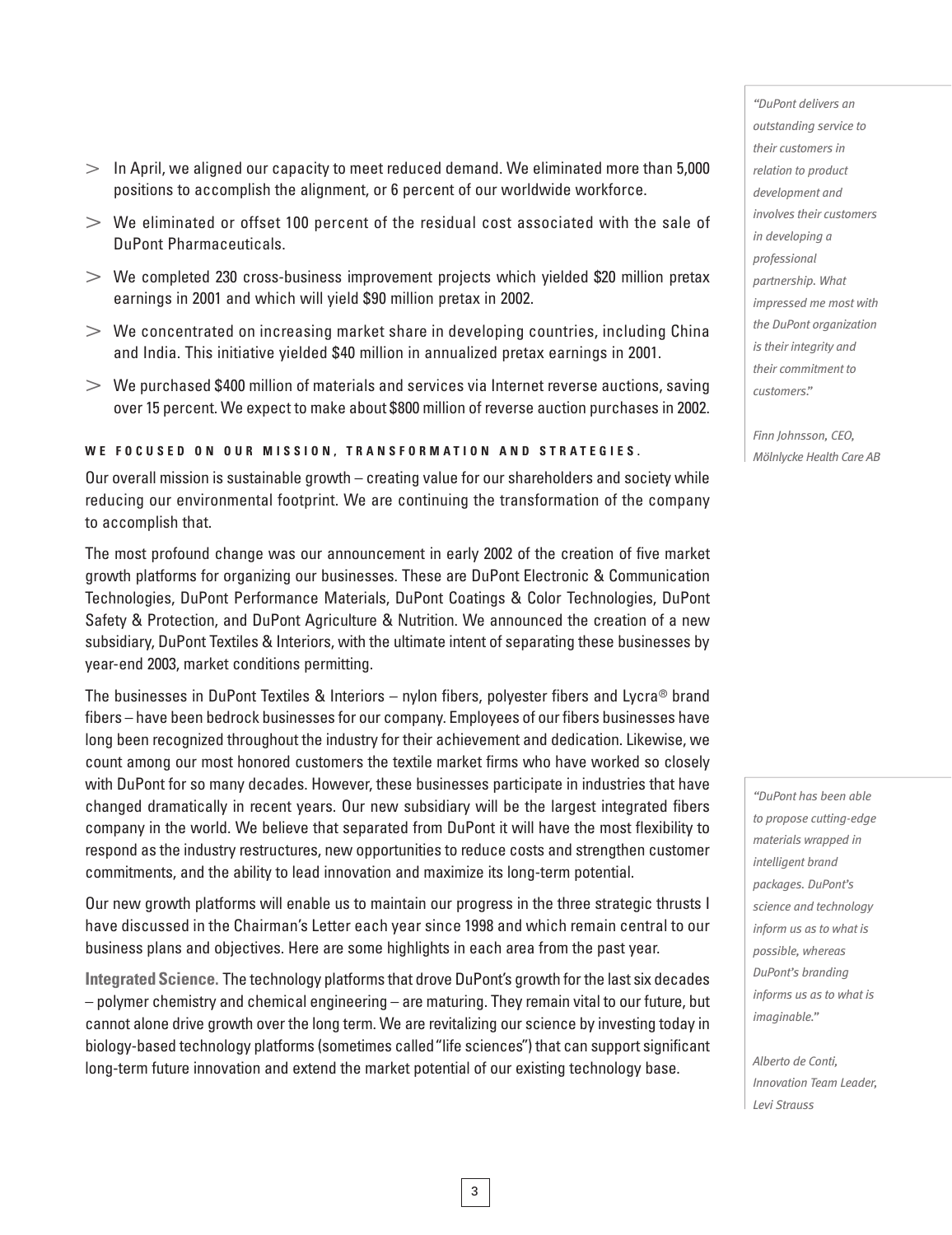*"DuPont brings me peace of mind. I know that when I use a DuPont product I don't have to worry about effectiveness – it works. DuPont continues to be a leader in product innovation and demonstrates a commitment to providing farmers with safe, reliable products."*

*Vince Ferrante, Grower, Santa Maria, California* In July, we launched the DuPont<sup> $M$ </sup> Solae<sup>M</sup> brand of soy protein which is available in 8<sup>th</sup> Continent M soymilk, now in select U.S. dairy cases. Made with a high sucrose soybean developed by DuPont, 8<sup>th</sup> Continent<sup>™</sup> is the first product from the joint venture between DuPont and General Mills.

**Knowledge Intensity.** We have always provided a unique DuPont "value add"with the materials we sell, and customers have long depended on our knowledge and technical know-how. In recent years, however, we have changed our business models to capture more of the value created by our innovation, our knowledge of markets, our understanding of end-user needs, and our strong brands.

An example of this is in our businesses related to safety and protection where our knowledge base is unparalleled. Our safety consulting business tripled in 2001. There are now more than 100,000 employees of other companies covered under DuPont SafeReturns™ contracts. The creation of the DuPont Safety & Protection growth platform will better leverage our knowledge and our \$3 billion worth of safety and protection products and services. This will make it easier to respond to customer needs, many of which are now more apparent after September 11.

**Productivity.** We worked rigorously to improve productivity. The success we are experiencing reflects personal accountability for results and the tenacity to see projects through to completion. In 2001, our productivity efforts resulted in fixed-cost reductions more than offsetting inflation. Total fixed costs declined approximately \$400 million (including divestitures and acquisitions).

We also continue to reap the benefits of Six Sigma. We did not invent Six Sigma, but few companies have embraced it as effectively as DuPont. By the end of 2001, one in every six employees had participated in a Six Sigma project. This disciplined, data-based, problem solving methodology is becoming ingrained in the DuPont culture.

I could list hundreds of Six Sigma examples, but consider two from DuPont Performance Coatings. At our facility in Tlalnepantla, Mexico, we saved nearly \$3.5 million in operating

#### SENIOR LEADERS

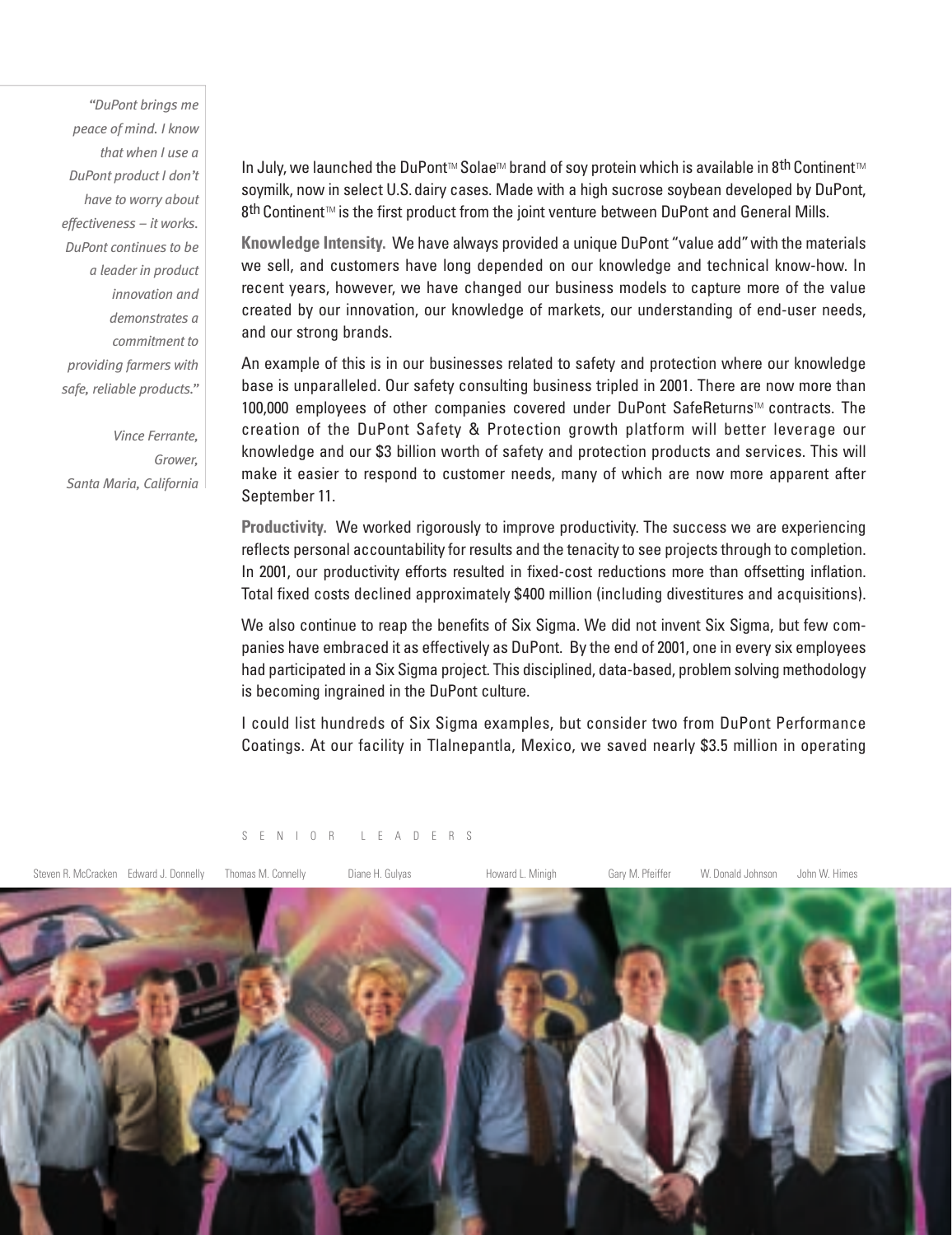expense by cutting cycle time almost in half for paint manufacturing. Another project, related to commercialization of a new automotive clearcoat product, generated \$20 million in revenue.

#### **WE CELEBRATE OUR 200TH ANNIVERSARY.**

As I conclude this letter, I am keenly aware that 2002 is no ordinary year. We have taken dynamic transformational steps to ensure DuPont's growth in the 21<sup>st</sup> century. Our new growth platforms, more tightly focused on markets and technologies, will enable faster execution and an improved capability for innovation, acquisitions and value creation.

The willingness to undertake profound change to remake the company is in the"DNA"of DuPont. Our predecessors never shrank from it. The constants have been our core values – safety, health and the environment, ethics, and respect for people. This is especially important to remember this year as we celebrate the 200<sup>th</sup> anniversary of DuPont.

In our 200<sup>th</sup> year, the many people who have worked for this company have good reason to be proud. The scientific innovations we have brought to the world have helped generations of people around the globe live more productive and prosperous lives. They have joined in the cause of freedom during conflict, and they have amplified hope and happiness in times of peace. Our products have been to the bottom of oceans, to the poles, to the highest mountains, to the Moon, Mars and Jupiter. Yet they are as close to us as the everyday world of our kitchens and cars, our farms and fashions.

Transforming a science company is a living work. It takes flexibility and imagination as well as a favorable business environment and market opportunities. We will continue to commercialize science in order to provide solutions for our customers and to fuel tomorrow's dreams. For 200 years, that's what DuPont has always done.

Chod Halbely

March 1, 2002 **Chad Holliday,** Chairman and CEO

#### SENIOR LEADERS

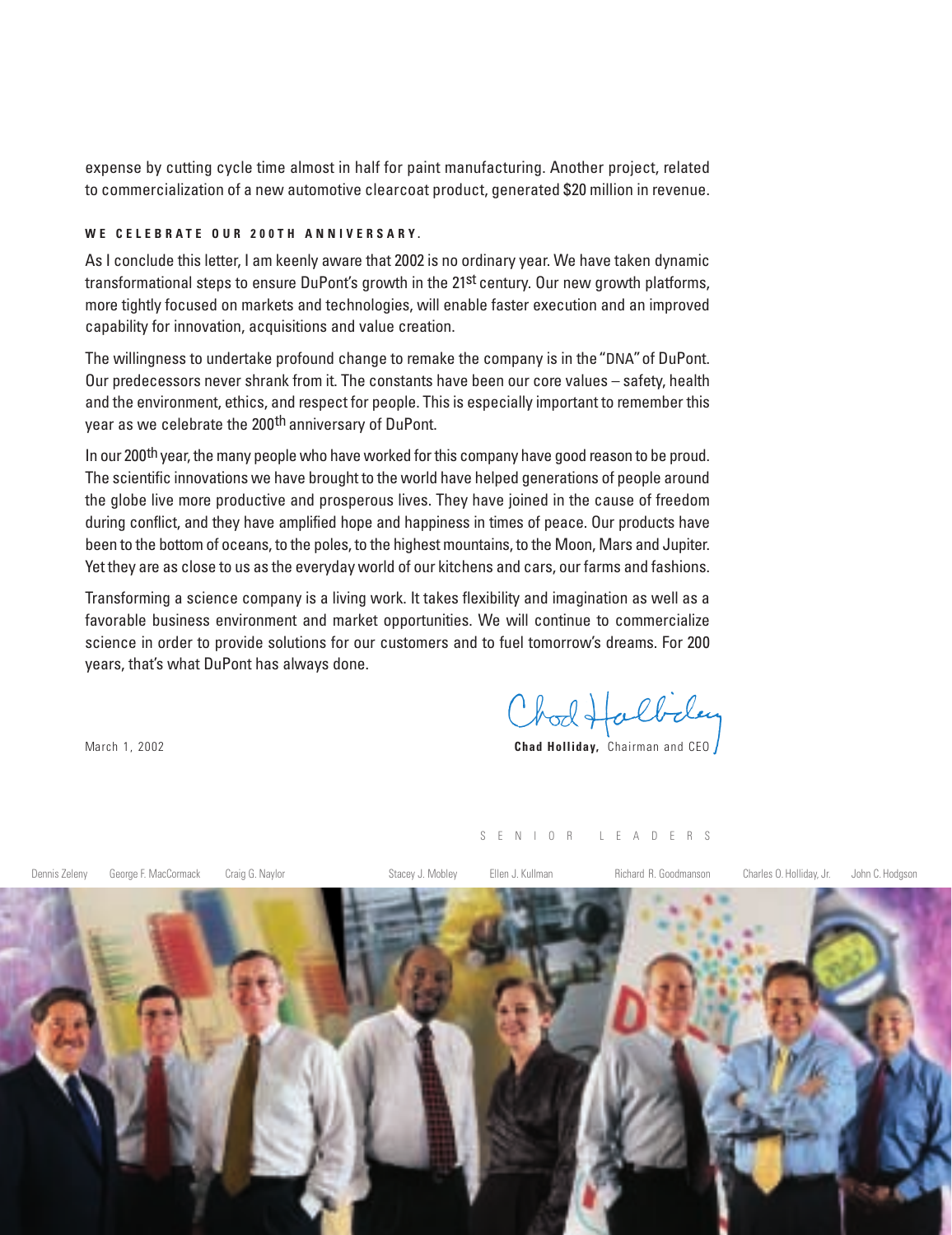## **What is the most exciting science**

**Increasingly scientific and technological disciplines overlap, and because of that, DuPont pursues a strategy of integrated science.** 

**At the start of our third century, we expect that many of the most exciting and profitable innovations of the future will emerge from the intersection of biology and chemistry. No company will be better positioned to seize those opportunities and convert them into value for customers and shareholders than DuPont. Combining our experience in chemistry with our expertise in biology, we have created a world class capability in biotechnology. We are using biotechnology intelligently and safely to identify new diagnostic approaches to health and safety and to improve nutrition around the world.** 

**DuPont Agriculture & Nutrition is already using biotechnology to develop products of high value. Our work with soy is aimed at producing high quality, affordable protein. Pioneer seeds now being developed will yield more nutritious food for livestock. The BAX**® **Screening System developed by our Qualicon subsidiary can rapidly detect pathogens and other microbes in food, water, and environmental samples. Biotechnology also holds promise for new materials – such as our Sorona**® **fiber – and for new manufacturing processes.**

**Whether it is nutrition or nanotechnology, DuPont science will continue to create business value while helping societies around the world meet fundamental human needs.**

> *In the early 1900s DuPont researchers investigated plant chemistry such as nitrogen fixation, and in the 1920s*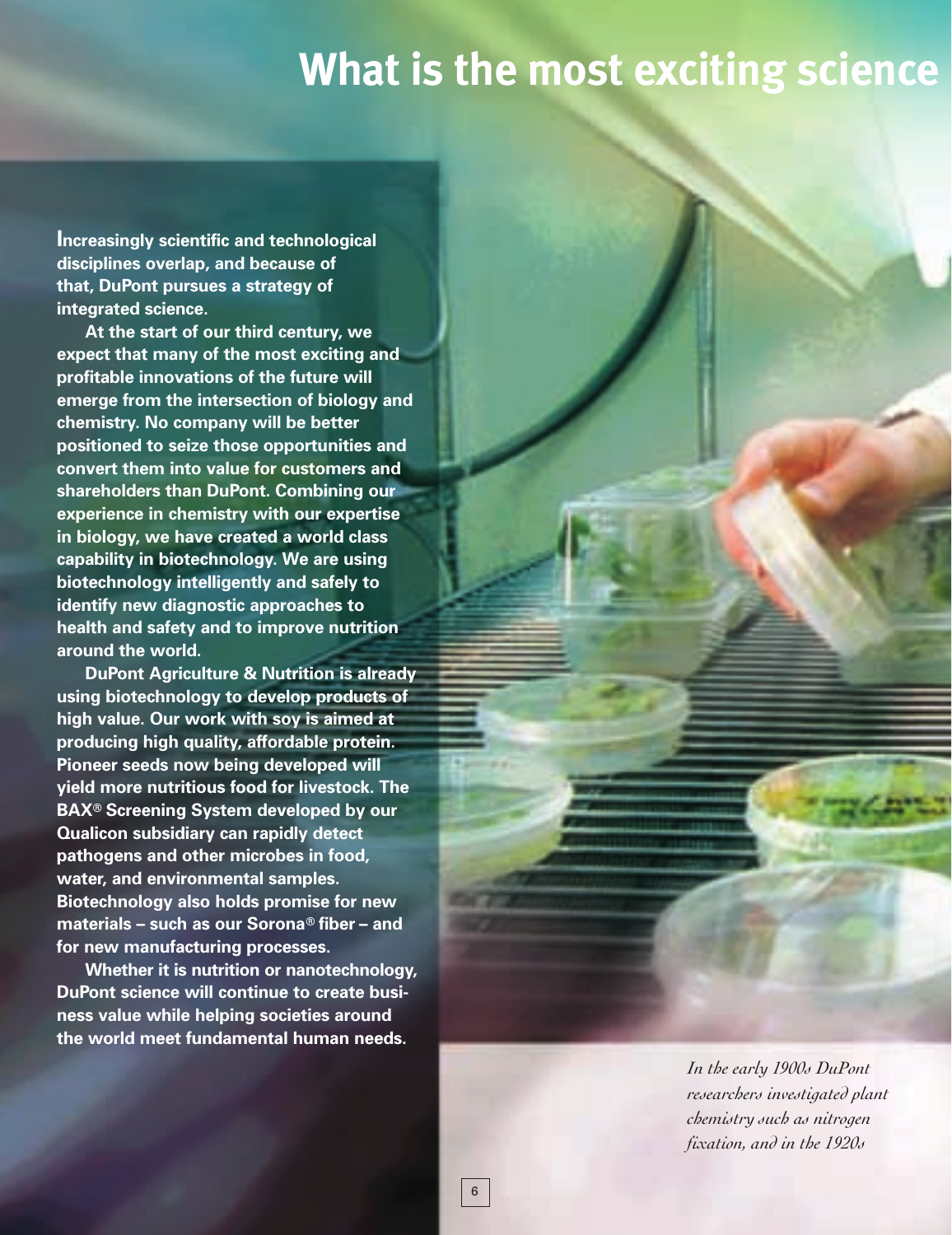# **of the future?**

*DuPont produced seed disinfectants. Acquisitions in 1928 and 1930 took the company into inorganic*

*insecticides and fungicides production. In 1923 Henry Wallace developed the first commercial hybrid corn and*  *in 1926 founded the company that became Pioneer Hi-Bred International, now a DuPont subsidiary.*

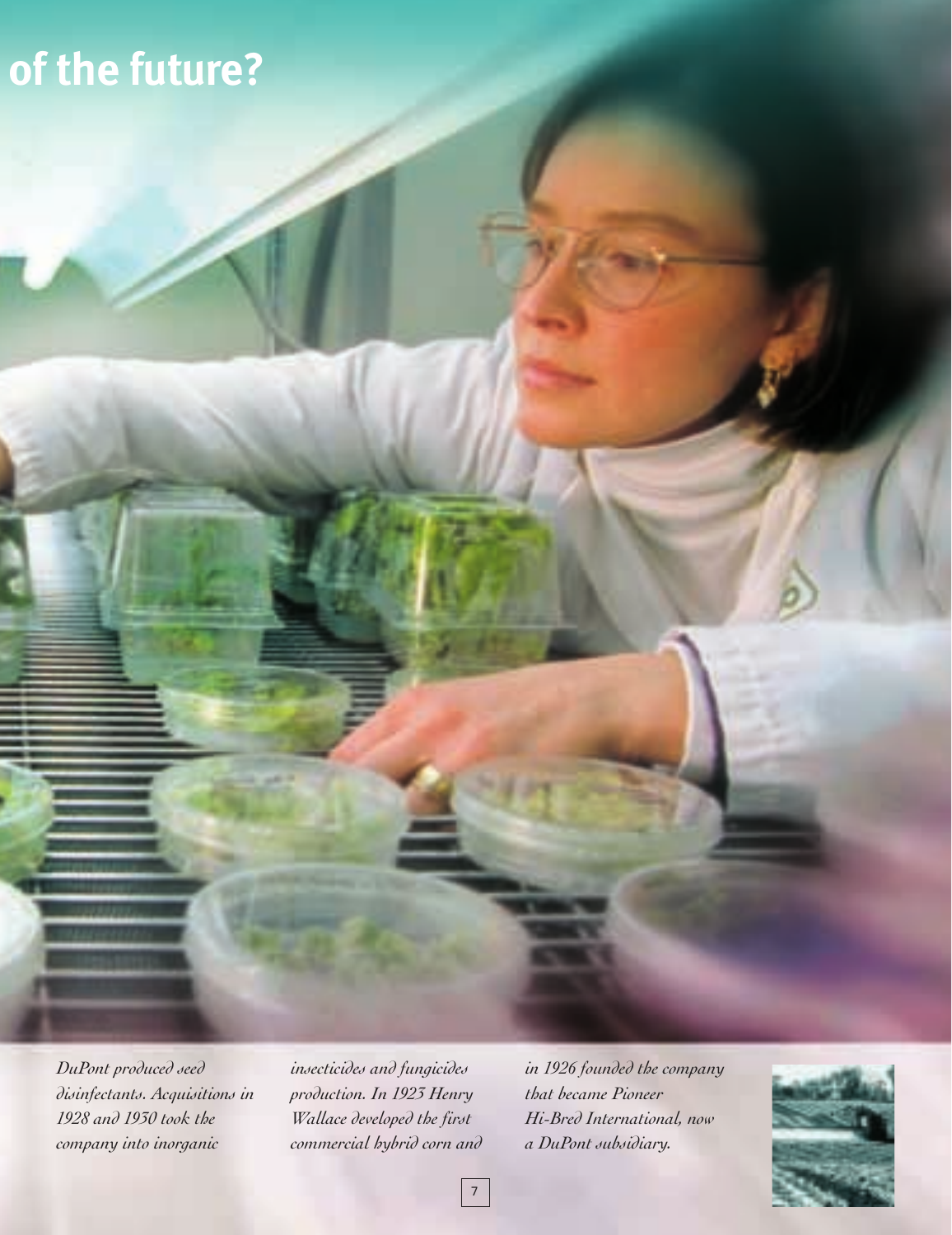### **How do you leverage dozens of technology**

**DuPont has world class capability in numerous and diverse technology platforms. The art of turning this scientific and engineering strength into business growth lies in bringing multiple technologies to bear on solving specific problems rapidly, uniquely and to the customer's satisfaction.**

**DuPont solutions begin with the question "what can DuPont contribute?" Nowhere is the answer better illustrated than by the businesses of DuPont Electronic & Communication Technologies with their surprising and innovative products. Consider our work in creating next-generation flat panel displays, where we bring together expertise in thin film production, polymer science, OLED manufacturing and processing, engineering, barrier technology, materials science, precision patterning, processing know-how, and much more. Other examples of technology leveraging occur everyday across our businesses and are leading to promising developments in fuel-cell technology, the semiconductor industry, and other exciting fields.**

**In the 21st century, solving technological problems will often require more expertise than any one company possesses in-house. Technology networks are an essential part of contemporary high technology development – and can include acquiring technology, forming technology partnerships, or helping to create markets for new products. With its heritage of research and development, DuPont has decades of experience bringing together the right minds to form the successful teams that deliver winning science.**

> *DuPont entered the electronic era in the early 1950s as America's first commercial manufacturer of semi-*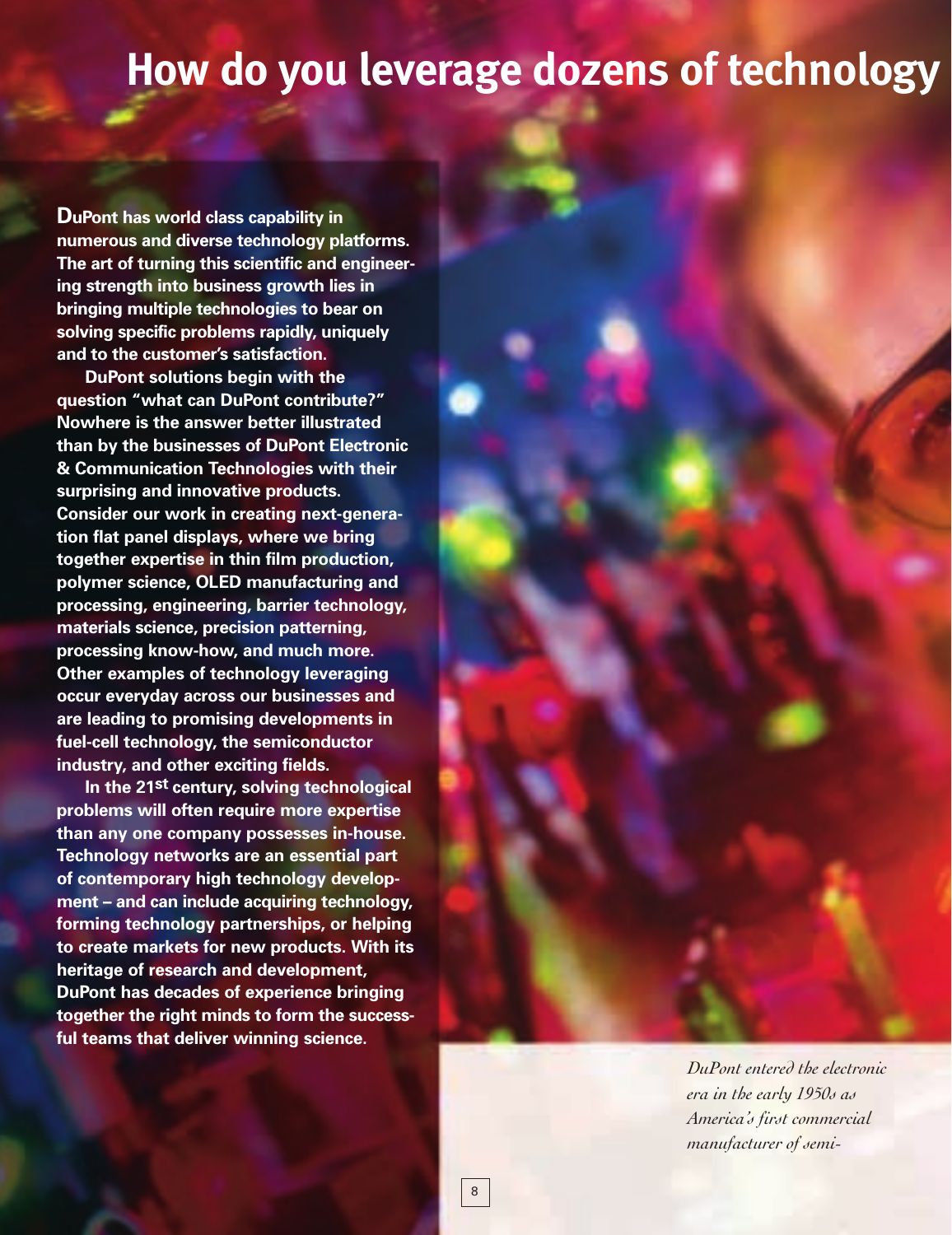## **platforms in tomorrow's markets?**

*conductor-grade silicon. Riston*® *photoresist film was introduced in 1967 for the etching and plating of printed circuits. Five*

*years later, the company became a supplier of electronic connectors and interconnection devices, followed in the 1980s*

*by materials used in the manufacture of capacitors, then photomask products for the semiconductor industry.*

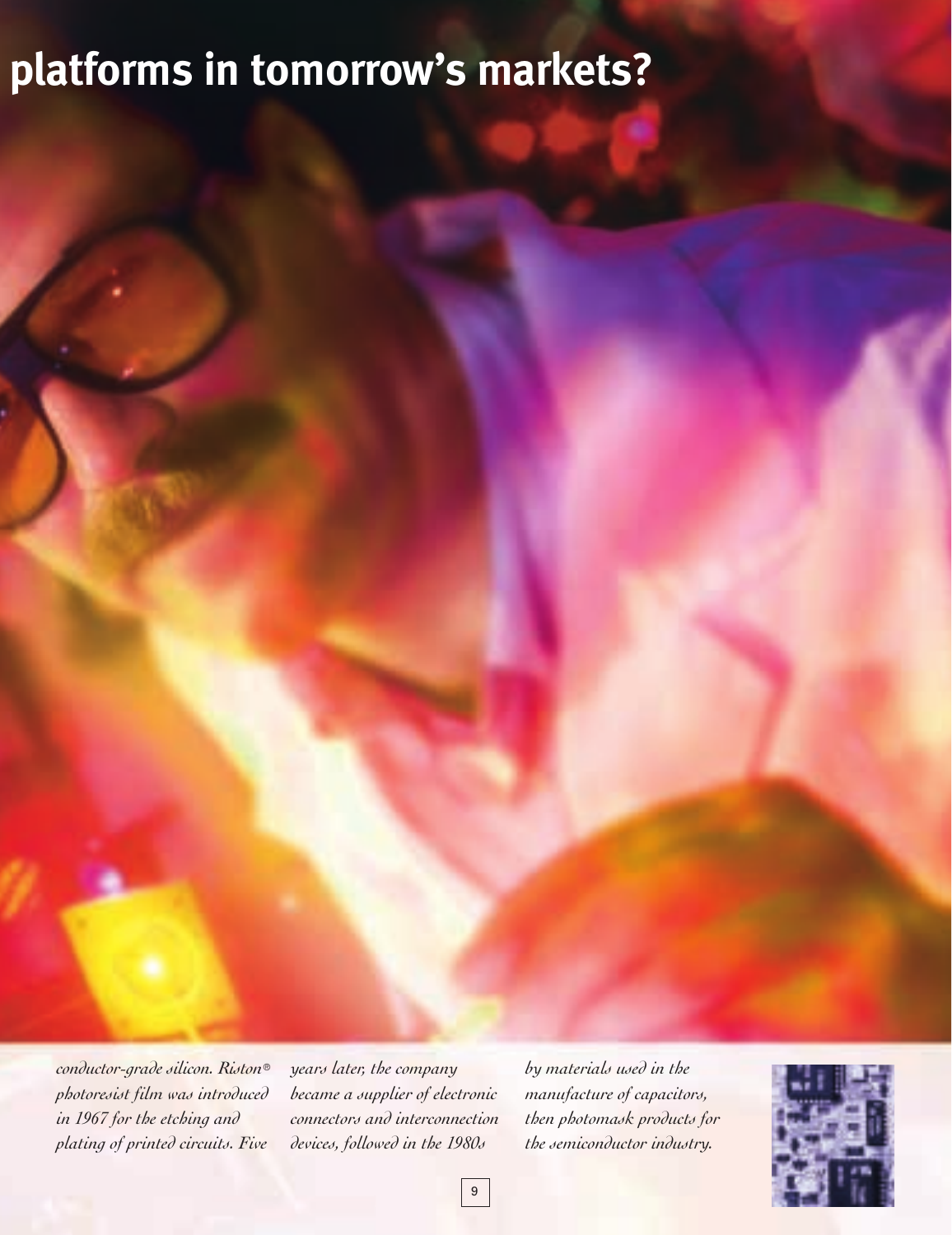### **How do you grow faster than**

**Take more share of the existing market. DuPont has been doing this for nearly a century – with a twist. We discover gamechanging technologies that completely remake a market.** 

**Many of our greatest successes have come from substituting new and advanced materials for existing materials – a growth strategy we continue to pursue through DuPont Performance Materials. For example, our Biomax**® **biodegradable polymers are used in traditional plastics applications such as disposable cutlery and thermoformable cups and trays. Unlike the polymers it replaces, Biomax**® **is intended mainly for disposal by composting and in-soil degradation; it is harmless to the environment.**

**Historically, DuPont fibers substituted for silk, cotton and wool in apparel, carpets and other applications. Today, through DuPont Textiles & Interiors, we are developing "smart fabrics"that combine electronics and nanotechnology with textile technology. Reconfiguring the microscopic shape of fibers so other materials can be added will result in apparel that could feel warmer or cooler depending on what the wearer wishes.**

**In the market that DuPont has served longer than any other of our current markets – automotive – DuPont Coatings & Color Technologies continues to set the standard for automobile finishes around the world. DuPont thermoplastics replace metal under the hood and DuPont™ Surlyn Reflections**® **supergloss alloys deliver scratch-resistant color and high gloss in one easy injection molding step. Because the color is molded in, manufacturers such as Buell Motorcycle Company can offer their riders less maintenance worry.**

*DuPont made its first wholly non-explosives acquisition in 1910, buying the Fabrikoid Co. to make "artificial leather"*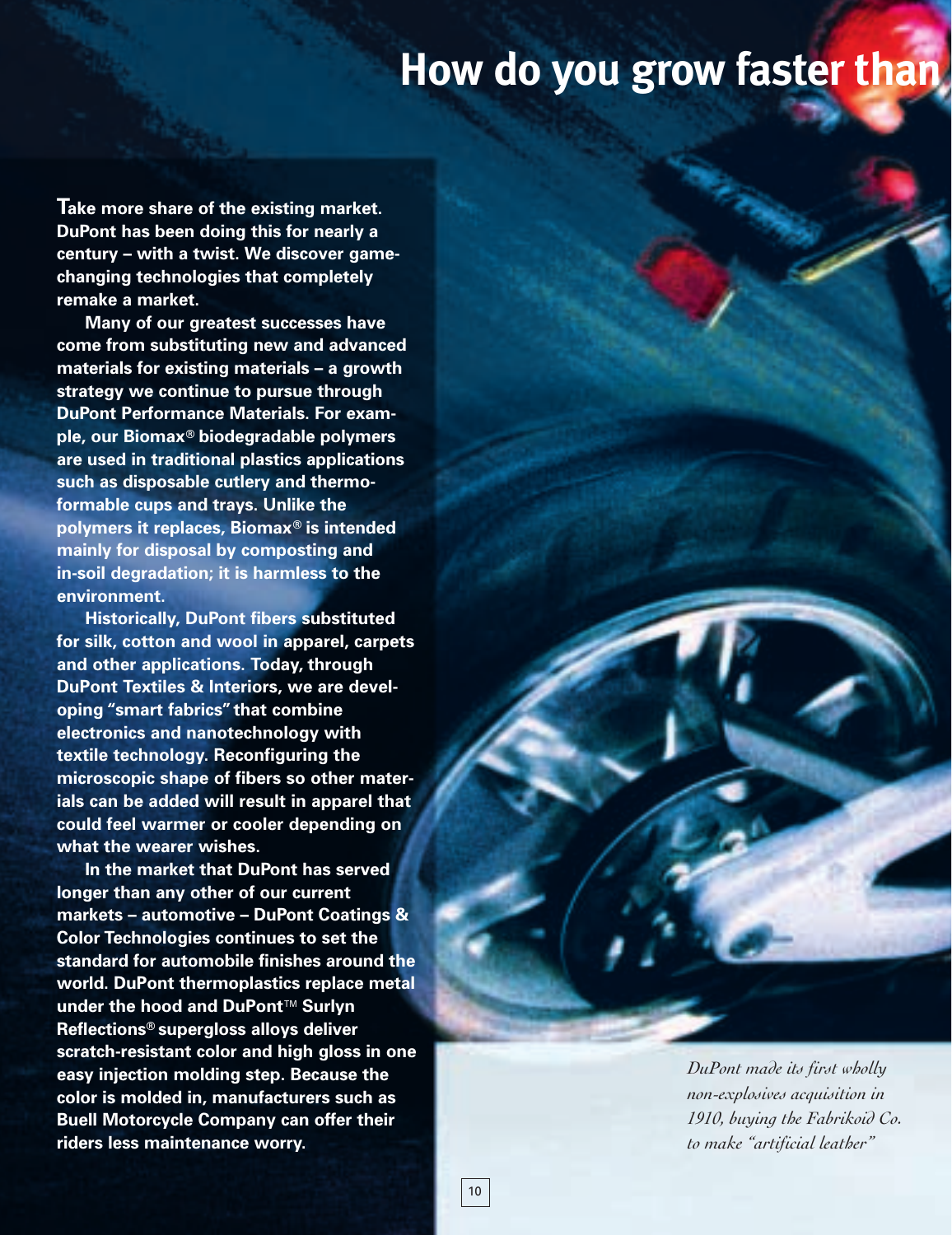## **the market?**

*for automobile tops and seat covers. Pyroxylin lacquer research in 1923 yielded Duco, a quick-drying, durable auto*

*paint that dried in days instead of weeks, making mass production possible. In 1934, DuPont shifted rayon research*

*away from garment-grade fibers to the development of high-strength tire filaments for safer driving.*

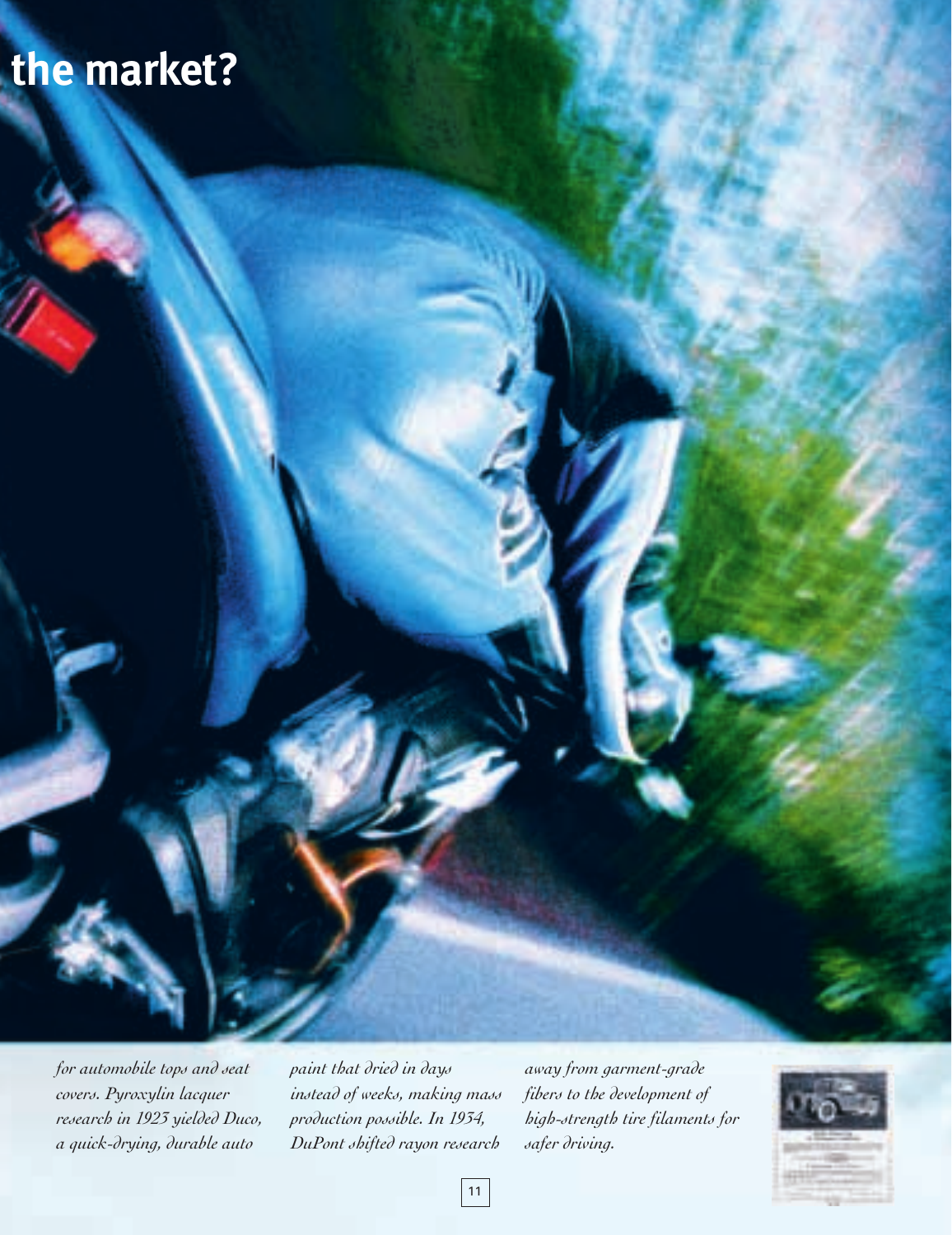### **How do you take advantage of the fact that you**

**Our employees, customers and shareholders are well aware that DuPont is one of the safest companies in the world to work for. What is perhaps less well known is that our many decades of outstanding safety**  *performance* **has led to a wealth of safety** *knowledge***. DuPont Safety & Protection markets safety knowledge to other companies and organizations. Our customers realize sustainable improvements in operating costs, security, productivity, product quality, public image and employee morale. Currently, more than 100,000 employees in other companies are under the DuPont SafeReturns™ integrated approach to safety.** 

**Many other DuPont products and technologies are highly regarded for their utility, performance and value in safety and protection. The bullet resistant vest of the police officer, the turnout coat of the firefighter, the hazardous materials suit of the rescue worker – such protective equipment relies on DuPont fiber products such as Kevlar**®**, Nomex**®**, and Tyvek**®**. Our SentryGlas**® **composite protects against collision and crime in automobiles and adds security to office buildings. It is just one of many DuPont products that can "harden" buildings against natural disasters, explosions and other risks.** 

**The events of September 11 placed new emphasis on safety and security and a renewed need for products to help society manage risks. Through DuPont Safety & Protection we are leveraging our knowledge and our products to provide comprehensive offerings to governments, industries and individuals. They can count on our continued dedication to creating solutions that help make the world safer and more secure.**

*Expanding its safety program, in 1911 DuPont launched a "Safety First" program by organizing workers' safety*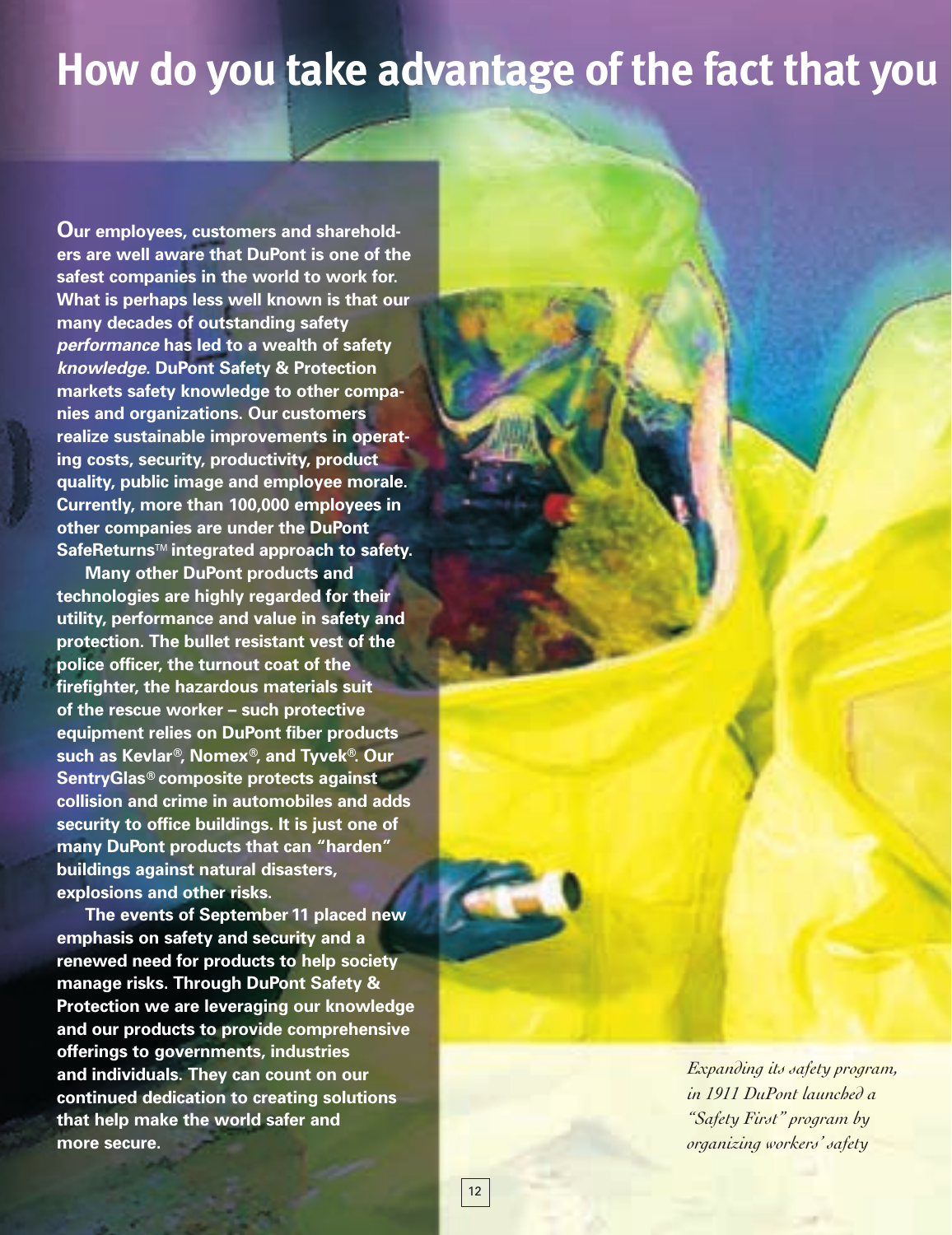## **are known as a safety leader around the world?**

*committees, publishing safety literature, and sponsoring rallies at plants to promote safety awareness and injury*

*prevention. The National Safety Council in 1943 honored the company with a special award for its impressive*

*safety record, described as"one of the finest ever made by any organization in the history of the United States."*

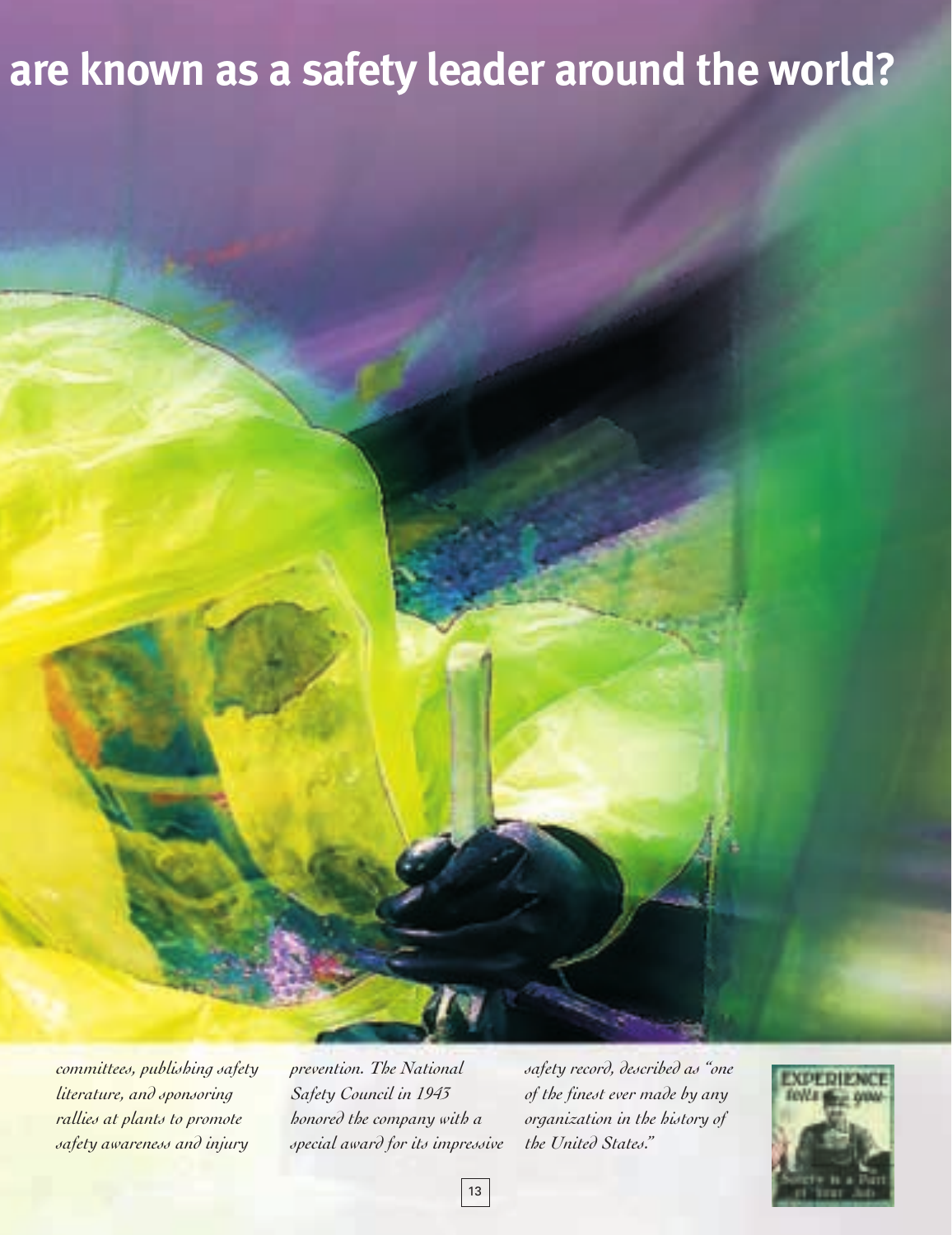*This review and discussion of financial performance should be read in conjunction with the consolidated financial statements (pages 43-75).*

#### **Analysis of Continuing Operations**

#### **SALES**

Consolidated sales in 2001 were \$24.7 billion, \$3.5 billion or 13 percent below 2000, reflecting 9 percent lower volume, 2 percent lower U. S. dollar selling prices and a 2 percent reduction due to portfolio changes. Segment sales, which include the company's pro rata share of equity affiliate sales, were \$27.7 billion, down \$4.0 billion or 13 percent. Of this decrease, \$850 million or 3 percent was attributable to portfolio changes, primarily resulting from the sale of DuPont Pharmaceuticals and disposition of certain Polyester businesses. Excluding these portfolio changes, worldwide sales declined 10 percent, reflecting 8 percent lower volume and 2 percent lower U.S. dollar selling prices. Volume declines were most significant in the Nylon, Specialty Polymers and Performance Coatings & Polymers segments. The Specialty Fibers, Agriculture & Nutrition and Polyester segments had the most significant downward impact on the worldwide price average. Currency fluctuations, which resulted in a stronger dollar during the year, reduced worldwide sales by 2 percent. Local prices declined 1 percent.

Segment sales into the U.S. region were down 17 percent, including a 4 percent impact from portfolio changes, 1 percent from lower prices and 12 percent from lower volume. Lower U.S. volume reflected significant declines in the Performance Coatings & Polymers, Specialty Polymers and Nylon segments. European region sales decreased 6 percent reflecting 2 percent lower U.S. dollar prices, 3 percent lower volume and a reduction of 1 percent due to portfolio changes. The net effect of currency fluctuations during the year reduced European sales by 3 percent. Sales into the Asia Pacific region were down 8 percent reflecting a 2 percent volume decline and 6 percent lower U.S. dollar prices.

Consolidated sales in 2000 were \$28.3 billion, \$1.4 billion or 5 percent above 1999. Of this increase, \$1.1 billion or 4 percent was attributable to portfolio changes, primarily sales resulting from acquisition of Pioneer Hi-Bred International and the Herberts coatings business from Hoechst AG. The benefit of 2 percent higher volume was partly offset by 1 percent lower U.S. dollar prices. Segment sales were \$31.7 billion, 7 percent above 1999. Of this increase, 6 percent was attributable to portfolio changes, primarily sales resulting from the Herberts and Pioneer acquisitions, 2 percent from higher volume and a 1 percent reduction due to lower U.S. dollar selling prices. Excluding portfolio

changes, the Specialty Polymers, Pigments & Chemicals and Specialty Fibers segments had the most positive impact on volume. The Specialty Fibers, Agriculture & Nutrition and Performance Coatings & Polymers segments had the most significant downward impact on the worldwide price average. The decline in average worldwide U.S. dollar selling prices continued a trend that began in 1995, largely reflecting the currency impact of translating local country currencies into U.S. dollars. The net effect of currency fluctuations during the year reduced worldwide sales by 3 percent.

Segment sales into the U.S. region increased 4 percent, including 7 percent growth from portfolio changes, 1 percent higher prices and 4 percent lower volume. Lower U.S. volume principally reflected declines in the Pharmaceuticals, Polyester and Specialty Fibers segments. European region sales increased 3 percent reflecting 10 percent lower U.S. dollar prices, 5 percent higher volume and an 8 percent benefit from portfolio changes, principally Herberts. The net effect of currency fluctuations during the year reduced European sales by 12 percent. Sales into the Asia Pacific region grew 20 percent reflecting 13 percent volume growth, 3 percent higher U.S. dollar prices and a 4 percent benefit from portfolio changes.

A reconciliation of segment sales to consolidated sales for 2001, 2000 and 1999 is included in Note 32 to the consolidated financial statements.

#### **EARNINGS**

Net income for the year 2001 was \$4,339 million compared with \$2,314 million in 2000. Net income for 2001 includes an \$11 million benefit from the adoption of a new accounting standard governing derivatives and hedging activities. The increase in 2001 net income principally reflects a \$3,866 million after-tax gain recorded on the sale of DuPont Pharmaceuticals, partly offset by a decline in operating results of \$1,852 million. Earnings per share on a diluted basis were \$4.16 in 2001 versus \$2.19 in 2000. These amounts include one-time items which were significant in both years. For 2001, one-time items, excluding the gain on the Pharmaceuticals sale, totaled a net charge of \$789 million after-tax, principally for approximately 5,500 employee terminations, facility shutdowns and asset impairments. For 2000, one-time items totaled a net charge of \$564 million, largely attributable to purchase accounting for Pioneer and a write-down to fair market value associated with an other-than-temporary decline in the market value of the company's investment in WebMD.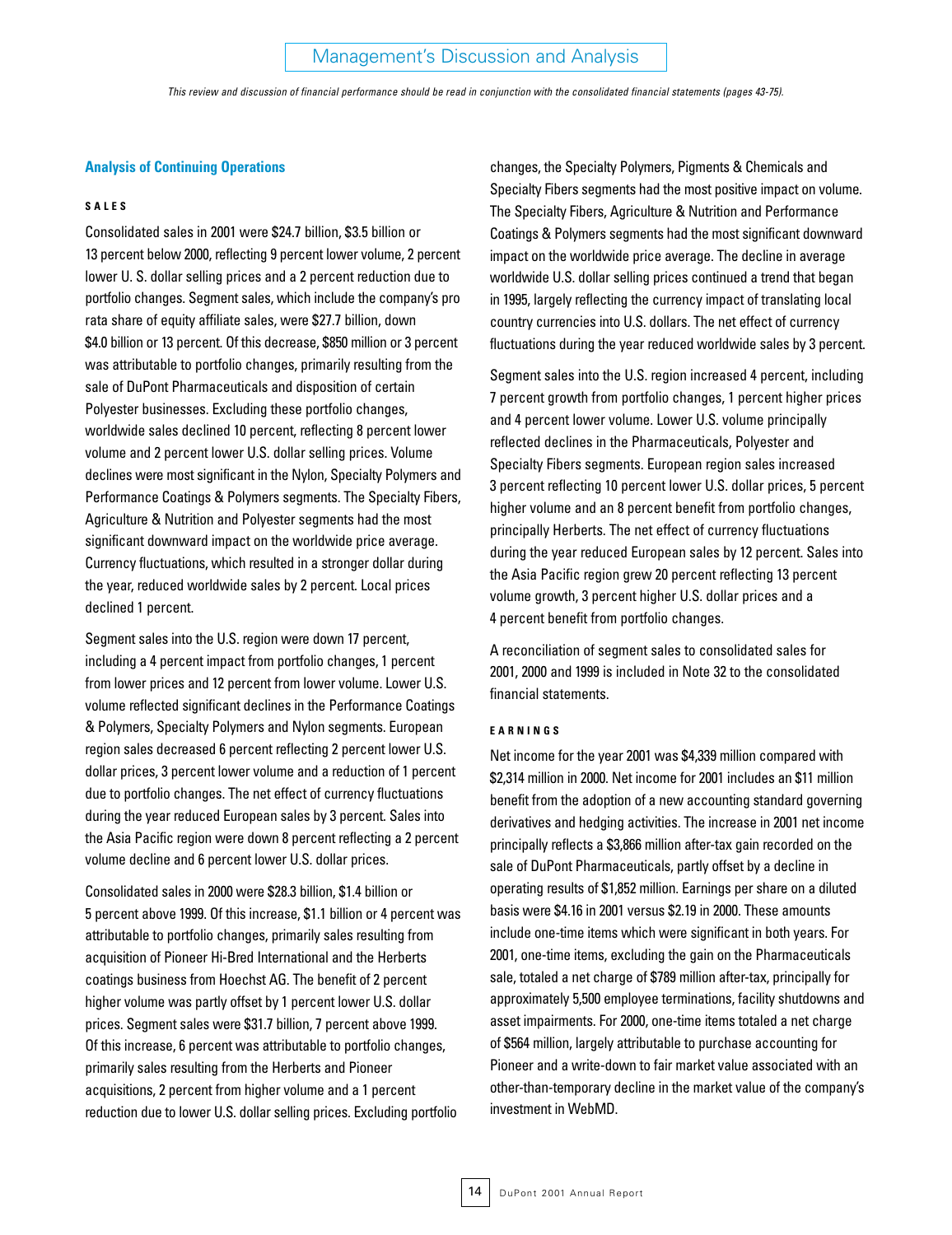Diluted earnings per share excluding one-time items were \$1.19 versus \$2.73 in 2000, down 56 percent. Net income excluding one-time items was \$1,251 million versus \$2,878 million in 2000, down 57 percent. The favorable impact on earnings per share due to reduced average common shares outstanding in 2001 versus 2000 was less than 1 percent. After-tax operating income (ATOI) excluding one-time items decreased 49 percent reflecting lower sales volume and local selling prices, higher raw material costs and the negative currency impact of the stronger U.S. dollar. While ATOI excluding one-time items was lower across all segments, it remained positive in all but Polyester, which suffers from continuing overcapacity. The most significant negative impact on ATOI excluding one-time items stems from significantly lower sales volumes which resulted from the severity of the global economic downturn as well as from secular weaknesses affecting nylon and polyester in the apparel and textile industries.

A reconciliation of ATOI to Income from Continuing Operations for 2001, 2000 and 1999 is included in Note 32 to the consolidated financial statements.

Net income for the year 2000 was \$2,314 million compared with \$7,690 million in 1999. The decrease in net income principally reflects the absence of a \$7,471 million after-tax gain recorded in 1999 on disposal of discontinued business (Conoco, the company's former energy subsidiary). Earnings per share on a diluted basis were \$2.19 in 2000 versus \$6.99 in 1999.

Income from continuing operations was \$2,314 million or \$2.19 per share in 2000, compared with \$219 million or \$.19 per share in 1999. These amounts include one-time items which were significant in both years. For 2000, one-time items totaled a net after-tax charge of \$564 million, largely attributable to purchase accounting for Pioneer and a write-down of the company's investment in WebMD to fair market value. For 1999, one-time items resulted in a net after-tax charge of \$2,624 million. The most significant of these were a write-off of in-process research and development in connection with the acquisition of Pioneer, charges for restructuring and asset write-downs in several segments and a gain recognized from the exchange of the company's investment in WebMD for Healtheon/WebMD.

Diluted earnings per share from continuing operations excluding one-time items were \$2.73 in 2000 versus \$2.58 in 1999, up 6 percent. Income from continuing operations excluding one-time items was \$2,878 million in 2000 versus \$2,843 million in 1999, up 1 percent. Earnings per share increased 6 percent primarily due to reduced average common shares outstanding in 2000 versus 1999. ATOI excluding one-time items increased 6 percent reflecting higher sales volume and local selling prices, partly offset by significantly higher raw material costs and the negative currency impact of the stronger U.S. dollar. The increased ownership in Pioneer for a full year in 2000 versus only the fourth quarter in 1999 increased ATOI excluding one-time items by \$206 million.

Income tax expense and effective income tax rates were as follows:

|                                          | 2001    | 2000     | 1999    |
|------------------------------------------|---------|----------|---------|
| Income tax expense (dollars in millions) | \$2.467 | \$1.072  | \$1,410 |
| Effective income tax rate (EITR)         | 36.0%   | $31.1\%$ | 83.4%   |

The 2001 EITR of 36 percent and the 2000 EITR of 31 percent were significantly lower than the 1999 EITR of 83 percent primarily due to the absence of the write-off of acquired in-process research and development in connection with the acquisition of Pioneer which reduced earnings with no tax effect in 1999. Excluding one-time items and related tax effects, the EITR was 32 percent in 2001, 2000 and 1999.

#### **RESTRUCTURING ACTIVITIES**

Restructuring programs were instituted in 2001 to further align resources consistent with the specific missions of the individual businesses in order to improve competitiveness, accelerate progress toward sustainable growth and address weakening economic conditions, particularly in the United States. Under the programs, the company will terminate approximately 5,500 employees involved in technical, manufacturing, marketing and administrative activities, reduce the contractor work force by about 1,300 and shut down operating facilities principally due to transferring production to more cost competitive facilities.

About 4,700 employees have been terminated as of December 31, 2001, and the additional employee terminations will be completed before July 2002. As a result of the 2001 programs, the 2002 benefit to earnings will be approximately \$400 million before taxes with about 60 percent of these savings resulting in reduced Cost of Goods Sold and Other Operating Charges, about 30 percent reducing Selling, General and Administrative Expenses and the balance reducing Research and Development Expense. Facility shutdown and contract cancellations, which result in lower depreciation and lease expense, will contribute about \$35 million of the total cost savings.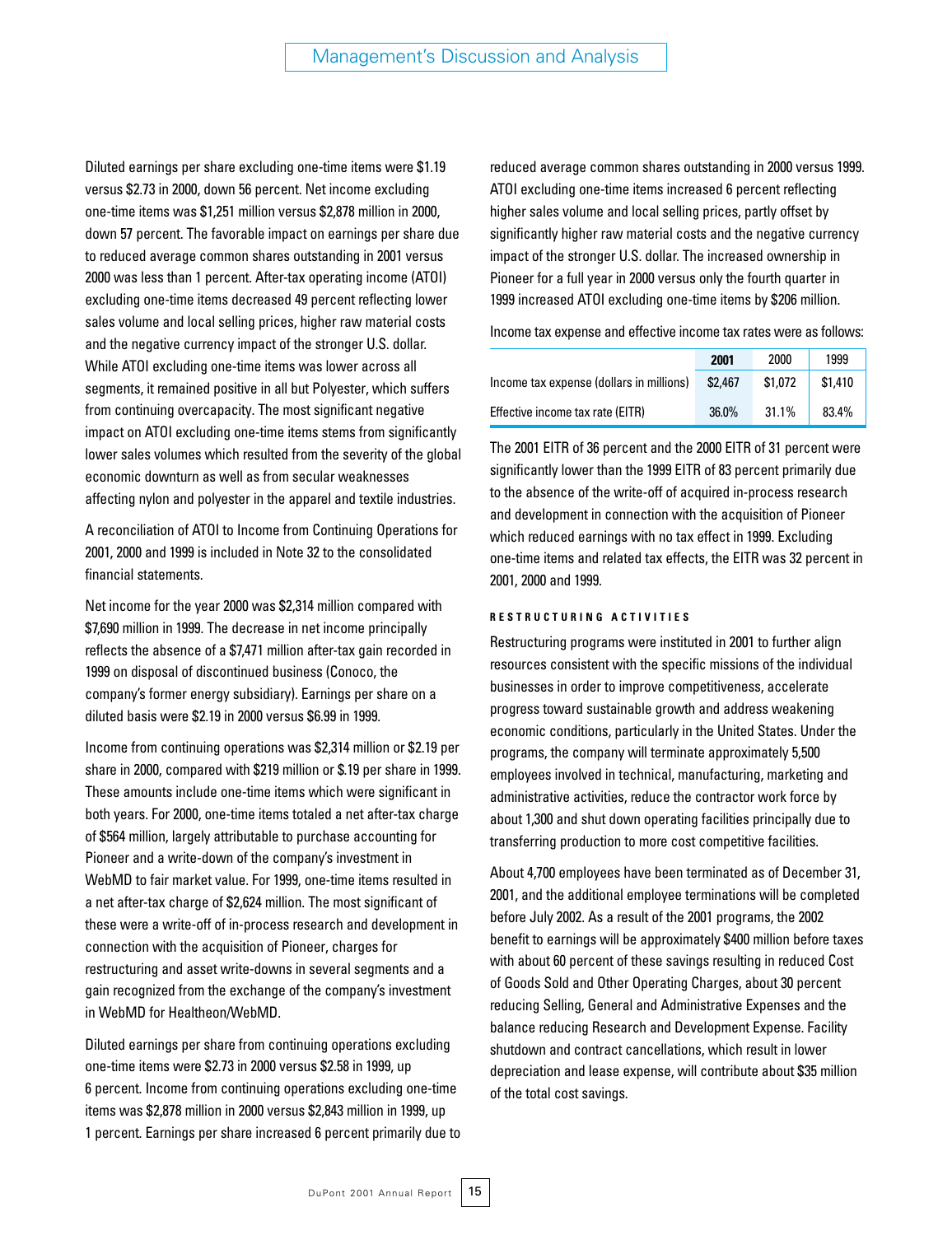In the aggregate, payments from operating cash flows to terminated employees and third parties for dismantlement and removal activities and contract terminations will total about \$400 million. About \$150 million of these cash outlays were made in 2001 and most of the remaining payments will be made in 2002. Additional details about these restructuring programs and initiatives implemented in prior years are contained in Note 6 to the consolidated financial statements.

#### **NEW ACCOUNTING STANDARDS**

In 2001 the Financial Accounting Standards Board (FASB) issued Statement of Financial Accounting Standards (SFAS) No. 142, "Goodwill and Other Intangible Assets." The company will adopt SFAS No. 142 on January 1, 2002. SFAS No. 142 requires that goodwill and indefinite-lived intangible assets no longer be amortized. A preliminary estimate of the annual amortization of goodwill and indefinite-lived intangible assets that will cease in 2002 as a result of adopting SFAS No. 142 is approximately \$160 million after-tax. In addition, an initial (and annually thereafter) impairment test of these assets must be performed. In the initial test, if there is impairment, an adjustment must be recorded in net income as a cumulative effect of a change in accounting principle (net of tax). Impairment losses after the initial adoption impairment test will be recorded as part of income from continuing operations. The company has identified those reporting units with goodwill and is in the process of completing the first step of the initial goodwill impairment test required by SFAS No. 142.

In addition, the FASB issued SFAS No. 143, "Accounting for Asset Retirement Obligations." SFAS No. 143 is effective for financial statements issued for fiscal years beginning after June 15, 2002. The company will adopt SFAS No. 143 on January 1, 2003. The provisions of SFAS No. 143 require companies to record an asset and related liability for the costs associated with the retirement of a long-lived tangible asset if a legal liability to retire the asset exists. The company is in the process of analyzing the provisions of SFAS No. 143; however, the impact of adoption is not expected to have a significant impact on the company's financial condition, liquidity or results of operations.

The FASB also issued SFAS No. 144, "Accounting for the Impairment or Disposal of Long-Lived Assets." The company will adopt SFAS No. 144 on January 1, 2002. This statement addresses financial accounting and reporting for the impairment or disposal of long-lived assets and supersedes SFAS No. 121 and the accounting and reporting provisions of Accounting Principles

Board Opinion No. 30 for the disposal of a segment of a business. SFAS No. 144 retains the basic principles of SFAS No. 121 for long-lived assets to be disposed of by sale or held and used and broadens discontinued operations presentation to include a component of an entity that is held for sale or that has been disposed of. The adoption of SFAS No. 144 is not expected to have a material effect on net income.

#### **SIGNIFICANT ACCOUNTING POLICIES**

A summary of the company's significant accounting policies is included in Note 1 to the consolidated financial statements. Management believes that the application of these policies on a consistent basis enables the company to provide the users of the financial statements with useful and reliable information about the company's operating results and financial condition.

The preparation of financial statements in conformity with generally accepted accounting principles requires management to make estimates and assumptions that affect the reported amounts of assets and liabilities, disclosure of contingent assets and liabilities and the reported amounts of revenue and expenses. Judgments and assessments of uncertainties are required in applying the company's accounting policies in many areas. For example, key assumptions are particularly important when determining the company's projected liabilities for pension and other postretirement employee benefits. Other areas in which significant uncertainties exist include, but are not limited to, projected costs to be incurred in connection with environmental and tax matters and the resolution of litigation. Actual results will inevitably differ to some extent from the estimates on which the company's consolidated financial statements are prepared at any given point in time. Despite these inherent limitations, management believes that the company's Management's Discussion and Analysis and audited financial statements provide a meaningful and fair perspective on the company.

#### **CORPORATE OUTLOOK**

The company expects the challenging global economic conditions of 2001 to continue into 2002 with recovery beginning in the second half of the year. The timing and strength of economic recovery will significantly influence the company's potential for earnings growth. The company's business plan calls for 2002 earnings per share, excluding one-time items, to exceed those of 2001 due, in part, to aggressive cost management and portfolio actions undertaken in 2001. Reduced amortization expense of about \$160 million or \$.16 per share will result from the adoption of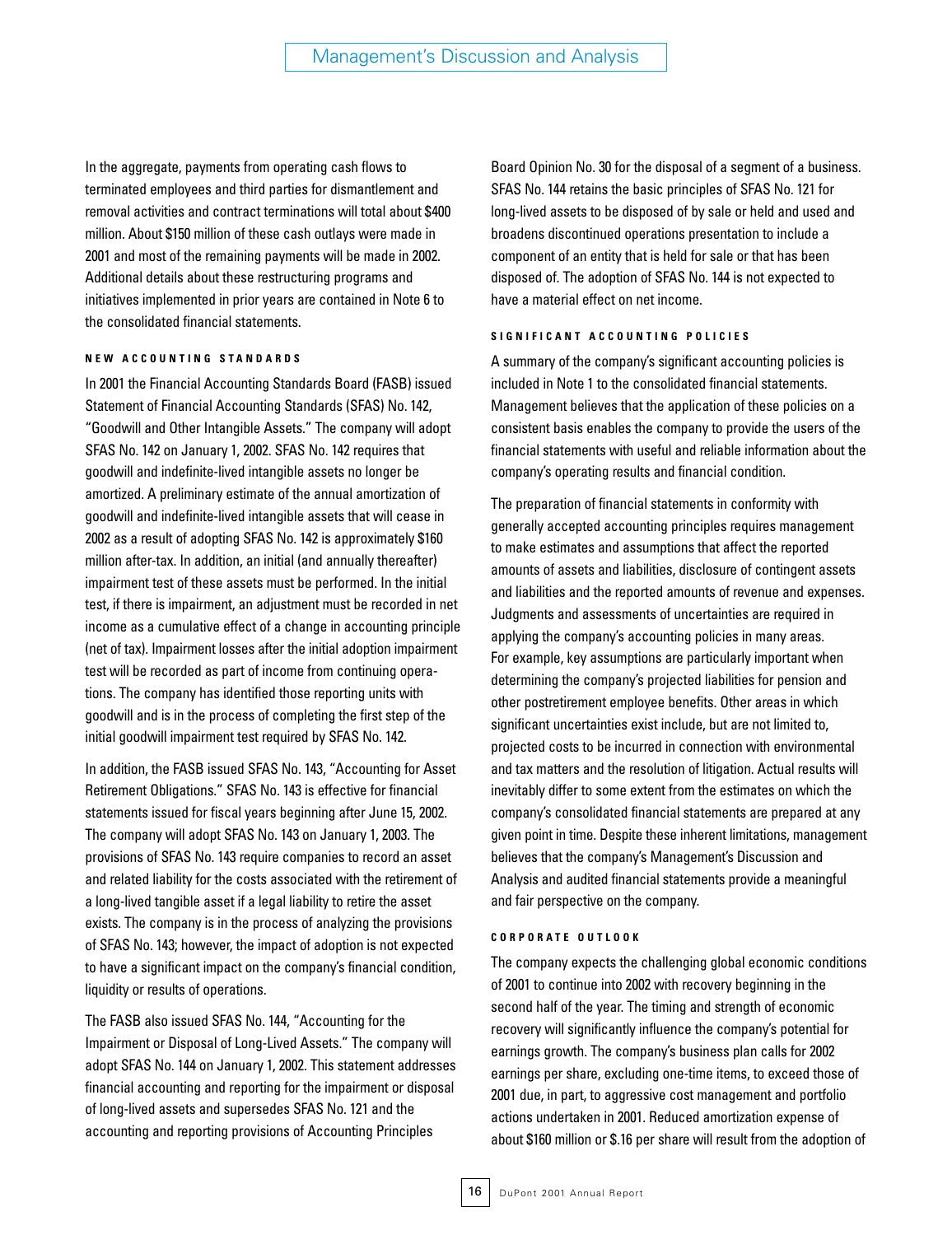a new accounting standard in 2002. This is expected to be essentially offset by the impact of projected decreases in pension credits and increases in post-retirement benefit costs primarily resulting from a decline in the value of pension assets, lower discount rates and escalating health care costs. In addition, the ongoing impact of the economic turmoil in Argentina is not expected to have a material effect on the company's results of operations in 2002.

For the segments that comprise the chemicals and materials businesses, the company expects continuing recessionary pressures through at least the first quarter 2002 with stronger global economic activity in the second half of the year. Given the manufacturing sector's very low capacity utilization, it is expected that several quarters of demand growth may be needed to absorb capacity before industry pricing improves. The expected margin benefit from lower energy and raw material prices will likely be constrained by lower selling prices through much of 2002.

The Agriculture & Nutrition segment is operating principally in the difficult crop production sector of the U.S. farm economy. Earnings in 2002 are expected to be roughly similar to 2001 setting aside the impact of the new accounting standard governing amortization of goodwill and indefinite-lived intangible assets, which will benefit after-tax earnings by approximately \$100 million.

The company expects the impact of restructuring activities along with ongoing work on productivity, product development and customer initiatives to reduce fixed costs. Cash proceeds from portfolio changes in 2001 will result in lower interest expense and fewer outstanding shares of common stock. Pharmaceutical segment earnings will improve significantly in 2002, reflecting income from the company's collaboration with Merck & Co. Inc. on Cozaar® (losartan potassium) and Hyzaar® (losartan potassium, hydrochlorothiazide) antihypertensive drugs, but without the substantial research and development and other costs which had been requisite for operation of DuPont Pharmaceuticals, sold in the fourth quarter of 2001 to Bristol-Myers Squibb.

The company's prospects for growth will be influenced most importantly by the following factors: 1) growth in global economies, particularly those in North America, Europe and Asia Pacific regions; 2) improving market conditions including profitability in the U.S. manufacturing sector and agricultural industry; 3) successful commercialization of new products arising from research and development; 4) stronger worldwide demand and stronger pricing for commodity chemicals and fibers;

5) changes facing the company's North American apparel business; and 6) recovery from the severe decline in the electronics and high-technology markets.

In summary, the company believes the actions it has taken, along with the other favorable factors described above, are likely to offset the macroeconomic challenges and other negative factors expected in 2002. Accordingly, the company expects 2002 earnings per share, excluding one-time items, to exceed those in 2001.

#### **Discontinued Operations**

On September 28, 1998, the company announced that the Board of Directors had approved a plan to divest Conoco. On October 21, 1998, the company's interest in Conoco was reduced to 69.5 percent following an initial public offering of Conoco Class A common stock. On August 6, 1999, the company completed the planned divestiture through a tax-free split-off whereby the company exchanged its 436,543,573 shares of Conoco Class B common stock for 147,980,872 shares of DuPont common stock. The company also bought back 8 million shares for \$646 million from non-U.S. persons who were not eligible to participate in the tender offer. The company's consolidated financial statements and notes report its former petroleum business as discontinued operations.

The 1999 gain on disposal of discontinued business reflects the company's share of Conoco's results of operations through August 6, 1999, and the \$7,306 million gain recognized by the company from the completion of the split-off. The gain from the split-off results from the difference between the market value and the carrying value of the Conoco Class B common shares, less direct expenses.

In connection with the separation from DuPont, Conoco and DuPont entered into a tax sharing agreement. In November 2001 Conoco and DuPont settled all outstanding disputes arising under this agreement. This settlement was not material to the company's financial position, liquidity or the gain on disposal of discontinued business.

#### **Segment Reviews**

*Segment sales discussed below include pro rata equity affiliate sales and intersegment transfers. Segment ATOI does not include corporate expenses, interest, exchange gains (losses) and corporate minority interests. Prior years' data have been reclassified to reflect the 2001 organizational structure. The Agriculture & Nutrition segment now includes the Pioneer*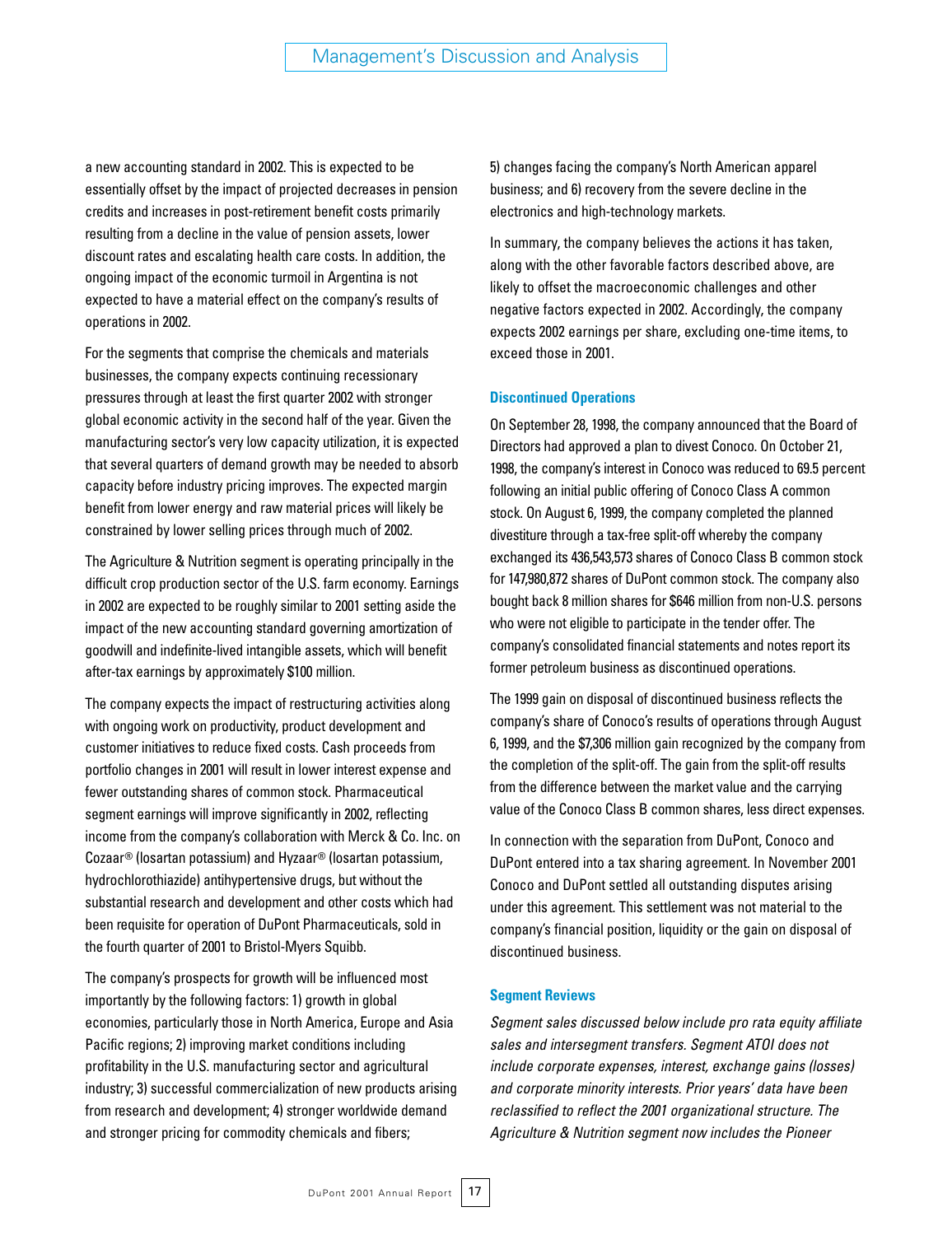*business. The Specialty Fibers segment now includes the new Apparel & Textile Sciences strategic business unit, which comprises the former DuPont* ™ *Lycra*® *business, nylon apparel and specialty textile businesses and the polyester branded specialties businesses.*

*In February 2002 the company announced the realignment of its businesses into five market- and technology-focused growth platforms and the creation of a DuPont Textiles & Interiors subsidiary. The disclosures contained in this report reflect the company's organizational structure that existed as of December 31, 2001.*

#### **AGRICULTURE & NUTRITION**



See Segment Information (Note 32 to Financial Statements).

The mission of the Agriculture & Nutrition businesses – Crop Protection, Pioneer Hi-Bred International Inc. and Nutrition & Health – is to best satisfy the world's need for food and nutrition by transforming the ways renewable resources are grown, processed and distributed. In 2001 these businesses continued to make progress in restructuring operations to enhance productivity and capitalize on growth opportunities.

Crop Protection serves the production agriculture industry with products for the grain and specialty crop sectors as well as forestry and vegetation management. It includes global herbicide, fungicide and insecticide products and services. Crop Protection increased its focus on serving specialty markets such as fruits, vegetables and selected plantation crops by offering growers, shippers and processors broad solutions to their business issues.

Acceptance of recently launched Crop Protection products proceeded well in 2001. DuPont™ Steward® and DuPont™ Avaunt™, cotton, fruit, and vegetable insecticides, were well received in Asia Pacific, especially in India and Australia, and the United States. DuPont™ Lexus®, a grass herbicide used in cereal crops in Europe, had strong sales. DuPont™ Steadfast™, a U.S. corn herbicide, was sold in bulk units as opposed to conventional packaging and was well received. Crop Protection is seeing the benefits of its research and development reengineering in

terms of the quality of pipeline candidates and shorter discovery/development cycle times, thus ensuring that it can continue to bring farmers new products in a competitive market.

DuPont owns 100 percent of Pioneer Hi-Bred International Inc., the world's largest seed company. Pioneer's principal products are hybrid seed corn, soybean seed, and other crop seed lines sold to customers who grow these products for sale (as commodities or to special end-user markets), or for use in feeding livestock. Seed products used to produce grain for human food and industrial uses comprise significant and growing areas of focus for Pioneer. Pioneer works with entities throughout the crop value chain to develop grain identity preservation systems.

In 2001 Pioneer received full food and feed registration within the United States from the Environmental Protection Agency, Department of Agriculture and the Food and Drug Administration for the Herculex™ I Insect Protection trait, developed in a research collaboration between Pioneer and Dow AgroSciences.\* The trait will give corn growers protection against more pests than other in-plant insect protection. Also in 2001, Monsanto Company and DuPont resolved, on mutually beneficial terms, the issues related to Monsanto's YieldGard® insect-protected corn trait used in Pioneer's corn hybrids.\*\* Under these agreements, Pioneer will continue to offer Pioneer® brand corn hybrids with YieldGard® insect protection under a royalty-bearing license. In other court action, on December 10, 2001, the U.S. Supreme Court ruled in Pioneer's favor, affirming the ability to protect new and improved plants under the utility patent laws in addition to the plant patent laws.

During 2001 Pioneer® brand hybrids outperformed all competitive hybrids in North America in yield by an average of 7.1 bushels per acre based on 188,000 side-by-side comparisons. Growers producing Pioneer® brand corn hybrids won 26 of 27 categories in the 2001 National Corn Growers Association Corn Yield Contest, including one grower who broke the 400-bushel per acre mark for the first time in contest history. Strong product performance led to market share gains in Europe, Africa, Mexico and Latin America.

Nutrition & Health includes DuPont Protein Technologies and Qualicon Inc. DuPont Protein Technologies is a world leader in the research, manufacturing and marketing of isolated soy protein and soy fiber ingredients. In 2001 the business introduced the

- *\* Herculex*™ *is a trademark of Dow AgroSciences LLC.*
- *\*\* YieldGard* ® *is a registered trademark of, and used under license from, Monsanto Company.*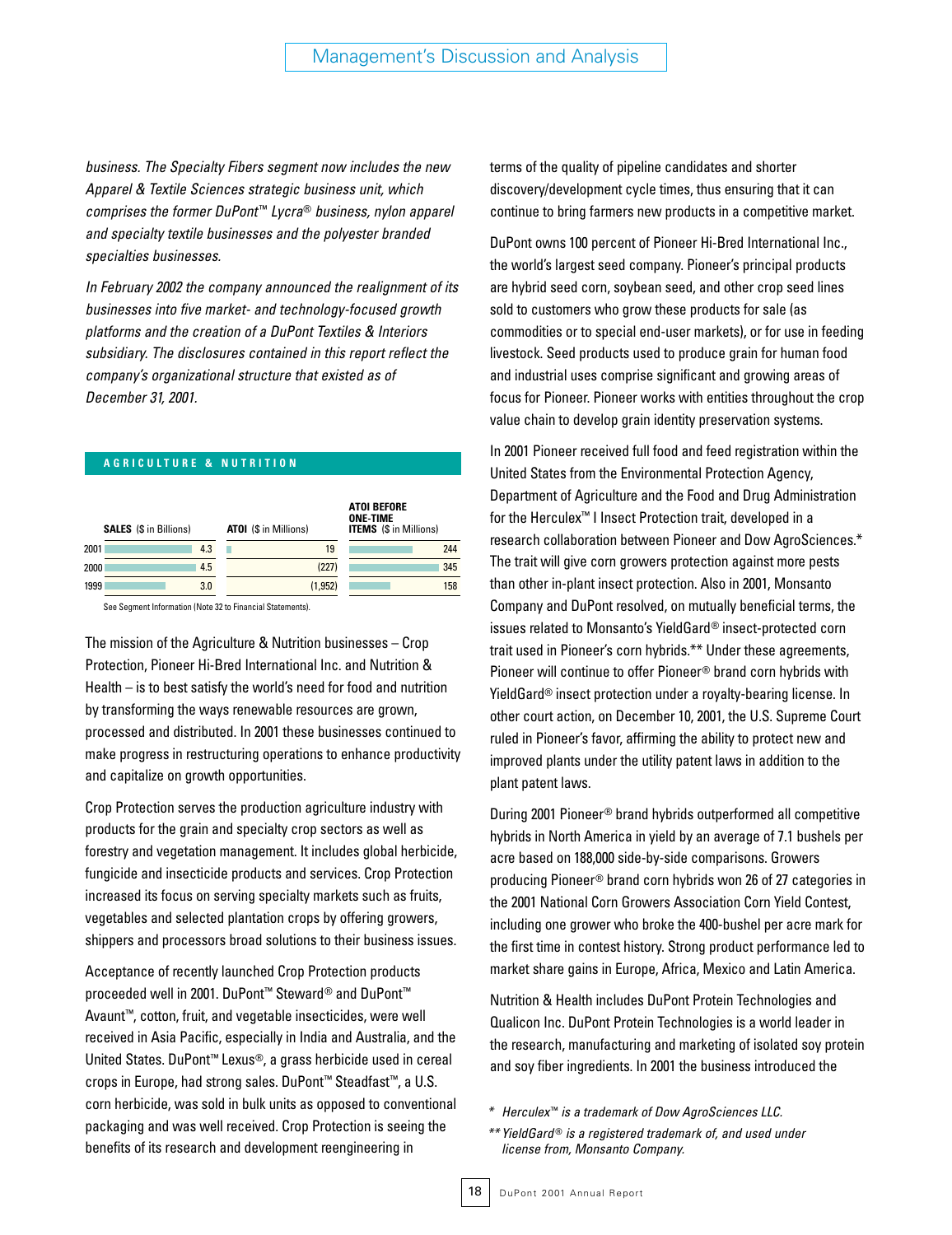DuPont™ Solae™ soy protein branding program to help consumers identify with a "good health seal" for good tasting and healthful soy protein in mainstream foods. The first product adopting the Solae™ brand was 8th Continent™ soymilk, the result of a joint venture between DuPont and General Mills. 8th Continent™ was launched successfully in July 2001 in selected U.S. markets. DuPont Protein Technologies also unveiled to food companies its new Solae™ consumer branded-ingredient soy protein program, which combines a line of soy protein ingredients with brand licensing and promotional support. Food and beverage products containing Solae™ were introduced by major food companies in several markets around the globe.

DuPont Protein Technologies acquired the Yun Meng Protein Company, Ltd. of Wuhan, China, manufacturers of high-quality soy protein isolate. This enables DuPont to meet the growing demand in Asian markets for nutritious and good tasting ingredients in the higher value food segments such as beverages, supplements and premium processed meat products. In 2001 the business also launched Basis™ brand, a full range of soy protein platforms that provide unique textures, fibers, and tastes emulating meat and poultry characteristics. These platforms can be applied in baking applications and in vegetarian-style products such as burgers, ground meats, fillets, poultry products, sausages and casseroles.

Qualicon is a world leader in food quality and safety. With a focus on molecular biology, Qualicon provides the best available diagnostics products to help food industry customers understand and control the microbial environment in their manufacturing processes and supply chains. Qualicon products include the BAX® screening system, an automated genetics-based system that provides highly sensitive and rapid detection of harmful microorganisms in food, water and environmental samples. The RiboPrinter® microbial characterization system is the world's only automated instrument for fingerprinting the DNA of bacteria. The system is emerging as a critical tool to address global health problems related to foodborne disease, antibiotic resistance and pharmaceutical quality assurance. The system's enhanced capability will allow it to identify and track a wide range of microorganisms of critical importance to food quality and safety, public health and pharmaceutical research.

*2001 versus 2000* Sales of \$4.3 billion were 3 percent lower, reflecting 2 percent lower prices and 1 percent lower volume. ATOI was \$19 million compared with a loss of \$227 million. ATOI before one-time items was \$244 million versus \$345 million, down 29 percent, reflecting significantly lower Crop Protection earnings

due to lower sales and margins. This was partly offset by improved results in the Nutrition & Health businesses and Pioneer.

*2000 versus 1999* Sales of \$4.5 billion were 48 percent higher, principally reflecting increased ownership interest in Pioneer partly offset by 3 percent lower Crop Protection prices. ATOI was a loss of \$227 million compared with a loss of \$1,952 million. ATOI before one-time items was \$345 million versus \$158 million, principally reflecting a full year of Pioneer earnings versus the fourth quarter Pioneer seasonal losses included in 1999. Marginally higher Crop Protection earnings were more than offset by lower Nutrition & Health earnings. The latter was due to higher natural gas costs as well as planned higher research and development and marketing expenses.

*Outlook* Excluding an estimated \$100 million after-tax benefit resulting from the adoption of a new accounting standard governing goodwill amortization, earnings for the Agriculture & Nutrition segment in 2002 are expected to be roughly similar to 2001. Crop Protection is expected to continue to face significant competitive challenges and change during 2002, including a depressed farm economy, industry consolidation, and the influence of insect and herbicide resistant crops. Pioneer is well positioned for 2002 in global markets with industry leading product performance and excellent supplies of its best hybrids and varieties. In the key U.S. market, corn acres are expected to be up slightly in 2002, improving Pioneer's prospects for increased sales of its most profitable products.

Pioneer will continue to market seed products with biotech traits that provide value and choice to growers. Based on early indications, Pioneer expects strong demand in 2002 for its new seed technology, including products such as insect-resistant corn and herbicide-resistant corn, soybean and canola along with new proprietary plant genetics, which should drive revenue growth and improved margins. While there are still a number of regulatory and public opinion challenges in this area, consumer acceptance of biotechnology products is growing.

Within the smaller Nutrition & Health businesses, DuPont Protein Technologies anticipates strong growth as major food companies continue to develop new mainstream products utilizing soy protein, and as 8th Continent™ soymilk is launched in additional markets. Qualicon also plans to aggressively grow its food safety business in 2002 with an expanded product portfolio. Qualicon will continue its business expansion of the RiboPrinter® system in the pharmaceutical and personal care market segments.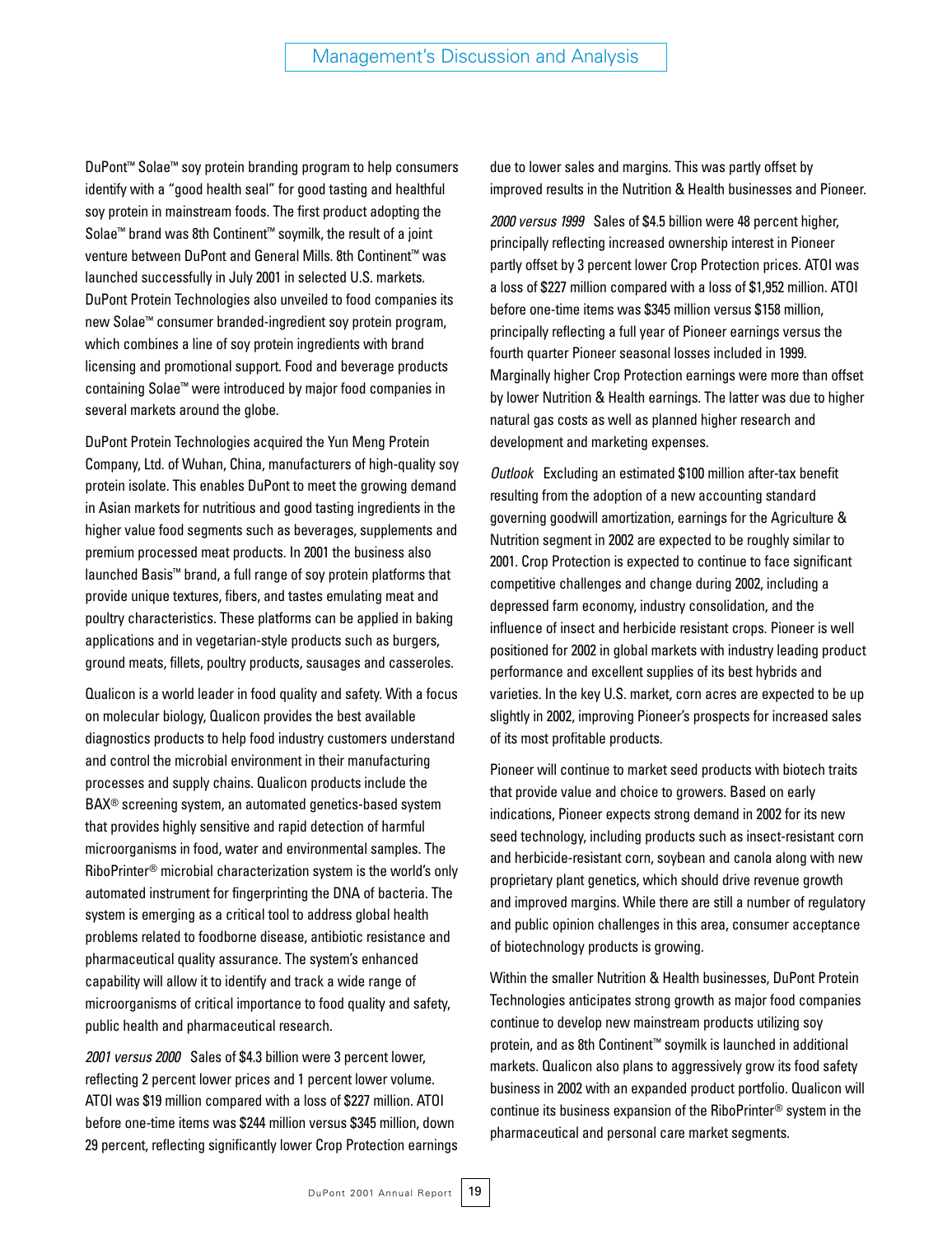The results of operations in this segment could be significantly affected by the ultimate outcome of litigation alleging damages from various forms of DuPont™ Benlate® fungicide. Some of these cases include allegations of fraud and misconduct. While several hundred lawsuits have been filed since 1991, there are approximately 110 cases pending. DuPont believes that Benlate® did not cause the damages alleged in these cases, denies the allegations of fraud and misconduct, and intends to defend itself in these cases. The company discontinued the manufacture and sale of Benlate® fungicide in all its forms in 2001. The results of operations in this segment also could be significantly affected by the ultimate outcome of litigation, in which Pioneer is both plaintiff and defendant, concerning intellectual property rights related to corn and soybean products. Management does not anticipate that the ultimate outcome of this litigation or the litigation alleging damages from Benlate® will have a material adverse effect on the company's consolidated financial position or liquidity.

#### **NYLON**

1999

#### **DuPont Nylon Flooring DuPont Nylon Intermediates & Specialty Polymers DuPont Nylon Industrial Rubber SALES** (\$ in Billions) **ATOI** (\$ in Millions) 2001 2000 2.7 3.1 (75) 285 **ATOI BEFORE ONE-TIME ITEMS** (\$ in Millions)

(23)

60 258 303

3.1 See Segment Information (Note 32 to Financial Statements).

Nylon continues to be the global leader in sales and manufacturing of nylon, providing nylon intermediates, polymers and fibers in major markets such as carpets and rugs, tire reinforcement and other industrial applications. The DuPont™ Stainmaster® and DuPont™ Antron® carpet brands, heavily entrenched in the residential and commercial carpet industry, offer a pipeline of new products, innovation and style to customers worldwide. DuPont™ Tactesse® fiber, introduced in 2000 for Stainmaster® carpet, continued to demonstrate significant volume growth in 2001. Tactesse® fibers provide soft, thick, wool-like characteristics to carpet while maintaining durability and soil resistance.

DuPont Nylon Flooring expanded its product offering with four new nylon fiber technologies from Antron® carpet. The new technologies enhance carpet styling with the shine of metal, the luster of natural fiber and unique color characteristics to offer additional

high-end appearance and superior performance. Among the world's largest recyclers of nylon, DuPont during 2001 completed upgrades at the Calhoun, Georgia, reclamation center that combines both sorting and recycling processes in one location, vastly reducing energy, time and costs of the recycling process.

Overall, DuPont Nylon Flooring business declined in 2001 consistent with weak industry demand. Commercial volumes experienced the largest decline due to weakness in the commercial building and refurbishment markets, especially in the corporate sector. The company's retail flooring sales and installations business was adversely affected by weak consumer demand. Non-competitive flooring manufacturing assets were shut down in Seaford, Delaware; Oestringen, Germany; and Berazategui, Argentina. The startup of a new line at the Kingston, Ontario, site; process improvements at the Waynesboro, Virginia, facility; and productivity gains at other sites will enable the business to meet future customer demands.

DuPont Nylon Intermediates & Specialty Polymers makes commercial sales of nylon intermediates (adipic acid and hexamethylene diamine) as well as specialty polymers derived from nylon intermediate production (dibasic acids and dodecanedioic acid). In 2001 a new dibasic acid offering for the coatings market and a twelve-carbon ketone for the fragrance market were introduced in direct response to customer demand. A capacity expansion was completed at the Victoria, Texas, site for the production of dodecanedioic acid in response to increased global demand. Additional improvements were completed at the Wilton, England, site resulting in enhanced production of DuPont™ Adi-pure® high purity adipic acid for the polyurethanes market.

DuPont Nylon Industrial Rubber operates primarily through DuPont-Sabanci International, LLC. This 50/50 joint venture between DuPont and Haci Omer Sabanci Holding A.S. is the global leader in nylon industrial fibers and fabrics. The business utilizes state-of-the-art industrial yarn spinning technology from DuPont. A new plant for single-end cord production was completed at the Whiteville, North Carolina, site during 2001. Modernization continues at the Laurel Hill, North Carolina, and Camacari, Brazil, sites and new construction continues on a fabric treating plant in Berazategui, Argentina.

*2001 versus 2000* Sales of \$2.7 billion were 14 percent lower, resulting from a 13 percent volume decline and 1 percent lower prices reflecting depressed conditions in most markets. ATOI was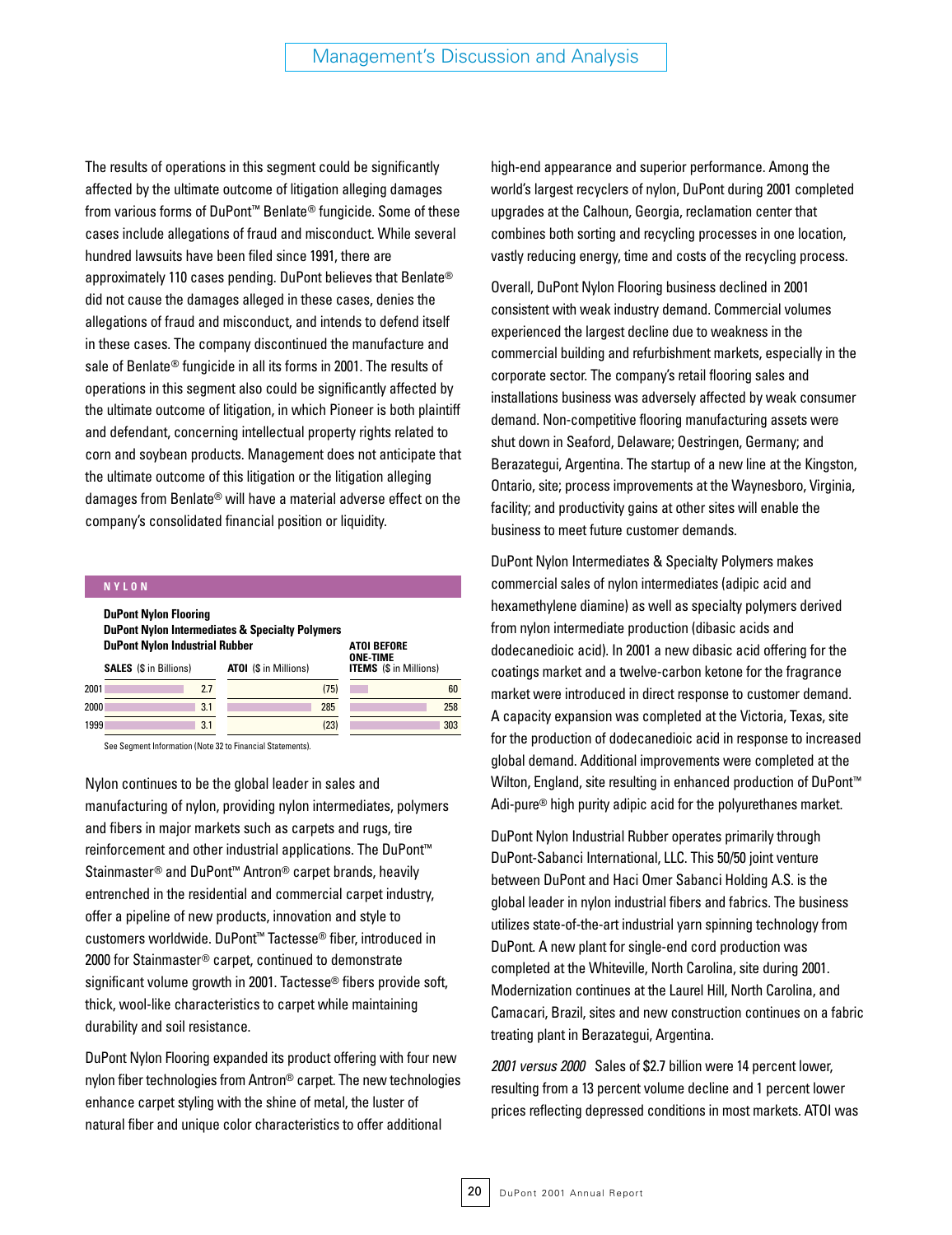a loss of \$75 million compared with earnings of \$285 million. ATOI before one-time items was \$60 million versus \$258 million, down 77 percent. Lower earnings reflect significantly lower sales volumes and continued erosion of profit margins resulting from lower prices and modestly higher raw material costs.

*2000 versus 1999* Sales of \$3.1 billion were 3 percent higher, reflecting modestly higher volume and prices. ATOI was \$285 million versus a loss of \$23 million. ATOI before one-time items was \$258 million versus \$303 million, down 15 percent. Lower earnings reflect rapidly declining profit margins resulting from significantly higher raw material costs, principally those derived from oil and natural gas.

*Outlook* Earnings for DuPont Nylon Flooring in 2002 are not expected to recover significantly from the depressed levels of 2001. Volume and price are expected to remain under pressure globally due to weak economic conditions at least through midyear. Residential and commercial flooring fiber volumes for 2002 are expected to improve versus 2001 due to increased demand from new products and increased brand awareness initiatives. Productivity improvements in DuPont Nylon Intermediates & Specialty Polymers completed in 2001 are expected to increase production capacity and generate additional cost savings. The introduction of two new hexamethylene diamine specialty products is planned with the potential for wide application in pharmaceutical and agricultural markets. DuPont Nylon Industrial Rubber expects earnings in 2002 to improve due to aggressive cost reductions and anticipated improvement in global demand in the second half of the year.

#### **PERFORMANCE COATINGS & POLYMERS**

|      | <b>DuPont Performance Coatings</b><br><b>DuPont Engineering Polymers</b><br><b>DuPont Elastomers</b><br>ATOI BEFORE<br><b>ONE-TIME</b> |                       |     |                               |  |  |  |
|------|----------------------------------------------------------------------------------------------------------------------------------------|-----------------------|-----|-------------------------------|--|--|--|
|      | <b>SALES</b> (\$ in Billions)                                                                                                          | ATOI (\$ in Millions) |     | <b>ITEMS</b> (\$ in Millions) |  |  |  |
| 2001 | 5.8                                                                                                                                    |                       | 319 | 377                           |  |  |  |
| 2000 | 6.5                                                                                                                                    |                       | 674 | 733                           |  |  |  |
| 1999 | 6.1                                                                                                                                    |                       | 582 | 645                           |  |  |  |

See Segment Information (Note 32 to Financial Statements).

DuPont Performance Coatings – the world's leading automotive coatings supplier – offers high performance liquid and powder coatings for the automotive original equipment manufacturer (OEM) and aftermarket and general industrial OEM applications as well as high performance specialty products for digital printing,

adhesive bonding and electrical insulation markets. The business also offers the DuPont™ Ink Jet 3210, the industry's first integrated digital textile printing solution for home furnishings, and a complete line of DuPont™ Artistri™ Ink for textiles.

In 2001, DuPont Performance Coatings:

- Introduced DuPont™ SupraShield™ scratch and mar resistant clearcoat to meet more stringent environmental requirements and improve end use customer satisfaction;
- Completed Phase II of the Herberts integration program, including the final shutdown of plants in the United Kingdom, France and Germany; and
- Placed DuPont™ Ink Jet 3210 digital textile printers at leading home furnishing companies in Europe and North America.

DuPont Engineering Polymers manufactures and markets a broad portfolio of engineering materials for automotive, electrical, electronic, consumer and industrial applications. The automotive and electrical/electronics industries are among its most important markets. Serving customers throughout the world, the business supplies six families of engineering resins – DuPont™ Zytel<sup>®</sup> nylon, DuPont™ Delrin® acetal, DuPont™ Rynite® PET polyester, DuPont™ Crastin® PBT polyester, DuPont™ Hytrel® thermoplastic elastomer and DuPont™ Zenite® liquid crystal polymer – plus DuPont™ Vespel® parts and shapes, and DuPont™ Tynex® filaments. The business is focused on continuing its penetration of metals and thermoset substitution opportunities in applications that offer customers weight reduction, energy savings and added manufacturing cost productivity.

DuPont Engineering Polymers and Bayer AG reached agreement for their 50/50 manufacturing joint venture to build a new 80,000 ton plant to produce PBT base polymer in Europe. Start-up of the plant is planned for the third quarter of 2003. Two major development applications were concluded in 2001. Ford Motor Company will use a large transformer bobbin made of Rynite® for recharging the battery of the new "Th!nk" electric city car. In addition, Tyco Electronics of Berlin, Germany, will use Crastin® in a new heat exchanger application that will significantly reduce operating noise.

DuPont Elastomers operates primarily through DuPont Dow Elastomers, a 50/50 joint venture between DuPont and The Dow Chemical Company. This joint venture is a leading global supplier of mid- and high-performance elastomers. DuPont Dow Elastomers products include Engage® polyolefin elastomers, Hypalon®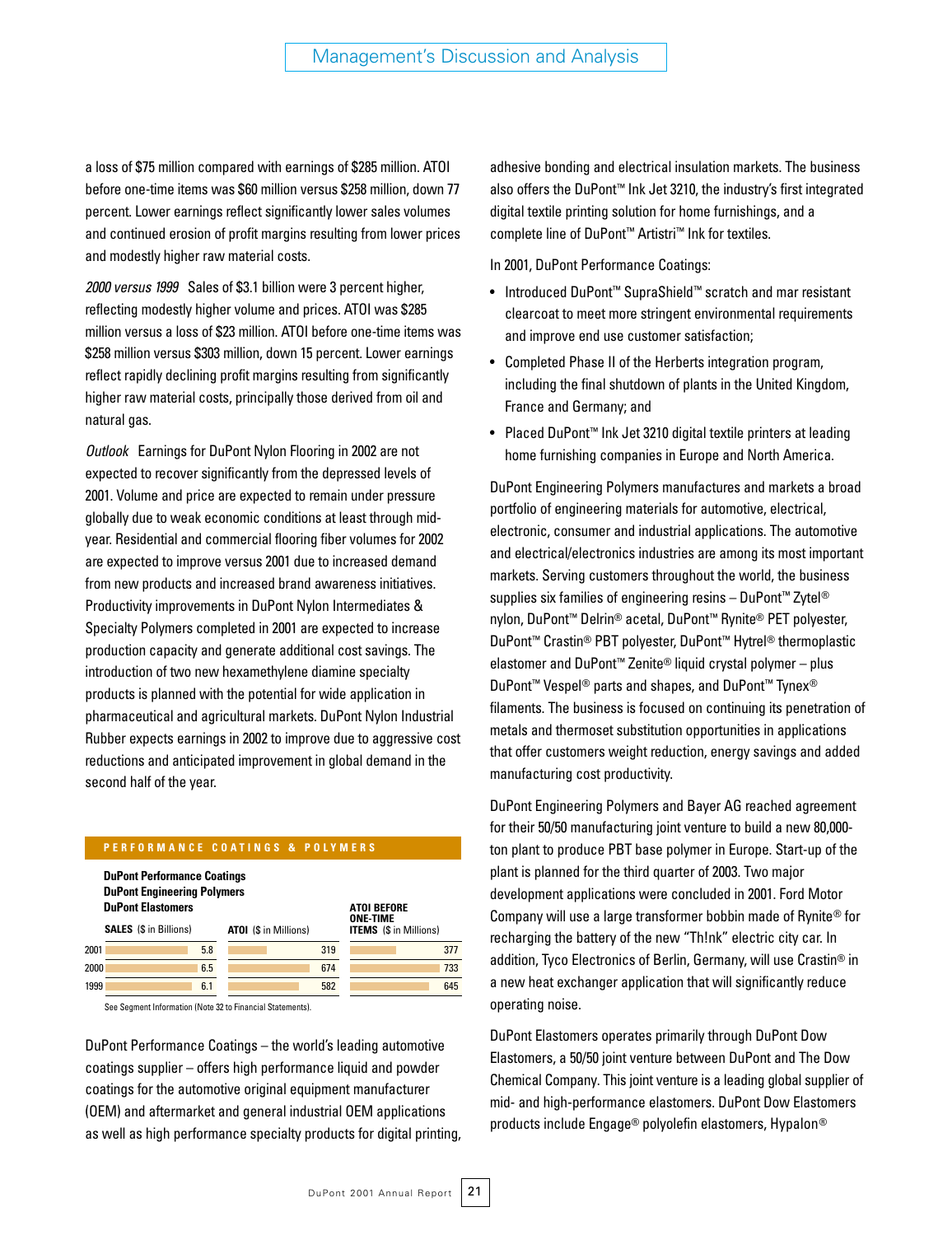chlorosulfonated polyethylene, Kalrez® perfluoroelastomer, Nordel® IP EPDM, neoprene synthetic rubber and Viton® fluoroelastomer. Investment to expand capacity for Engage® and Viton® continues.

*2001 versus 2000* Sales of \$5.8 billion were 11 percent lower, principally reflecting 10 percent lower volume and 1 percent lower prices. ATOI was \$319 million compared with \$674 million. ATOI before one-time items was \$377 million versus \$733 million, down 49 percent. ATOI was lower in all three strategic business units, principally reflecting lower motor vehicle production in North America, and weaker demand in the automotive refinish and inks businesses. Margins were reduced by lower U.S. dollar prices and higher raw material costs.

*2000 versus 1999* Sales of \$6.5 billion were 6 percent higher, principally reflecting the addition of Herberts for full year 2000. Excluding Herberts, sales were 1 percent lower, reflecting 2 percent lower prices partly offset by 1 percent higher volume. ATOI was \$674 million compared with \$582 million. ATOI before one-time items was \$733 million versus \$645 million, up 14 percent. ATOI was higher in all three strategic business units, with DuPont Performance Coatings earnings up most significantly, principally reflecting a full year of Herberts results.

*Outlook* DuPont Performance Coatings will operate in a challenging business environment in 2002 as competitive conditions within the coatings industry are expected to remain intense. All areas of the value chain – suppliers, distributors and customers – are expected to continue to experience consolidation. The level of global new car builds in 2002 will depend on the timing and extent of replenishing inventories which were depleted as a result of the aggressive sales promotions used by most United States car manufacturers in the second half of 2001. Most suppliers will continue to focus on environmentally friendly products that provide systems solutions. In 2002, DuPont Performance Coatings will launch a SuperSolids ultralow emissions coating.

DuPont Engineering Polymers expects 2002 results to be largely dependent upon the strength and timing of the recovery in the automotive, electronics and high technology markets. DuPont Elastomers revenues will continue to be under pressure from softness in automotive, industrial and electronic markets, particularly in the first half of the year, but earnings are expected to benefit from continued efforts to reduce costs and improve productivity.

#### **PHARMACEUTICALS**

|      | <b>SALES</b> (\$ in Billions) |     | <b>ATOI</b> (\$ in Millions) | <b>ATOI BEFORE</b><br><b>ONE-TIME</b><br><b>ITEMS</b> (\$ in Millions) |
|------|-------------------------------|-----|------------------------------|------------------------------------------------------------------------|
| 2001 |                               | .9  | $3.924*$                     | 58                                                                     |
| 2000 |                               | 1.5 | 89                           | 133                                                                    |
| 1999 |                               | 1.6 | 230                          | 263                                                                    |
|      |                               |     |                              |                                                                        |

\* Includes \$3,866 gain on sale of DuPont Pharmaceuticals See Segment Information (Note 32 to Financial Statements).

On October 1, 2001, DuPont Pharmaceuticals was sold to the Bristol-Myers Squibb Company. DuPont retained its interest in the Cozaar® and Hyzaar® brands. These antihypertensive drugs were discovered by DuPont and developed in collaboration with Merck. Effective with fourth quarter 2001 results, the Pharmaceuticals segment reflects only DuPont's share of the financial results of this ongoing collaboration.

The U.S. patents covering Cozaar® and Hyzaar® compounds, pharmaceutical formulation and use for treatment of hypertension expire in 2009. The company has exclusively licensed marketing rights for Cozaar® and Hyzaar® to Merck. In conjunction with the sale of DuPont Pharmaceuticals, Bristol-Myers agreed to continue to manufacture Cozaar® and Hyzaar® for DuPont at the former DuPont Pharmaceuticals manufacturing site at Garden City, New York.

Cozaar® and Hyzaar® are the leading angiotensin II receptor blockers (AIIA) worldwide in the treatment of hypertension. Cozaar® is the first and only antihypertensive to demonstrate, in an important outcomes study, a significant reduction in End-stage Renal Disease (ESRD) in Type 2 diabetes, which is among the fastest growing public health concerns.

*2001 versus 2000* Sales of \$0.9 billion were 39 percent lower principally due to the sale of DuPont Pharmaceuticals on October 1, 2001. ATOI was \$3,924 million, including a \$3,866 million aftertax gain on the divestiture, compared with \$89 million. ATOI before one-time items was \$58 million versus \$133 million, down 56 percent, principally reflecting lower revenue.

*2000 versus 1999* Sales of \$1.5 billion were 9 percent lower, reflecting a significant drop in fourth quarter sales versus 1999. This decline was anticipated, as the volume of product in the distribution channel was reduced from historically high levels resulting from previous sales promotion programs. ATOI was \$89 million compared with \$230 million. ATOI before one-time items was \$133 million versus \$263 million, down 49 percent. The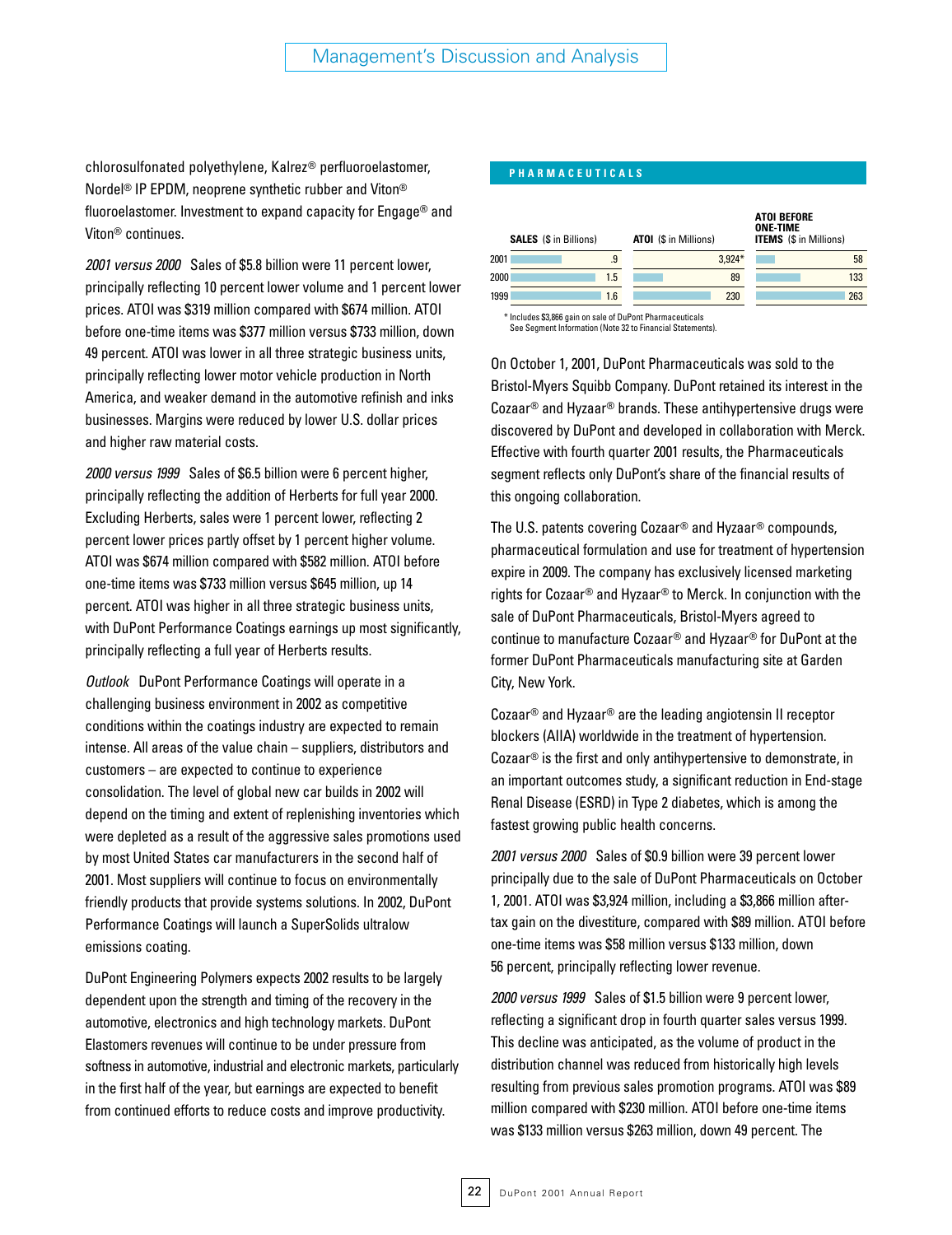decline resulted principally from significantly lower fourth quarter sales as well as planned higher research and development and marketing expenses.

*Outlook* DuPont and Merck continue to support the growth of Cozaar® and Hyzaar® with ongoing investments in two large outcomes studies, LIFE and OPTIMAAL. Results from the LIFE study will be presented at the American College of Cardiology meeting in March 2002. These studies may result in additional indications for Cozaar® and Hyzaar®. Although DuPont will no longer report any product sales within the Pharmaceuticals segment, the company expects the ongoing Cozaar®/Hyzaar® collaboration to generate significant earnings for the foreseeable future.

#### **PIGMENTS & CHEMICALS**

|      | <b>DuPont White Pigment &amp; Mineral Products</b><br><b>DuPont Chemical Solutions Enterprise</b><br><b>DuPont Fluorochemicals</b><br>ATOI BEFORE |  |                              |     |                                                  |     |  |  |
|------|---------------------------------------------------------------------------------------------------------------------------------------------------|--|------------------------------|-----|--------------------------------------------------|-----|--|--|
|      | <b>SALES</b> (\$ in Billions)                                                                                                                     |  | <b>ATOI</b> (\$ in Millions) |     | <b>ONE-TIME</b><br><b>ITEMS</b> (\$ in Millions) |     |  |  |
| 2001 | 3.6                                                                                                                                               |  |                              | 439 |                                                  | 469 |  |  |
| 2000 | 3.9                                                                                                                                               |  |                              | 714 |                                                  | 715 |  |  |
| 1999 | 37                                                                                                                                                |  |                              | 634 |                                                  | 633 |  |  |

See Segment Information (Note 32 to Financial Statements).

DuPont White Pigment & Mineral Products is the world's largest manufacturer of titanium dioxide, serving customers globally in the coatings, plastic and paper industries. The company operates six titanium dioxide plants, all of which utilize the chloride manufacturing process. DuPont™ Ti-Pure® titanium dioxide ( $T_1O_2$ ) is available to customers in slurry and powder form in a variety of grades.

2001 was characterized by low capacity utilization and resulting weak industry pricing. During 2001 an integrated Customer Service Center in Shanghai, China, was opened to provide all-inone service to Chinese customers for DuPont TiO<sub>2</sub> products. The center incorporates the sales and marketing organization, customer service, technical service and research labs, warehousing and other facilities to serve all  $TiO<sub>2</sub>$  customers in China, the fastest growing  $TiO<sub>2</sub>$  market in the world.

DuPont Chemical Solutions Enterprise (CSE) develops, produces and markets a diverse range of industrial and performance chemicals, and selected services and technologies. Primary markets served are plastics, textiles, mining, household and industrial cleaners, petroleum refining and water treatment.

Industrial chemicals produced are aniline, acrylonitrile, hydrogen cyanide, sodium cyanide, methylamines and amides, o,m,pphenylene diamines, phthaloyl chlorides, sodium, lithium and sulfur products. Performance chemicals include DuPont™ Teflon® repellent finishes, DuPont™ Krytox® lubricants, DuPont™ Oxone® oxidizing agents, DuPont™ glycolic acid descaling systems, DuPont™ Tyzor® organic titanates and DuPont™ Vazo® free radical sources.

To assist in the global effort to halt the spread of Foot and Mouth Disease, CSE teamed with long-term customer Antec International to provide adequate supplies of the much needed Virkon® S biocide, which uses DuPont™ Oxone® as an essential ingredient. The biocide now is used in more than 100 nations. DuPont also supported preventive measures by the U.S. Department of Agriculture.

DuPont Fluorochemicals is a leading global manufacturer of industrial and specialty fluorochemicals – both hydrofluorocarbons (HFCs) and hydrochlorofluorocarbons (HCFCs). Products include DuPont™ Suva® refrigerants used in air conditioning and refrigeration, DuPont™ Formacel® foam expansion agents, DuPont™ Dymel® propellants, DuPont™ Vertrel® solvents, DuPont™ Zyron® electronic gases, and DuPont™ FE™ fire extinguishants.

DuPont Fluorochemicals began marketing a new fire extinguishant, FE-227™, to the high value halon replacement market in the computer, telecommunications and data processing industries. DuPont now has the most complete product line of non-halon, "clean agent" fire extinguishants, which are low in toxicity, leave no residue and are environmentally preferred to ozone-depleting halon products. The business also recorded initial commercial sales of DuPont™ Dymel® 227ea/P pharmaceutical propellant used in medical metered dose inhalers, which are popular tools for treating asthma and other respiratory disorders.

*2001 versus 2000* Sales of \$3.6 billion were 9 percent lower, reflecting 7 percent lower volume and 2 percent lower prices. ATOI was \$439 million compared with \$714 million. ATOI before one-time items was \$469 million versus \$715 million, down 34 percent. ATOI declined in all three strategic business units, reflecting economic weakness in the U.S. manufacturing sector, and reduced margins resulting from higher raw material costs and lower prices stemming from excess worldwide production capacity.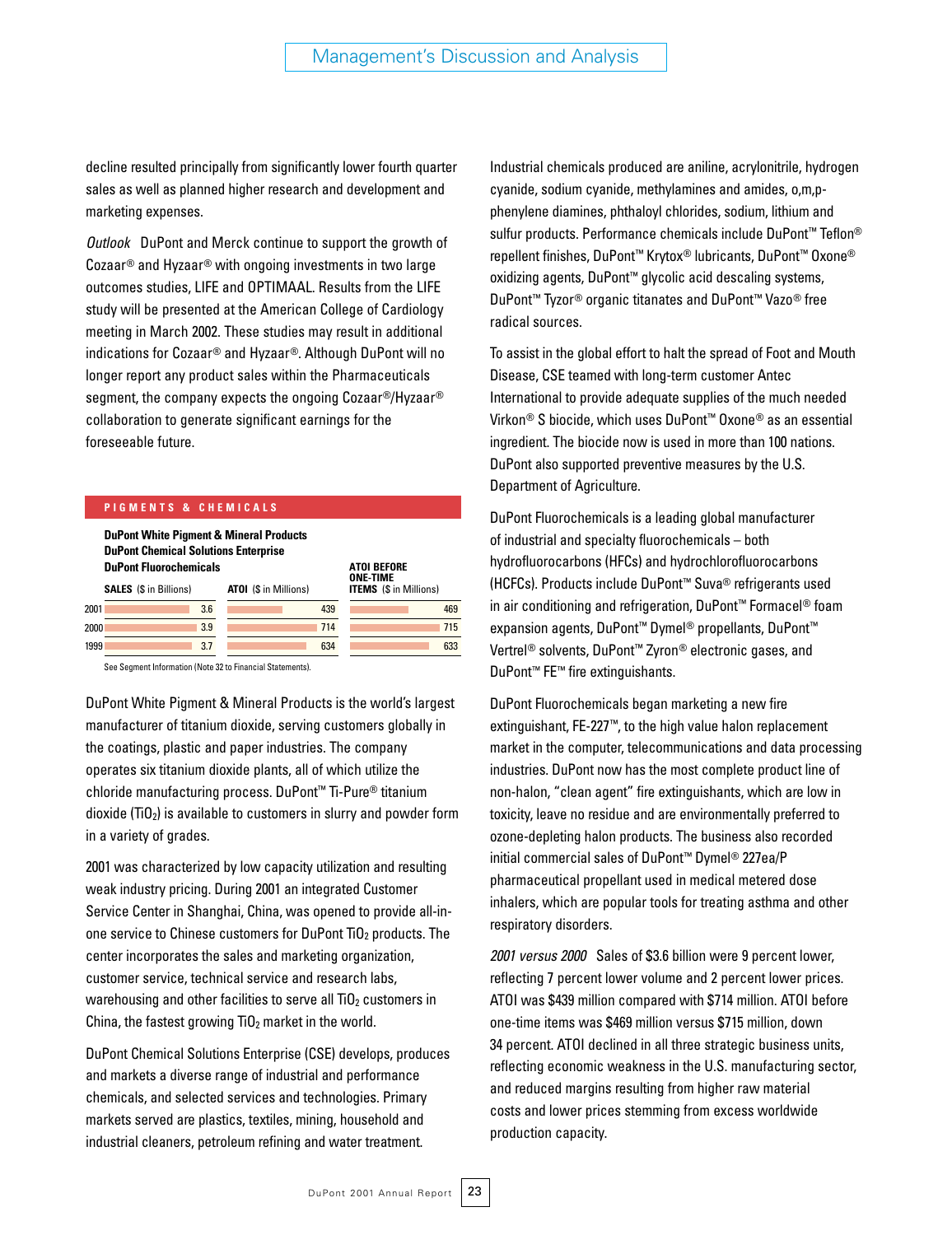*2000 versus 1999* Sales of \$3.9 billion were 7 percent higher, reflecting 1 percent higher prices and 6 percent higher volume. ATOI was \$714 million compared with \$634 million. ATOI before one-time items was \$715 million versus \$633 million, up 13 percent. ATOI was higher in all three strategic business units, principally reflecting higher sales.

*Outlook* DuPont White Pigment & Mineral Products earnings for 2002 will depend largely on improved industry capacity utilization and pricing. In addition, new product offerings are expected to drive revenue growth at a somewhat higher rate than the industry. DuPont Chemical Solutions Enterprise (CSE) expects its margins to improve in 2002 as a result of lower energy and key raw material prices. Within CSE, the sales mix continues to shift in favor of higher growth and higher margin specialty chemical products. DuPont Fluorochemicals expects continued growth in the use of its FE™ fire extinguishant products and Dymel® pharmaceutical propellants; growth in Zyron® electronic gases as the semiconductor industry recovers; and continued overall growth in HFCs in refrigeration and other sectors as HCFCs are phased out on a global basis.

#### **POLYESTER**

|      | <b>SALES</b> (\$ in Billions) | ATOI (\$ in Millions) | <b>ATOI BEFORE</b><br><b>ONE-TIME</b><br><b>ITEMS</b> (\$ in Millions) |
|------|-------------------------------|-----------------------|------------------------------------------------------------------------|
| 2001 | 1.9                           | (349)                 | (74)                                                                   |
| 2000 | 2.3                           | 66                    | 62                                                                     |
| 1999 | 2.4                           | (133)                 | (53)                                                                   |

See Segment Information (Note 32 to Financial Statements).

The Polyester segment consists of the company's fibers, resins and intermediates businesses; the global films joint venture with Teijin Limited; and the European joint venture with Sabanci.

The fibers, resins and intermediates businesses include DuPont™ Dacron® filaments, polyester intermediate chemicals, DMT (dimethyl terephthalate), PTA (purified terephthalic acid), ethylene glycol, specialty resins, technology licensing and consulting, and polyester fiber chip manufactured by a joint venture in China. Initiatives during 2001 included:

• The transition of product manufacture to DuPont's Kinston and Unifi, Inc.'s Yadkinville plants in North Carolina for improved operating efficiency, cost reduction and customer flexibility. This was done as part of the Dacron® filaments' manufacturing alliance in the Americas with Unifi, which enables each

company to match the production of polyester filament with the best assets available. As a result, the DuPont polyester filament manufacturing operations at Wilmington, North Carolina, were shut down in the second quarter;

- The expansion of the commercialization of DuPont™ Biomax® hydrobiodegradable resin for specialty packaging applications in the food industry, including plates, bowls and clamshells. This was done as part of a joint development program with Earthshell Corporation; and
- DuPont's sale of its ownership in the U.S. polymer grade TPA (terephthalic acid) and Melinar® PET container resins businesses and associated manufacturing assets to Alpek, the petrochemical group of ALFA S.A. de C.V. The two companies further agreed to transfer DuPont's ownership of their staple fiber joint venture to Alpek by mid-2002. This reflects the continuation of DuPont's previously announced strategy to reshape its polyester investment.

DuPont Teijin Films™ is a 50/50 global joint venture formed to produce and sell PET and PEN polyester films in the specialty, industrial, packaging, electrical, electronics, advanced magnetic media and photo systems markets. With sales of \$1.1 billion, the company leads the industry with its strong product and process technology platform, and the broadest portfolio of differentiated products offered throughout the world. The company improved its cost position through the shutdown of a manufacturing facility at the Circleville, Ohio, site. Brand names include Mylar®, Melinex® and Teijin® Tetoron® PET films, and Teonex® and Kaladex® PEN polyester films.

DuPont Sabanci Polyester Europe B. V. (DuPontSA), headquartered in the Netherlands, is a 50/50 joint venture formed for the development, production and sale of polyester fibers, container resins, and intermediates PTA and DMT for markets throughout Europe, the Middle East and Africa. The venture is the largest polyester company in the region with annual revenues of about \$750 million.

*2001 versus 2000* Sales of \$1.9 billion were 17 percent lower, reflecting 5 percent lower prices, 8 percent lower volume and 4 percent due to the sale of certain polyester businesses during the year. This decline was principally driven by the global economic downturn led by the U.S. economy, and by Asian competition. ATOI was a loss of \$349 million compared with earnings of \$66 million. ATOI before one-time items was a loss of \$74 million versus earnings of \$62 million reflecting earnings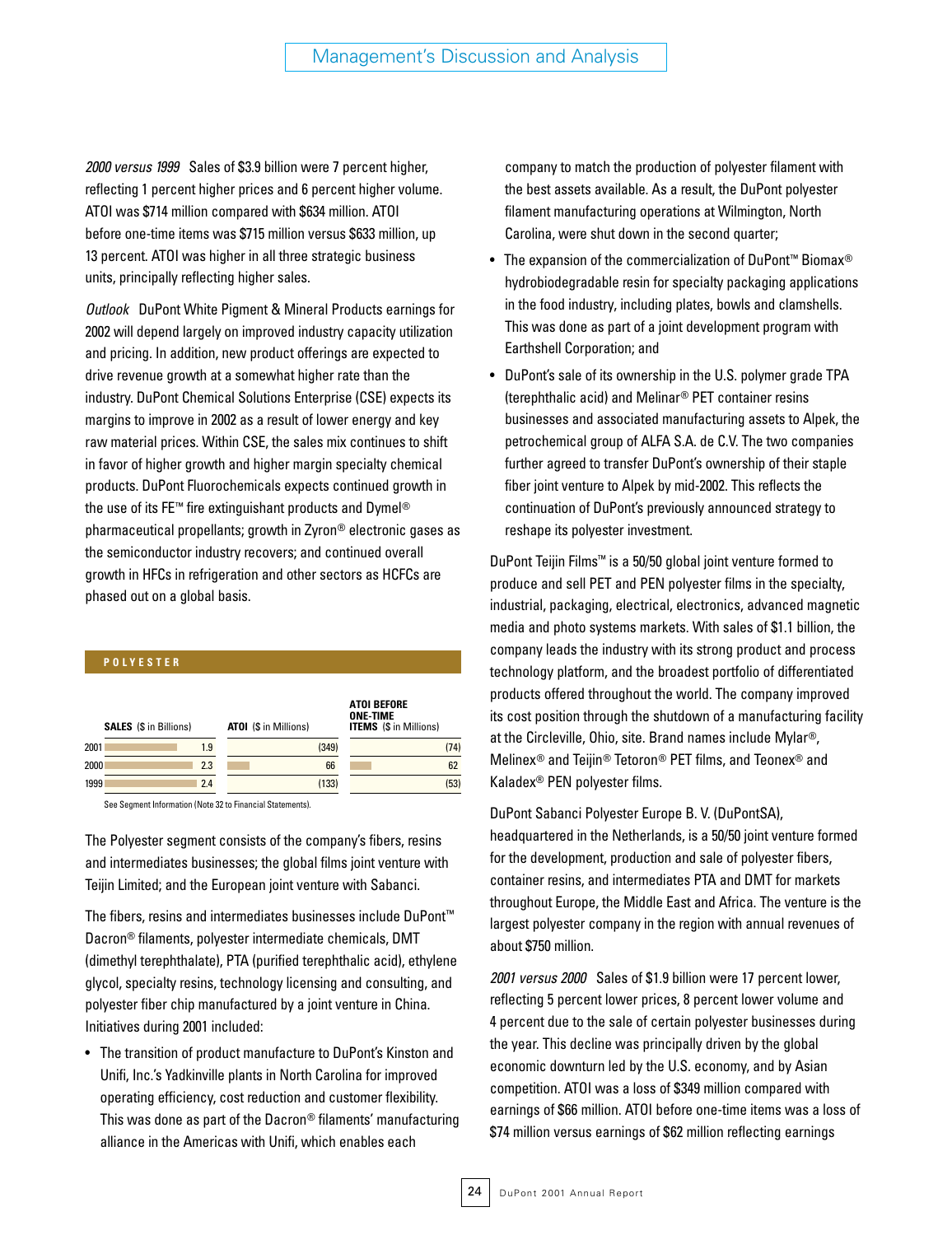declines in all business units due to lower volumes and margins, the latter reflecting intense competitive pressure and excess global capacity.

*2000 versus 1999* Sales of \$2.3 billion were 5 percent lower, principally due to the restructuring of formerly wholly-owned businesses into joint ventures whose sales are reflected in segment sales on a pro rata ownership basis. Apart from the impact of the restructuring, sales were essentially flat. ATOI was \$66 million compared with a loss of \$133 million. ATOI before onetime items was \$62 million versus a loss of \$53 million. The earnings improvement is primarily due to cost reductions resulting from restructuring and productivity initiatives.

*Outlook* The global polyester market is expected to remain highly competitive, characterized by a low-price, low-margin environment, exacerbated by significant excess capacity and strong competitive forces. The company has successfully implemented a series of major restructuring initiatives in recent years aimed at reducing fixed costs. Nevertheless, the financial outlook in 2002 is not encouraging due to expected continuing overcapacity and depressed margins. Accordingly, DuPont is continuing to assess alternative strategies and aggressive actions to optimize the company's investment in its various polyester businesses.

The company believes that Unifi has substantially breached the agreement covering the manufacturing alliance discussed above. The company is seeking damages as well as injunctive relief. This matter has been submitted to binding arbitration.

#### **SPECIALTY FIBERS**

|      | <b>DuPont Apparel &amp; Textile Sciences</b><br><b>DuPont Advanced Fiber Systems</b> |                       |                                |
|------|--------------------------------------------------------------------------------------|-----------------------|--------------------------------|
|      | <b>DuPont Nonwovens</b>                                                              |                       | ATOI BEFORE<br><b>ONE-TIME</b> |
|      | <b>SALES</b> (\$ in Billions)                                                        | ATOI (\$ in Millions) | <b>ITEMS</b> (\$ in Millions)  |
| 2001 | 4.4                                                                                  | 356                   |                                |
| 2000 | 5.0                                                                                  | 740                   |                                |
| 1999 | 5.1                                                                                  | 832                   |                                |

See Segment Information (Note 32 to Financial Statements).

DuPont Apparel & Textile Sciences (A&TS) was established in 2001 as a strategic business unit to capitalize on marketplace synergies by combining sales, marketing and manufacturing resources for the DuPont™ Lycra® branded elastane, generic spandex, and nylon and polyester businesses that sell into

apparel and specialty textile value chains. A&TS – the largest elastane manufacturer worldwide – continues to be the brand leader in the high-growth stretch apparel market and is now expanding the stretch concept to non-traditional and non-apparel end uses. Other brands are DuPont™ Tactel® nylon and DuPont™ Supplex<sup>®</sup> nylon for apparel, and DuPont<sup>™</sup> Cordura<sup>®</sup> nylon for products including packs and bags, boots and shoes, and apparel. Leading polyester brands include DuPont™ Coolmax® performance fabrics, DuPont™ Comforel® sleep products and DuPont™ Thermolite® insulation fibers. In addition, the DuPont™ Teflon® brand has recently been incorporated into the A&TS portfolio to satisfy high consumer value for "easy care" brands in apparel for the ready-to-wear market as well as in the home.

In 2001, A&TS reconfigured global capacity to better align with shifting market dynamics. For example, the business:

- Increased Lycra® capacity in Singapore by 6 kilo-tons;
- Took steps to establish a production leadership position in China to serve the complex Chinese textile value chain. The business began construction of additional capacity in China using state-of-the-art technology with spinning productivity twice the rate of the nearest competitor and established a 50/50 joint venture with LYG; and
- Installed new state-of-the art nylon manufacturing equipment in the United States and Mexico.

A&TS launched several new products for the apparel market including:

- A new "easy set" spandex product, branded Lycra® that is more compatible with cotton heat set temperatures and enables customers to reduce processing steps and costs;
- Tactel® metallics, new fibers that enable manufacturers to create metallic effects with superb softness;
- Tactel® Prisma, a lightweight, soft-to-the-touch fiber that creates a sparkling heather effect in garments;
- T-400, a new elastic fiber based on proprietary multicomponent technology that utilizes DuPont™ Sorona™ 3GT polymer as one of its components; and
- T-800, a nylon fiber, that offers the unique properties of relaxed "non-body hugging" stretch.

DuPont Advanced Fiber Systems (AFS) comprises DuPont™ Kevlar® brand fiber, DuPont™ Nomex® brand fiber and paper, DuPont™ Thermount® pre-preg and laminates and

387 740 831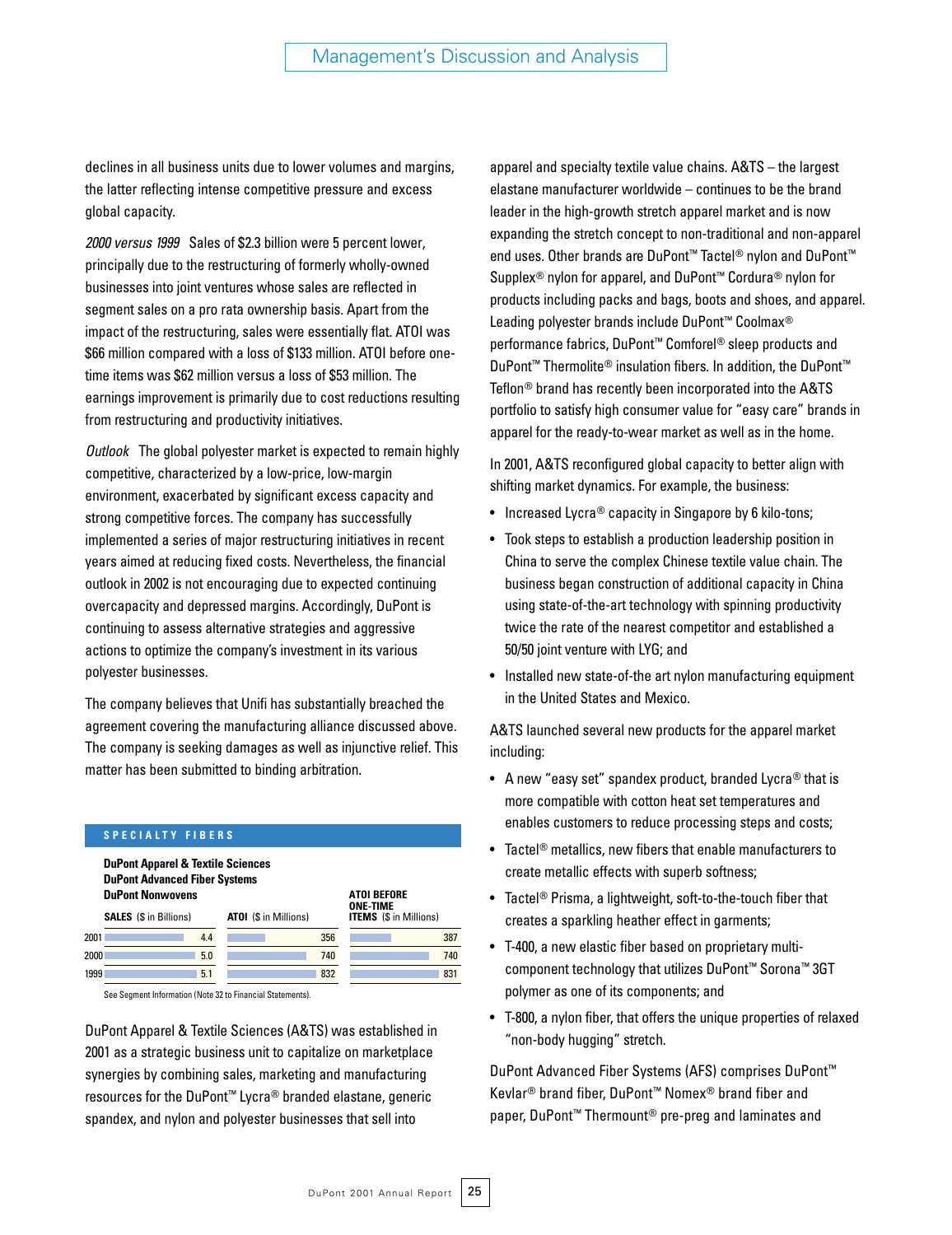DuPont™ Teflon® brand fluoropolymer fiber. Major markets served include personal protective apparel, life protection, electronics, telecommunications, electrical insulation, automotive, transportation, filtration, numerous industrial applications and new consumer applications. In 2001, AFS reorganized into five global businesses (Life Protection, Protective Apparel, Power & Communications, Performance Materials and New Businesses) to increase the focus on key markets and customers and to accelerate growth in these markets.

AFS launched the Kevlar® Partners Program™ in 2001, the first dedicated program aimed at saving the lives of correctional officers. Kevlar® Correctional™ is a patented technology of puncture-, stab- and slash-resistant fibers and fabrics designed to provide comfortable, concealable protective body armor that is significantly lighter and more flexible than metal alloy vests. Also in 2001, Levi's and Ralph Lauren's RLX brand launched denim jeans made with Kevlar® in selected markets. AFS also introduced Nomex® Limitedwear coveralls targeted at segments requiring affordable flame protection for short or infrequent periods of use.

The primary products of DuPont Nonwovens include DuPont™ Tyvek® brand protective material, DuPont™ Sontara® spunlaced fabrics, DuPont<sup>™</sup> Cambrelle<sup>®</sup> footwear lining and DuPont<sup>™</sup> Typar® high-strength spunbonds. Major markets served include construction, protective apparel, medical and healthcare, aerospace, automotive, cleanroom, printing, packaging, carpeting and geotextiles.

The Tyvek® Weatherization Systems business introduced a new window flashing product – Tyvek® Flexwrap™. Tyvek® Worker Protection announced the launch of NEW Tyvek® protective fabric which is four times as breathable, feels significantly softer yet provides all the protection and durability of traditional Tyvek®. The DuPont Nonwovens Sontara® plant in Asturias, Spain, was commercialized and began serving global markets. A 50/50 joint venture in Brazil with Cipatex SA was formed for the production and sale of needlepunch and spunlace fabrics for footwear, artificial leather and industrial applications. Also in 2001, DuPont Nonwovens secured a multi-year contract with the U.S. Postal Service for the Tyvek® envelope business. The Sontara® business and DuPont Performance Coatings collaborated to launch a car finishing system consisting of custom-made fabrics made of Sontara®. The system was specially designed for each step in the automotive refinish process.

*2001 versus 2000* Sales of \$4.4 billion were 11 percent lower, reflecting 7 percent lower volume and 4 percent lower prices. ATOI was \$356 million compared with \$740 million. ATOI before one-time items was \$387 million versus \$740 million, down 48 percent, reflecting significantly lower earnings in A&TS. A&TS earnings were adversely affected by very weak U.S. apparel and textile markets, higher raw material costs, and lower U.S. dollar prices. Sales of DuPont Nonwovens increased, reflecting strong sales of protective apparel, medical fabrics, and construction products, but margins declined, adversely affecting earnings. AFS sales and ATOI increased reflecting increased demand for military protective products.

*2000 versus 1999* Sales of \$5.0 billion were down 2 percent reflecting 3 percent lower prices partly offset by 1 percent higher volume. ATOI was \$740 million compared with \$832 million. ATOI before one-time items was \$740 million versus \$831 million, down 11 percent, as higher earnings in AFS were more than offset by lower earnings in A&TS and DuPont Nonwovens. Lower margins resulted principally from increased pricing pressures from generic competition, adverse currency impact of the stronger dollar, high natural gas prices and continued technical difficulties at a European tetrahydrofuran facility which has affected cost competitiveness in the global market. While progress was made, the facility continued to operate substantially below design capacity.

*Outlook* DuPont Apparel & Textile Sciences (A&TS) will continue to be adversely affected by industry consolidation and bankruptcies which are expected to continue in the global textile markets, particularly in North America. The industry is contending with a secular shift away from North American textile and fiber production toward less expensive Asian production. A&TS earnings in 2002 are not expected to recover from depressed levels experienced in 2001. New opportunities for Lycra® – particularly shoes, home textiles, Leather with Lycra® and stretch nonwovens – are poised for growth. Finally, 2002 will see the launch of Teflon® easy care and Stainmaster® fabrics for upholstery.

Volume growth for DuPont Advanced Fiber Systems beyond that expected with anticipated U.S. economic strengthening will depend largely on the timing of the turnaround for the electrical insulation and automotive markets. Expansion of Kevlar® brand fiber capacity, expected to come on line in early 2003, is based on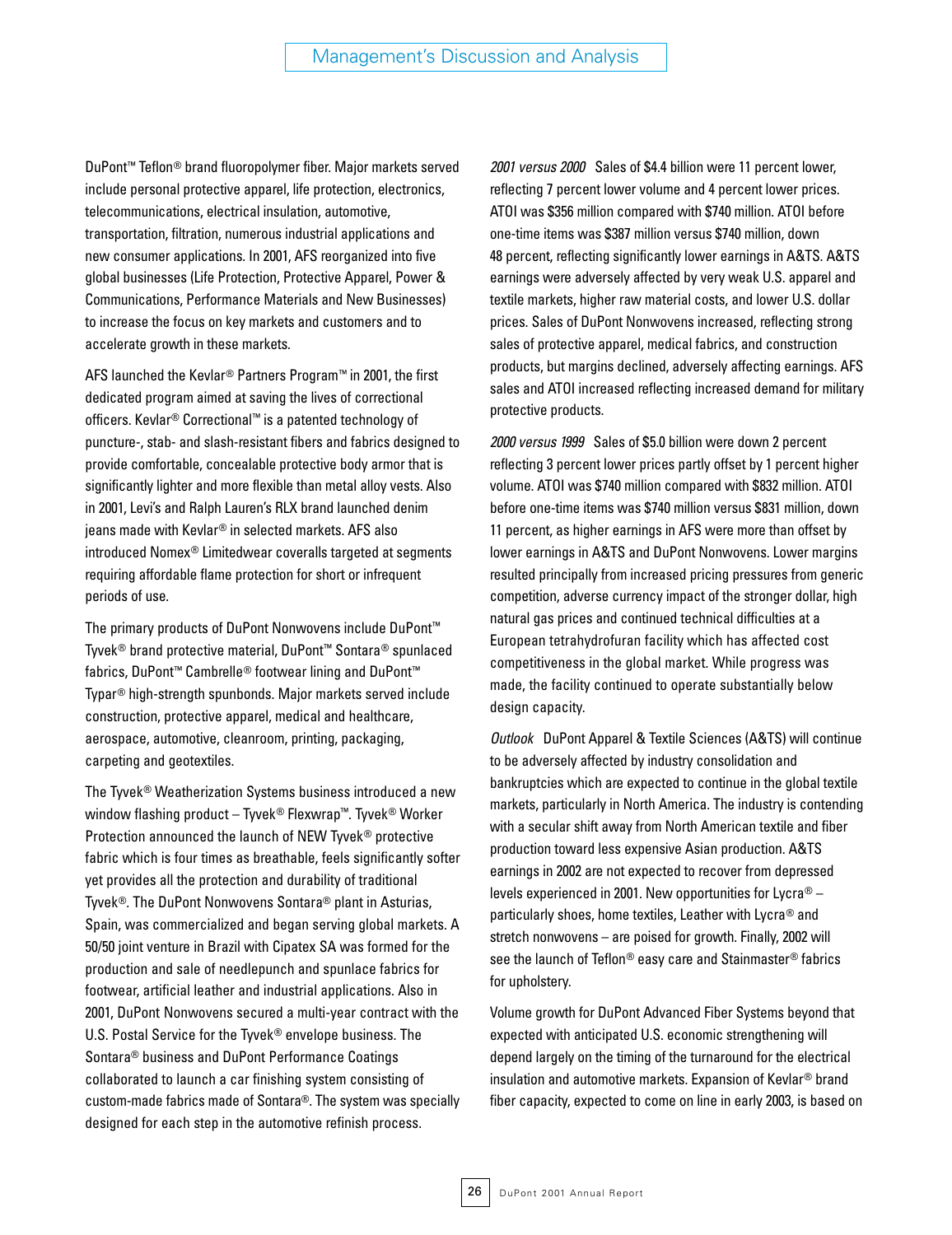new technology that will allow higher productivity for specialty products and enable the business to meet demand growth as the global economy begins to recover.

DuPont Nonwovens expects continued growth through the expansion of markets currently being served as well as entrance into new markets. The U.S. housing market has remained robust in spite of the economic downturn and this trend is expected to continue into 2002. New products will be introduced for the construction, worker protection, cleanroom, absorbents and medical markets. The Sontara® medical fabrics business continues to be a key area for additional resourcing and new technologies with good growth potential.

|                                                                                                                                                                                                                                  | <b>SPECIALTY POLYMERS</b>     |     |                              |     |                                                          |  |  |
|----------------------------------------------------------------------------------------------------------------------------------------------------------------------------------------------------------------------------------|-------------------------------|-----|------------------------------|-----|----------------------------------------------------------|--|--|
| <b>DuPont Packaging &amp; Industrial Polymers</b><br><b>DuPont Display Technologies</b><br><b>DuPont Electronic Technologies</b><br><b>DuPont Imaging Technologies</b><br><b>DuPont Fluoropolymers</b><br><b>DuPont Surfaces</b> |                               |     |                              |     |                                                          |  |  |
|                                                                                                                                                                                                                                  | <b>SALES</b> (\$ in Billions) |     | <b>ATOI</b> (\$ in Millions) |     | ATOI BEFORE<br>ONF-TIMF<br><b>ITEMS</b> (\$ in Millions) |  |  |
| 2001                                                                                                                                                                                                                             |                               | 3.9 |                              | 372 | 402                                                      |  |  |
| 2000                                                                                                                                                                                                                             |                               | 4.5 |                              | 714 | 714                                                      |  |  |
| 1999                                                                                                                                                                                                                             |                               | 4.3 |                              | 668 | 666                                                      |  |  |

See Segment Information (Note 32 to Financial Statements).

DuPont Packaging & Industrial Polymers (P&IP) is a world leader in specialized, high value resins and films for the packaging and selected industrial markets. Products and their end uses include DuPont™ Surlyn®, DuPont™ Nucrel® and DuPont™ Elvax® sealants and adhesives for flexible packaging structures; Nucrel<sup>®</sup> and Elvax® resins for wire and cable construction; DuPont™ Keldax® resins for automotive carpet backing; Surlyn® for golf ball covers; DuPont<sup>™</sup> Vamac<sup>®</sup> for automotive hoses and gaskets; DuPont™ Butacite® interlayers for laminated safety glass for automotive and architectural applications; DuPont™ Elvanol® for textile sizing; and DuPont<sup>™</sup> Clysar<sup>®</sup> shrink films.

#### In 2001 P&IP:

• Continued to expand its market for glass laminated products as more states adopted the hurricane impact protection section of the International Buildings and Residential Codes that is met by window systems incorporating P&IP's SentryGlas® Plus or Butacite®;

- Introduced a new family of Elvaloy<sup>®</sup> AC resins offering new processing and performance opportunities for packaging, automotive, and construction markets;
- Launched its Clysar<sup>®</sup> HP Gold product line, a premium polyolefin film offering advantages in terms of processability, reliability and clarity; and
- Launched DuPont™ Trancend™, a new extrusion coating sealant resin for the flexible packaging market.

DuPont Display Technologies is a world leader in holographic optical components and holograms for electronics, security and authentication applications. The strategic business unit is focused on development of advanced information display devices and visual enhancement technologies. In 2001, DuPont Display Technologies opened a state-of-the-art holographics facility in Logan, Utah. The new facility will design and manufacture advanced holographic optical elements that are used for enhancing brightness in liquid crystal displays (LCD) as well as holograms for graphic arts and security applications. DuPont Display Technologies formed a joint venture with Label Systems, LLC to produce security tags, labels and identification cards utilizing proprietary DuPont holographic materials.

Also in 2001, DuPont Display Technologies:

- Constructed a pre-production facility for the development and production of advanced Organic Light Emitting Diode (OLED) displays;
- Invested in RIT Display Technology Company, a subsidiary of RiTEK Corporation, Inc. RIT Display is building a full production facility to produce OLED displays components exclusively for DuPont. DuPont Display Technologies expects to ship polymer OLED displays for commercial sales by year-end 2002; and
- Acquired a majority interest in Polar Vision, an optical components and lamination services provider serving display integrators and OEM's in the rapidly expanding display enhancement industry. The investment provides DuPont Display Technologies access to Polar Vision's expertise in filters, polarizers, and custom lamination capability.

DuPont Electronic Technologies is a leading supplier of advanced electronic materials to the global electronics industry. Major product lines include: DuPont™ Kapton® polyimide film, DuPont™ Pyralux® flexible laminates, DuPont™ Riston® dry film photoresists, DuPont™ Green Tape™ low temperature co-fired ceramics,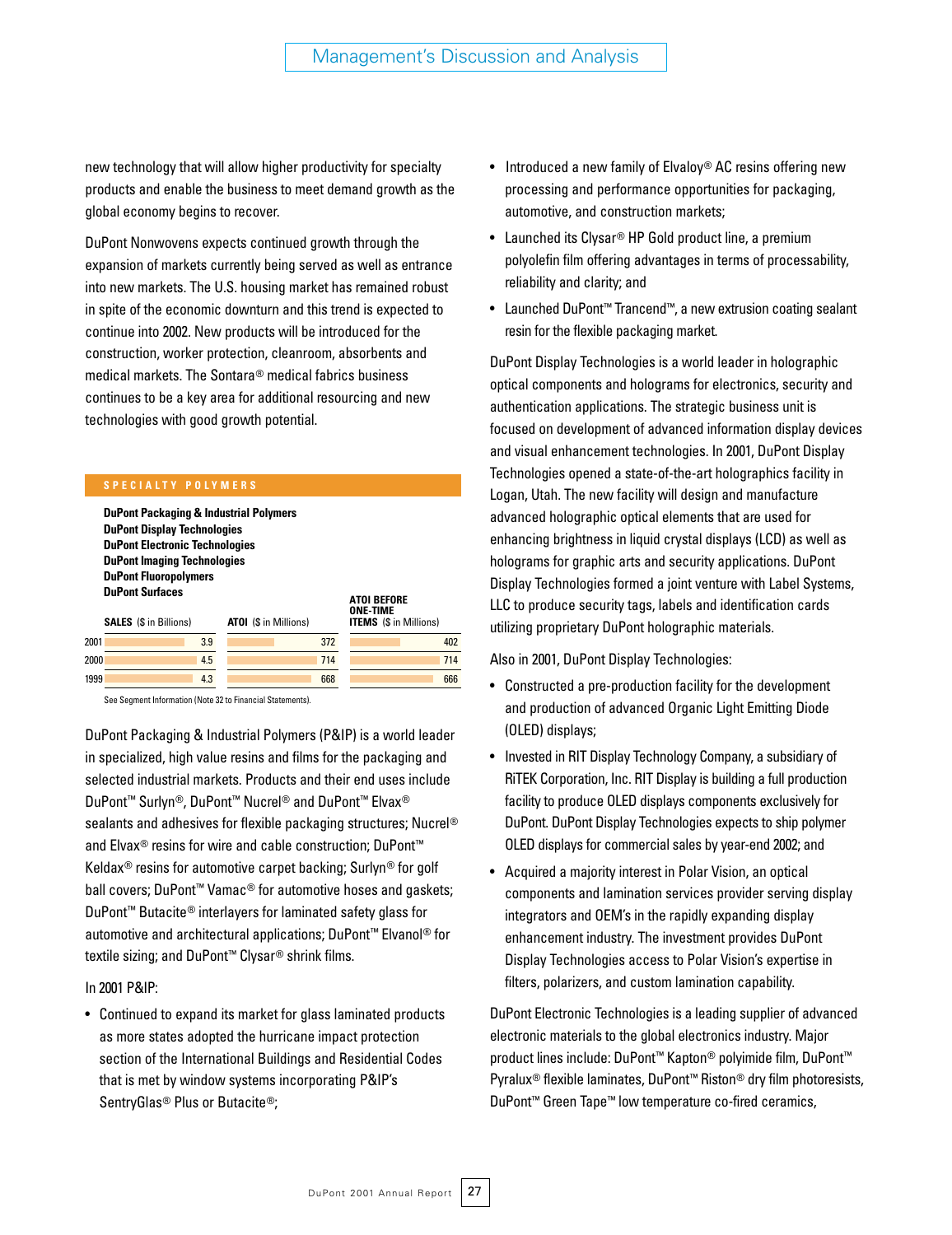DuPont™ Fodel® photoimageable composites and colloidal silica based slurries. Market segments served include the printed wiring board, semiconductor and cellular and Internet infrastructure industries. DuPont Electronic Technologies intends to meet the rapidly changing market needs for smaller, more portable and powerful electronic devices by building on its strength as a leading supplier of organic, flexible and ceramic circuit materials.

In 2001, DuPont Electronic Technologies began controlled sales of a family of thin metal copper laminates, Microlux® HD and Pyralux® TM. These products are focused at meeting the growing demands for increasingly higher density flex-circuits and integrated circuit (IC) packages. Commercialization was completed of a fifth generation Fodel® photoimageable product which improves quality and reduces customer cost for making large plasma display panels (PDPs). PDPs are currently manufactured by six OEMs and production is expected to double in 2002. The Foam Glass Barrier process technology developed by Photonics Systems, Inc., Northwood, Ohio, was purchased for the manufacture of barrier rib structures in PDPs. A new business unit – Integrated Circuit Packaging & Interconnects – was formed within DuPont Electronic Technologies as part of a strategy to expand into materials for the interconnection of ICs.

DuPont Imaging Technologies markets to the packaging and commercial printing industry DuPont™ Cyrel® flexographic printing plates as well as color proofing systems, including DuPont™ WaterProof®, DuPont™ Cromalin® and DuPont™ Dylux®. Installations of DuPont Imaging Technologies' Cyrel® Fast – the only thermal platemaking technology available on the market – increased significantly in 2001. The color proofing business launched its new Thermal 4-color Halftone technology in four evaluation sites and began controlled sales in June. Thermal proofing is one of the fastest growing technologies in the market, and DuPont is one of three companies offering this technology.

DuPont Fluoropolymers – the largest global manufacturer of fluoropolymers – markets to the telecommunications, aerospace, automotive, electronics, chemical processing and housewares industries. The DuPont offering includes DuPont™ Teflon® and DuPont™ Tefzel® fluoropolymer resins, DuPont™ Autograph® and Teflon® non-stick finishes; and Teflon® and DuPont™ Tedlar® fluoropolymer films.

In 2001 DuPont Fluoropolymers produced the first commercial Teflon® polymer using fundamentally new fluoropolymer manufacturing technology. These new Teflon® products have superior properties compared with conventional FEP fluoropolymers, and are aimed at demanding precision extrusion applications. The business also completed its global introduction of Teflon® PFA HP Plus for use in high-purity fluid handling in the semiconductor, pharmaceutical and chemical industries.

DuPont Surfaces markets DuPont™ Corian® solid surfaces and DuPont™ Zodiaq® quartz surfaces. These materials continue to be popular for homeowners and have been specified in premier commercial locations. Corian® Easy Elegance™ bath collection – a quick-turnaround, easy-to-install, luxurious bath vanity top offering – was introduced at Lowe's and Home Depot.

*2001 versus 2000* Sales of \$3.9 billion were down 14 percent, reflecting 12 percent lower volume and 2 percent lower prices. All strategic business units had lower sales. ATOI was \$372 million compared with \$714 million. ATOI before one-time items was \$402 million versus \$714 million, down 44 percent. While earnings were lower in all strategic business units, DuPont Electronic Technologies and DuPont Fluoropolymers were most significantly affected by protracted weak worldwide demand in electronics and related high-technology markets. Segment earnings also reflect lower earnings in P&IP resulting from higher raw material costs and lower volumes.

*2000 versus 1999* Sales of \$4.5 billion were up 6 percent, reflecting 8 percent higher volume, partly offset by 2 percent lower prices. All strategic business units except DuPont Imaging Technologies had higher sales. ATOI was \$714 million compared with \$668 million. ATOI before one-time items was \$714 million versus \$666 million, up 7 percent. ATOI increased in DuPont Surfaces, DuPont Fluoropolymers and DuPont Electronic Technologies reflecting higher sales. This was partly offset by lower ATOI in the remaining strategic business units, principally in P&IP, which was affected by significantly higher raw material costs, primarily ethane.

*Outlook* The outlook for DuPont Packaging & Industrial Polymers will depend on growth in specialty product applications in packaging, automotive and other industrial markets; margin improvements resulting from the continued easing of raw material and energy costs; and ongoing activities aimed at delivering productivity improvements.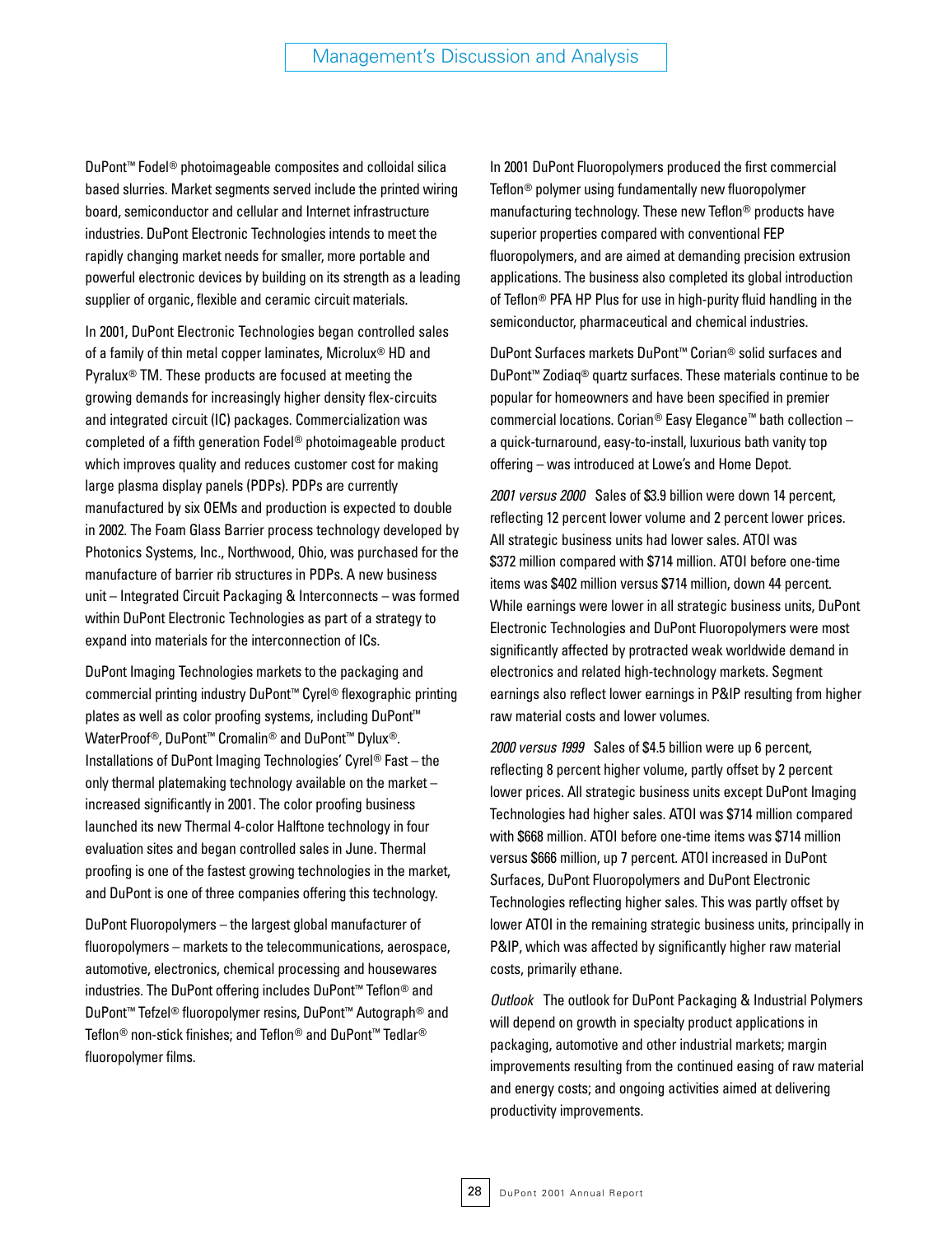The outlook for DuPont Display Technologies, DuPont Electronic Technologies and DuPont Fluoropolymers largely depends on the timing and the strength of the economic recovery in the electronic and related high-technology markets.

The major challenge for DuPont Imaging Technologies will be to manage the transition from analog to digital products for image transfers.

DuPont Surfaces continues to focus on growth in the face of competitive materials by expanding its market reach and providing a broader product offering, which includes new surface applications and additional colors. In 2002, DuPont Surfaces will introduce DuPont™ Wall Surfaces, a 3mm acrylic sheet product for builder shower wall and commercial wet wall applications.

#### **OTHER**

The company groups the results of its nonaligned businesses and embryonic businesses under Other. These businesses include the company's remaining interest in DuPont Photomasks, Inc., DuPont Safety Resources, DuPont Bio-Based Materials, and Growth Initiatives. In the aggregate, sales from these businesses represent about 1 percent of total segment sales.

DuPont Safety Resources (DSR) is a recognized authority on safe workplaces, providing safety solutions for people, property and operations. Consulting and training services are grouped in practices including workplace safety, contractor safety, ergonomics and engineering services. Formed in 1998 to leverage DuPont's 200-year operational excellence in safety, DSR helps responsible companies gain sustainable improvement in safety performance, security, productivity, quality, operating costs, and employee morale. Hundreds of companies worldwide are part of DSR's growing roster of clients who benefit from implementing a step-change approach to safety to improve business performance and reduce the impact of workplace injuries, illnesses and deaths.

DuPont Bio-Based Materials focuses on discovering and developing products of industrial biotechnology for diverse markets. The business applies a rigorous process to the identification of new and unique applications of industrial biotechnology that offer superior value to the user. Its first product, DuPont™ Sorona™ 3GT, is the company's newest polymer platform. In fiber form, Sorona™ brings softness, stretch and

recovery, easy dyeability, and wrinkle resistance to fabrics. Although currently manufactured using chemical methods, the key ingredient for Sorona™ will soon be produced from a cornbased microbial process.

*2001 versus 2000* Sales of \$279 million were down 37 percent, principally reflecting further reductions in the company's ownership interest in DuPont Photomasks, Inc. ATOI before onetime items was a loss of \$64 million versus a loss of \$23 million.

*2000 versus 1999* Sales of \$443 million were down 8 percent, primarily reflecting a reduction in the company's ownership interest in DuPont Photomasks, Inc. ATOI before one-time items was a loss of \$23 million versus earnings of \$18 million.

#### **Liquidity & Capital Resources**

The company considers its strong financial position and financial flexibility to be a competitive advantage. The company's credit ratings of AA- and Aa3 from Standard & Poor's and Moody's Investors Services, respectively, and its commercial paper ratings of A-1+ by S&P and Prime 1 by Moody's are evidence of that strength. This advantage is based on strong business operating cash flows over an economic cycle, a commitment to cash discipline regarding working capital and capital expenditures, and the intent to pursue a fiscally responsible policy of accretive acquisitions related to existing lines of business.

#### **SOURCES OF CASH**

The company's liquidity needs can be met through a variety of independent sources, including: cash from operations, cash, commercial paper markets, syndicated credit lines, bilateral credit lines, equity and long-term debt markets, and asset sales.

The company's cash provided by operations was \$2.4 billion in 2001. This amount was \$2.7 billion less than the \$5.1 billion generated in 2000, primarily due to recession-related earnings declines and the strong U.S. dollar. In 2000 the company's cash provided by operations included a one-time benefit of \$610 million from the securitization of trade accounts receivable and a transfer from the pension trust fund of \$300 million to pay retiree health care costs. No transfers were made from the pension trust fund to pay retiree health care costs in 2001. The company's ratio of current assets to current liabilities was 1.8:1 at year-end 2001,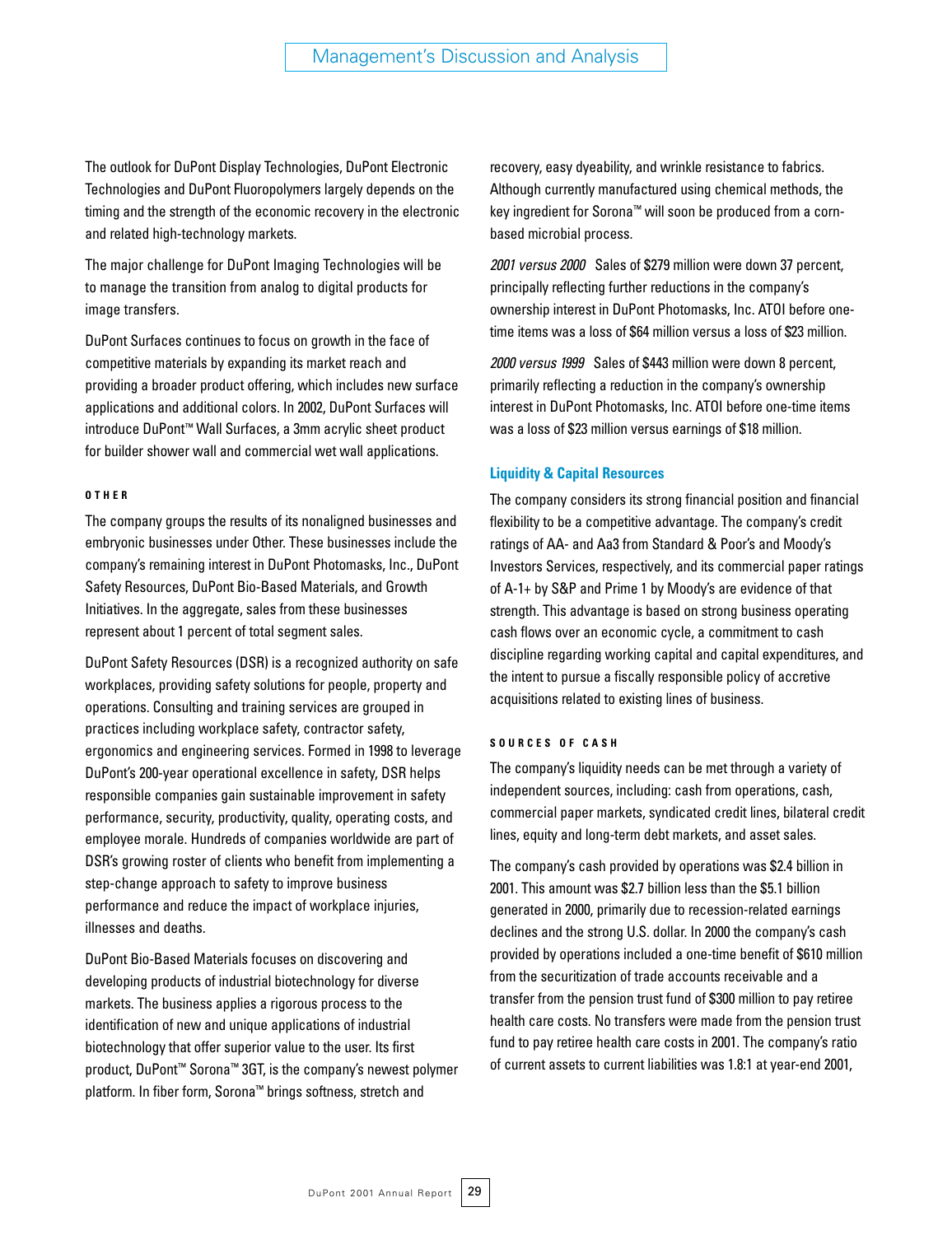compared with 1.3:1 in 2000. In 1999 cash provided by operations totaled \$4.8 billion, essentially flat with 2000.

Cash and cash equivalents and marketable debt securities totaled \$5.8 billion at December 31, 2001. This represents a \$4.2 billion increase over December 31, 2000, due primarily to receipt of \$7.8 billion from Bristol-Myers Squibb for the sale of DuPont Pharmaceuticals. This cash was used to reduce commercial paper borrowings and to repurchase DuPont common stock. The company will use a portion of its cash in 2002 to pay about \$1.9 billion in taxes associated with the gain on the sale of DuPont Pharmaceuticals and to fund \$470 million for the completion of the DuPont common stock share repurchase program authorized in 1998 and increased in July 2000.

Commercial paper markets are a source of "same day" cash for the company. The company can access this market at preferred rates given its strong credit rating, which has been recently affirmed. The weighted-average interest rate before taxes on short-term borrowings at December 31, 2001, 2000 and 1999, was 7.6 percent, 6.8 percent and 6.0 percent, respectively. The increase in the 2001 rate reflects the shift in the weight of the company's debt from lower rate commercial paper to higher rate longer-term borrowings payable within one year. At December 31, 2001, DuPont's commercial paper balance was \$75 million, \$2.4 billion less than at December 31, 2000. The company's long-term borrowings due within one year increased \$1.1 billion in 2001.

In the unlikely event that the company could not meet its shortterm liquidity needs, the company has access to \$3.8 billion in syndicated and bilateral "same day" credit lines with several major financial institutions. These credit lines are split about equally between 364-day and multi-year facilities.

DuPont also has access to equity markets and to long-term debt capital markets. The company's current relatively low long-term borrowing level, strong financial position and credit rating provide access to these markets.

Proceeds from sales of assets were \$8.1 billion in 2001, primarily reflecting the \$7.8 billion received from the DuPont Pharmaceuticals sale. In 2000 and in 1999 proceeds from the sale of assets totaled \$0.7 billion and \$0.6 billion, respectively. Additional details on these sales are provided in Note 28 to the consolidated financial statements.

#### **USES OF CASH**

Purchases of property, plant and equipment and investments in affiliates were \$1.6 billion in 2001 compared with \$2.0 billion in 2000 and \$2.1 billion in 1999. Since 1999 the company has liberated \$500 million of cash by reducing expenditures for property, plant and equipment. The company expects purchases of property, plant and equipment in 2002 to be about the same as in 2001.

There were no significant payments for businesses acquired in 2001 and 2000. 1999 cash payments for businesses acquired of \$5.1 billion included \$3.4 billion for the acquisition of the remaining 80 percent interest in Pioneer and \$1.6 billion for the acquisition of Herberts. The Pioneer acquisition included the issuance of \$4.2 billion in common stock. Both of these acquisitions included the assumption of debt. The company continues to seek accretive acquisitions related to existing lines of business to strengthen its current portfolio of businesses.

The company has paid a quarterly common dividend since its first dividend in the fourth quarter of 1904. Dividends per share of common stock were \$1.40 in 2001, 2000 and 1999.

In 1998 the company's Board of Directors approved a program to purchase and retire up to 20 million shares of DuPont common stock to offset dilution from shares issued under compensation programs. In July 2000 the company's Board of Directors approved an increase in the total number of shares of DuPont common stock remaining to be repurchased under the 1998 program from about 16 million shares to the total number of shares that could be purchased for \$2.5 billion. These purchases are not limited to those needed to offset dilution from shares issued under compensation programs. Forty-three million shares were purchased for \$1.8 billion in 2001, 9.5 million shares for \$462 million in 2000 and 8.8 million shares for \$690 million in 1999. The company completed this program purchasing 10.8 million shares for \$470 million in February 2002. In addition the company's Board of Directors authorized a new \$2 billion share buyback plan in June 2001.

#### **FINANCIAL CONDITION**

At year-end 2001 the company's net debt (borrowings and capital lease obligations less cash and cash equivalents and marketable debt securities) had been reduced to less than \$1.0 billion, providing the company with significant financial flexibility. The table below summarizes changes in the company's consolidated net debt for 1999 through 2001.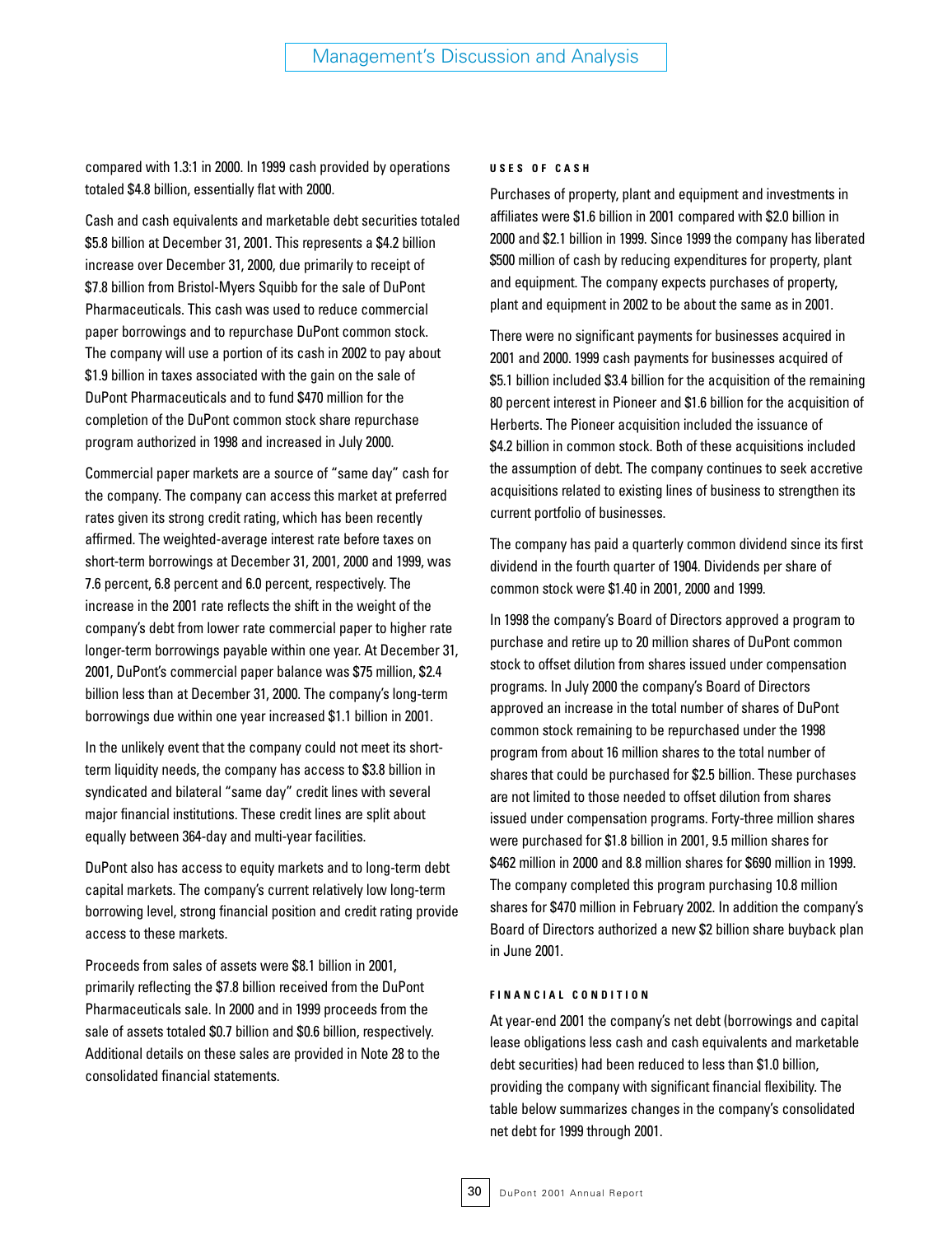| (Dollars in millions)                                                    | 2001      | 2000       | 1999     |
|--------------------------------------------------------------------------|-----------|------------|----------|
| Net debt – beginning of year                                             | \$8,288   | \$9,984    | \$10,055 |
| Cash provided by continuing operations<br>Purchases of property, plant & | 2,419     | 5,070      | 4,840    |
| equipment & investment in affiliates                                     | (1,634)   | (2,022)    | (2, 103) |
| Net payments for businesses acquired                                     | (78)      | (46)       | (5,073)  |
| Proceeds from sales of assets                                            | 253       | 703        | 609      |
| Net proceeds from sale of                                                |           |            |          |
| <b>DuPont Pharmaceuticals</b>                                            | 7,798     |            |          |
| Dividends paid to stockholders                                           | (1,460)   | (1,465)    | (1,511)  |
| Acquisition of treasury stock                                            | (1, 818)  | (462)      | (690)    |
| Increase in minority interests                                           | 1,980     |            | 105      |
| Net cash flow from                                                       |           |            |          |
| discontinued operations                                                  | (110)     |            | 4,475    |
| Other                                                                    | (28)      | (82)       | (581)    |
| Decrease in net debt                                                     | 7,322     | 1,696      | 71       |
| Net debt $-$ end of year                                                 | \$<br>966 | 8,288<br>S | \$9,984  |

Net debt was reduced by \$7.3 billion in 2001 from \$8.3 billion at year-end 2000 to \$1.0 billion at year-end 2001 largely as a result of the sale of DuPont Pharmaceuticals. Net debt at year-end 1999 totaled \$10 billion. The programs described below also contributed to reduced debt levels.

To broaden sources of liquidity and improve financial flexibility the company has entered into two minority interest structures and an accounts receivable securitization program. In addition, the company entered into a synthetic lease program to improve the efficiency and effectiveness of its leasing activities. The minority interest transactions provided the company with a new source of funding at a cost essentially equivalent to debt. The accounts receivable securitization provided additional liquidity at competitive rates.

#### **MINORITY INTEREST STRUCTURES**

In May and December 2001, the company received proceeds of \$637 million and \$1,400 million, respectively, from two minority interest transactions. Costs incurred in connection with these transactions totaled \$42 million and are being amortized to expense over a five-year period. The proceeds were used to reduce debt and are reported as Minority Interests in the Consolidated Balance Sheet. The company does not expect to obtain additional investment proceeds utilizing these structures.

The minority investors earn a preferred, cumulative adjustable return on their investment. The after-tax distribution reflected in Minority Interests in Earnings of Consolidated Subsidiaries for 2001 totaled \$14 million, reflecting a preferred return of 2.9 percent.

In addition, amortized costs of \$2 million in 2001 were reported in Minority Interests in Earnings of Consolidated Subsidiaries.

The legal structure for the above transactions in each case involved creating new consolidated limited liability companies with separate assets and liabilities. DuPont contributed cash as part of the capital structure and assets that provide security for the repayment of capital to the unrelated minority investors. The substance of these transactions is to monetize selected assets in exchange for a cash investment that earns an adjustable preferred return paid to the minority investors. The assets involved remain on the company's Consolidated Balance Sheet and continue to be managed by the company. In addition, the company manages the new companies and generally has the right to dispose of their assets for fair value and substitute cash or other assets of equal value as security to the minority investors, provided the minority investors consent to the asset substitution. Secured assets included in the above transactions are real estate, nonstrategic operating assets and equity securities in certain consolidated companies.

The company has the option to redeem some or all of the minority interests in both transactions at any time. In limited circumstances, such as nonpayment of the preferred return, the minority investors can require the sale of the assets in the new companies. By 2006 the minority investors' adjustable returns may be renegotiated at the request of the company or the minority investors. If agreement on the adjustable returns is not reached, the company will redeem the minority interests or remarket them to other third parties.

#### **RECEIVABLES SECURITIZATION PROGRAM**

An accounts receivable securitization program was initiated in 2000 to sell an interest in a revolving pool of trade accounts receivable. Under the program, the company sells certain trade receivables to a consolidated company which in turn sells an interest in those receivables to third parties. Proceeds received in 2000 from the sale of the interest were \$610 million and were reflected as a reduction in trade accounts receivable. At December 31, 2001, the interest had been reduced to \$468 million. Miscellaneous receivables include an overcollateralization of \$130 million as security for this program.

The cost of this program is competitive with other sources of financing, and cash proceeds were used to reduce debt. Expenses in connection with this program were \$16 million and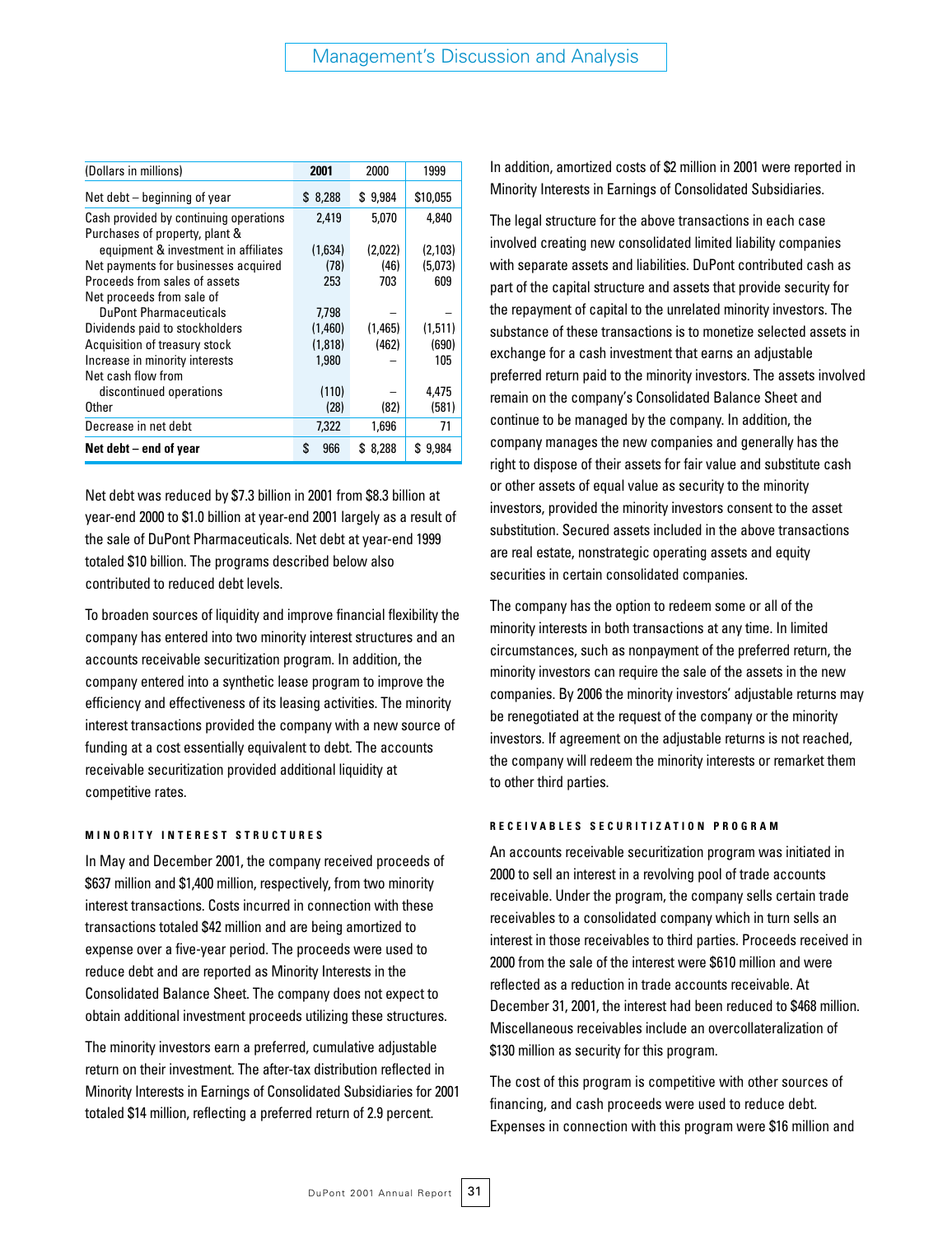\$27 million in 2000 and 2001, respectively. The company may terminate the program at any time by stopping the sale of receivables. In the future, the company does not expect the interest sold in the revolving pool of receivables to exceed \$500 million.

#### **SYNTHETIC LEASE PROGRAM**

A synthetic lease program was implemented in 2000 as an alternative financing source for selected assets at competitive rates. In 2000 and 2001 this program was used for the sale and leaseback of corporate aircraft, rail cars and other equipment. In addition, the company has entered into agreements to lease, upon completion, manufacturing facilities in Singapore and Tennessee for the Specialty Fibers segment. The total value of assets under these leases as of December 31, 2001, was \$450 million with lease terms ranging from one to seven years. Lease payments totaled \$21 million in 2001 and were reported as operating expense in the Consolidated Income Statement. These are operating leases and accordingly the related assets and liabilities are not recorded on the company's Consolidated Balance Sheet. The company may terminate the program at any time by purchasing the assets. Should the company decide neither to renew the leases nor to exercise its purchase option, it must pay the owner a residual value guarantee amount, which may be recovered from a sale of the property to a third party. Residual value guarantees totaled \$264 million at December 31, 2001.

Information related to the company's contractual obligations and commercial commitments are summarized in the following tables (dollars in millions):

|                                                       |                                  | Payments Due In |               |               |                       |  |
|-------------------------------------------------------|----------------------------------|-----------------|---------------|---------------|-----------------------|--|
| Contractual<br><b>Obligations</b>                     | Total at<br>December 31.<br>2001 | 2002            | 2003-<br>2004 | 2005-<br>2006 | 2007<br>and<br>beyond |  |
| Long-term debt <sup>1</sup>                           | \$6,353                          | \$1,050         | \$1,751       | 472<br>\$     | \$3,080               |  |
| <b>Capital lease</b><br>obligations <sup>1</sup>      | 50                               | 3               | 6             | 7             | 34                    |  |
| Operating leases <sup>2</sup>                         | 905                              | 200             | 272           | 173           | 260                   |  |
| Unconditional<br>purchase<br>obligations <sup>3</sup> | 171                              | 110             | 19            | 20            | 22                    |  |
| Other long-term<br>obligations <sup>4</sup>           | 757                              | 150             | 284           | 268           | 55                    |  |
| Total contractual<br>cash obligations                 | \$8,236                          | \$1,513         | \$2,332       | \$<br>940     | \$3,451               |  |

- *1 Includes the portion payable within one year; see Note 20 to the consolidated financial statements.*
- *2 Includes synthetic leases with contractual obligations totaling \$76 million.*
- *3 Includes fixed obligations to purchase certain raw materials.*
- *4 Includes long-term contracts with Computer Sciences Corporation and Accenture LLP for information technology infrastructure and information systems consulting.*

| <b>Commercial Commitments</b> | Total at<br>December 31,<br>2001 |
|-------------------------------|----------------------------------|
| Lines of credit               |                                  |
| Standby letters of credit     | 17                               |
| Guarantees <sup>1</sup>       | 1.913                            |
| Residual value quarantees 2   | 264                              |
| Total commercial commitments  | \$2,194                          |

*1 Includes direct guarantees of affiliates and other companies of \$953 million and guarantees of certain financial obligations of Conoco of \$960 million; see Note 25 to the consolidated financial statements.*

*2 Applicable to the company's synthetic lease program.*

In summary, the company expects to meet its \$8.2 billion contractual obligations through its normal sources of liquidity and does not expect to finance any of its \$2.2 billion in commercial commitments. However, the company believes its financial strength and strong balance sheet could be used to satisfy these obligations and commitments should unforeseen circumstances arise.

#### **COMMERCIAL PAPER FACILITY**

In the first quarter of 2002 the company intends to implement a commercial paper conduit financing program to reduce the financing costs of the synthetic lease programs and the accounts receivable securitization program by gaining direct access to the asset-backed commercial paper market. The conduit will issue notes secured by the receivables interests, and the equipment and real estate under synthetic leases.

The legal structure of the facility will include nonconsolidated entities that are not affiliated with the company through ownership interests. No director, officer or employee of the company will be a director, officer or employee of any of these entities.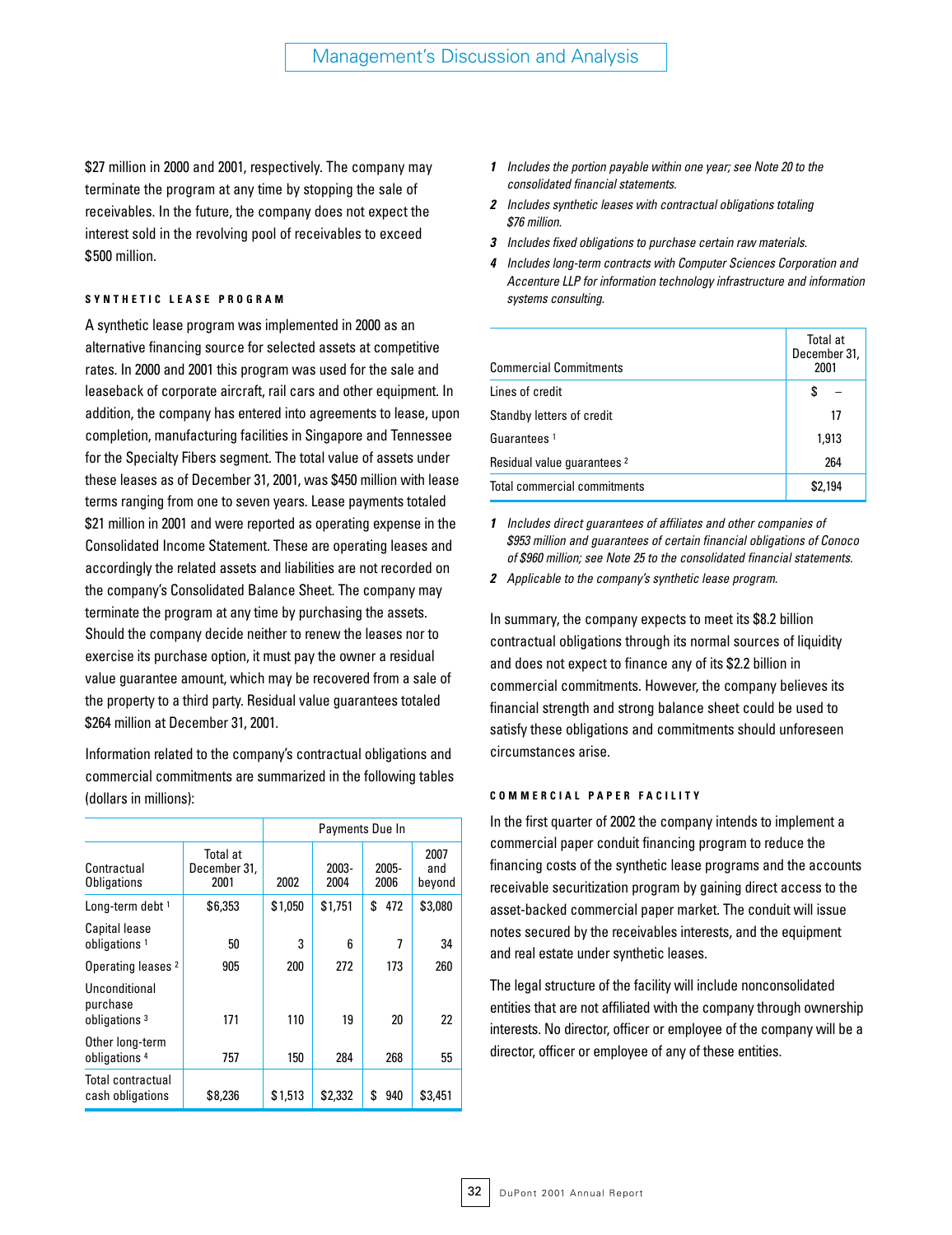#### **Purchased In-Process Research and Development**

Purchased in-process research and development represents the value assigned in a purchase business combination to research and development projects of the acquired business that were commenced, but not yet completed, at the date of acquisition and which, if unsuccessful, have no alternative future use in research and development activities or otherwise. In accordance with SFAS No. 2, "Accounting for Research and Development Costs," as interpreted by FASB Interpretation No. 4, amounts assigned to purchased in-process research and development meeting the above criteria must be charged to expense at the date of consummation of the purchase business combination. In this regard, the company recorded charges totaling \$2,250 million in 1999 with respect to two purchase business combinations completed that year. In 2000 the company recorded a credit totaling \$11 million for revisions of preliminary estimates for a purchase business combination completed in 1999. There were no charges related to in-process research and development expense in 2001.

The following is a more detailed discussion of the purchased in-process research and development associated with each of these acquisitions. The company believes that the assumptions and forecasts used in valuing purchased in-process research and development were reasonable at the time of the respective business combination. No assurance can be given, however, that future events will transpire as estimated. As such, actual results may vary from the projected results.

Management expects to continue supporting these research and development efforts. However, as noted below, there is uncertainty associated with the successful completion of these research and development projects. There can be no assurance that any of these projects will meet with either technological or commercial success. If none of these projects is successfully completed, the sales and profitability of the company may be adversely affected in future periods. Failure of any single project would not materially impact the company's financial condition, liquidity or results of operations.

#### **VALUATION METHODOLOGY**

There are three general types of in-process research and development projects – new product development projects, process modification projects and new manufacturing process projects. New product development projects have as their goal the discovery and development of new formulations and/or significant modifications of existing product formulations to meet specific end-user needs. Process modification projects have as their goal the design and development of significant modifications to existing capital assets in order to increase capacity or otherwise improve the efficiency of the manufacturing process. New manufacturing process projects have as their goal the design and development of totally new manufacturing processes. Successful completion of a project is deemed to occur when the new product or process has been defined and technological feasibility has been objectively demonstrated.

The fair values of purchased in-process research and development projects are based on estimates prepared by management. These estimates utilize explicit assumptions about the range of possible estimated cash flows and their respective probabilities to determine the expected cash flow for each project. Under this approach, projected cash flows are adjusted for risks prior to being discounted to present value. Risks so addressed include completion risk, competitive risk and timing risk. A simplified model of these procedures is as follows:

> Cash flows from successful completion **Less:** Cash flows to complete Less: Return on assets employed **Equals:** Adjusted cash flows **Times:** Probability of technical & commercial success **Equals:** Risk adjusted cash flows **Times:** Present value factor **Equals:** Fair value

Cash flows from successful completion represent the estimated future revenues and/or cost savings forecast to be realized from the successful completion of the project less the costs and expenses required to generate those revenues/cost savings. Significant assumptions include estimates of market size, market share to be achieved, timing of completion, life cycle pattern, product pricing, operating margins and the effects of competition. These projections do not anticipate material changes from historical pricing, margins and expense levels unless specifically noted otherwise.

Cash flows to complete represent the estimated future research and development costs required to complete the project, assuming the project is successful. Significant assumptions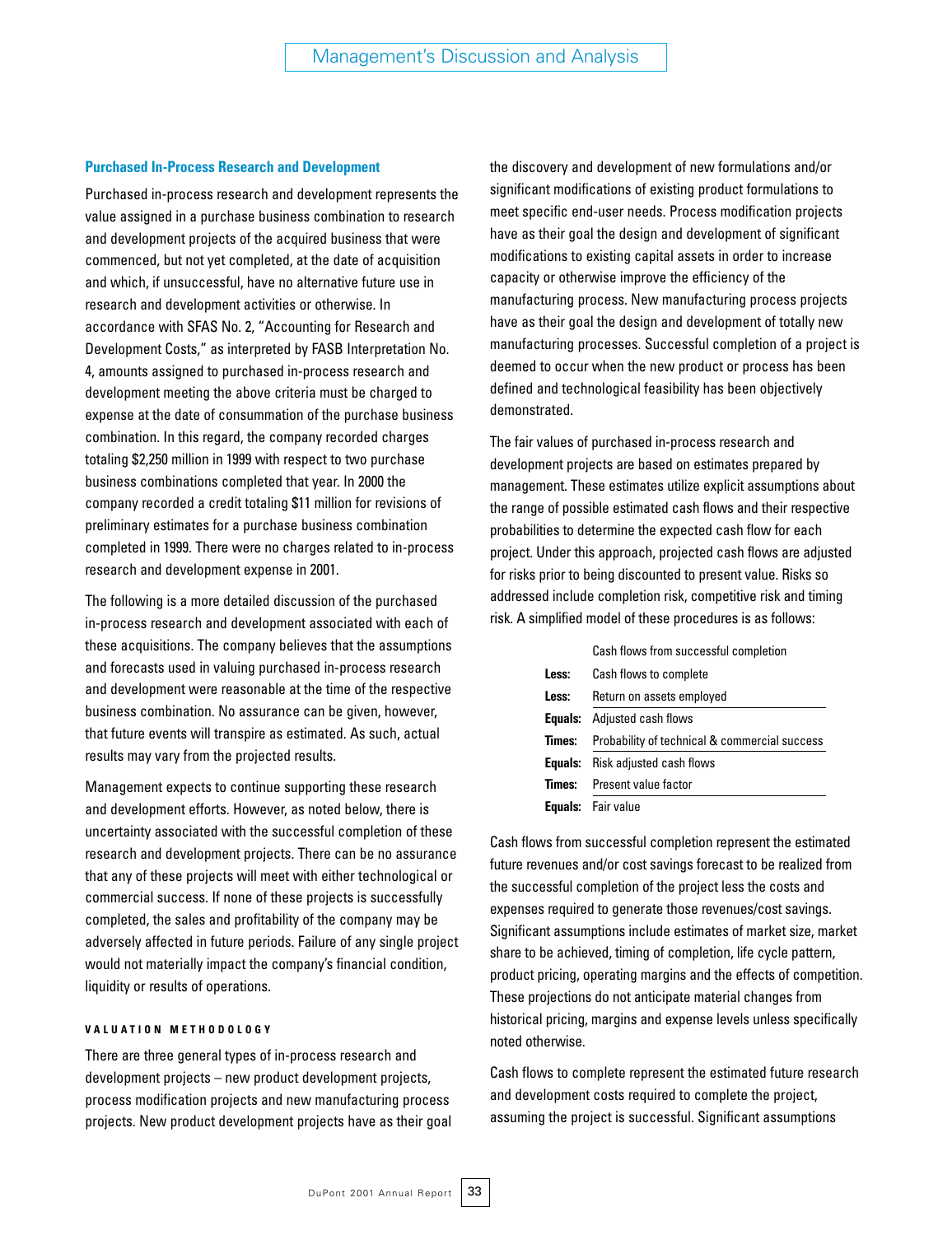include the work required to complete the project, the timing of expenditures and the date of completion.

Return on assets employed represents an allocation of the project's estimated cash flows from successful completion to existing assets, including identifiable intangible assets, thereby ensuring that all appropriate future cash flows are attributed to existing assets for purposes of determining their fair value.

Probability of technical and commercial success represents management's informed assessment of the unique risks associated with successfully completing a specific project and implementing the project's results. It is used to adjust for the risk that a project may not be successfully completed and for the risk that, even if the project is successfully completed, it may not be able to be successfully implemented on a commercial scale. In developing these probabilities, consideration is given to scientific assessments regarding the project's stage of completion, the results achieved to date, and the complexity of completing the project. Consideration is also given to the business' historical experience with similar types of research and development projects and to the effects competition, changes in industry trends, and similar economic risks may have on successful completion of the project. Probability of technical and commercial success also is used by the company in managing its research and development activities.

Risk adjusted cash flows are discounted to present value using a discount rate generally aligned with the estimated weighted average cost of capital for the acquired business. The weighted average cost of capital is a market-based measure of investment risk, i.e., the risk associated with investing in a particular business, company, industry, etc.

#### **PIONEER HI-BRED INTERNATIONAL**

On October 1, 1999, the company acquired the approximately 80 percent of Pioneer Hi-Bred International not previously owned by the company for \$7,684 million consisting of:

- \$3,419 million representing cash payments for the purchase of Pioneer shares;
- \$4,154 million representing the fair value of 68,612,135 shares of DuPont common stock issued in exchange for Pioneer shares;
- \$81 million representing 80 percent of the fair value of options to purchase DuPont common stock issued in exchange for the

outstanding vested options to purchase Pioneer common stock under Pioneer's employee stock option plan; and

• \$30 million representing the company's estimated acquisition related costs and expenses.

The allocation of purchase price to the identifiable assets acquired and liabilities assumed, based on their estimated fair values, is as follows (dollars in millions):

| Current assets                             | \$2,176 |
|--------------------------------------------|---------|
| Property, plant and equipment              | 602     |
| Other assets                               | 2,264   |
| In-process research and development        | 2,175   |
| <b>Current liabilities</b>                 | (954)   |
| Long-term borrowings                       | (163)   |
| Other liabilities                          | (287)   |
| Deferred income taxes                      | (847)   |
| Minority interests                         | (6)     |
| Total identifiable assets less liabilities | \$4,960 |

The \$2,724 million excess of the cost of the acquisition over the estimated fair value of the identifiable assets less liabilities was recorded as goodwill.

At the date of acquisition, Pioneer had extensive research and development efforts underway that met the criteria for purchased in-process research and development. These research and development activities had as their goals (a) the improvement of harvestable yield, (b) the reduction of crop losses, grower input costs and risk through genetically improving insect, disease and herbicide resistance and (c) improvement of the quality of the grain and forage produced through a combination of traditional breeding methods and modern biotechnology.

Pioneer's research and development efforts consist of new product development for its traditional businesses and trait and technology development. Of the \$2,175 million estimated fair value of purchased in-process research and development, \$1,012 million represents the estimated fair value of projects related to new product development for traditional businesses and \$1,163 million represents the estimated fair value of projects related to trait and technology development.

New product development for traditional businesses consists of Pioneer's seed research done through classical plant breeding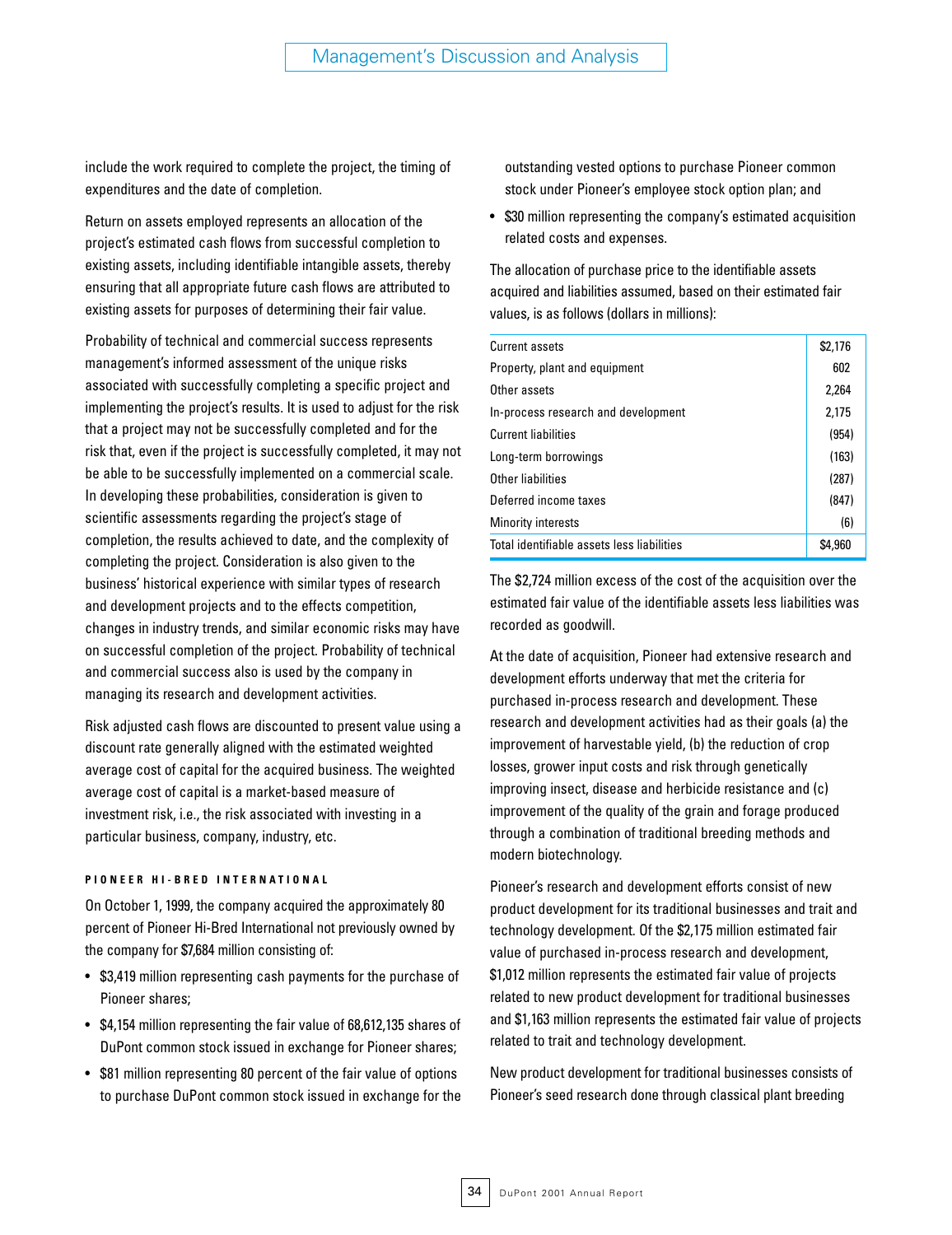techniques. Each year, Pioneer maize researchers evaluate about 1 million new experimental corn hybrids. These hybrids enter into a four- to five-year testing cycle during which the hybrids are tested in a range of soil types, stresses and climate conditions. As the results of these tests become known, fewer and fewer hybrids are designated as candidates for further testing. The Pioneer research and development procedures classify these projects based on their stage of completion as follows:

| Stage of<br>Completion | Approximate<br>Number of<br>Hybrids | Probability of<br>Technical &<br>Commercial<br><b>Success</b> |
|------------------------|-------------------------------------|---------------------------------------------------------------|
| First cross            | 1,000,000                           | 0.01%                                                         |
| Second generation      | 210,000                             | 0.02%                                                         |
| $R1 - R2$              | 10,000                              | $0.50\%$                                                      |
| R <sub>3</sub>         | 250                                 | 20.00%                                                        |
| R <sub>4</sub>         | 160                                 | 30.00%                                                        |
| R <sub>5</sub>         | 50                                  | 95.00%                                                        |

Each hybrid at each stage of completion is genetically unique. The probability of technical and commercial success in this table is the probability that an individual hybrid at a particular stage of completion will ultimately become a commercial product. These probabilities were developed based on Pioneer's extensive historical experience in developing new hybrids of corn. While stage of completion is indicative of how long it will take to develop hybrids in that stage, results can vary, with some hybrids taking less time and others taking longer. Based on these probabilities, it is projected that Pioneer will introduce, on average, approximately 50 new hybrids of corn each year for the next seven years as a result of these research and development projects. These projects represent approximately 73 percent of the estimated fair value of research and development projects related to new product development for traditional businesses.

After seven years, new hybrids will principally result from research and development projects that have not yet begun. These future projects are not included in the valuation of purchased in-process research and development.

Each year, Pioneer's soybean researchers test approximately 500,000 new experimental lines of soybeans. These experimental lines of soybeans undergo a testing and selection process similar to the one described for corn. Soybean projects are classified as to stage of completion using essentially the same classification system shown for corn. Probabilities of technical

and commercial success were estimated for each stage of completion based on Pioneer's extensive historical experience. Soybean research and development projects represent approximately 15 percent of the estimated fair value of inprocess research and development projects related to new product development for traditional businesses.

Research and development projects for alfalfa, sorghum, wheat, sunflowers, canola and microbial products make up the remaining approximately 12 percent of the estimated fair value of in-process research and development projects related to new product development for traditional businesses.

Research and development projects related to trait and technology development have as their objective the use of modern biotechnology to improve insect, disease and herbicide resistance in crops and to develop products that increase the value of commodity grains by modifying their protein, oil and carbohydrate components. At the date of acquisition, six in-process projects had progressed sufficiently to meet the criteria used by DuPont to identify projects qualifying as purchased in-process research and development. Key criteria in this identification process include the ability to reasonably estimate the future benefits if the project is successful, the cost to complete the project, the probable completion date, and the project's probability of technical and commercial success.

Approximately 53 percent of the estimated fair value of research and development projects related to trait and technology development is represented by a project to develop resistance to a broad spectrum of lepidopteran insects, including European corn borer. At the date of acquisition, this project was expected to be completed in 2002 and the probability of technical and commercial success was estimated to be 85 percent. At December 31, 2001, this project is expected to be completed in 2003 and the probability of technical and commercial success is estimated to be 95 percent.

Approximately 20 percent of the estimated fair value of research and development projects related to trait and technology development is represented by a project to impart resistance to molds and mycotoxins. At the date of acquisition, this project was expected to be completed in 2004 and the probability of technical and commercial success was estimated to be 80 percent. At December 31, 2001, this project is expected to be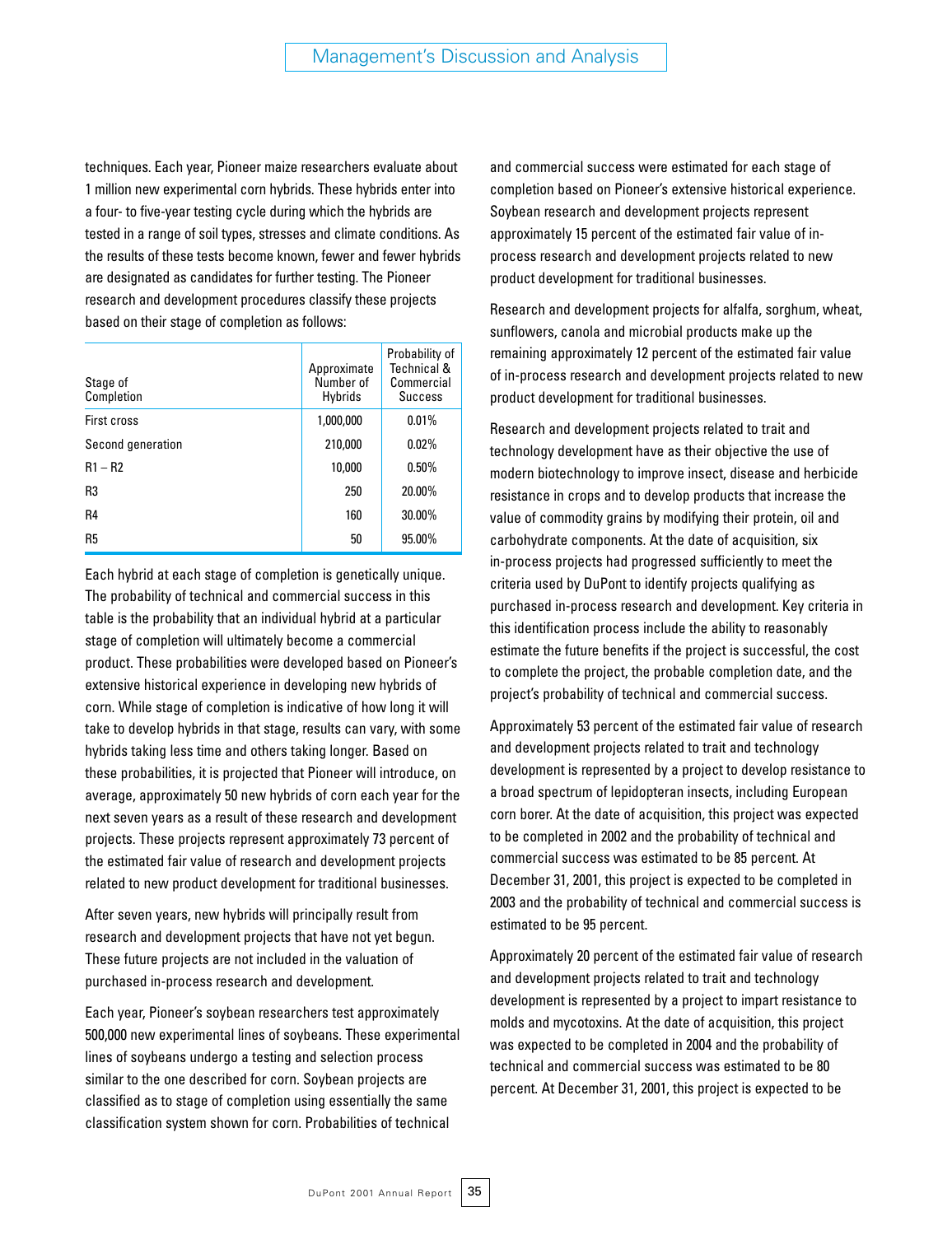completed in 2009 and the probability of technical and commercial success is estimated to be 40 percent.

Approximately 15 percent of the estimated fair value of research and development projects related to trait and technology development is represented by a project to develop resistance to corn rootworm. At the date of acquisition, this project was expected to be completed in 2002 and the probability of technical and commercial success was estimated to be 65 percent. At December 31, 2001, this project is expected to be completed in 2004 and the probability of technical and commercial success is estimated to be 80 percent.

The remaining approximately 12 percent of the estimated fair value of research and development projects related to trait and technology development is represented by projects to develop sclerotinia resistance in oil seeds; nuclear male sterility in corn; and high oleic high oil corn. At the date of acquisition, these projects were expected to be completed in 2003, 2005 and 2004, respectively, and the probability of technical and commercial success was estimated to be 65 percent, 70 percent and 80 percent, respectively. At December 31, 2001, the research project to develop sclerotinia resistance in oil seeds expanded and is expected to be completed between 2005 and 2008, and the probability of technical and commercial success is estimated to be from 50 percent to 70 percent depending on the particular oil seed involved. The project to develop nuclear male sterility in corn is expected to be completed in 2006 and the probability of technical and commercial success is estimated to be 95 percent. The project to develop high oleic high oil corn was discontinued.

At the date of acquisition, the company expected to spend approximately \$960 million through 2006 to complete these projects. Risk adjusted cash flows were discounted to present value using discount rates ranging from 12.25 percent to 13.75 percent, except for the high oleic high oil corn trait and technology project for which a 17 percent discount rate was used. These discount rates are somewhat higher than the 11.5 percent estimated weighted average cost of capital for Pioneer and are intended to compensate for projection risk and market uncertainty beyond that explicitly addressed in the cash flow projections. Future results of Pioneer may be significantly affected by government programs, weather and commodity prices.

#### **PERFORMANCE COATINGS**

In February 1999 the company purchased the global Herberts coatings business from Hoechst AG for \$1,588 million cash and acquisition related costs of \$10 million. The allocation of purchase price to the identifiable assets acquired and liabilities assumed, based on their estimated fair values, is as follows (dollars in millions):

| Current assets                                | \$720 |
|-----------------------------------------------|-------|
| Property, plant and equipment                 | 526   |
| Other assets                                  | 203   |
| In-process research and development           | 64    |
| Liabilities (including assumed debt of \$113) | (690) |
| Total identifiable assets less liabilities    | \$823 |

The \$775 million excess of the cost of the acquisition over the estimated fair value of the identifiable assets less liabilities was recorded as goodwill.

At the date of the acquisition, the business had 29 research and development projects meeting the criteria for purchased inprocess research and development. These projects were of two principal types (dollars in millions):

| <b>Project Type</b>         | Number of<br>Projects | Fair<br>Value |
|-----------------------------|-----------------------|---------------|
| New product development     | 25                    | \$51          |
| New manufacturing processes |                       | \$13          |

Cash flows were discounted to present value using a 16 percent discount rate. This rate is higher than the estimated weighted average cost of capital for this business and reflects management's assessment of the risks of projections, volatility and market uncertainty. Other than reflecting the future benefits associated with planned cost reduction initiatives, the project cash flows do not anticipate any material changes from historical pricing, margins and expense levels.

Management estimates the probability of technical and commercial success for new product development projects ranges from 28 percent to 85 percent. These projects are expected to be completed by 2005.

Management estimates the probability of technical and commercial success for new manufacturing process projects ranges from 29 percent to 49 percent. These projects are expected to be completed by 2005.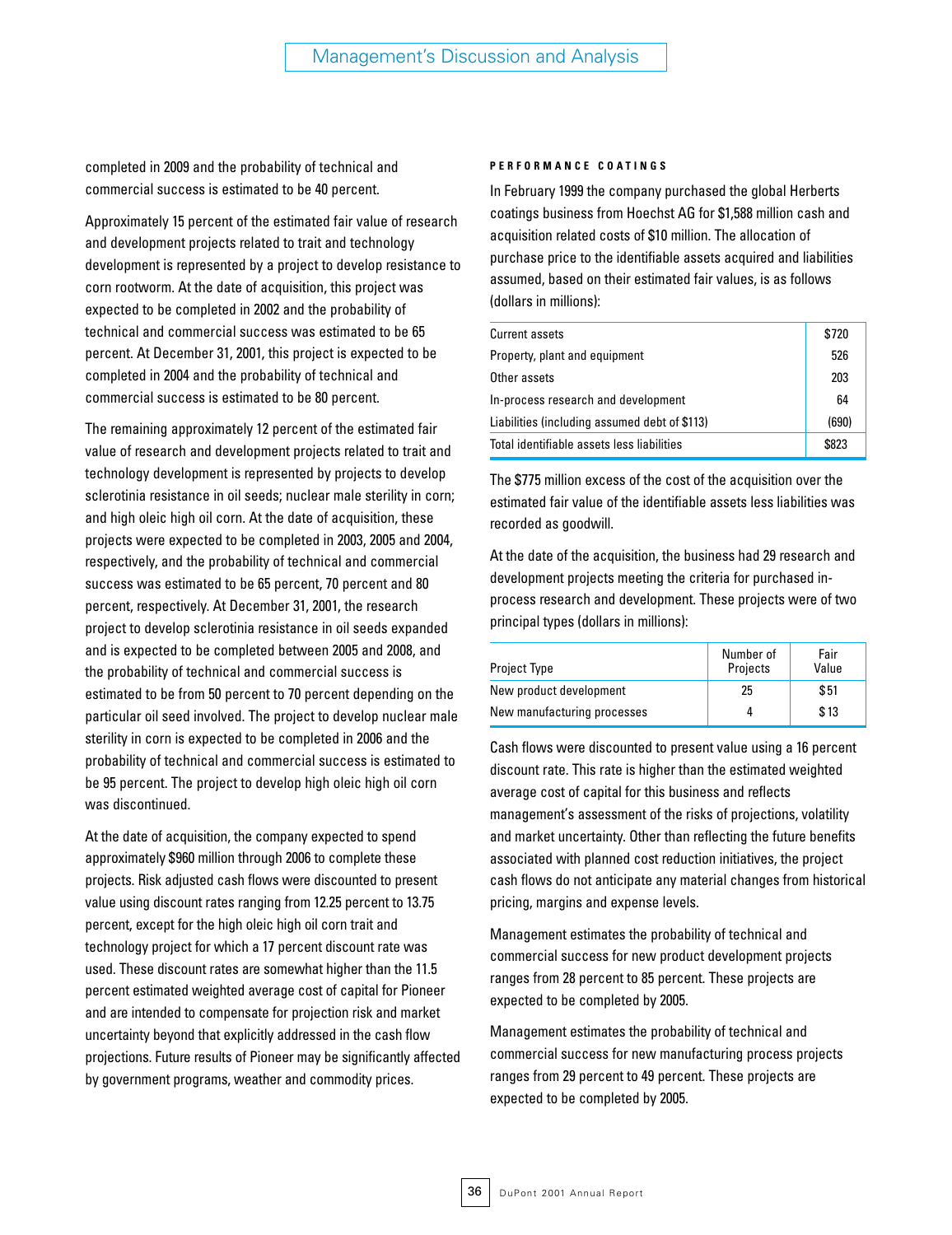The risk-adjusted cost to complete these 29 projects is estimated to total \$24 million through 2005. As of December 31, 2001, eleven of the projects have achieved technical feasibility; five have been terminated and the remaining projects are still in process.

#### **Financial Instruments**

## **DERIVATIVES AND OTHER HEDGING INSTRUMENTS**

Under procedures and controls established by the company's Financial Risk Management Framework, the company enters into contractual arrangements (derivatives) in the ordinary course of business to hedge its exposure to foreign currency, interest rate and commodity price risks. The counterparties to these contractual arrangements are major financial institutions and major petrochemical and petroleum companies. Although the company is exposed to credit loss in the event of nonperformance by these counterparties, this exposure is managed through credit approvals, limits and monitoring procedures and, to the extent possible, by restricting the period over which unpaid balances are allowed to accumulate. The company does not anticipate nonperformance by counterparties to these contracts, and no material loss would be expected from any such nonperformance.

# **FOREIGN CURRENCY RISK**

The company's objective in managing exposure to foreign currency fluctuations is to reduce earnings and cash flow volatility associated with foreign currency rate changes. Accordingly, the company enters into various contracts that change in value as foreign exchange rates change to protect the value of its existing foreign currency-denominated assets, liabilities, commitments and cash flows.

The company routinely uses forward exchange contracts to hedge its net exposures, by currency, related to the foreign currencydenominated monetary assets and liabilities of its operations. The primary business objective of this hedging program is to maintain an approximately balanced position in foreign currencies so that exchange gains and losses resulting from exchange rate changes, net of related tax effects, are minimized.

In 2001 the company implemented a new foreign currency revenue hedging program to reduce exposure to earnings and cash flow volatility related to changes in foreign currency exchange rates. Option and forward exchange contracts are used to hedge a portion of anticipated foreign currency revenues so that gains and

losses on these contracts offset changes in the related foreign currency-denominated revenues.

In addition, from time to time, the company will enter into forward exchange contracts to establish with certainty the U.S. dollar amount of future firm commitments denominated in a foreign currency. Decisions regarding whether or not to hedge a given commitment are made on a case-by-case basis taking into consideration the amount and duration of the exposure, market volatility and economic trends. Forward exchange contracts are also used from time to time to manage near-term foreign currency cash requirements and to place foreign currency deposits and marketable securities investments into currencies offering favorable returns.

In December 1998 the company entered into forward exchange contracts to purchase 3.1 billion German marks for \$1.9 billion in conjunction with the signing of a definitive agreement to purchase the performance coatings business of Hoechst AG for 3.1 billion German marks. The business purpose of these contracts was to lock in the U.S. dollar functional currency cost of this acquisition and thereby prevent adverse movements in the dollar/mark exchange rate from causing the net U.S. dollar cash purchase price to exceed the negotiated fair value of the business. The use of hedge accounting for these contracts was precluded by accounting guidance. Changes in fair value of these contracts were included in income in the period the change occurred. The contracts expired in August 1999.

#### **INTEREST RATE RISK**

The company uses a combination of financial instruments, including interest rate swaps and structured medium-term financings, as part of its program to manage the interest rate mix of the total debt portfolio and related overall cost of borrowing.

Interest rate swaps involve the exchange of fixed for floating rate interest payments to effectively convert fixed rate debt into floating rate debt based on LIBOR or commercial paper rates. Interest rate swaps allow the company to maintain a target range of floating rate debt.

Structured medium-term financings consist of a structured medium-term note and a concurrently executed structured medium-term swap which, for any and all calculations of the note's interest and/or principal payments over the term of the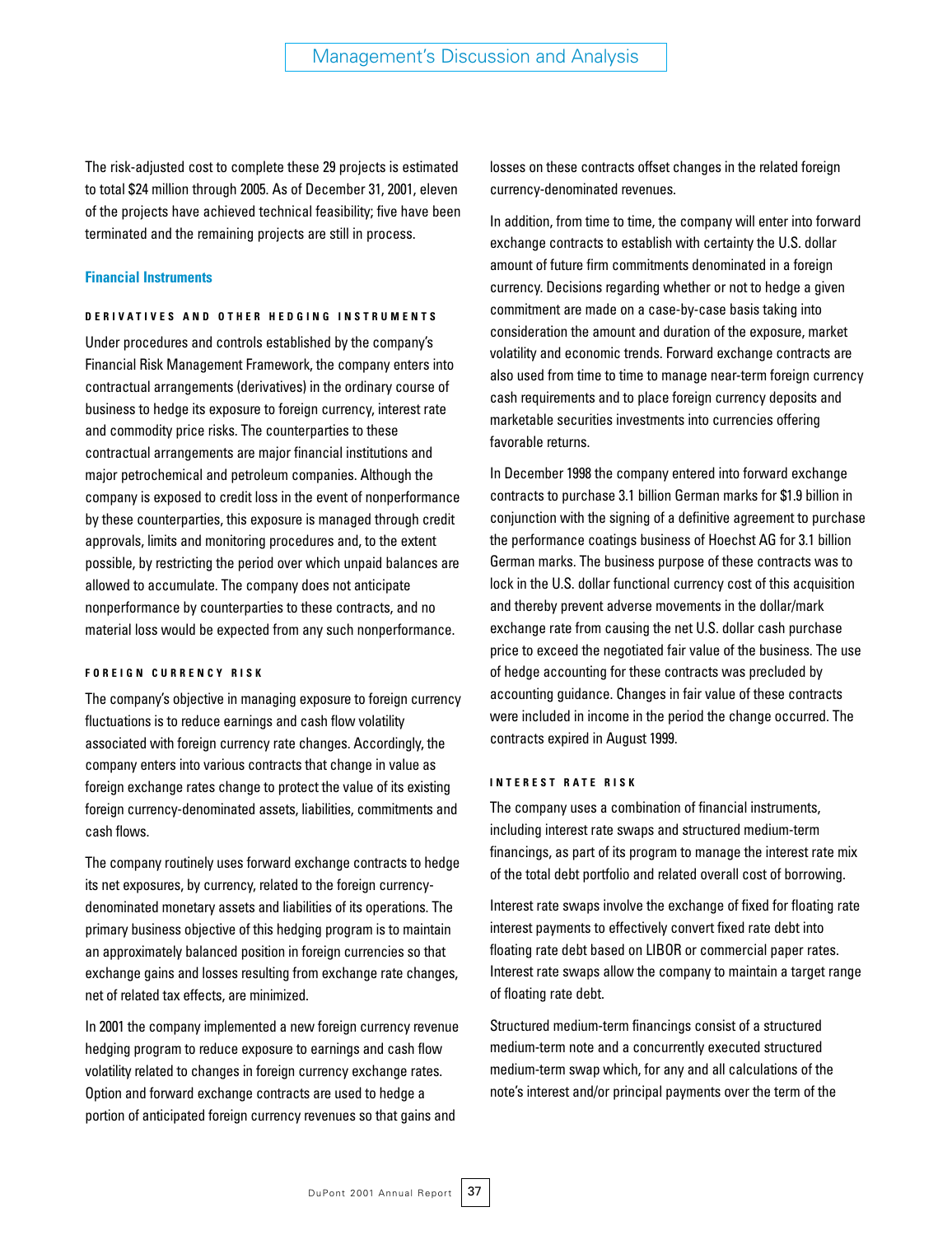note, provide a fully hedged transaction such that the note is effectively converted to a U.S. dollar-denominated fixed or floating interest rate payment. Structured medium-term swaps allow the company to be fully hedged against fluctuations in exchange rates and interest rates and to achieve U.S. dollar fixed or floating interest rate payments below the market interest rate, at the date of issuance, for borrowings of comparable maturity.

#### **COMMODITY PRICE RISK**

The company enters into exchange-traded and over-the-counter derivative commodity instruments to hedge its exposure to price fluctuations on certain raw material purchases.

A portion of energy feedstock purchases is hedged to reduce price volatility using various risk management strategies. Hedged commodity purchases include natural gas, ethane and cyclohexane. In addition, certain sales of ethylene are also hedged.

Pioneer contracts with independent growers to produce finished seed inventory. Under these contracts, Pioneer compensates growers with bushel equivalents that are marketed to Pioneer for the market price of grain for a period of time following harvest. Pioneer uses derivative instruments such as commodity futures that have a high correlation to the underlying commodity to hedge the commodity price risk involved in compensating growers.

Additional details on these and other financial instruments are set forth in Note 30 to the financial statements.

#### **VALUE AT RISK**

A Value-at-Risk analysis provides a forward-looking perspective of the maximum potential loss in fair value for a defined period of time assuming normal market conditions and a given confidence level. The company believes this analysis provides a more meaningful view of its exposure to market risk factors versus the tabular presentation of notional amounts that has been provided in the past. The company's risk management portfolio consists of a variety of hedging instruments which provide protection from volatility in the areas of interest rates, foreign currency, agricultural commodities and energy feedstock commodities. The valuations and risk calculations for the analysis were conducted using our risk management portfolios as of December 31, 2001 and 2000. The analysis used a Monte Carlo simulation model that

employed 3,000 market scenarios including all risk factors associated with the hedging instruments in the company's risk management portfolios. The calculations were conducted over a 20 business day period at a 95 percent confidence level.

The following table details the results of the Value-at-Risk analysis for each significant risk management portfolio at December 31, 2001 and 2000.

| (Dollars in millions)        | 2001   | 2000   |
|------------------------------|--------|--------|
| Interest rates               | \$(30) | \$ (7) |
| Foreign currency             | (20)   | (29)   |
| Agricultural commodities     | (20)   | (20)   |
| Energy feedstock commodities | (14)   | $ *$   |

*\* No energy feedstock commodity hedges were in place at the end of 2000.*

The table above represents the Value-at-Risk maximum potential pretax loss when each risk management portfolio is valued individually. The Value-at-Risk for the entire risk management portfolio is \$(41) for 2001 and \$(24) for 2000; these values reflect the diversification benefits and covariance correlation of the total portfolio. The model's results are only estimates and are not intended to forecast actual losses that may be incurred in future periods.

The company believes its risk management programs are highly effective, and therefore expects the potential loss in value for each risk management portfolio described above would be largely offset by changes in the value of the underlying exposures.

#### **Environmental Matters**

DuPont operates global manufacturing facilities, product-handling and distribution facilities that are subject to a broad array of environmental laws and regulations. Company policy requires that all operations fully meet or exceed legal and regulatory requirements. In addition DuPont implements voluntary programs to reduce air emissions, eliminate the generation of hazardous waste, decrease the volume of wastewater discharges and increase the efficiency of energy use. The costs to comply with complex environmental laws and regulations, as well as internal voluntary programs and goals, are significant and will continue to be so for the foreseeable future. Even though these costs may increase in the future, they are not expected to have a material impact on the company's competitive or financial position, liquidity or results of operations.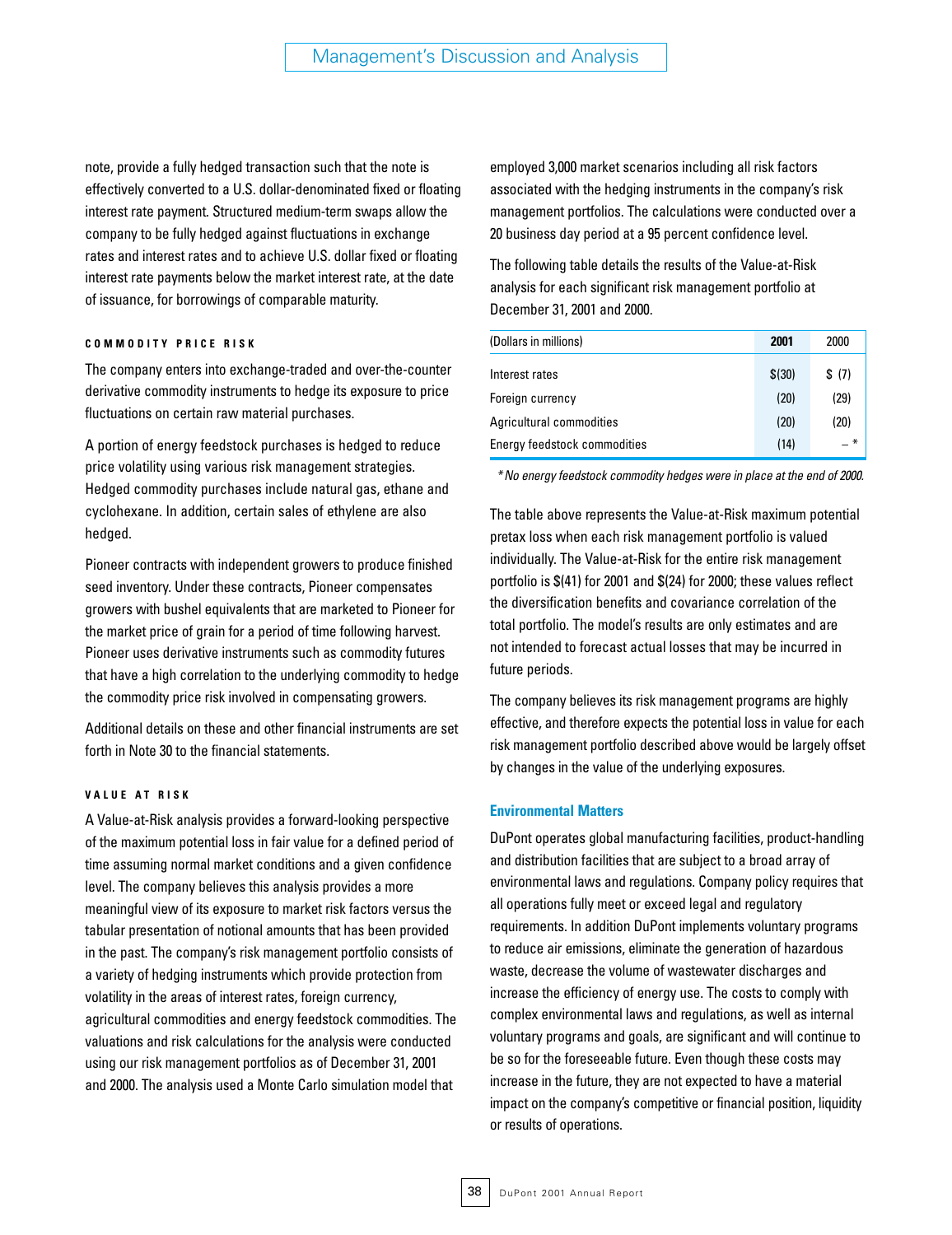In 2001 DuPont spent about \$103 million on environmental capital projects either required by law or necessary to meet the company's internal waste elimination and pollution prevention goals. The company currently estimates expenditures for environmental-related capital projects will total \$113 million in 2002. In the United States, significant capital expenditures are expected to be required over the next decade for treatment, storage and disposal facilities for solid and hazardous waste and for compliance with the Clean Air Act (CAA). Until all CAA regulatory requirements are established and known, considerable uncertainty will remain regarding future estimates for capital expenditures. Total CAA capital costs over the next two years are currently estimated to range from \$10 million to \$20 million.

The Environmental Protection Agency (EPA) challenged the U.S. chemical industry to voluntarily conduct screening level health and environmental effects testing on nearly 3,000 high production volume (HPV) chemicals or to make equivalent information publicly available. A HPV chemical is a chemical listed on the 1990 Inventory Update Rule with an annual U.S. cumulative production of 1 million pounds or more. The cost to DuPont of testing for HPV chemicals it makes is estimated to be \$8 million to \$10 million over the next four years; for the entire industry, the cost of testing is estimated to be \$500 million.

Global climate change is being addressed by the Framework Convention on Climate Change adopted in 1992. The Kyoto Protocol, adopted in December 1997, is an effort to establish short-term actions under the Convention. With completion of technical rules in November 2001, it now appears likely that the Protocol will be ratified by enough countries to become operational. The United States is unlikely to ratify the Protocol. The Protocol would establish significant emission reduction targets for six gases considered to have global warming potential and would drive mandatory reductions in developed nations outside the United States. DuPont has a stake in a number of these gases  $-$  CO<sub>2</sub>, N<sub>2</sub>O, HFCs and PFCs  $-$  and has been reducing its emissions of these gases since 1991. While well ahead of the target/timetable contemplated by the Protocol on a global basis, the company faces prospects of country-specific restrictions where major reductions have not yet been achieved. DuPont is working to enable success of emissions trading mechanisms under the Protocol that could aid in satisfying such country-specific requirements. Emission reduction mandates

within the United States are not expected in the near future, although the Administration has announced plans for voluntary programs and incentives.

Estimated pretax environmental expenses charged to current operations totaled about \$550 million in both 2001 and 2000 compared with \$560 million in 1999. These expenses include the remediation accruals discussed below, operating, maintenance and depreciation costs for solid waste, air and water pollution control facilities and the costs of environmental research activities. The largest of these expenses in 2001 resulted from the operation of water pollution control facilities and solid waste management facilities for about \$180 million and \$150 million, respectively. About 77 percent of total annual expenses resulted from the operations in the United States.

#### **REMEDIATION ACCRUALS**

DuPont accrues for remediation activities when it is probable that a liability has been incurred and reasonable estimates of the liability can be made. These accrued liabilities exclude claims against third parties and are not discounted. Much of this liability results from the Comprehensive Environmental Response, Compensation and Liability Act (CERCLA, often referred to as Superfund), the Resource Conservation and Recovery Act (RCRA) and similar state laws. These laws require the company to undertake certain investigative and remedial activities at sites where the company conducts or once conducted operations or at sites where company-generated waste was disposed. The accrual also includes a number of sites identified by the company that may require environmental remediation, but which are not currently the subject of CERCLA, RCRA or state enforcement activities. Over the next two decades the company may incur significant costs under both CERCLA and RCRA. Considerable uncertainty exists with respect to these costs and under adverse changes in circumstances, potential liability may exceed amounts accrued as of December 31, 2001.

Remediation activities vary substantially in duration and cost from site to site. These activities, and their associated costs, depend on the mix of unique site characteristics, evolving remediation technologies, diverse regulatory agencies and enforcement policies, as well as the presence or absence of potentially liable third parties. Therefore, it is difficult to develop reasonable estimates of future site remediation costs. At December 31, 2001, the company's balance sheet included an accrued liability of \$385 million as compared with \$408 million and \$435 million at year-end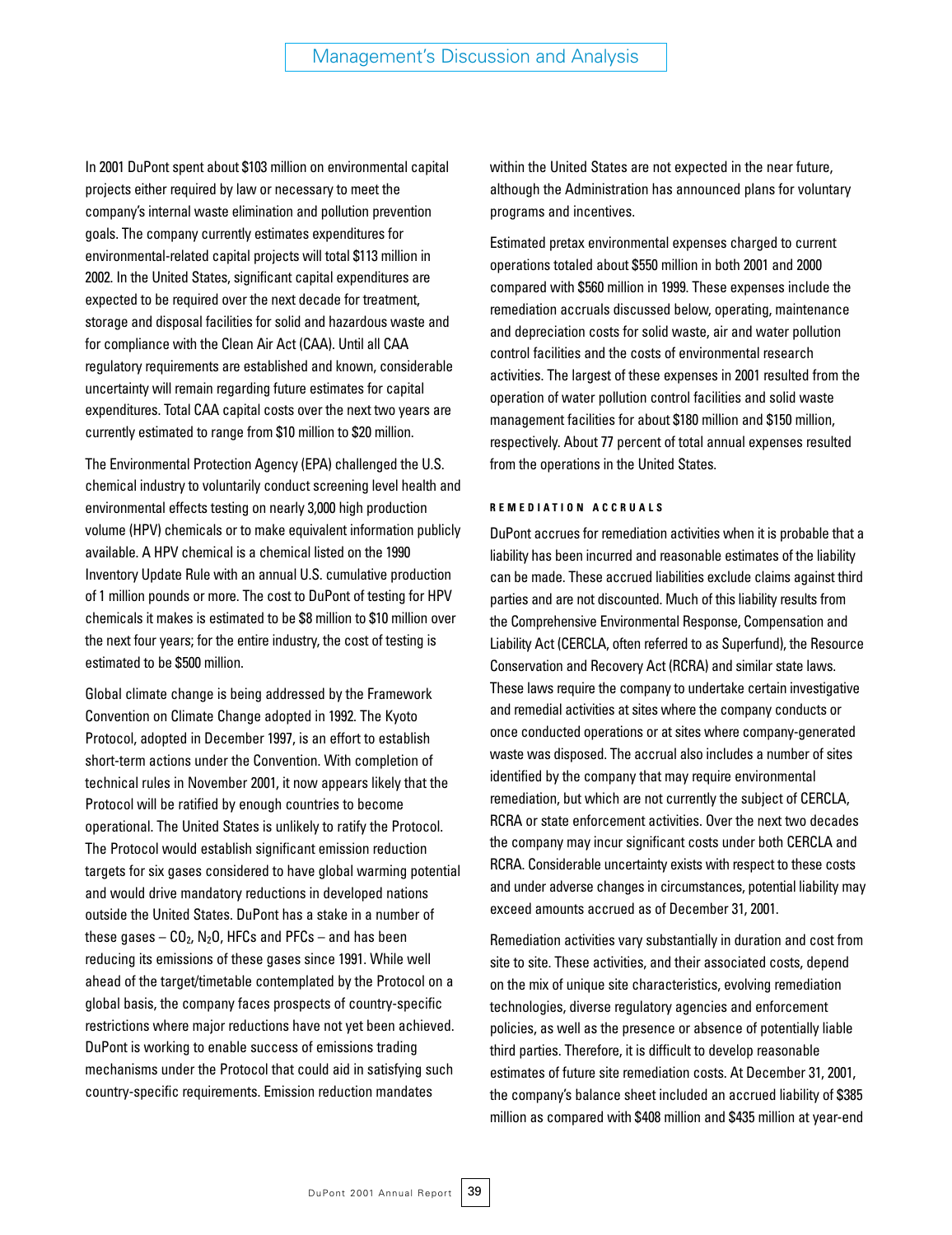2000 and 1999, respectively. Approximately 77 percent of the company's environmental reserve at December 31, 2001, was attributable to RCRA and similar remediation liabilities, while 23 percent was attributable to CERCLA liabilities. During 2001, remediation accruals of \$43 million were added to the reserve compared with \$38 million in 2000 and \$35 million in 1999.

#### **REMEDIATION EXPENDITURES**

RCRA extensively regulates and requires permits for the treatment, storage and disposal of hazardous waste. RCRA requires that permitted facilities undertake an assessment of environmental contamination at the facility. If conditions warrant, companies may be required to remediate contamination caused by prior operations. As contrasted by CERCLA, the costs of the RCRA corrective action program are typically borne solely by the company. The company anticipates that significant ongoing expenditures for RCRA remediation activities may be required over the next two decades. Annual expenditures for the near term, however, are not expected to vary significantly from the range of such expenditures experienced in the past few years. Longer term, expenditures are subject to considerable uncertainty and may fluctuate significantly. The company's expenditures associated with RCRA and similar remediation activities were approximately \$49 million in 2001, \$53 million in 2000 and \$43 million in 1999.

The company, from time to time, receives requests for information or notices of potential liability from the EPA and state environmental agencies alleging that the company is a "potentially responsible party" (PRP) under CERCLA or an equivalent state statute. The company has also, on occasion, been engaged in cost recovery litigation initiated by those agencies or by private parties. These requests, notices and lawsuits assert potential liability for remediation costs at various sites that typically are not company owned, but allegedly contain wastes attributable to the company's past operations. As of December 31, 2001, the company had been notified of potential liability under CERCLA or state law at 359 sites around the United States, with active remediation under way at 126 of those sites. In addition, the company has resolved its liability at 134 sites, either by completing remedial actions with other PRPs or by participating in "de minimis buyouts" with other PRPs whose

waste, like the company's, represented only a small fraction of the total waste present at a site. The company received notice of potential liability at 11 new sites during 2001 compared with 13 similar notices in 2000 and 10 in 1999. In 2001, 10 sites were settled by the company. The company's expenditures associated with CERCLA and similar state remediation activities were approximately \$17 million in 2001, \$12 million in 2000 and \$19 million in 1999.

For nearly all Superfund sites, the company's potential liability will be significantly less than the total site remediation costs because the percentage of waste attributable to the company versus that attributable to all other PRPs is relatively low. Other PRPs at sites where the company is a party typically have the financial strength to meet their obligations and, where they do not, or where PRPs cannot be located, the company's own share of liability has not materially increased. There are relatively few sites where the company is a major participant, and the cost to the company of remediation at those sites, and at all CERCLA sites in the aggregate, is not expected to have a material impact on the company's competitive or financial position, liquidity or results of operations.

Total expenditures for previously accrued remediation activities under CERCLA, RCRA and similar state laws were \$66 million in 2001, \$65 million in 2000 and \$62 million in 1999. Although future remediation expenditures in excess of current reserves are possible, the effect on future financial results is not subject to reasonable estimation because of the considerable uncertainty regarding the cost and timing of expenditures.

#### **Forward-Looking Statements**

This report contains forward-looking statements which may be identified by their use of words like "plans," "expects," "will," "anticipates," "intends," "projects," "estimates" or other words of similar meaning. All statements that address expectations or projections about the future, including statements about the company's strategy for growth, product development, market position, expenditures and financial results are forward-looking statements.

Forward-looking statements are based on certain assumptions and expectations of future events. The company cannot guarantee that these assumptions and expectations are accurate or will be realized. In addition to the factors discussed in this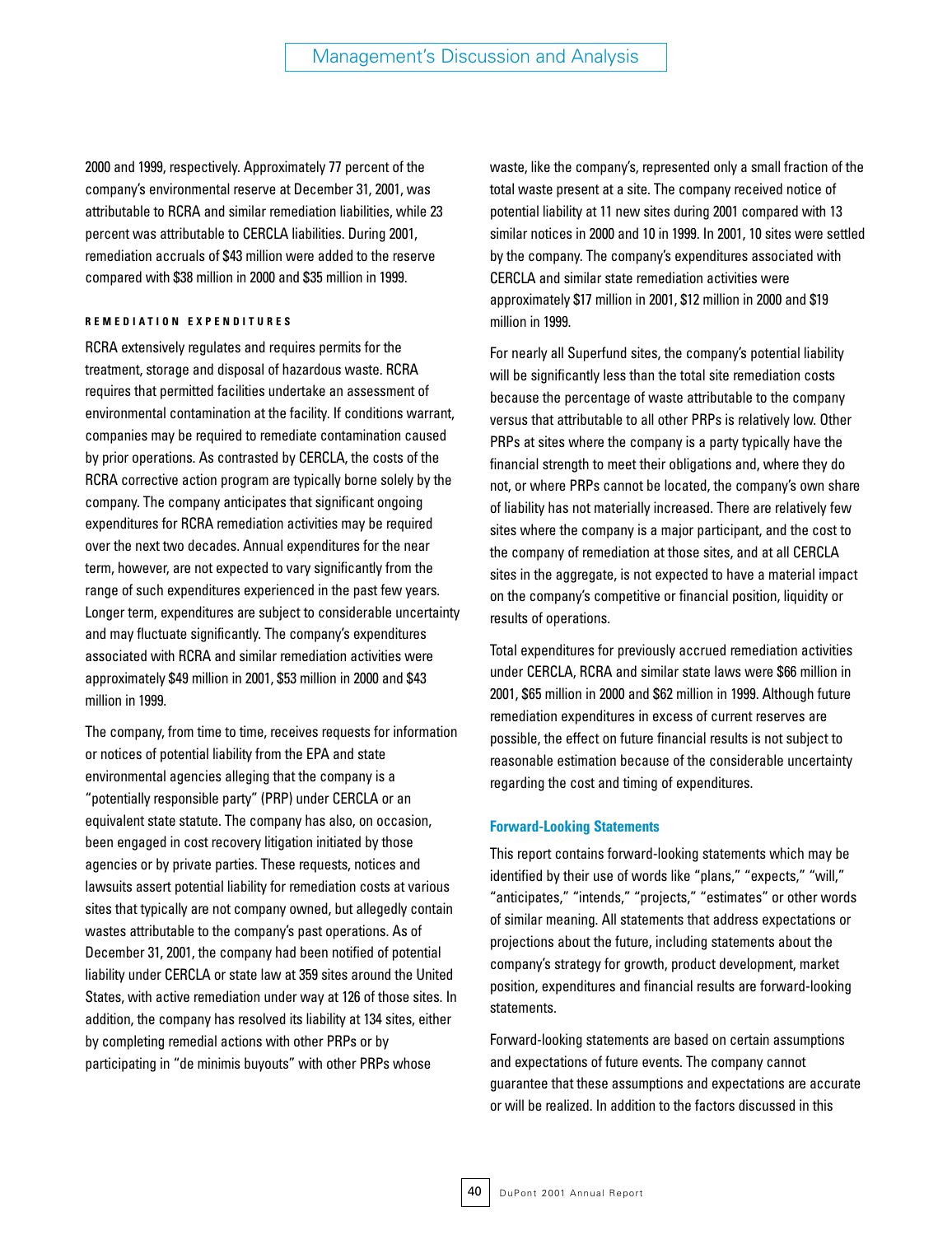report, the following are some of the important factors that could cause the company's actual results to differ materially from those projected in any such forward-looking statements:

- The company operates in approximately 75 countries worldwide. The company derives about half of its revenues from sales inside the United States and about half from sales outside the United States. Therefore, governmental and quasigovernmental activities, including changes in the laws or policies of any country in which the company operates, could affect the company's business and profitability in that country. Also the company's business and profitability in a particular country could be affected by political or economic repercussions on a domestic, country specific or global level from terrorist activities and the response to such activities. In addition, economic factors (including a decline in U.S. or European sales from slowing economic growth in those regions, inflation or fluctuations in interest and foreign currency exchange rates) and competitive factors (such as greater price competition or expiration of patent protection) in those countries could affect the company's revenues, expenses and results of operations.
- The company's ability to grow earnings will be affected by increases in the cost of raw materials, particularly oil, natural gas and products derived from oil and natural gas. The company may not be able to fully offset the effects of higher raw material costs through price increases or productivity improvements.
- The company's growth objectives are largely dependent on its ability to renew its pipeline of new products and to bring those products to market. This ability may be adversely affected by difficulties or delays in product development such as the inability to: identify viable new products; successfully complete research and development; obtain relevant regulatory approvals; obtain adequate intellectual property protection; or gain market acceptance of the new products.
- As part of its strategy for growth, the company has made and may continue to make acquisitions and divestitures and form strategic alliances. There can be no assurance that these will be completed or beneficial to the company.
- To a significant degree, results in the company's Agriculture & Nutrition segment reflect changes in agricultural conditions, including weather and government programs. These results also reflect the seasonality of sales of agricultural products; highest sales in the United States occur in the first half of the year. In addition, demand for products produced in these segments may be affected by market acceptance of genetically enhanced products.
- The company has undertaken and may continue to undertake productivity initiatives, including organizational restructurings and Six Sigma productivity improvement projects, to improve performance and generate cost savings. There can be no assurance that these will be completed or beneficial to the company. Also there can be no assurance that any estimated cost savings from such activities will be realized.
- The company's facilities are subject to a broad array of environmental laws and regulations. The costs of complying with complex environmental laws and regulations, as well as internal voluntary programs, are significant and will continue to be so for the foreseeable future. The company's accruals for such costs and liabilities may not be adequate since the estimates on which the accruals are based depend on a number of factors including the nature of the allegation, the complexity of the site, the nature of the remedy, the outcome of discussions with regulatory agencies and other potentially responsible parties (PRPs) at multiparty sites, and the number and financial viability of other PRPs.
- The company's results of operations could be affected by significant litigation adverse to the company including product liability claims, patent infringement claims and antitrust claims.

The foregoing list of important factors is not inclusive, or necessarily in order of importance.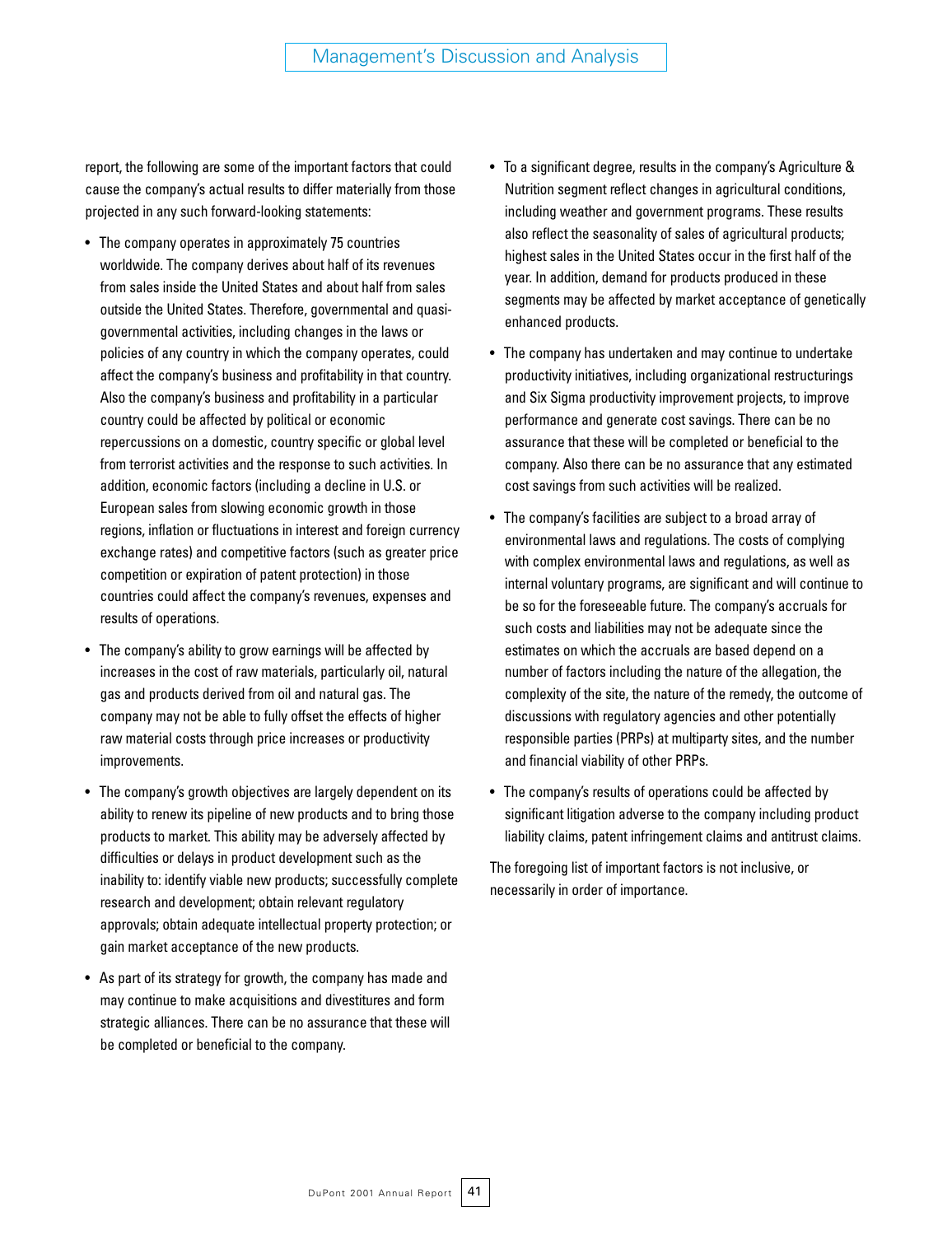# Responsibility for Financial Reporting Report of Independent Accountants

Management is responsible for the consolidated financial statements and the other financial information contained in this Annual Report. The financial statements have been prepared in accordance with generally accepted accounting principles considered by management to present fairly the company's financial position, results of operations and cash flows. The financial statements include some amounts that are based on management's best estimates and judgments.

The company's system of internal controls is designed to provide reasonable assurance as to the protection of assets against loss from unauthorized use or disposition, and the reliability of financial records for preparing financial statements and maintaining accountability for assets. The company's business ethics policy is the cornerstone of our internal control system. This policy sets forth management's commitment to conduct business worldwide with the highest ethical standards and in conformity with applicable laws. The business ethics policy also requires that the documents supporting all transactions clearly describe their true nature and that all transactions be properly reported and classified in the financial records. The system is monitored by an extensive program of internal audit, and management believes that the system of internal controls at December 31, 2001, meets the objectives noted above.

The financial statements have been audited by the company's independent accountants, PricewaterhouseCoopers LLP. The purpose of their audit is to independently affirm the fairness of management's reporting of financial position, results of operations and cash flows. To express the opinion set forth in their report, they study and evaluate the internal controls to the extent they deem necessary. Their report is shown on this page. The adequacy of the company's internal controls and the accounting principles employed in financial reporting are under the general oversight of the Audit Committee of the Board of Directors. This committee also has responsibility for employing the independent accountants, subject to stockholder ratification. No member of this committee may be an officer or employee of the company or any subsidiary or affiliated company. The independent accountants and the internal auditors have direct access to the Audit Committee, and they meet with the committee from time to time, with and without management present, to discuss accounting, auditing and financial reporting matters.

Cofalbdyp

Charles O. Holliday, Jr. *Chairman of the Board and Chief Executive Officer*

Yany M. Gary M. Pfeiffer

*Senior Vice President and Chief Financial Officer*

# **To the Stockholders and the Board of Directors of E.I. du Pont de Nemours and Company**

In our opinion, the consolidated financial statements appearing on pages 43-75 of this Annual Report present fairly, in all material respects, the financial position of E. I. du Pont de Nemours and Company and its subsidiaries at December 31, 2001 and 2000, and the results of their operations and their cash flows for each of the three years in the period ended December 31, 2001, in conformity with accounting principles generally accepted in the United States of America. These financial statements are the responsibility of the company's management; our responsibility is to express an opinion on these financial statements based on our audits. We conducted our audits of these statements in accordance with auditing standards generally accepted in the United States of America, which require that we plan and perform the audit to obtain reasonable assurance about whether the financial statements are free of material misstatement. An audit includes examining, on a test basis, evidence supporting the amounts and disclosures in the financial statements, assessing the accounting principles used and significant estimates made by management, and evaluating the overall financial statement presentation. We believe that our audits provide a reasonable basis for our opinion.

As discussed in Note 1 to the consolidated financial statements, on January 1, 2001, the company adopted Statement of Financial Accounting Standards (SFAS) No. 133, "Accounting for Derivative Instruments and Hedging Activities", as amended.

Kie waterfroelogers LLP

PricewaterhouseCoopers LLP Two Commerce Square, Suite 1700 2001 Market Street Philadelphia, Pennsylvania 19103

February 15, 2002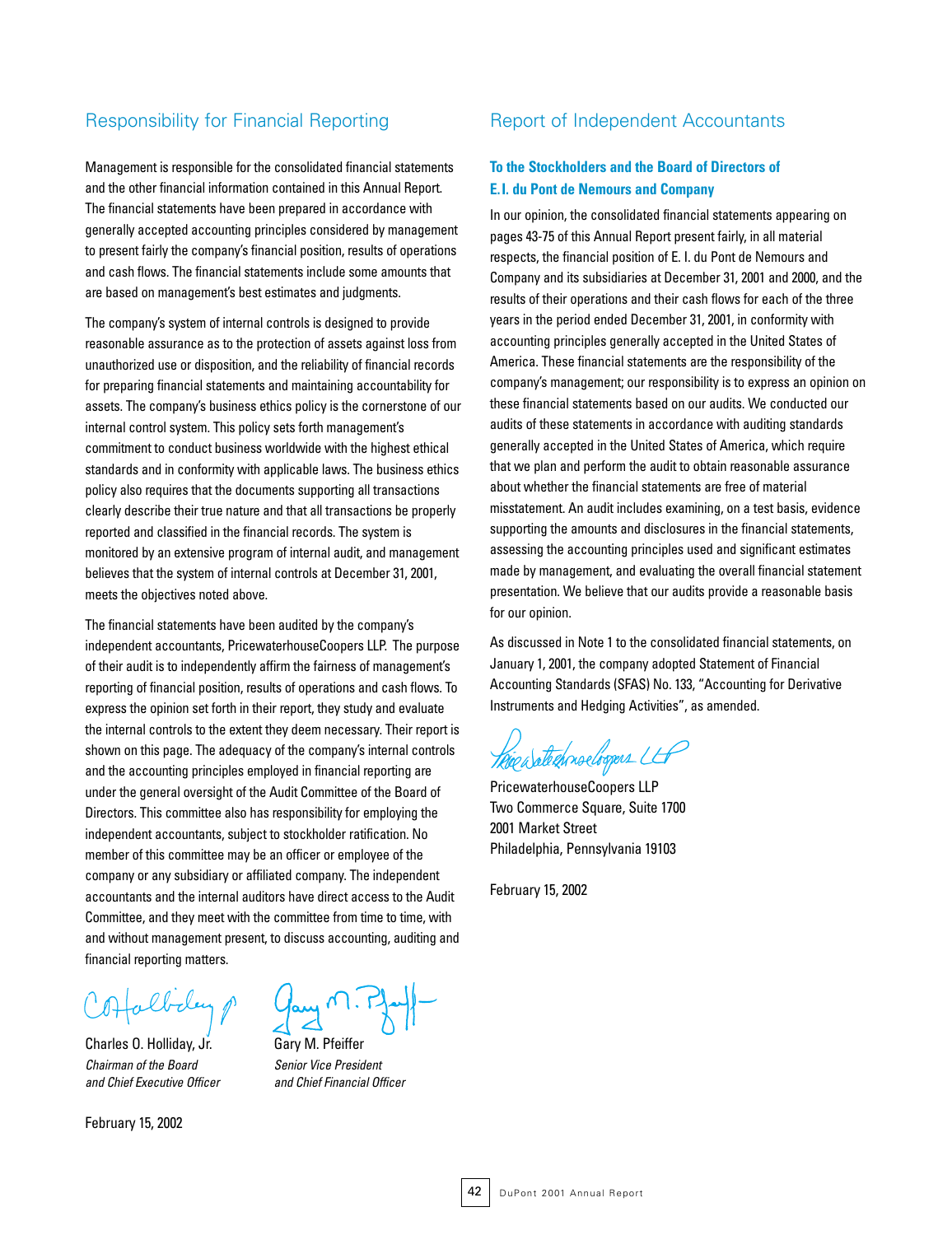#### *E. I. du Pont de Nemours and Company and Consolidated Subsidiaries*

# **Consolidated Income Statement**

*(Dollars in millions, except per share)*

|                                                                                    | 2001                  | 2000           | 1999       |
|------------------------------------------------------------------------------------|-----------------------|----------------|------------|
| <b>Sales</b>                                                                       | \$24,726              | \$28,268       | \$26,918   |
| Other income (Note 2)                                                              | 644                   | 934            | 974        |
| Total                                                                              | 25,370                | 29,202         | 27,892     |
| Cost of goods sold and other operating charges (Note 3)                            | 16,727                | 18,207         | 16,991     |
| Selling, general and administrative expenses                                       | 2,925                 | 3,041          | 2,595      |
| Depreciation                                                                       | 1,320                 | 1,415          | 1,444      |
| Amortization of goodwill and other intangible assets                               | 434                   | 445            | 246        |
| Research and development expense                                                   | 1,588                 | 1,776          | 1,617      |
| Interest expense (Note 4)                                                          | 590                   | 810            | 535        |
| Purchased in-process research and development (Note 5)                             |                       | (11)           | 2,250      |
| Employee separation costs and write-down of assets (Note 6)                        | 1,078                 | 101            | 524        |
| Gain on sale of DuPont Pharmaceuticals (Note 7)                                    | (6, 136)              | $\overline{a}$ |            |
| Gain on issuance of stock by affiliates - nonoperating (Note 8)                    |                       | (29)           |            |
| Total                                                                              | 18,526                | 25,755         | 26,202     |
| Income from continuing operations before income taxes and minority interests       | 6,844                 | 3,447          | 1,690      |
| Provision for income taxes (Note 9)                                                | 2,467                 | 1,072          | 1,410      |
| Minority interests in earnings of consolidated subsidiaries                        | 49                    | 61             | 61         |
| Income from continuing operations                                                  | 4,328                 | 2,314          | 219        |
| <b>Discontinued operations (Note 10)</b>                                           |                       |                |            |
| Gain on disposal of discontinued business, net of taxes                            |                       |                | 7,471      |
| Income before cumulative effect of a change in accounting principle                | 4,328                 | 2,314          | 7,690      |
| Cumulative effect of a change in accounting principle, net of taxes (Note 11)      | 11                    |                |            |
| <b>Net income</b>                                                                  | \$4,339               | \$2,314        | \$7,690    |
| Basic earnings per share of common stock (Note 12)                                 |                       |                |            |
| Continuing operations before cumulative effect of a change in accounting principle | \$<br>4.17            | \$<br>2.21     | \$<br>.19  |
| <b>Discontinued operations</b>                                                     |                       |                | 6.89       |
| Before cumulative effect of a change in accounting principle                       | 4.17                  | 2.21           | 7.08       |
| Cumulative effect of a change in accounting principle                              | .01                   |                |            |
| Net income                                                                         | \$<br>4.18            | 2.21<br>\$     | \$<br>7.08 |
| Diluted earnings per share of common stock (Note 12)                               |                       |                |            |
| Continuing operations before cumulative effect of a change in accounting principle | \$<br>4.15            | \$<br>2.19     | \$<br>.19  |
| <b>Discontinued operations</b>                                                     |                       |                | 6.80       |
| Before cumulative effect of a change in accounting principle                       | 4.15                  | 2.19           | 6.99       |
| Cumulative effect of a change in accounting principle                              | .01                   |                |            |
| Net income                                                                         | $\frac{1}{2}$<br>4.16 | \$2.19         | 6.99<br>\$ |

*See pages 47-75 for Notes to Financial Statements.*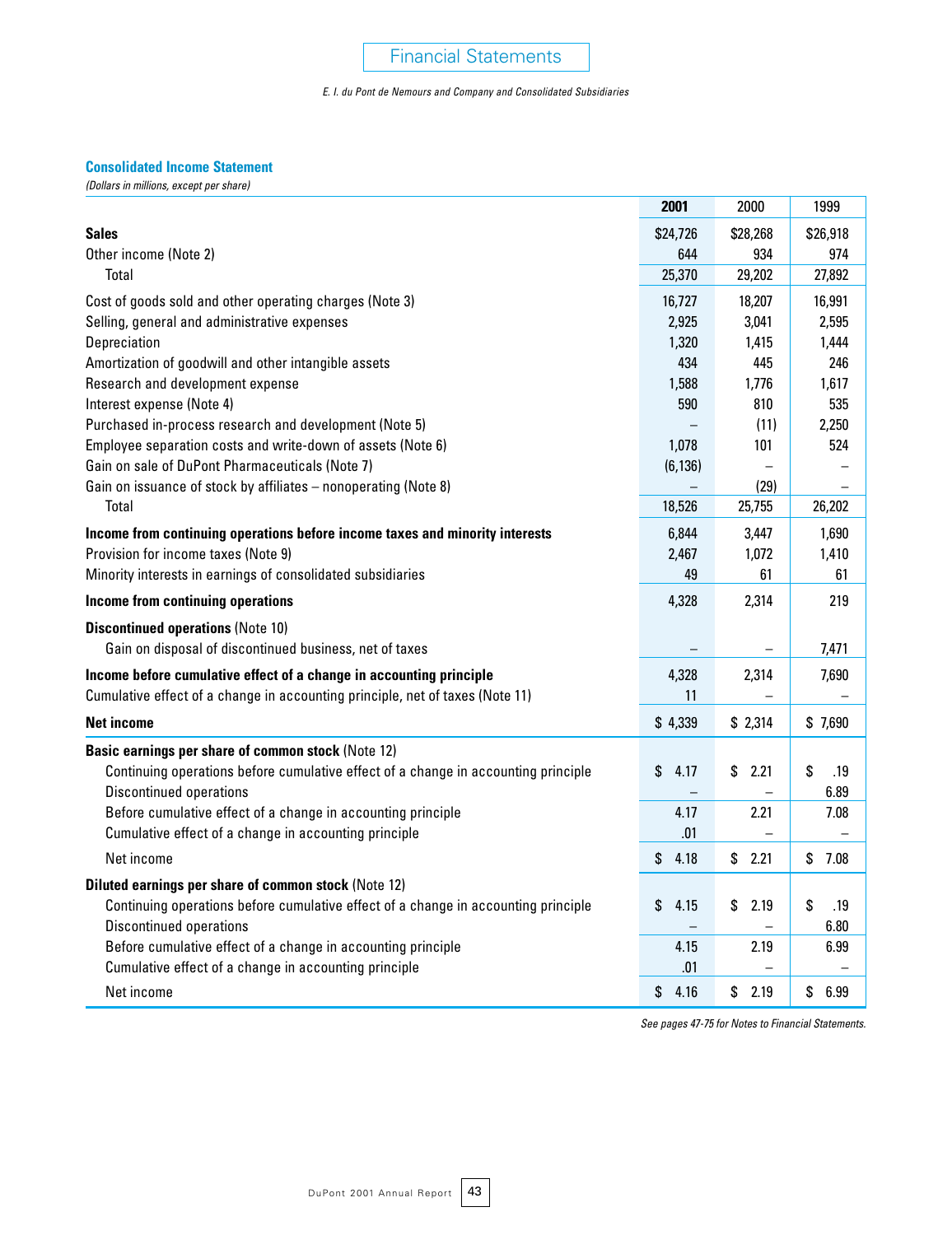*E. I. du Pont de Nemours and Company and Consolidated Subsidiaries*

# **Consolidated Balance Sheet**

| (Dollars in millions, except per share)                                                               |          |          |
|-------------------------------------------------------------------------------------------------------|----------|----------|
| December 31                                                                                           | 2001     | 2000     |
| <b>Assets</b>                                                                                         |          |          |
| <b>Current assets</b>                                                                                 |          |          |
| Cash and cash equivalents                                                                             | \$5,763  | \$1,540  |
| Marketable debt securities                                                                            | 85       | 77       |
| Accounts and notes receivable (Note 13)                                                               | 3,903    | 4,552    |
| Inventories (Note 14)                                                                                 | 4,215    | 4,658    |
| Prepaid expenses                                                                                      | 217      | 228      |
| Deferred income taxes (Note 9)                                                                        | 618      | 601      |
| <b>Total current assets</b>                                                                           | 14,801   | 11,656   |
| Property, plant and equipment (Note 15)                                                               | 33,778   | 34,650   |
| Less: Accumulated depreciation                                                                        | 20,491   | 20,468   |
| Net property, plant and equipment                                                                     | 13,287   | 14,182   |
| <b>Goodwill and other intangible assets (Note 16)</b>                                                 | 6,897    | 8,365    |
| <b>Investment in affiliates (Note 17)</b>                                                             | 2,045    | 2,206    |
| <b>Other assets (Notes 9 and 18)</b>                                                                  | 3,289    | 3,017    |
| <b>Total</b>                                                                                          | \$40,319 | \$39,426 |
| <b>Liabilities and Stockholders' Equity</b>                                                           |          |          |
| <b>Current liabilities</b>                                                                            |          |          |
| Accounts payable (Note 19)                                                                            | \$2,219  | \$2,731  |
| Short-term borrowings and capital lease obligations (Note 20)                                         | 1,464    | 3,247    |
| Income taxes (Note 9)                                                                                 | 1,295    | 250      |
| Other accrued liabilities (Note 21)                                                                   | 3,089    | 3,027    |
| <b>Total current liabilities</b>                                                                      | 8,067    | 9,255    |
| Long-term borrowings and capital lease obligations (Note 22)                                          | 5,350    | 6,658    |
| <b>Other liabilities (Note 23)</b>                                                                    | 7,336    | 7,729    |
| <b>Deferred income taxes (Note 9)</b>                                                                 | 2,690    | 2,105    |
| <b>Total liabilities</b>                                                                              | 23,443   | 25,747   |
| <b>Minority interests (Note 24)</b>                                                                   | 2,424    | 380      |
| <b>Commitments and contingent liabilities (Note 25)</b>                                               |          |          |
| Stockholders' equity (next page)                                                                      |          |          |
| Preferred stock, without par value - cumulative; 23,000,000 shares authorized; issued at December 31: |          |          |
| \$4.50 Series - 1,672,594 shares (callable at \$120)                                                  | 167      | 167      |
| \$3.50 Series - 700,000 shares (callable at \$102)                                                    | 70       | 70       |
| Common stock, \$.30 par value; 1,800,000,000 shares authorized;                                       |          |          |
| Issued at December 31, 2001 - 1,088,994,789; 2000 - 1,129,973,354                                     | 327      | 339      |
| Additional paid-in capital                                                                            | 7,371    | 7,659    |
| Reinvested earnings                                                                                   | 13,517   | 12,153   |
| Accumulated other comprehensive income (loss)                                                         | (273)    | (188)    |
| Common stock held in trust for unearned employee compensation and benefits (Flexitrust), at market    |          |          |
| (Shares: December 31, 2001 - 0; 2000 - 3,601,199)                                                     |          | (174)    |
| Common stock held in treasury, at cost                                                                |          |          |
| (Shares: December 31, 2001 - 87,041,427; 2000 - 87,041,427)                                           | (6, 727) | (6, 727) |
| Total stockholders' equity                                                                            | 14,452   | 13,299   |
| <b>Total</b>                                                                                          | \$40,319 | \$39,426 |

*See pages 47-75 for Notes to Financial Statements.*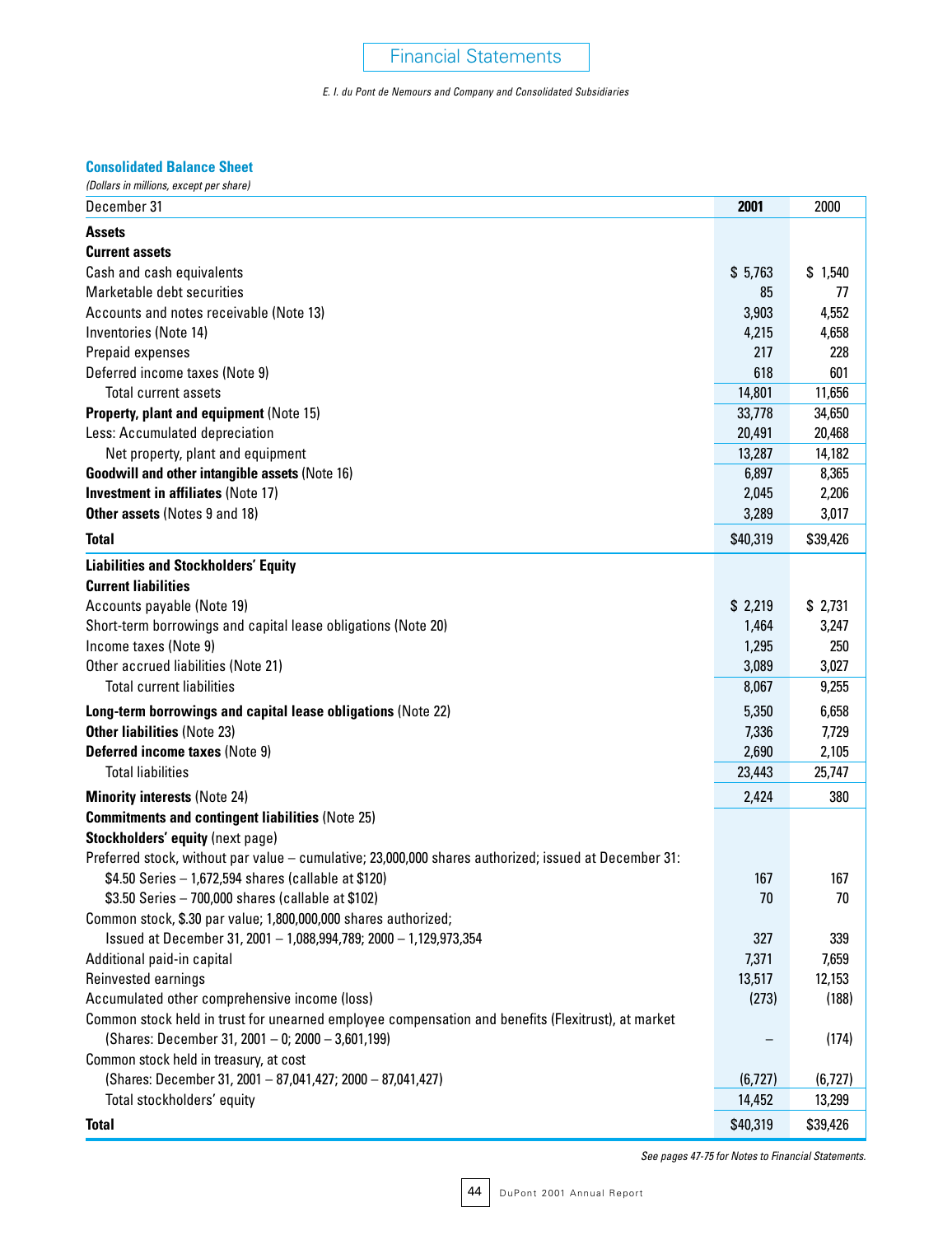# **Consolidated Statement of Stockholders' Equity** (Notes 26 and 27)

*(Dollars in millions, except per share)*

|                                                                  |                    |                        | Additional         |                        | Accumulated<br>Other           |                |                         | Total                   | Total                   |
|------------------------------------------------------------------|--------------------|------------------------|--------------------|------------------------|--------------------------------|----------------|-------------------------|-------------------------|-------------------------|
|                                                                  | Preferred<br>Stock | Common<br><b>Stock</b> | Paid-In<br>Capital | Reinvested<br>Earnings | Comprehensive<br>Income (Loss) | Flexitrust     | Treasury<br>Stock       | Stockholders'<br>Equity | Comprehensive<br>Income |
| 1999                                                             |                    |                        |                    |                        |                                |                |                         |                         |                         |
| Balance January 1, 1999                                          | \$<br>237          | \$<br>342              | \$7,854            | \$6,705                | \$ (432)                       | \$ (752)       | \$<br>$\qquad \qquad -$ | \$13,954                |                         |
| Net income                                                       |                    |                        |                    | 7,690                  |                                |                |                         |                         | \$7,690                 |
| Cumulative translation adjustment                                |                    |                        |                    |                        | 172                            |                |                         |                         | 172                     |
| Minimum pension liability                                        |                    |                        |                    |                        | 76                             |                |                         |                         | 76                      |
| Net unrealized gain on securities                                |                    |                        |                    |                        | 51                             |                |                         |                         | 51                      |
| Total comprehensive income                                       |                    |                        |                    |                        |                                |                |                         |                         | \$7,989                 |
| Common dividends (\$1.40 per share)                              |                    |                        |                    | (1,501)                |                                |                |                         |                         |                         |
| Preferred dividends                                              |                    |                        |                    | (10)                   |                                |                |                         |                         |                         |
| Treasury stock                                                   |                    |                        |                    |                        |                                |                |                         |                         |                         |
| Acquisition                                                      |                    |                        |                    |                        |                                |                | (12,095)                |                         |                         |
| <b>Businesses acquired</b>                                       |                    |                        | (5)                | (1, 147)               |                                |                | 5,324                   |                         |                         |
| Retirement                                                       |                    |                        | (6)                | (38)                   |                                |                | 44                      |                         |                         |
| Common stock issued<br>Flexitrust                                |                    |                        | (220)              |                        |                                | 427            |                         |                         |                         |
| <b>Compensation plans</b>                                        |                    |                        | 159                |                        |                                |                |                         |                         |                         |
| Adjustments to market value                                      |                    |                        | 159                |                        |                                | (159)          |                         |                         |                         |
| Balance December 31, 1999                                        | \$<br>237          | \$<br>342              | \$7,941            | \$11,699               | (133)<br>\$                    | \$<br>(484)    | \$ (6, 727)             | \$12,875                |                         |
| 2000                                                             |                    |                        |                    |                        |                                |                |                         |                         |                         |
| Net income                                                       |                    |                        |                    | 2,314                  |                                |                |                         |                         | \$2,314                 |
| Cumulative translation adjustment                                |                    |                        |                    |                        | (38)                           |                |                         |                         | (38)                    |
| Minimum pension liability                                        |                    |                        |                    |                        | 4                              |                |                         |                         | 4                       |
| Net unrealized (loss) on securities                              |                    |                        |                    |                        | (21)                           |                |                         |                         | (21)                    |
| Total comprehensive income                                       |                    |                        |                    |                        |                                |                |                         |                         | \$2,259                 |
| Common dividends (\$1.40 per share)                              |                    |                        |                    | (1, 455)               |                                |                |                         |                         |                         |
| Preferred dividends                                              |                    |                        |                    | (10)                   |                                |                |                         |                         |                         |
| Treasury stock                                                   |                    |                        |                    |                        |                                |                |                         |                         |                         |
| Acquisition                                                      |                    |                        |                    |                        |                                |                | (462)                   |                         |                         |
| Retirement                                                       |                    | (3)                    | (64)               | (395)                  |                                |                | 462                     |                         |                         |
| Common stock issued                                              |                    |                        |                    |                        |                                |                |                         |                         |                         |
| Flexitrust                                                       |                    |                        | (96)               |                        |                                | 204            |                         |                         |                         |
| <b>Compensation plans</b>                                        |                    |                        | (16)               |                        |                                |                |                         |                         |                         |
| Adjustments to market value                                      |                    |                        | (106)              |                        |                                | 106            |                         |                         |                         |
| Balance December 31, 2000                                        | \$<br>237          | \$<br>339              | \$7,659            | \$12,153               | (188)<br>\$                    | \$<br>(174)    | \$ (6, 727)             | \$13,299                |                         |
| 2001                                                             |                    |                        |                    |                        |                                |                |                         |                         |                         |
| Net income                                                       |                    |                        |                    | 4,339                  |                                |                |                         |                         | \$4,339                 |
| Cumulative translation adjustment                                |                    |                        |                    |                        | (19)                           |                |                         |                         | (19)                    |
| Cumulative effect of a change in<br>accounting principle         |                    |                        |                    |                        | 6                              |                |                         |                         | 6                       |
| Net revaluation and clearance of<br>cash flow hedges to earnings |                    |                        |                    |                        | (32)                           |                |                         |                         | (32)                    |
| Minimum pension liability                                        |                    |                        |                    |                        | (16)                           |                |                         |                         | (16)                    |
| Net unrealized (loss) on securities                              |                    |                        |                    |                        | (24)                           |                |                         |                         | (24)                    |
| Total comprehensive income                                       |                    |                        |                    |                        |                                |                |                         |                         | \$4,254                 |
| Common dividends (\$1.40 per share)                              |                    |                        |                    | (1,450)                |                                |                |                         |                         |                         |
| Preferred dividends                                              |                    |                        |                    | (10)                   |                                |                |                         |                         |                         |
| Treasury stock                                                   |                    |                        |                    |                        |                                |                |                         |                         |                         |
| Acquisition                                                      |                    |                        |                    |                        |                                |                | 1,818                   |                         |                         |
| Retirement                                                       |                    | (12)                   | (291)              | (1, 515)               |                                |                | (1, 818)                |                         |                         |
| Common stock issued<br>Flexitrust                                |                    |                        | (47)               |                        |                                | 165            |                         |                         |                         |
| <b>Compensation plans</b>                                        |                    |                        | 59                 |                        |                                |                |                         |                         |                         |
| Adjustments to market value                                      |                    |                        | (9)                |                        |                                | 9              |                         |                         |                         |
| Balance December 31, 2001                                        | \$<br>237          | \$<br>327              | \$7,371            | \$13,517               | \$ (273)                       | \$<br>$\equiv$ | \$ (6, 727)             | \$14,452                |                         |
|                                                                  |                    |                        |                    |                        |                                |                |                         |                         |                         |

*See pages 47-75 for Notes to Financial Statements.*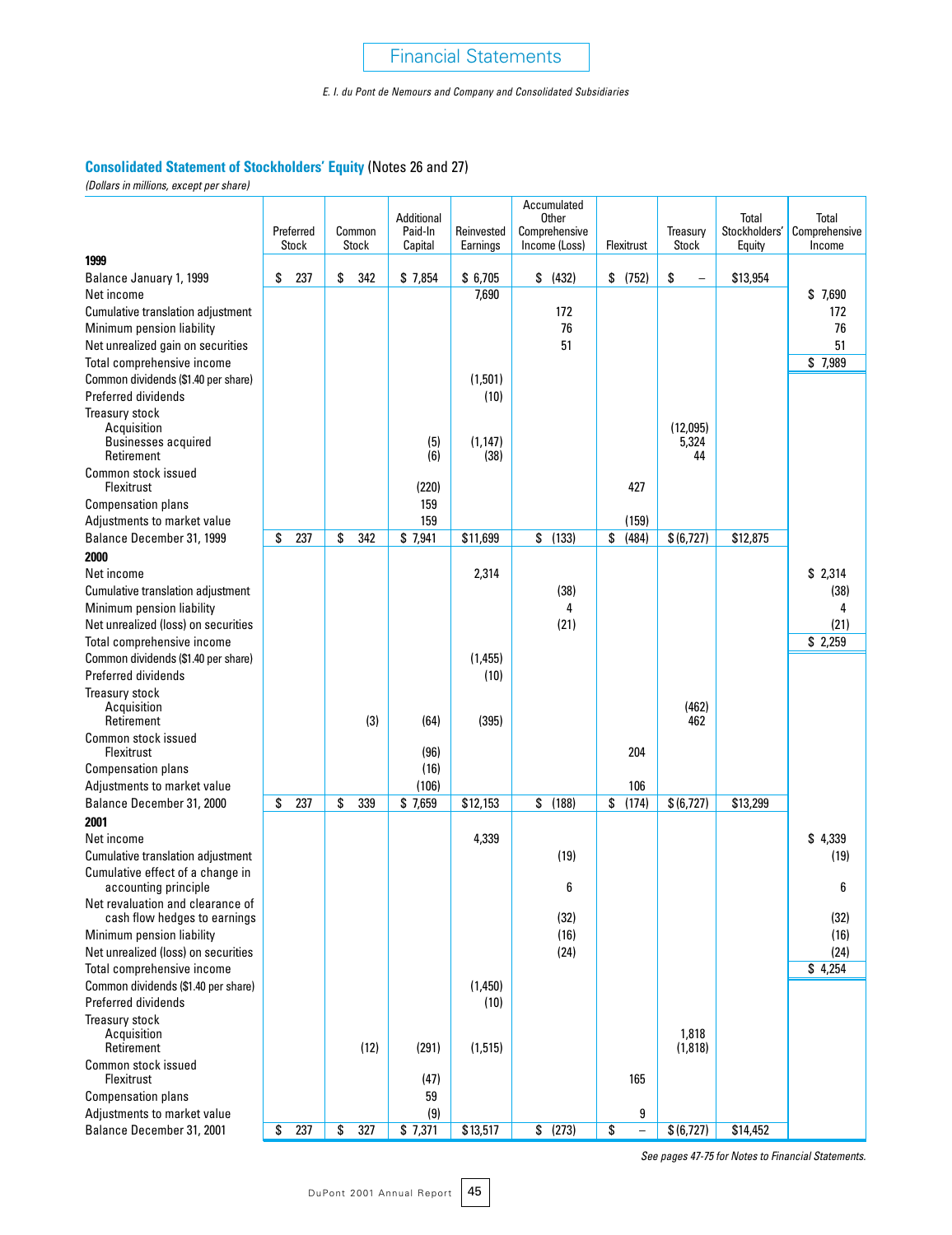#### *E. I. du Pont de Nemours and Company and Consolidated Subsidiaries*

# **Consolidated Statement of Cash Flows**

*(Dollars in millions)*

|                                                                                | 2001     | 2000                     | 1999     |
|--------------------------------------------------------------------------------|----------|--------------------------|----------|
| <b>Cash provided by continuing operations</b>                                  |          |                          |          |
| Net income                                                                     | \$4,339  | \$2,314                  | \$7,690  |
| Adjustments to reconcile net income to cash provided by continuing operations: |          |                          |          |
| Net income from discontinued operations                                        |          |                          | (7, 471) |
| Cumulative effect of a change in accounting principle (Note 11)                | (11)     | $\qquad \qquad -$        |          |
| Depreciation                                                                   | 1,320    | 1,415                    | 1,444    |
| Amortization of goodwill and other intangible assets                           | 434      | 445                      | 246      |
| Purchased in-process research and development (Note 5)                         |          | (11)                     | 2,250    |
| Gain on sale of DuPont Pharmaceuticals (Note 7)                                | (6, 136) | $\overline{\phantom{0}}$ |          |
| Other noncash charges and credits - net                                        | 965      | 899                      | 443      |
| Decrease (increase) in operating assets:                                       |          |                          |          |
| Accounts and notes receivable                                                  | 435      | 379                      | (21)     |
| Inventories and other operating assets                                         | (362)    | (727)                    | (384)    |
| Increase (decrease) in operating liabilities:                                  |          |                          |          |
| Accounts payable and other operating liabilities                               | (634)    | 87                       | 185      |
| Accrued interest and income taxes (Notes 4 and 9)                              | 2,069    | 269                      | 458      |
| Cash provided by continuing operations                                         | 2,419    | 5,070                    | 4,840    |
| Investment activities of continuing operations (Note 28)                       |          |                          |          |
| Purchases of property, plant and equipment                                     | (1, 494) | (1, 925)                 | (2,055)  |
| Investments in affiliates                                                      | (140)    | (97)                     | (48)     |
| Payments for businesses (net of cash acquired)                                 | (78)     | (46)                     | (5,073)  |
| Proceeds from sales of assets                                                  | 253      | 703                      | 609      |
| Net proceeds from sale of DuPont Pharmaceuticals (Note 7)                      | 7,798    |                          |          |
| Net decrease (increase) in short-term financial instruments                    | (2)      | 25                       | (258)    |
| Miscellaneous-net                                                              | (117)    | 96                       | 14       |
| Cash provided by (used for) investment activities of continuing operations     | 6,220    | (1, 244)                 | (6, 811) |
| <b>Financing activities</b>                                                    |          |                          |          |
| Dividends paid to stockholders                                                 | (1,460)  | (1, 465)                 | (1, 511) |
| Net (decrease) in short-term borrowings                                        | (1,588)  | (95)                     | (3, 244) |
| Long-term and other borrowings:                                                |          |                          |          |
| Receipts                                                                       | 904      | 4,996                    | 8,420    |
| Payments                                                                       | (2, 214) | (6, 574)                 | (5,612)  |
| Acquisition of treasury stock (Note 26)                                        | (1,818)  | (462)                    | (690)    |
| Proceeds from exercise of stock options                                        | 153      | 63                       | 168      |
| Increase in minority interests (Note 24)                                       | 1,980    |                          | 105      |
| Cash provided by (used for) financing activities                               | (4,043)  | (3,537)                  | (2, 364) |
| Net cash flow from discontinued operations*                                    | (110)    |                          | 4,475    |
| Effect of exchange rate changes on cash                                        | (263)    | (215)                    | (108)    |
| Increase in cash and cash equivalents                                          | \$4,223  | \$<br>74                 | \$<br>32 |
| Cash and cash equivalents at beginning of year                                 | 1,540    | 1,466                    | 1,434    |
| Cash and cash equivalents at end of year                                       | \$5,763  | \$1,540                  | \$1,466  |

*\* Includes payments of direct expenses related to the Conoco divestiture. See pages 47-75 for Notes to Financial Statements.*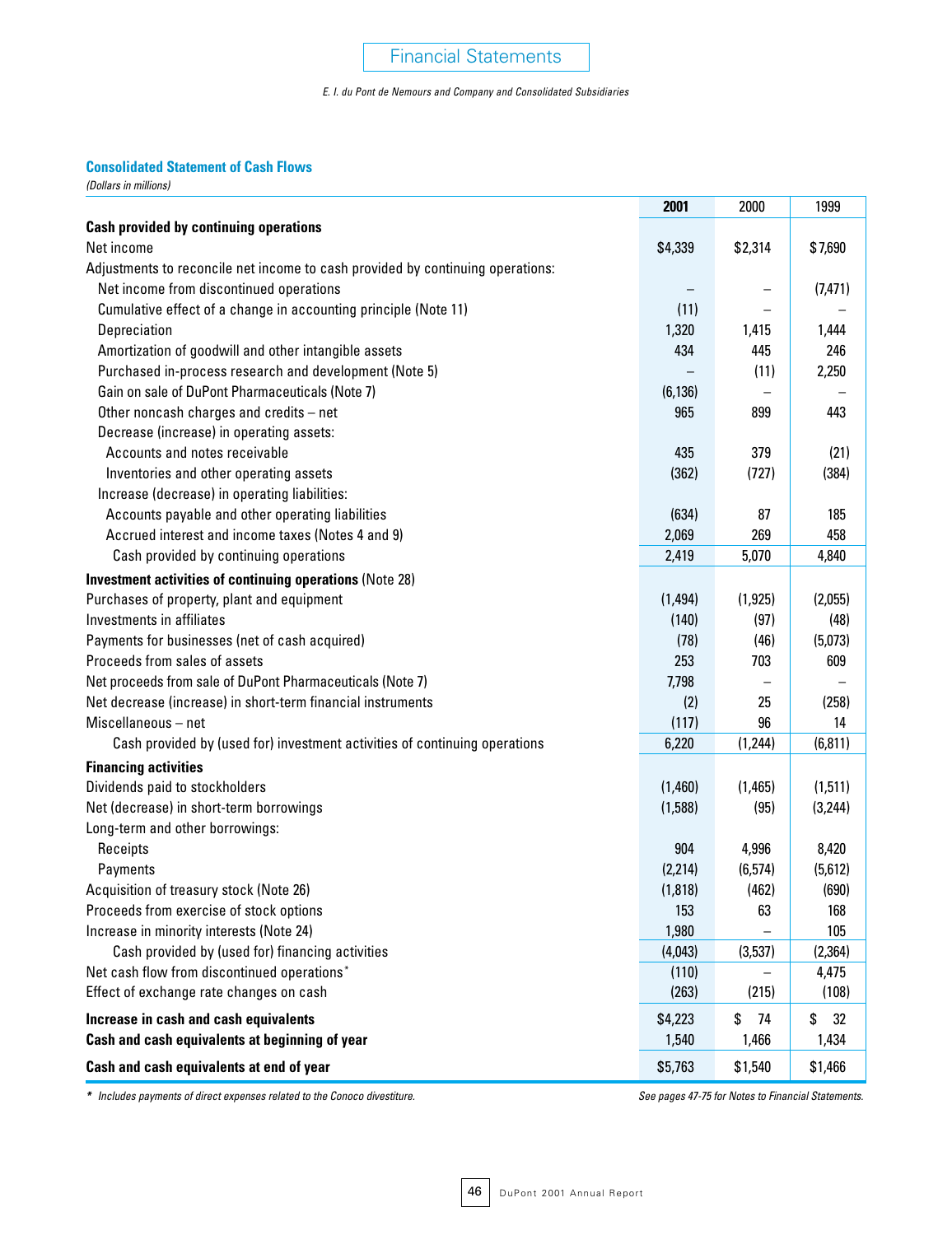## **1. Summary of Significant Accounting Policies**

DuPont follows generally accepted accounting principles. The significant accounting policies described below, together with the other notes that follow, are an integral part of the consolidated financial statements.

# **New Accounting Standards**

In 2001 the Financial Accounting Standards Board (FASB) issued Statement of Financial Accounting Standards (SFAS) No. 142, "Goodwill and Other Intangible Assets." The company will adopt SFAS No. 142 on January 1, 2002. SFAS No. 142 requires that goodwill and indefinite-lived intangible assets no longer be amortized. In addition, an initial (and annually thereafter) impairment test of these assets must be performed. In the initial test, if there is impairment, an adjustment must be recorded in Net Income as a Cumulative Effect of a Change in Accounting Principle (Net of Tax). Impairment losses after the initial adoption impairment test will be recorded as part of Income from Continuing Operations.

In addition, the FASB issued SFAS No. 143, "Accounting for Asset Retirement Obligations." SFAS No. 143 is effective for financial statements issued for fiscal years beginning after June 15, 2002. The company will adopt SFAS No. 143 on January 1, 2003. The provisions of SFAS No. 143 require companies to record an asset and related liability for the costs associated with the retirement of a long-lived tangible asset if a legal liability to retire the asset exists.

The FASB also issued SFAS No. 144, "Accounting for the Impairment or Disposal of Long-Lived Assets." The company will adopt SFAS No. 144 on January 1, 2002. This statement addresses financial accounting and reporting for the impairment or disposal of long-lived assets and supersedes SFAS No. 121 and the accounting and reporting provisions of Accounting Principles Board Opinion No. 30 for the disposal of a segment of business. SFAS No. 144 retains the basic principles of SFAS No. 121 for long-lived assets to be disposed of by sale or held and used and broadens discontinued operations presentation to include a component of an entity that is held for sale or that has been disposed of.

# **Basis of Consolidation**

The consolidated financial statements include the accounts of the company and all of its subsidiaries in which a controlling interest

is maintained. For those consolidated subsidiaries in which DuPont ownership is less than 100 percent, the outside stockholders' interests are shown as Minority Interests. Investments in affiliates over which the company has significant influence but not a controlling interest are carried on the equity basis. Investments in affiliates over which the company does not have significant influence are accounted for by the cost method.

#### **Revenue Recognition**

The company recognizes revenue when the earnings process is complete. This generally occurs when products are shipped to the customer in accordance with terms of the agreement, title and risk of loss have been transferred, collectibility is probable, and pricing is fixed or determinable. Accruals are made for sales returns and other allowances based on the company's experience. The company accounts for sales incentives as a reduction in revenue at the time revenue is recorded. Royalty income is recognized in accordance with agreed upon terms, when the amount is determinable and collectibility is probable.

#### **Affiliate and Subsidiary Stock Transactions**

Gains or losses arising from issuances by an affiliate or a subsidiary of its own stock are recorded as nonoperating items.

# **Cash and Cash Equivalents**

Cash equivalents represent investments with maturities of three months or less from time of purchase. They are carried at cost plus accrued interest, which approximates fair value because of the short-term maturity of these instruments.

## **Investments in Securities**

Marketable Debt Securities represent investments in fixed and floating rate financial instruments with maturities of twelve months or less from time of purchase. They are classified as heldto-maturity and recorded at amortized cost.

Other Assets includes Long-Term Investments in Securities which comprises marketable equity securities and other securities and investments for which market values are not readily available. Marketable equity securities are classified as available-for-sale and reported at fair value. Fair value is based on quoted market prices as of the end of the reporting period. Unrealized gains and losses are reported, net of their related tax effects, as a component of Accumulated Other Comprehensive Income (Loss) in stockholders' equity until sold. At the time of sale, any gains or losses calculated by the specific identification method are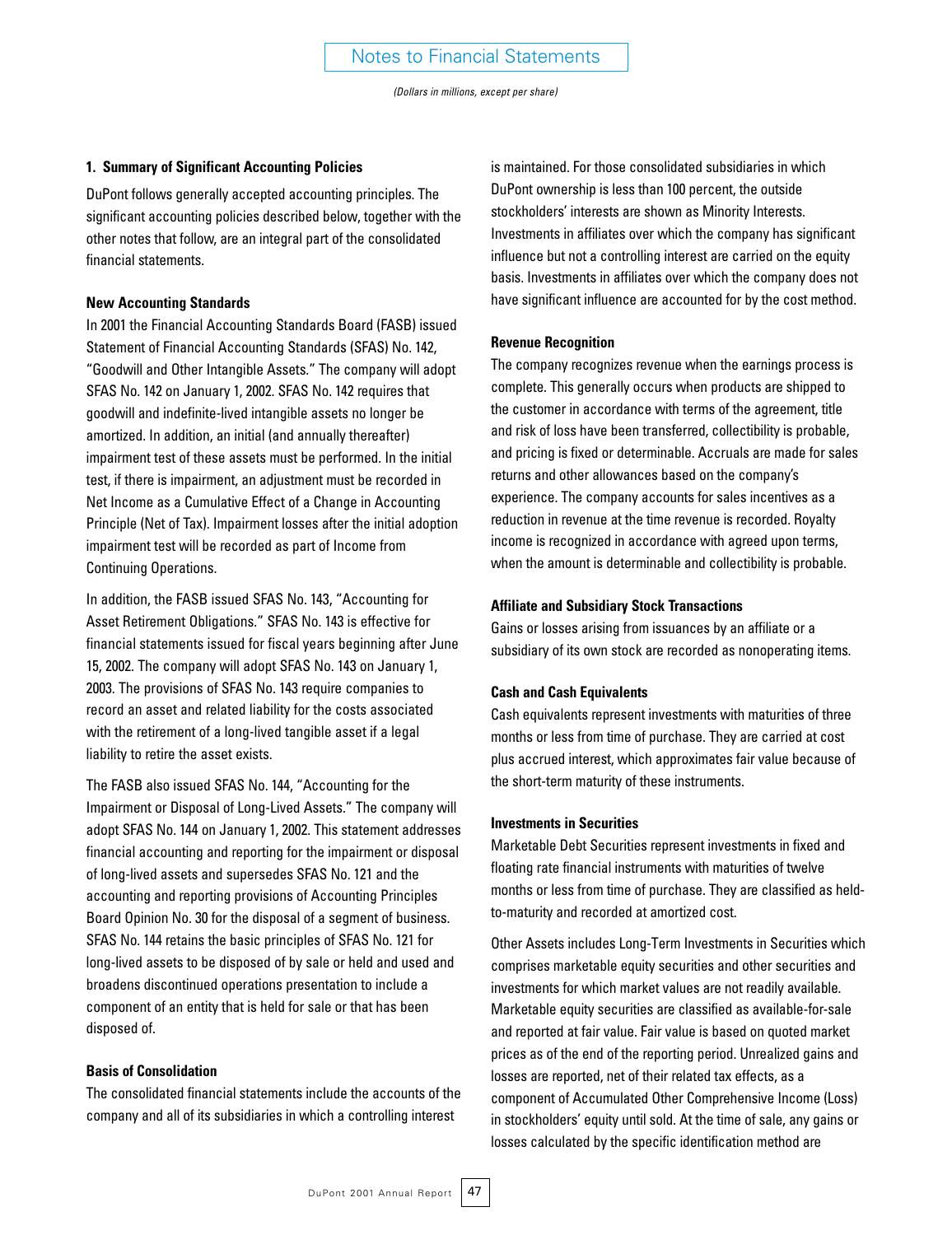recognized in Other Income. Losses are also recognized in income when a decline in market value is deemed to be other than temporary. Other securities and investments for which market values are not readily available are carried at cost. See Note 18.

## **Inventories**

Except for Pioneer inventories, substantially all inventories are valued at cost as determined by the last-in, first-out (LIFO) method; in the aggregate, such valuations are not in excess of market. For Pioneer, inventories are valued at the lower of cost as determined by the first-in, first-out (FIFO) method or market.

Elements of cost in inventories include raw materials, direct labor and manufacturing overhead. Stores and supplies are valued at cost or market, whichever is lower; cost is generally determined by the average cost method.

# **Property, Plant and Equipment**

Property, plant and equipment (PP&E) is carried at cost and is depreciated using the straight-line method. PP&E placed in service prior to 1995 is depreciated under the sum-of-the-years' digits method or other substantially similar methods. Substantially all equipment and buildings are depreciated over useful lives ranging from 15 to 25 years. Capitalizable costs associated with computer software for internal use are amortized on a straightline basis over 5 to 7 years. When assets are surrendered, retired, sold or otherwise disposed of, their gross carrying value and related accumulated depreciation are removed from the accounts and included in determining gain or loss on such disposals.

Maintenance and repairs are charged to operations; replacements and improvements are capitalized. In situations where maintenance activities are planned at manufacturing facilities, the company accrues in advance the costs expected to be incurred. Historically, the company's accruals for maintenance activities have not been significant.

# **Goodwill and Other Intangible Assets**

Goodwill is amortized over periods up to 40 years using the straight-line method. Identifiable intangible assets such as purchased technology, patents and trademarks are amortized using the straight-line method over their estimated useful lives, generally for periods ranging from 5 to 40 years. The company continually evaluates the reasonableness of the useful lives of these assets.

# **Impairment of Long-Lived Assets**

The company evaluates the carrying value of long-lived assets to be held and used, including goodwill and other intangible assets, when events or changes in circumstances indicate the carrying value may not be recoverable. The carrying value of a long-lived asset is considered impaired when the total projected undiscounted cash flows from such asset is separately identifiable and is less than its carrying value. In that event, a loss is recognized based on the amount by which the carrying value exceeds the fair market value of the long-lived asset. Fair market value is determined primarily using the projected cash flows discounted at a rate commensurate with the risk involved. Losses on long-lived assets to be disposed of are determined in a similar manner, except that fair market values are reduced for disposal costs.

# **Environmental Liabilities and Expenditures**

Accruals for environmental matters are recorded in operating expenses when it is probable that a liability has been incurred and the amount of the liability can be reasonably estimated. Accrued liabilities do not include claims against third parties and are not discounted.

Costs related to environmental remediation are charged to expense. Other environmental costs are also charged to expense unless they increase the value of the property or reduce or prevent contamination from future operations, in which case they are capitalized.

# **Income Taxes**

The provision for income taxes has been determined using the asset and liability approach of accounting for income taxes. Under this approach, deferred taxes represent the future tax consequences expected to occur when the reported amounts of assets and liabilities are recovered or paid. The provision for income taxes represents income taxes paid or payable for the current year plus the change in deferred taxes during the year. Deferred taxes result from differences between the financial and tax bases of the company's assets and liabilities and are adjusted for changes in tax rates and tax laws when changes are enacted. Valuation allowances are recorded to reduce deferred tax assets when it is more likely than not that a tax benefit will not be realized.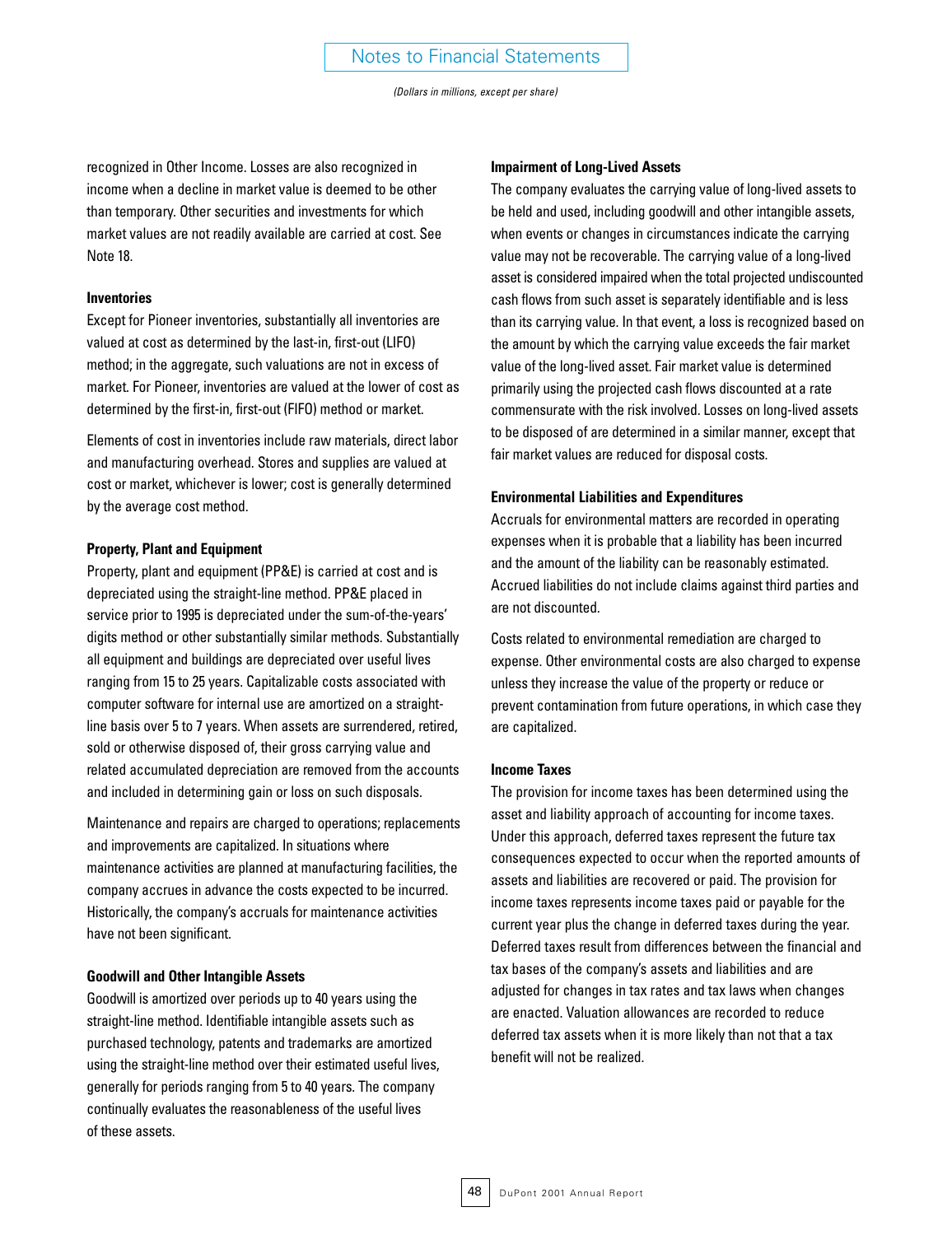# Notes to Financial Statements

*(Dollars in millions, except per share)*

Provision has been made for income taxes on unremitted earnings of subsidiaries and affiliates, except for subsidiaries in which earnings are deemed to be permanently invested. Investment tax credits or grants are accounted for in the period earned (the flow-through method).

#### **Foreign Currency Translation**

The U.S. dollar is the functional currency of most of the company's worldwide continuing operations. For subsidiaries where the U.S. dollar is the functional currency, all foreign currency asset and liability amounts are remeasured into U.S. dollars at end-of-period exchange rates, except for inventories, prepaid expenses, property, plant and equipment, and intangible assets, which are remeasured at historical rates. Foreign currency income and expenses are remeasured at average exchange rates in effect during the year, except for expenses related to balance sheet amounts remeasured at historical exchange rates. Exchange gains and losses arising from remeasurement of foreign currencydenominated monetary assets and liabilities are included in income in the period in which they occur.

For subsidiaries where the local currency is the functional currency, assets and liabilities denominated in local currencies are translated into U.S. dollars at end-of-period exchange rates, and the resultant translation adjustments are reported, net of their related tax effects, as a component of Accumulated Other Comprehensive Income (Loss) in stockholders' equity. Assets and liabilities denominated in other than the local currency are remeasured into the local currency prior to translation into U.S. dollars, and the resultant exchange gains or losses are included in income in the period in which they occur. Income and expenses are translated into U.S. dollars at average exchange rates in effect during the period.

#### **Hedging and Trading Activities**

On January 1, 2001, DuPont adopted SFAS No. 133, "Accounting for Derivative Instruments and Hedging Activities," as amended. The new standard requires that all derivative instruments be reported on the balance sheet at their fair values. For derivative instruments designated as fair value hedges, changes in the fair values of the derivative instruments will generally be offset on the income statement by changes in the fair value of the hedged items. For derivative instruments designated as cash flow hedges, the effective portion of any hedge is reported in Accumulated Other Comprehensive Income (Loss) until it is cleared to earnings

during the same period in which the hedged item affects earnings. The ineffective portion of all hedges is recognized in current period earnings. Changes in the fair values of derivative instruments that are not designated as hedges are recorded in current period earnings.

The company routinely uses forward exchange contracts to hedge its net exposure, by currency, related to monetary assets and liabilities denominated in currencies other than the functional currency. Exchange gains and losses associated with these contracts are included in income in the period in which they occur and substantially offset the exchange gains and losses arising from remeasurement as described above. As a result, net exchange gains and losses are not expected to be material in amount.

Option and forward exchange contracts are routinely used to offset a portion of the company's exposure to foreign currencydenominated revenues. These hedges qualify as cash flow hedges under SFAS No. 133 which requires that the effective portion of gains and losses on the contracts be deferred in Accumulated Other Comprehensive Income (Loss) and later reclassified into earnings during the same period in which the related exposure impacts earnings.

The company selectively enters into forward exchange contracts and similar agreements to effectively convert firm foreign currency commitments to functional currency-denominated transactions.

The company enters into interest rate swap agreements as part of its program to manage the fixed and floating interest rate mix of its total debt portfolio and related overall cost of borrowing. The differential to be paid or received is accrued as interest rates change and is recognized in earnings over the life of the agreements. All of the company's interest rate swaps qualify for the shortcut method of hedge accounting under SFAS No. 133, thus there is no ineffectiveness reported in earnings related to these hedges.

The company enters into commodity futures, forward, option and swap contracts to hedge its exposure to price fluctuations for certain raw material purchases, and sales of product dependent upon key commodity ingredients. These hedges are highly effective and are accounted for as cash flow hedges under SFAS No. 133.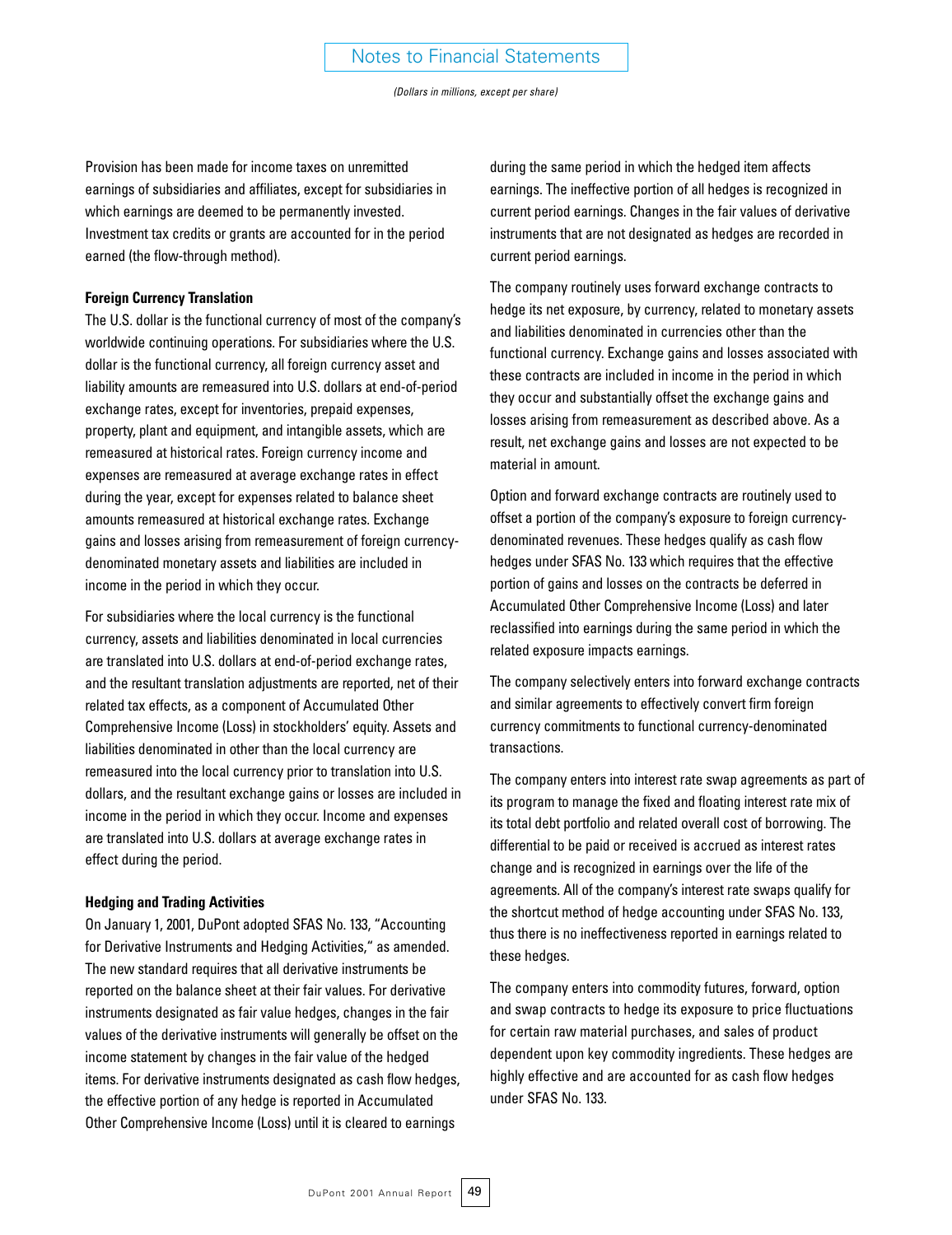# Notes to Financial Statements

*(Dollars in millions, except per share)*

Pioneer contracts with independent growers to produce finished seed inventory. Under these contracts, Pioneer compensates growers with bushel equivalents that are marketed to Pioneer for the market price of grain for a period of time following harvest. Pioneer uses derivative instruments such as commodity futures that have a high correlation to the underlying commodity to hedge the commodity price risk involved in compensating growers. These hedges are accounted for as cash flow hedges under SFAS No. 133.

In the event that a derivative designated as a hedge of a firm commitment or anticipated transaction is terminated prior to the maturation of the hedged transaction, gains or losses realized at termination are deferred and included in the measurement of the hedged transaction. If a hedged transaction matures, or is sold, extinguished or terminated prior to the maturity of a derivative designated as a hedge of such transaction, gains or losses associated with the derivative through the date the transaction matured are included in the measurement of the hedged transaction and the derivative is reclassified as for trading purposes. Derivatives designated as a hedge of an anticipated transaction are reclassified as for trading purposes if the anticipated transaction is no longer likely to occur.

In the Consolidated Statement of Cash Flows, the company reports the cash flows resulting from its hedging activities in the same category as the related item that is being hedged.

#### **Preparation of Financial Statements**

The preparation of financial statements in conformity with generally accepted accounting principles requires management to make estimates and assumptions that affect the reported amounts of assets and liabilities and disclosure of contingent assets and liabilities at the date of the financial statements and the reported amounts of revenues and expenses during the reporting period. Actual results could differ from those estimates.

## **Reclassifications**

Certain reclassifications of prior years' data have been made to conform to 2001 classifications.

#### **2. Other Income**

|                                                            | 2001  | 2000                 | 1999            |
|------------------------------------------------------------|-------|----------------------|-----------------|
| Royalty income                                             | \$380 | \$349                | \$289           |
| Interest income, net of miscellaneous<br>interest expense  | 146   | 168                  | 1851            |
| Equity in earnings (losses) of<br>affiliates (see Note 17) | (43)  | 289                  | 135             |
| Gains (losses) on sales of assets                          | 472   | 3943                 | 16 <sup>4</sup> |
| Miscellaneous income and<br>expenses – net                 | 114   | $(266)$ <sup>5</sup> | 3496            |
|                                                            | \$644 | \$934                | \$974           |

*1 Includes a \$80 benefit related to recalculation of interest on federal tax refunds and liabilities.* 

- *2 Includes a \$52 gain from the company's sale of a portion of its interest in DuPont Photomasks, Inc.*
- *3 Includes gains of \$176 resulting from the sale by Pioneer of certain investment securities and \$94 associated with the company's sale of a portion of its interest in DuPont Photomasks, Inc.*
- *4 Includes a \$55 loss on formation of the DuPont Teijin Films™ joint venture.*
- *5 Includes a \$342 noncash charge associated with writing down the company's investment in WebMD to estimated fair market value in recognition that such decline is other than temporary and writing off warrants returned to WebMD in connection with terminating the company's 1999 health care collaboration agreement.*
- *6 Includes a \$336 noncash gain associated with exchanging the company's investment in WebMD for Healtheon/WebMD, and a \$131 exchange loss on forward exchange contracts purchased in 1998 to lock in the U.S. dollar cost of the acquisition of Herberts.*

#### **3. Cost of Goods Sold and Other Operating Charges**

In accordance with purchase accounting rules, Pioneer inventories which were acquired on October 1, 1999, were recorded at estimated fair value. The increase in inventory values above Pioneer's pre-acquisition historical cost was, under the FIFO method, recorded in cost of goods sold as the inventory on hand at the acquisition date was sold. This inventory step-up resulted in noncash charges to cost of goods sold of \$140 and \$609 in 2001 and 2000, respectively.

#### **4. Interest Expense**

|                            | 2001  | 2000  | 1999  |
|----------------------------|-------|-------|-------|
| Interest incurred          | \$652 | \$879 | \$642 |
| Less: Interest capitalized | 62    | 69    | 107   |
|                            | \$590 | \$810 | \$535 |

Interest paid (net of amounts capitalized) was \$641 in 2001, \$823 in 2000 and \$471 in 1999.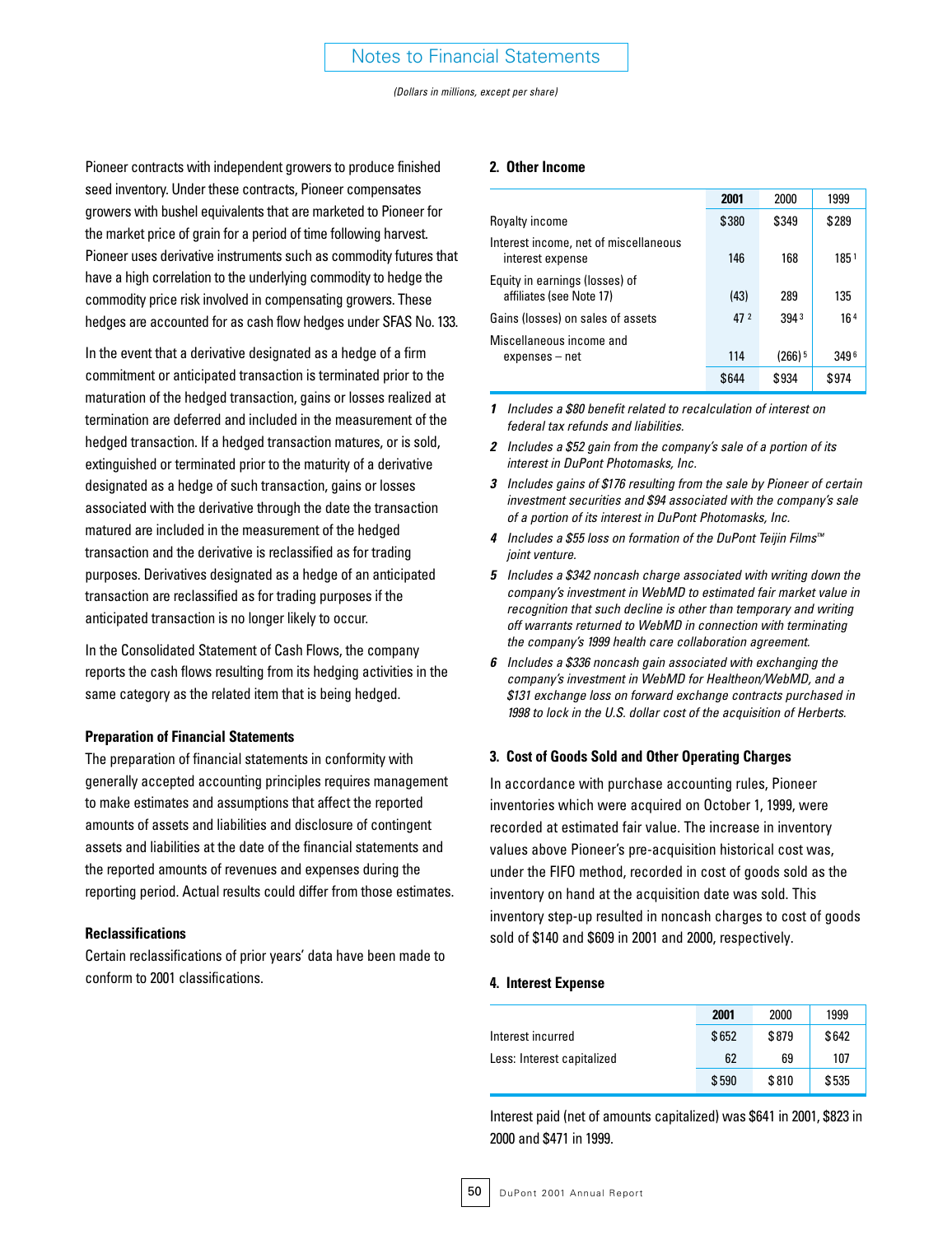#### **5. Purchased In-Process Research and Development**

Purchased in-process research and development represents the value assigned in a purchase business combination to research and development projects of the acquired business that were commenced, but not yet completed at the date of acquisition, for which technological feasibility has not been established and which have no alternative future use in research and development activities or otherwise. In accordance with SFAS No. 2, "Accounting for Research and Development Costs," as interpreted by FASB Interpretation No. 4, amounts assigned to purchased in-process research and development meeting the above criteria must be charged to expense at the date of consummation of the purchase business combination.

In 2000 a credit of \$11 was recorded to revise the preliminary allocation for the company's purchase of the remaining 80 percent interest in Pioneer upon revisions of preliminary purchase price allocations.

In 1999 estimated charges of \$2,186 and \$64 were recorded in conjunction with the purchase of the remaining 80 percent interest in Pioneer and the purchase of the Herberts coatings business, respectively, based on preliminary allocations of purchase price. See Note 28.

# **6. Employee Separation Costs and Write-down of Assets**

#### **2001 Activities**

During 2001 the company recorded a net charge of \$1,078. Charges of \$1,087 are discussed below under 2001 activities; these charges were partially offset by a benefit of \$9 to reflect changes in estimates related to restructuring initiatives discussed below under the respective prior years' activities.

Restructuring programs were instituted in 2001 to further align resources consistent with the specific missions of the individual businesses thereby improving competitiveness, accelerating progress toward sustainable growth and addressing weakening economic conditions, particularly in the United States. In addition, write-downs were recorded in the company's Polyester and Agriculture & Nutrition segments. Charges related to these activities totaling \$1,087 reduced segment earnings as follows: Agriculture & Nutrition – \$154; Nylon –

\$209; Performance Coatings & Polymers – \$84; Pigments & Chemicals – \$47; Polyester – \$441; Specialty Fibers – \$45; Specialty Polymers – \$49; and Other – \$58.

These charges included \$432 related to termination payments for approximately 5,500 employees involved in technical, manufacturing, marketing and administrative activities. Charges have been reduced by estimated reimbursements pursuant to a manufacturing alliance with a third party. These charges reduced segment earnings as follows: Agriculture & Nutrition – \$64; Nylon – \$81; Performance Coatings & Polymers – \$56; Pigments & Chemicals – \$27; Polyester – \$52; Specialty Fibers – \$45; Specialty Polymers – \$49; and Other – \$58. Termination benefits were communicated to employees prior to June 30, 2001, and such benefits may be settled over time or at the time of termination. At December 31, 2001, approximately \$217 had been settled and charged against the related liability; this includes payments of about \$95 from the company's pension trust fund. Approximately 4,700 employees had been terminated as of December 31, 2001, and the remaining employee terminations will be completed during 2002.

The charge also included \$293 related to the write-down of operating facilities that were shut down principally due to transferring production to more cost competitive facilities. The charge covers the net book value of the facilities of \$214 and the estimated dismantlement and removal costs less proceeds from the sale of equipment and scrap and reimbursements from third parties of \$79. The largest component relates to the shutdown of Nylon manufacturing facilities in Argentina; Germany; Camden, South Carolina; Chattanooga, Tennessee; and Seaford, Delaware, of \$128. An additional \$119 relates to the shutdown of Polyester manufacturing facilities in Wilmington and Kinston, North Carolina, and Circleville, Ohio. Other charges of \$46 are principally related to the shutdown of operating facilities in the Agriculture & Nutrition and Pigments & Chemicals segments. At December 31, 2001, approximately \$19 had been settled and charged against the liability for dismantlement and removal and these activities will be essentially completed in 2002. The effect of these shutdowns on operating results was not material.

In connection with the final integration of the Herberts acquisition by DuPont Performance Coatings, a charge of \$20 relates to the cancellation of contractual agreements. About \$9 had been settled and charged against this liability at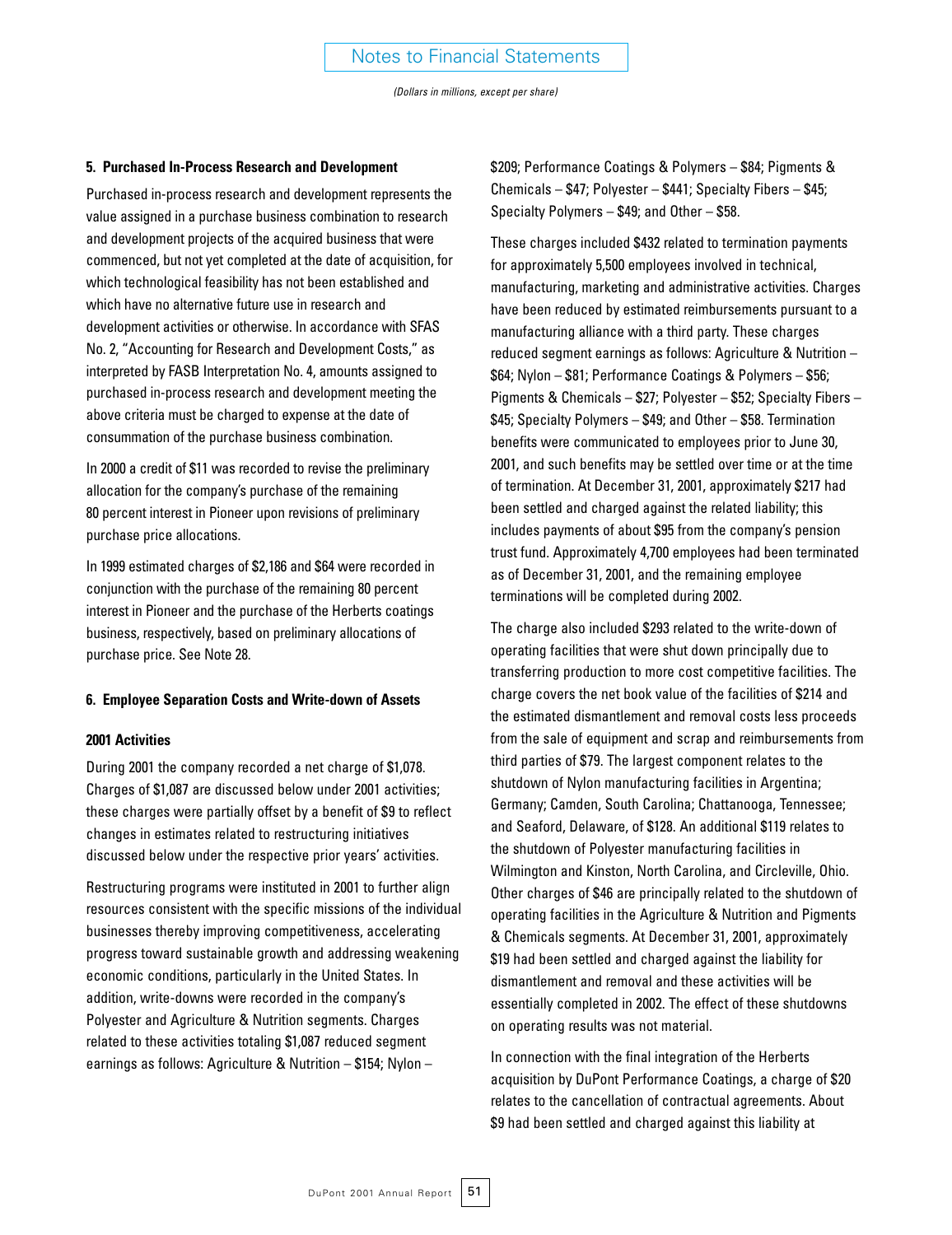# Notes to Financial Statements

*(Dollars in millions, except per share)*

December 31, 2001. Termination of services under these contractual agreements will be completed in 2002. The effect of these contract terminations on operating results was not material.

An additional charge of \$342 relates to the write-down of assets to their net realizable value. A charge of \$270 was recorded in the Polyester segment in connection with the company's announcement that it had reached a definitive agreement to sell its U.S. polymer grade TPA (terephthalic acid) and Melinar® PET container resins businesses along with their associated manufacturing assets in Wilmington and Fayetteville, North Carolina, and Charleston, South Carolina, and to exit a polyester staple fiber joint venture. The transaction closed in July 2001. This reflects a continuation of the company's previously announced strategy to reshape its polyester investment. In addition the company recorded charges totaling \$72 to write down intangible assets in the Agriculture & Nutrition segment. A charge of \$30 was recorded pursuant to a sale of intellectual property that closed in July 2001. The company had previously established an intangible asset in connection with acquired patents principally related to wheat-based food ingredients. Due to significantly lower than expected opportunities in the specialty food ingredient market, the company has exited this market segment. An additional charge of \$42 was recorded to write down an intangible asset due to a deteriorating market outlook that resulted in discontinuing development efforts for high oil corn products using the TOPCROSS® system. As a result, an impairment charge was recorded to write down the intangible asset to its estimated fair value based on the present value of future cash flows.

Account balances and activity for the 2001 programs are summarized below:

|                                           | Write-<br>down<br>of Assets | Employee<br>Separation<br>Costs | Other<br>Exit<br>Costs | Total   |
|-------------------------------------------|-----------------------------|---------------------------------|------------------------|---------|
| Charges to income in 2001                 | 556<br>\$                   | 432<br>S                        | 99<br>\$               | \$1,087 |
| <b>Changes to accounts</b>                |                             |                                 |                        |         |
| Asset impairments                         | (342)                       |                                 |                        | (342)   |
| <b>Employee separation</b><br>settlements |                             | (217)                           |                        | (217)   |
| <b>Facility shutdowns</b>                 | (214)                       |                                 |                        | (214)   |
| Other expenditures                        |                             |                                 | (28)                   | (28)    |
| Balance at December 31, 2001              | \$                          | 215                             | 71                     | 286     |

#### **2000 Activities**

During 2000 the company recorded a net charge of \$101. Charges totaling \$124 relate to restructuring activities in the following segments: Performance Coatings & Polymers – \$96; and Pigments & Chemicals – \$28. In 2000 these charges were partially offset by a benefit of \$20 to reflect changes in estimates related to restructuring initiatives and \$3 to reflect higher than expected proceeds from the sale of assets as discussed below under the respective prior years' activities.

## Performance Coatings & Polymers

A restructuring program (Phase II) was instituted to continue the consolidation of business assets and to eliminate redundancies as a result of the acquisition of Herberts in 1999 by DuPont Performance Coatings. Charges resulting from these activities totaled \$96. The charges included \$71 related to termination payments to be settled over time for about 1,000 employees involved in technical, manufacturing, marketing and administrative activities. As of June 30, 2001, essentially all employees had been terminated. At December 31, 2001, about \$64 had been settled and charged against the related liabilities. Charges of \$13 related to the write-down of operating facilities in Germany and the United States that were shut down in the second quarter. The remaining charge of \$12 relates to the cancellation of contractual agreements. A net benefit of \$2 was recorded in 2001 to reflect lower costs associated with contract cancellations. At December 31, 2001, about \$10 had been settled and charged against the related liability, thereby completing these activities.

#### Pigments & Chemicals

A restructuring program was instituted in the third quarter to address poor economic and intensely competitive market conditions for the DuPont Chemical Solutions Enterprise. Charges resulting from this restructuring totaled \$28. This charge included \$24 related to the write-down of operating facilities at the New Jersey Chambers Works site that were shut down in the third quarter. The charge covers the net book value of the facilities of \$15 and estimated dismantlement and removal costs less estimated proceeds from the sale of equipment and scrap of \$9. The effect of this shutdown on operating results was not material. At December 31, 2001, about \$9 had been settled and charged against the liability for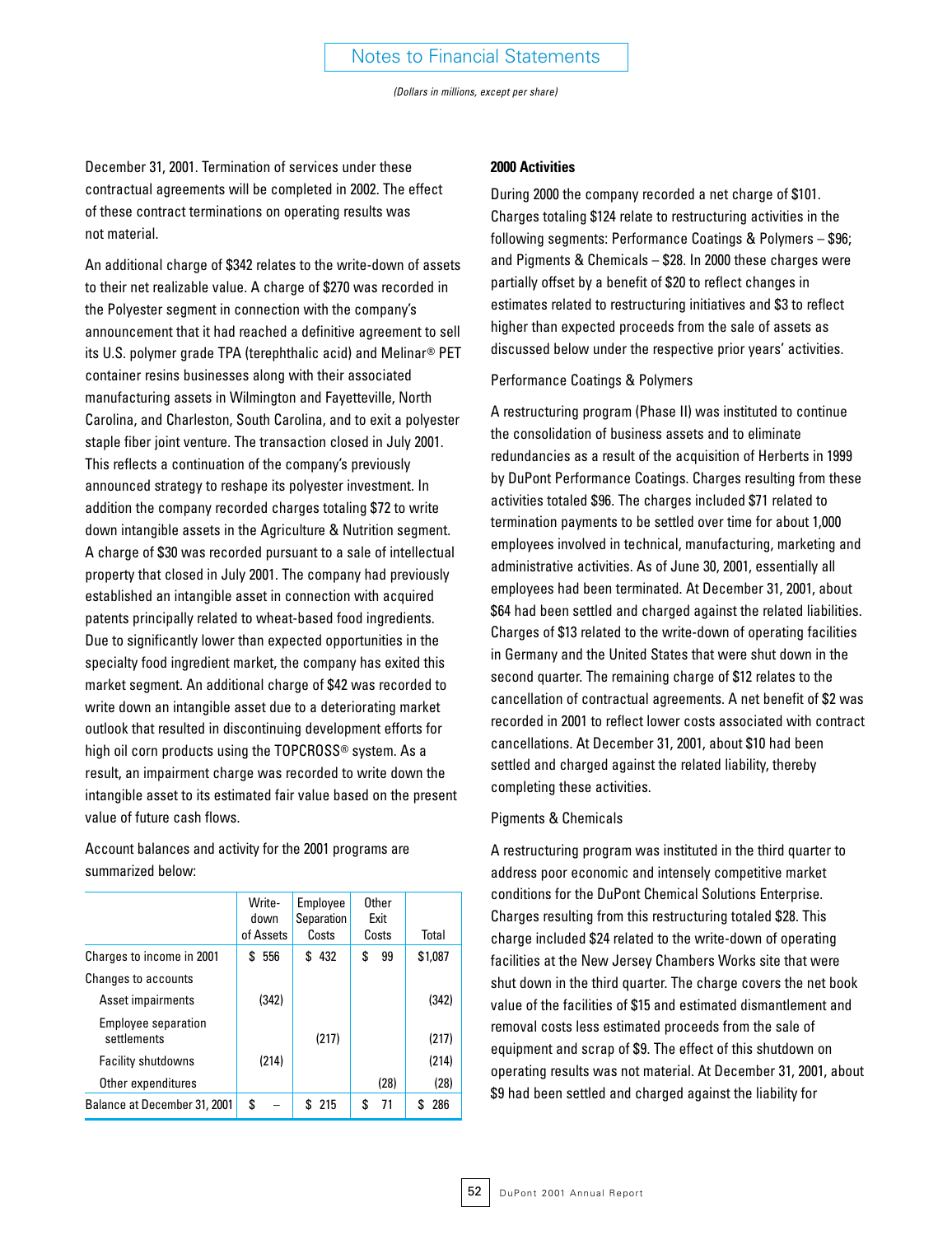dismantlement and removal, thereby completing these activities. The remaining restructuring charge of \$4 relates to employee termination payments to be settled over time for approximately 65 employees involved in manufacturing and technical activities. As of March 31, 2001, essentially all employees had been terminated, and at December 31, 2001, about \$4 in employee termination payments had been settled and charged against the related liability, thereby completing the program.

Account balances and activity for the 2000 restructuring programs are summarized below:

|                                           | Write-<br>down<br>of Assets | Employee<br>Separation<br>Costs | Other<br>Exit<br>Costs | Total |
|-------------------------------------------|-----------------------------|---------------------------------|------------------------|-------|
| Charges to income in 2000                 | \$28                        | \$75                            | \$21                   | \$124 |
| Changes to accounts                       |                             |                                 |                        |       |
| <b>Employee separation</b><br>settlements |                             | (27)                            |                        | (27)  |
| <b>Facility shutdowns</b>                 | (28)                        |                                 |                        | (28)  |
| Other expenditures                        |                             |                                 | (5)                    | (5)   |
| Balance at December 31, 2000              | \$                          | \$ 48                           | \$<br>16               | \$64  |
| <b>Changes to accounts</b>                |                             |                                 |                        |       |
| Credits to income in 2001                 |                             |                                 | (2)                    | (2)   |
| <b>Employee separation</b><br>settlements |                             | (41)                            |                        | (41)  |
| Other expenditures                        |                             |                                 | (14)                   | (14)  |
| Balance at December 31, 2001              | \$                          | \$<br>7                         | \$                     | \$    |

#### **1999 Activities**

During 1999 the company recorded a net charge of \$524. Charges totaling \$604 relate to restructuring and asset writedowns in the following segments: Agriculture & Nutrition – \$169; Nylon – \$375; and Polyester – \$60. These charges were partly offset by a net benefit of \$80 to reflect changes in estimates related to restructuring and divestiture initiatives as discussed below under Other Activities.

#### Agriculture & Nutrition

A restructuring program was instituted to address poor economic and intensely competitive market conditions for Crop Protection. Charges resulting from these restructuring activities totaled \$124. This charge included \$45 related to employee termination payments to be settled over time for approximately 800 employees involved in technical, manufacturing, marketing and administrative activities. A net benefit of \$2 was recorded in 2000 and an additional net benefit of \$4 was recorded in 2001 to reflect lower costs associated with employees who accepted other work assignments partially offset by higher costs associated with terminating employees. At December 31, 2001, approximately \$39 had been settled and charged against the related liability, thereby completing this program. At December 31, 2000, approximately 730 employees had been terminated and the remaining employees have accepted other work assignments within the company. The remaining restructuring charge of \$79 principally related to the writedown of operating facilities that were shut down in 1999 at Belle, West Virginia; Chambers Works, New Jersey; LaPorte, Texas; Mobile, Alabama; Japan; and Puerto Rico. The effect of these shutdowns on operating results was not material. The charge covers the net book value of the facilities of \$64 and estimated dismantlement and removal costs less estimated proceeds from the sale of equipment and scrap of \$15. In 2000 a net benefit of \$3 was recorded due to higher than expected sale proceeds. In addition a net benefit of \$6 was recorded in 2000 and a net benefit of \$1 was recorded in 2001 to reflect lower costs associated with dismantlement and removal. At December 31, 2001, approximately \$8 in dismantlement and removal costs had been paid, thereby completing these activities.

An impairment charge of \$45 was also recorded to write off an intangible asset. The company had previously established an intangible asset related to the acquisition of exclusive rights to market a product under a long-term contract that included the purchase of stipulated minimum quantities. Due to significantly lower than expected sales, the company notified the supplier that it would not purchase the minimum quantity and therefore would forego the right to exclusively market the product.

#### Nylon

Charges included an impairment of \$252 for the write-down of a manufacturing facility in Singapore that continues to operate. Nylon constructed a manufacturing plant designed to produce 250 million pounds of adipic acid annually. The company had made substantial efforts to resolve operational and technical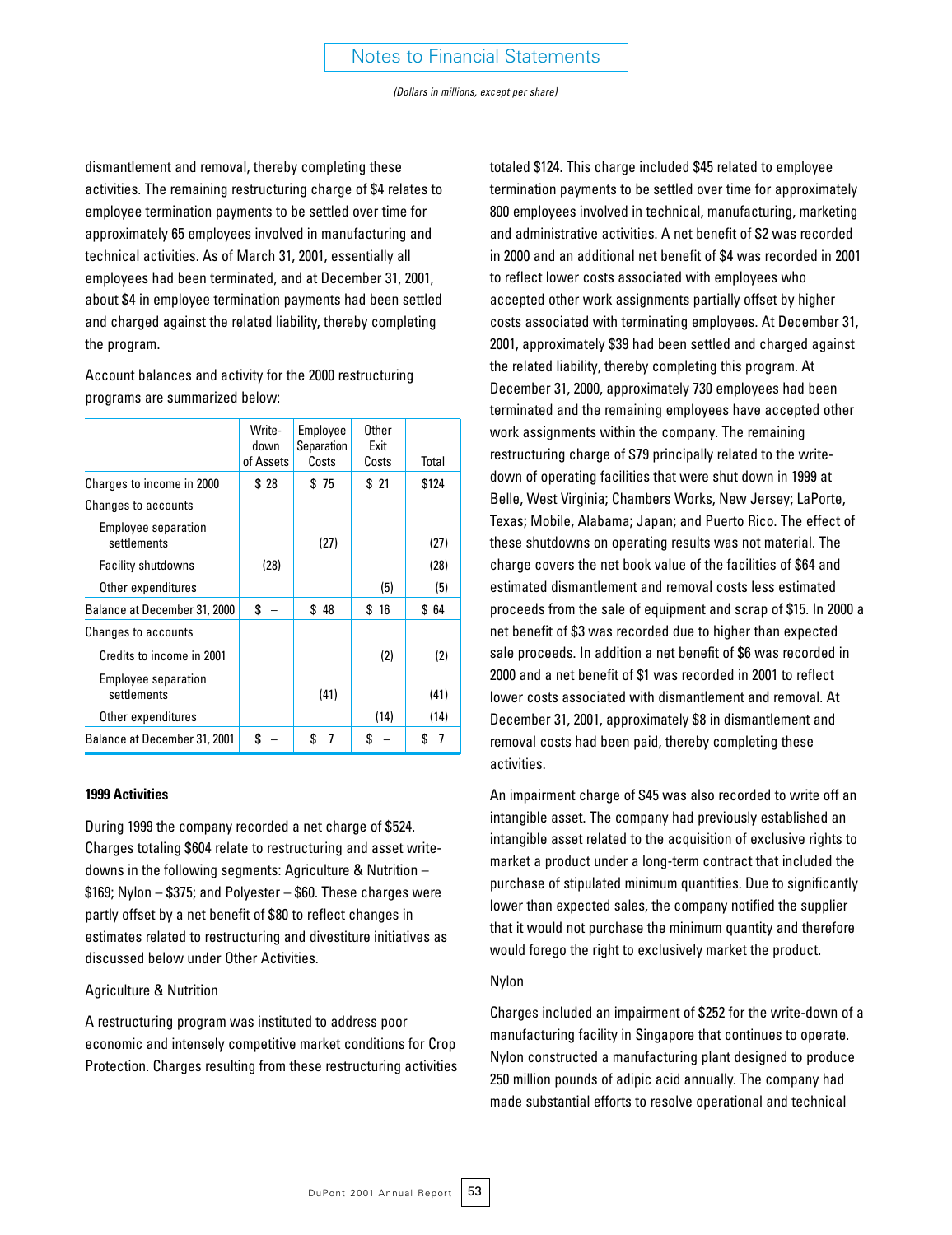# Notes to Financial Statements

problems that have plagued this facility. Despite these efforts, the plant continued to operate at significantly less than its design capacity. As a result, an impairment charge was recorded to write down the plant to its estimated fair value based on the present value of future cash flows.

The company also announced its intent to withdraw from certain nylon ventures in the Asia Pacific region after it became apparent that these operations would not become profitable due to unfavorable market conditions. In connection with exiting the company's majority-owned subsidiary in India, a charge of \$61 was recorded to write down assets to estimated net realizable value pursuant to a sales agreement. The charge principally covers the net assets being sold and a contractual obligation associated with exiting this business. In 1999 definitive agreements were signed under which a third party would acquire the company's ownership interest and certain related manufacturing equipment. Subsequently, the company operated the facility in trust for the buyer until the sale was completed in 2000. In 2001 the company reflected a benefit of \$2 due to higher than expected proceeds from the sales agreement. In addition, the company recorded a charge of \$34 associated with its decision to withdraw from a joint venture in China due to depressed market conditions. The charge covers the write-off of the company's investment in this joint venture.

The company also recorded a charge of \$28 associated with restructuring activities in Europe to modernize and consolidate sites. This included employee termination payments to be settled over time of \$15 to about 120 employees involved principally in manufacturing activities at several locations. A charge of \$2 was recorded in 2000 to reflect higher costs associated with terminating employees. As of December 31, 2000, essentially all employees had been terminated and approximately \$16 had been settled and charged against the related liability. Also included was a charge of \$13 to write off a manufacturing facility in Germany that was shut down in 1999. The effect on operating results of this shutdown was not material.

#### Polyester

A restructuring program was instituted to address poor economic and intensely competitive market conditions. Charges of \$60 relate to employee separation costs to be settled over time for about 850 employees primarily engaged in manufacturing. Approximately 800 employees have been terminated and the remaining employees have accepted other work assignments within the company, thereby completing this program. A net benefit of \$2 was recorded in 2000 to reflect lower costs associated with employees who accepted other work assignments partially offset by higher costs associated with terminating employees. At December 31, 2001, about \$56 in benefits had been charged against the related liability.

Account balances and activity for the 1999 restructuring programs are summarized below:

|                                           | Write-<br>down<br>of Assets | Employee<br>Separation<br>Costs | Other<br>Exit<br>Costs | Total    |
|-------------------------------------------|-----------------------------|---------------------------------|------------------------|----------|
| Charges to income in 1999                 | \$469                       | \$120                           | \$15                   | \$604    |
| <b>Changes to accounts</b>                |                             |                                 |                        |          |
| Asset impairments                         | (358)                       |                                 |                        | (358)    |
| <b>Employee separation</b><br>settlements |                             | (47)                            |                        | (47)     |
| <b>Facility shutdowns</b>                 | (77)                        |                                 |                        | (77)     |
| Withdrawal from<br>joint venture          | (34)                        |                                 |                        | (34)     |
| Balance at December 31, 1999              | \$                          | \$<br>73                        | \$<br>15               | \$<br>88 |
| Changes to accounts                       |                             |                                 |                        |          |
| Credits to income in 2000                 |                             | (2)                             | (6)                    | (8)      |
| <b>Employee separation</b><br>settlements |                             | (53)                            |                        | (53)     |
| Other expenditures                        |                             |                                 | (5)                    | (5)      |
| Balance at December 31, 2000              | \$                          | \$.<br>18                       | \$<br>4                | \$22     |
| <b>Changes to accounts</b>                |                             |                                 |                        |          |
| Credits to income in 2001                 |                             | (4)                             | (1)                    | (5)      |
| <b>Employee separation</b><br>settlements |                             | (11)                            |                        | (11)     |
| Other expenditures                        |                             |                                 | (3)                    | (3)      |
| Balance at December 31, 2001              | \$                          | \$<br>3                         | \$                     | \$<br>3  |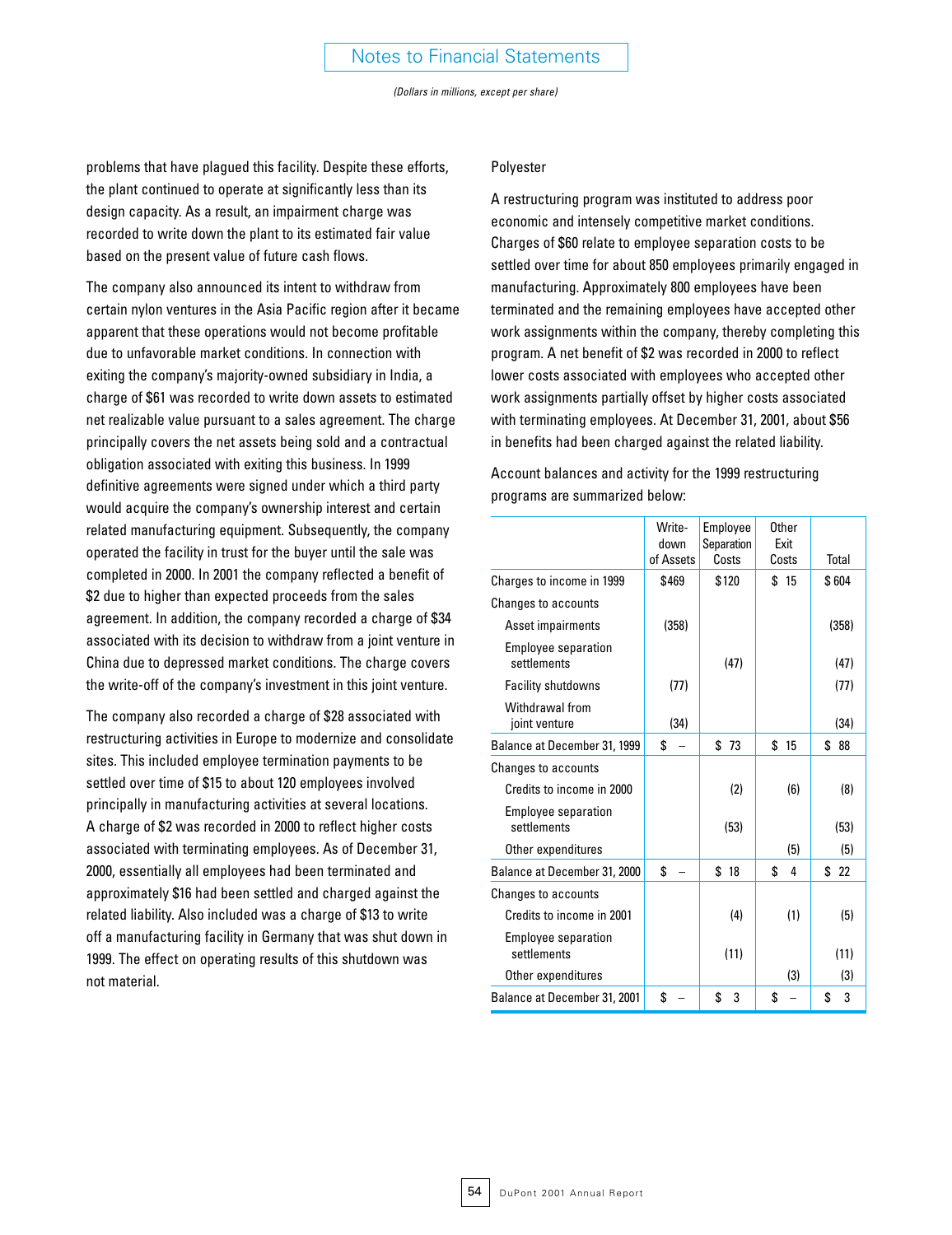## **Other Activities**

During 1998 the company implemented activities involving employee terminations and write-down of assets principally related to company-wide productivity improvement initiatives. A net benefit of \$53 was recorded in 1999 to reflect changes in estimates principally in the following segments: Agriculture & Nutrition – \$3; Nylon – \$29; Pigments & Chemicals – \$4; and Polyester – \$13. A net benefit of \$12 was recorded in 2000 to reflect changes in estimates principally in the Nylon and Polyester segments of \$5 and \$4, respectively. The 1998 program is complete and all activity for this program is summarized below. The remaining employee separation settlements are due to be paid in 2002-2005 and principally represent stipulated installment payments to terminated employees.

|                                           | Write-<br>down<br>of Assets | Employee<br>Separation<br>Costs | Other<br>Exit<br>Costs | Total   |
|-------------------------------------------|-----------------------------|---------------------------------|------------------------|---------|
| Charges to income in 1998                 | \$288                       | \$310                           | \$ 35                  | \$633   |
| <b>Changes to accounts</b>                |                             |                                 |                        |         |
| Credits to income in<br>1999 and 2000     | (31)                        | (33)                            | (1)                    | (65)    |
| Asset impairments                         | (56)                        |                                 |                        | (56)    |
| <b>Employee separation</b><br>settlements |                             | (273)                           |                        | (273)   |
| Facility shutdowns                        | (201)                       |                                 |                        | (201)   |
| Other expenditures                        |                             |                                 | (34)                   | (34)    |
| Balance at December 31, 2001              | \$                          | 4                               | S                      | \$<br>4 |

In 1999 the company also reflected a benefit of \$27 due to changes in estimates of liabilities established in connection with the sale of Endo Laboratories, the medical products businesses, and the global graphic arts and printing plates businesses. These adjustments resulted from lower than expected costs associated with exiting these businesses. There are no outstanding liabilities for these divestitures.

## **7. Gain on Sale of DuPont Pharmaceuticals**

On October 1, 2001, the company sold substantially all of the net assets of DuPont Pharmaceuticals to Bristol-Myers Squibb Company and recorded net proceeds of \$7,798. The company has retained its interest in the Cozaar® /Hyzaar® collaboration.

The unaudited results of operations for the business sold to Bristol-Myers Squibb for the nine months ended September 30, 2001, were as follows:

|                                    | 2001  |
|------------------------------------|-------|
| Sales                              | \$902 |
| After-tax operating income (loss)* | (289) |

*\* Excludes corporate expenses, interest, exchange gains (losses) and corporate minority interests*.

The net assets sold to Bristol-Myers Squibb as of the date of sale and included within the accompanying Consolidated Balance Sheet at December 31, 2000, consisted of the following:

|                                     | October 1,<br>2001 | December 31,<br>2000 |
|-------------------------------------|--------------------|----------------------|
| Current assets                      | \$ 584             | 484<br>S.            |
| Property, plant and equipment – net | 356                | 374                  |
| Other assets - net                  | 1.041              | 1,139                |
| <b>Current liabilities</b>          | (282)              | (392)                |
| <b>Noncurrent liabilities</b>       | (288)              | (244)                |
| Net assets sold                     | \$1,411            | \$1,361              |

As a result of this transaction, the company recorded a pretax gain of \$6,136, which included charges that are a direct result of the decision to divest DuPont Pharmaceuticals. The after-tax gain on this transaction was \$3,866.

Under the terms of the sale agreement, the purchase price is subject to adjustment for finalization of net working capital, transfer of pension assets, and settlement of tax liabilities. The company expects these matters to be resolved in 2002 and believes that final resolution of these matters will not be material to the company's financial position, liquidity or the gain on sale of DuPont Pharmaceuticals.

#### **8. Gain on Issuance of Stock by Affiliates – Nonoperating**

In July 2000 DuPont Photomasks, Inc. sold about 1.4 million shares of its common stock to unrelated parties at a price of \$77 per share which raised net cash proceeds of \$104. As a result of this transaction, the company's ownership interest in DuPont Photomasks was reduced from approximately 38.5 percent to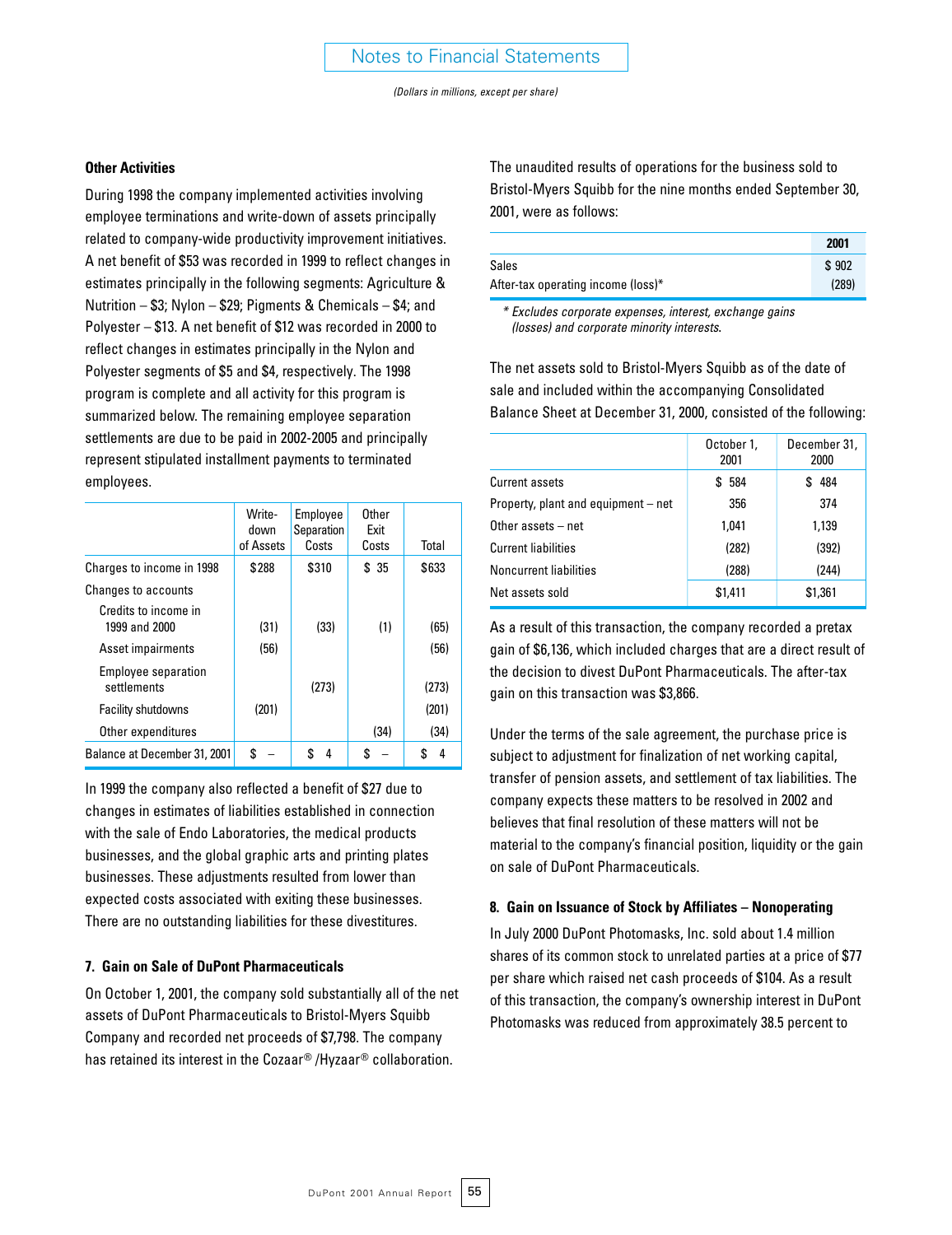35.3 percent. The company recorded a pretax gain of \$29 that represents the increase in the company's equity investment in DuPont Photomasks which resulted from the issuance of stock at a price in excess of book value. The company provided for deferred income taxes as a result of the transaction. The company has further reduced its ownership interest in DuPont Photomasks to 20.3 percent at December 31, 2001. See Note 2.

## **9. Provision for Income Taxes**

|                                                                               | 2001    | 2000      | 1999      |
|-------------------------------------------------------------------------------|---------|-----------|-----------|
| Current tax expense:                                                          |         |           |           |
| U.S. federal                                                                  | \$1,384 | \$<br>489 | \$<br>536 |
| U.S. state and local                                                          | 120     | 27        | 14        |
| International                                                                 | 376     | 515       | 480       |
| Total                                                                         | 1,880   | 1,031     | 1,030     |
| Deferred tax expense:                                                         |         |           |           |
| U.S. federal                                                                  | 565     | (128)     | 322       |
| U.S. state and local                                                          | 22      | (1)       | (4)       |
| International                                                                 |         | 170       | 62        |
| Total                                                                         | 587     | 41        | 380       |
| Provision for income taxes                                                    | 2,467   | 1,072     | 1,410     |
| Stockholders' equity                                                          |         |           |           |
| Stock compensation <sup>1</sup>                                               | (38)    | (19)      | (55)      |
| Cumulative effect of a change in<br>accounting principle <sup>2</sup>         | 4       |           |           |
| Net revaluation and clearance of<br>cash flow hedges to earnings <sup>2</sup> | (20)    |           |           |
| Minimum pension liability <sup>2</sup>                                        | (10)    | 3         | 7         |
| Net unrealized gains (losses)<br>on securities <sup>2</sup>                   | (15)    | (21)      | 35        |
| Discontinued operations                                                       |         |           | 153       |
| Total                                                                         | \$2,388 | \$1,035   | \$1.550   |

*1 Represents deferred tax charge (benefit) of certain stock compensation amounts that are deductible for income tax purposes but do not affect net income.*

*2 Represents deferred tax charge (benefit) recorded as a component of Accumulated Other Comprehensive Income (Loss) in stockholders' equity. See Note 26.*

Total income taxes paid on continuing operations worldwide were \$456 in 2001, \$791 in 2000 and \$1,015 in 1999.

Deferred income taxes result from temporary differences between the financial and tax bases of the company's assets and liabilities. The tax effects of temporary differences and tax loss/tax credit carryforwards included in the deferred income tax provision are as follows:

|                                           | 2001      | 2000     | 1999  |
|-------------------------------------------|-----------|----------|-------|
| Depreciation                              | (3)<br>\$ | \$157    | \$120 |
| Accrued employee benefits                 | 202       | 63       | 67    |
| Other accrued expenses                    | (14)      | 34       | 36    |
| Inventories                               | 63        | (143)    | 31    |
| Unrealized exchange gain (loss)           | (2)       | (4)      | (10)  |
| Investment in subsidiaries and affiliates | 31        | 102      | 51    |
| Amortization of intangibles               | 296       | (102)    | 32    |
| Other temporary differences               | 30        | (53)     | 74    |
| Tax loss/tax credit carryforwards         | (38)      | (19)     | 3     |
| Valuation allowance change – net          | 22        | 6        | (24)  |
|                                           | \$587     | \$<br>41 | \$380 |

The significant components of deferred tax assets and liabilities at December 31, 2001 and 2000, are as follows:

|                                                                             | 2001      |            | 2000      |              |
|-----------------------------------------------------------------------------|-----------|------------|-----------|--------------|
| Deferred Tax                                                                | Asset     | Liability  | Asset     | Liability    |
| Depreciation                                                                | \$        | \$1,920    | \$        | \$1,932      |
| Accrued employee benefits                                                   | 3,141     | 1,521      | 3,220     | 1,357        |
| Other accrued expenses                                                      | 417       | 5          | 407       | 3            |
| Inventories                                                                 | 203       | 207        | 218       | 158          |
| Unrealized exchange gains                                                   | 39        | 15         | 37        | 11           |
| Tax loss/tax credit<br>carryforwards                                        | 218       |            | 151       |              |
| Investment in subsidiaries<br>and affiliates<br>Amortization of intangibles | 45<br>171 | 197<br>990 | 19<br>530 | 151<br>1,053 |
| Other                                                                       | 349       | 1,300      | 358       | 1,141        |
| Total                                                                       | \$4,583   | \$6,155    | \$4,940   | \$5,806      |
| Less: Valuation<br>allowance                                                | 232       |            | 210       |              |
| Net                                                                         | \$4,351   |            | \$4.730   |              |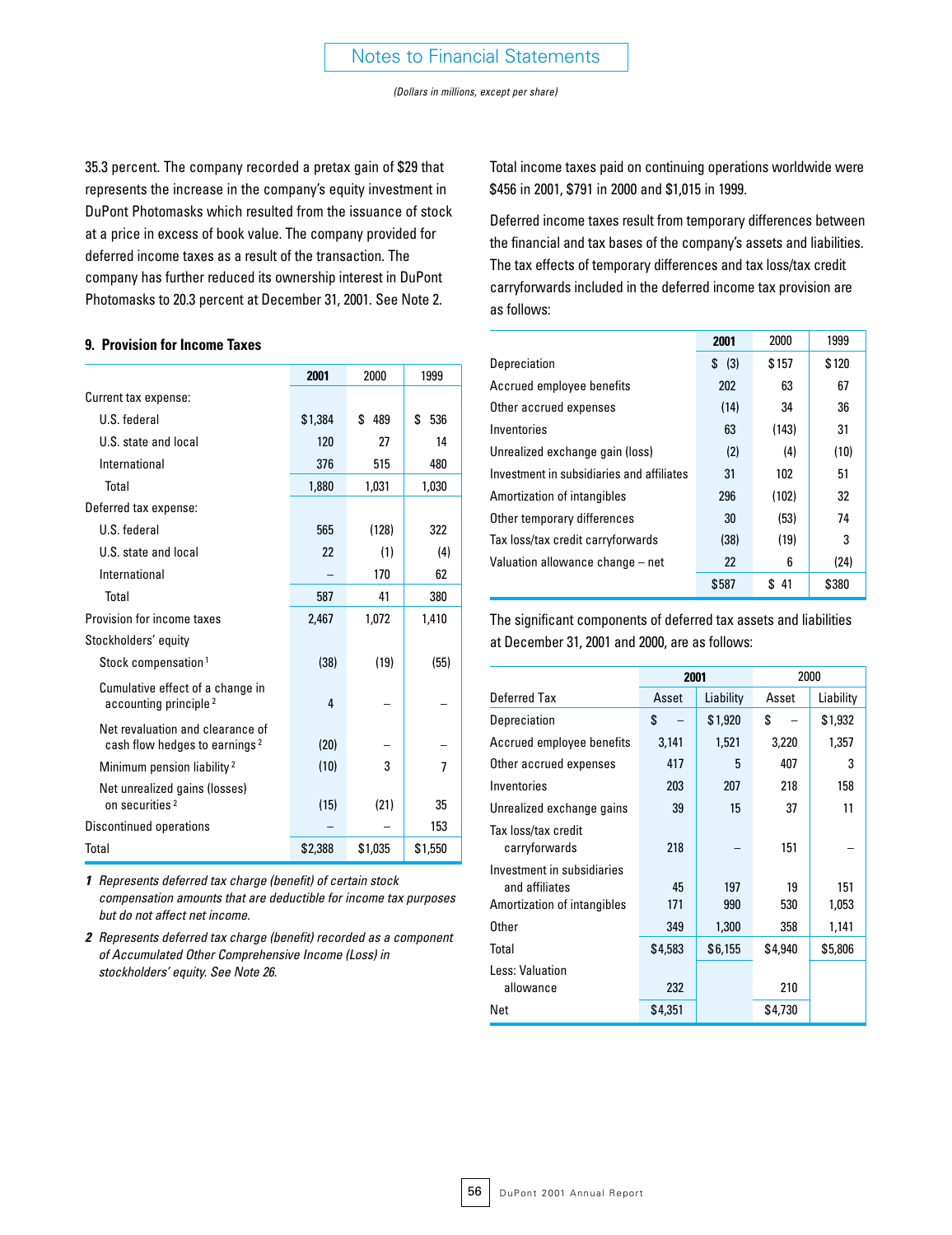Current deferred tax liabilities (included in the Consolidated Balance Sheet caption Income Taxes) were \$45 and \$34 at December 31, 2001 and 2000, respectively. In addition, deferred tax assets of \$313 and \$462 were included in Other Assets at December 31, 2001 and 2000, respectively. See Note 18.

An analysis of the company's effective income tax rate follows:

|                                          | 2001  | 2000  | 1999  |
|------------------------------------------|-------|-------|-------|
| Statutory U.S. federal income tax rate   | 35.0% | 35.0% | 35.0% |
| International operations                 | (0.8) | (2.8) | 4.2   |
| Lower effective tax rate on export sales | (0.6) | (1.7) | (2.2) |
| In-process research and development*     |       |       | 46.6  |
| Other $-$ net                            | 7.4   | 0.6   | (0.2) |
| Effective income tax rate                | 36.0% | 31.1% | 83.4% |

*\* The charge associated with the 1999 Pioneer transaction was not tax effected because the purchase was a stock acquisition rather than an asset purchase. See Note 5.*

Income from continuing operations before income taxes and minority interests shown below are based on the location of the corporate unit to which such earnings are attributable. However, since such earnings are often subject to taxation in more than one country, the income tax provision shown above as United States or international does not correspond to the earnings shown in the following table:

|                                   | 2001    | 2000    | 1999     |
|-----------------------------------|---------|---------|----------|
| United States (including exports) | \$6,131 | \$1.544 | 463<br>S |
| International                     | 713     | 1.903   | 1.227    |
|                                   | \$6,844 | \$3.447 | \$1,690  |

At December 31, 2001, unremitted earnings of subsidiaries outside the United States totaling \$9,106 were deemed to be permanently invested. No deferred tax liability has been recognized with regard to the remittance of such earnings. It is not practicable to estimate the income tax liability that might be incurred if such earnings were remitted to the United States.

Under the tax laws of various jurisdictions in which the company operates, deductions or credits that cannot be fully utilized for tax purposes during the current year may be carried forward, subject to statutory limitations, to reduce taxable income or taxes payable in a future year. At December 31, 2001, the tax effect of such carryforwards approximated \$218. Of this amount, \$145 has no expiration date, \$14 expires after 2001 but before the end of 2006 and \$59 expires after 2006.

# **10. Discontinued Operations**

On August 6, 1999, the company completed the planned divestiture of its petroleum business (Conoco Inc.) through a tax-free split-off whereby the company exchanged its 436,543,573 shares of Conoco Class B common stock for 147,980,872 shares of DuPont common stock. The company's consolidated financial statements and notes report its former petroleum business as discontinued operations.

For 1999, gain on disposal of discontinued business is \$7,471 and includes income from Conoco's operations of \$165. The gain on the exchange offer of \$7,306 results from the difference between the market value and the carrying value of the Conoco Class B common shares, less direct expenses. The company did not recognize a deferred tax liability for the difference between the book basis and tax basis of its investment in Conoco's common stock because this basis difference was not subject to tax.

| Gain on disposal of discontinued business                               | 1999 1          |
|-------------------------------------------------------------------------|-----------------|
| Net sales<br>Income (loss) before income taxes and minority interests 2 | \$12,015<br>453 |
| Provision for (benefit from) income taxes                               | 164             |
| Minority interests                                                      | 124             |
| Income (loss) from operations, net of income taxes                      | 165             |
| Net gain from exchange offer                                            | 7.306           |
| Gain on disposal of discontinued business,<br>net of income taxes       | 7.471           |

*1 Through August 6, 1999.*

*2 Includes interest expense allocation (based on specific debt to be assumed) of \$93. Conoco repaid this debt in second quarter 1999.*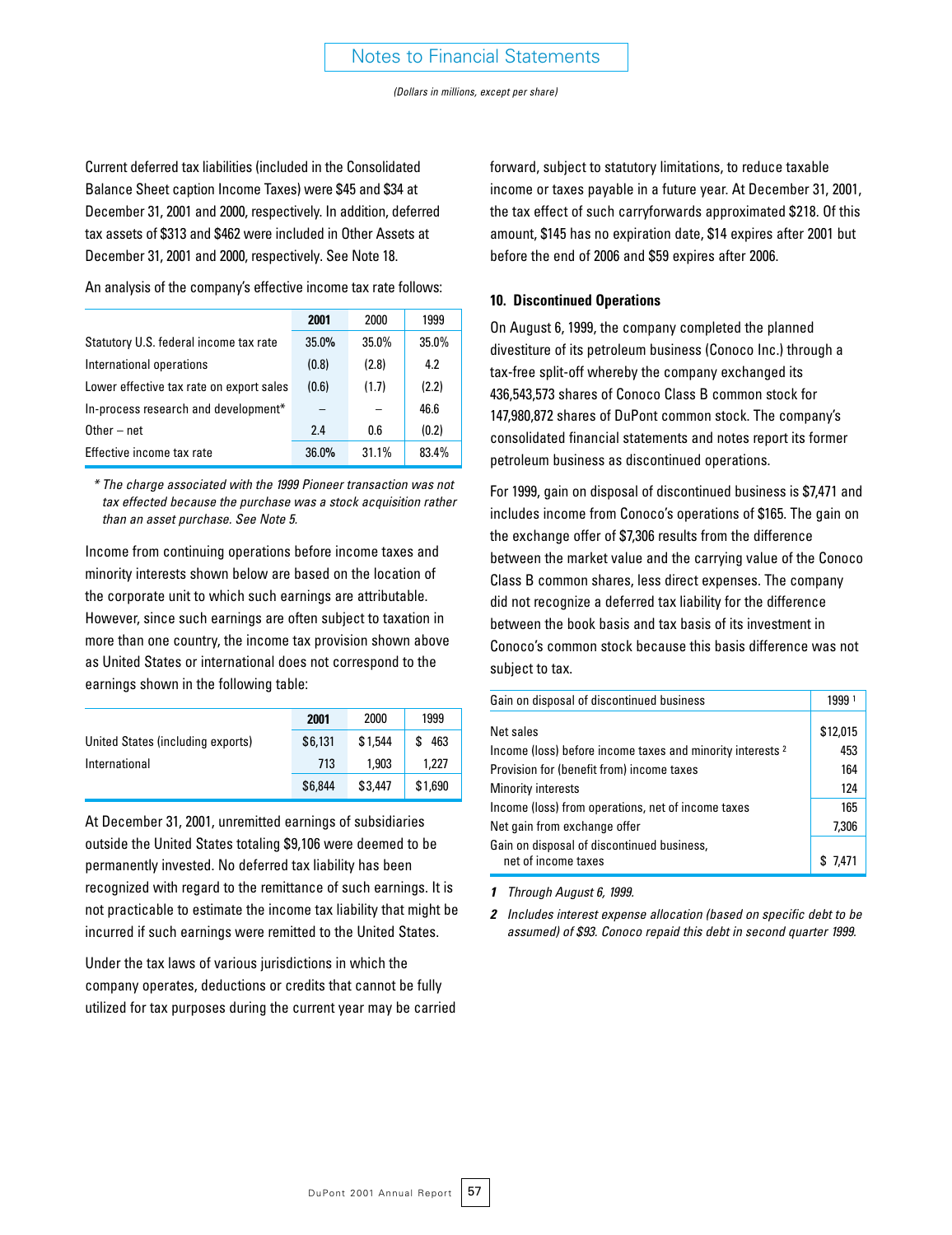#### **11. Cumulative Effect of a Change in Accounting Principle**

On January 1, 2001, the company adopted SFAS No. 133, "Accounting for Derivative Instruments and Hedging Activities," as amended. The adoption of SFAS No. 133 resulted in a pretax cumulative-effect-type adjustment to income of \$19 (\$11 after-tax). The primary component of this gain is related to the company's position in certain stock warrants, which were previously accounted for as available-for-sale securities for which changes in fair value had been reflected in Accumulated Other Comprehensive Income (Loss). The company also recorded a pretax increase to Accumulated Other Comprehensive Income (Loss) of \$10 (\$6 after-tax). The increase in Accumulated Other Comprehensive Income (Loss) is primarily due to unrealized gains in agricultural commodity hedging programs.

#### **12. Earnings Per Share of Common Stock**

Basic earnings per share is computed by dividing income available to common stockholders (the numerator) by the weighted-average number of common shares (the denominator) for the period. The numerator for both income from continuing operations and net income is reduced by preferred dividends of \$10. For diluted earnings per share, the numerator is adjusted to recognize reduced share of earnings assuming options in subsidiary company stock are exercised if the effect of this adjustment is dilutive. The denominator is based on the following weighted-average number of common shares and includes the additional common shares that would have been outstanding if potentially dilutive common shares had been issued:

|         | 2001          | 2000          | 1999          |
|---------|---------------|---------------|---------------|
| Basic   | 1,035,992,748 | 1,043,358,416 | 1,084,537,228 |
| Diluted | 1,041,164,629 | 1,051,042,524 | 1,097,970,329 |

Average stock options of 41,302,525, 29,814,855 and 4,453,930 are antidilutive as the exercise price is greater than the average market price and, therefore, are not included in the diluted earnings per share calculation for the years 2001, 2000 and 1999, respectively.

Treasury stock and shares held by the Flexitrust are not considered as outstanding in computing the weighted-average number of common shares. During 2001 shares in the Flexitrust were depleted and the trust arrangement was terminated.

## **13. Accounts and Notes Receivable**

| December 31                                                     | 2001    | 2000    |
|-----------------------------------------------------------------|---------|---------|
| Trade – net of allowances of \$198 in 2001<br>and \$175 in 2000 | \$2,914 | \$3,634 |
| Miscellaneous                                                   | 989     | 918     |
|                                                                 | \$3,903 | \$4,552 |

Accounts and notes receivable are carried at amounts that approximate fair value and include \$161 for 2001 and \$150 for 2000 due from equity affiliates.

In 2000 the company entered into a program to sell an interest in a revolving pool of its trade accounts receivable. Proceeds received in 2000 were \$610 and were reflected as a reduction in trade accounts receivable. At December 31, 2001, the revolving balance under this program totaled \$468. Expenses incurred in connection with the program totaled \$16 and \$27 in 2000 and 2001, respectively, and are included in Other Income. Miscellaneous receivables include an overcollateralization of \$149 and \$130 at December 31, 2000 and 2001, respectively, provided for under terms of the program.

#### **14. Inventories**

| December 31                                     | 2001    | 2000    |
|-------------------------------------------------|---------|---------|
| <b>Finished products</b>                        | \$2,652 | \$2,818 |
| Semifinished products                           | 1,185   | 1,504   |
| Raw materials and supplies                      | 844     | 907     |
| Total                                           | 4,681   | 5,229   |
| Less: Adjustment of inventories to a LIFO basis | 466     | 571     |
|                                                 | \$4,215 | \$4,658 |

Inventory values before LIFO adjustment are generally determined by the average cost method, which approximates current cost. Excluding Pioneer, inventories valued under the LIFO method comprised 79 percent and 81 percent of consolidated inventories before LIFO adjustment at December 31, 2001 and 2000, respectively. Pioneer inventories of \$745 and \$913 at December 31, 2001 and 2000, respectively, were valued under the FIFO method. In accordance with purchase accounting rules, these inventories included an adjustment above Pioneer's pre-acquisition historical cost so that they were reported at estimated fair market value, of which \$0 and \$140 remained in inventory at December 31, 2001 and 2000, respectively.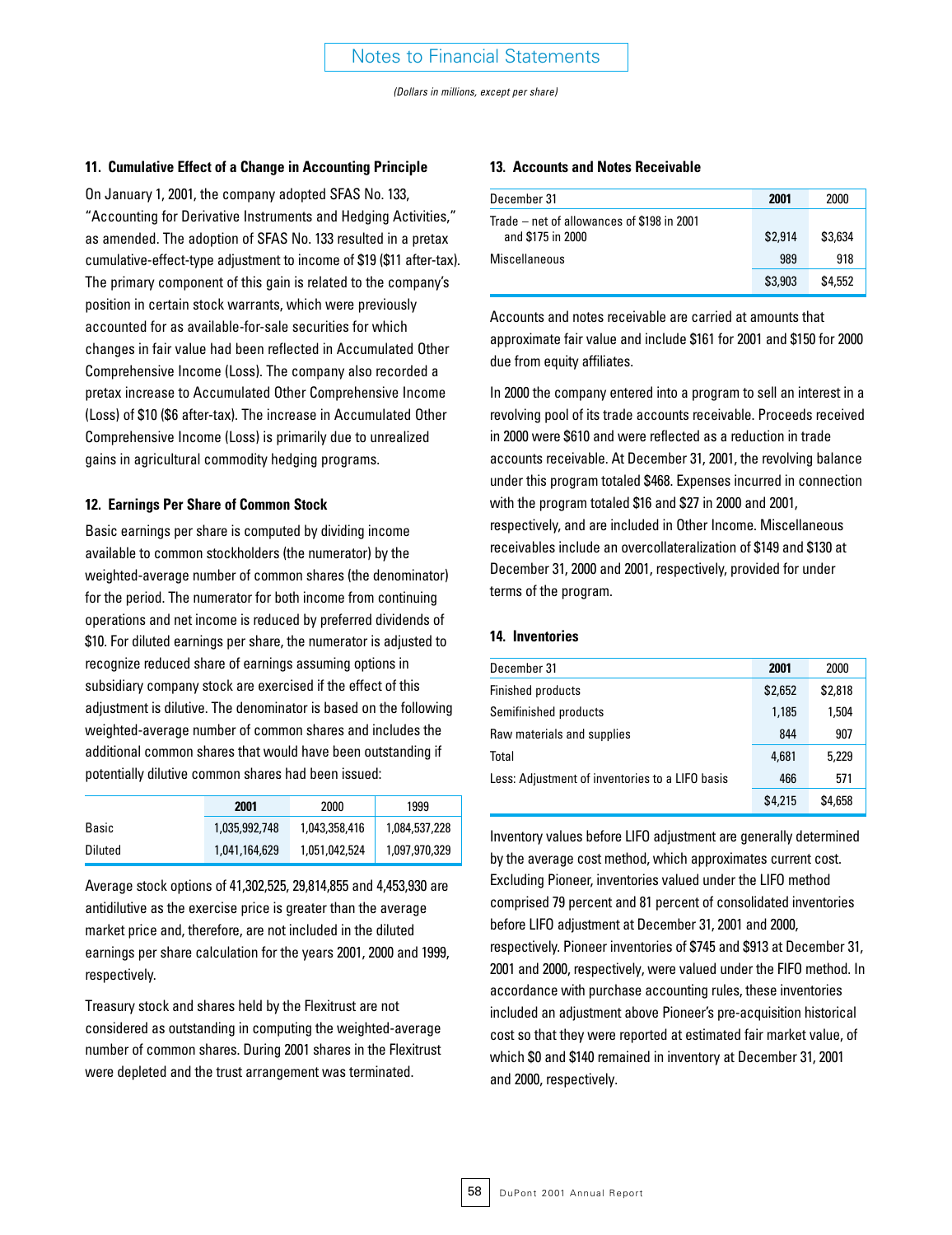#### **15. Property, Plant and Equipment**

| December 31      | 2001     | 2000     |
|------------------|----------|----------|
| <b>Buildings</b> | \$4,275  | \$4,380  |
| Equipment        | 27,842   | 28,417   |
| Land             | 453      | 484      |
| Construction     | 1,208    | 1,369    |
|                  | \$33,778 | \$34,650 |

Property, plant and equipment includes gross assets acquired under capital leases of \$142 and \$141 at December 31, 2001 and 2000, respectively; related amounts included in accumulated depreciation were \$67 and \$60 at December 31, 2001 and 2000, respectively.

#### **16. Goodwill and Other Intangible Assets**

The company's 1999 acquisitions of the Herberts coatings business and the remaining 80 percent of Pioneer not previously owned resulted in a significant amount of goodwill and other intangible assets, principally purchased technology. With respect to Pioneer, goodwill in the amount of \$2,724 is being amortized over 40 years, and other intangible assets of \$2,140 are being amortized over periods ranging from 10 to 40 years. With respect to Herberts, goodwill in the amount of \$775 is being amortized over 20 years and purchased technology of \$65 is being amortized over 7 years.

| December 31                                                                               | 2001    | 2000    |
|-------------------------------------------------------------------------------------------|---------|---------|
| Goodwill – net of accumulated amortization<br>of \$359 in 2001 and \$234 in 2000          | \$3,746 | \$3,935 |
| Intangible assets – net of accumulated<br>amortization of \$822 in 2001 and \$724 in 2000 | 3.151   | 4,430   |
|                                                                                           | \$6.897 | \$8.365 |

Goodwill and intangible assets, net of accumulated amortization, was \$1,468 lower at December 31, 2001, versus the prior year. The sale of DuPont Pharmaceuticals included \$1,019 of such assets. In addition, write-downs of intangible assets in the Agriculture & Nutrition and Polyester segments of \$72 and \$41, respectively, contributed to the reduction.

#### **17. Summarized Financial Information for Affiliated Companies**

Summarized combined financial information for affiliated companies for which the equity method of accounting is used (see Note 1, Basis of Consolidation) is shown on a 100 percent basis. The most significant of these affiliates at December 31, 2001, are DuPont Dow Elastomers LLC, DuPont Teijin Films™, DuPont Sabanci Polyester Europe B.V. and DuPont-Sabanci International, LLC all of which are owned 50 percent by DuPont. Dividends received from equity affiliates were \$50 in 2001, \$180 in 2000 and \$168 in 1999.

|                                                       | <b>Year Ended December 31</b> |             |           |
|-------------------------------------------------------|-------------------------------|-------------|-----------|
| Results of operations                                 | 2001                          | 2000        | 19991     |
| Sales <sup>2</sup>                                    | \$7,071                       | \$7,615     | \$6,512   |
| Earnings (losses) before income taxes                 | (124)                         | 728         | 400       |
| Net income (loss)                                     | (213)                         | 620         | 249       |
| DuPont's equity in earnings (losses) of<br>affiliates |                               |             |           |
| Partnerships <sup>3</sup>                             | (21)<br>\$                    | \$<br>- 153 | ς.<br>114 |
| Corporate joint ventures (after<br>income taxes)      | (22)                          | 136         | 21        |
|                                                       | (43)                          | 289         | 135       |

- *1 Effective October 1, 1999, DuPont purchased the remaining 80 percent interest in Pioneer and results thereafter are fully consolidated.*
- *2 Includes sales to DuPont of \$799 in 2001, \$884 in 2000 and \$572 in 1999.*
- *3 Income taxes are reflected in the company's provision for income tax.*

| <b>Financial position at December 31</b>                 | 2001    | 2000    |
|----------------------------------------------------------|---------|---------|
| Current assets                                           | \$3,514 | \$4,267 |
| Noncurrent assets                                        | 5,913   | 5,610   |
| Total assets                                             | \$9,427 | \$9,877 |
| Short-term borrowings*                                   | \$1,160 | \$1,112 |
| Other current liabilities                                | 1,731   | 1.934   |
| Long-term borrowings*                                    | 1.340   | 1.256   |
| Other long-term liabilities                              | 686     | 763     |
| <b>Total liabilities</b>                                 | \$4,917 | \$5.065 |
| DuPont's investment in affiliates<br>(includes advances) | \$2,045 | \$2,206 |

*\* DuPont's pro rata interest in total borrowings was \$1,219 in 2001 and \$1,134 in 2000 of which \$716 in 2001 and \$834 in 2000 was guaranteed by the company. These amounts are included in the guarantees disclosed in Note 25.*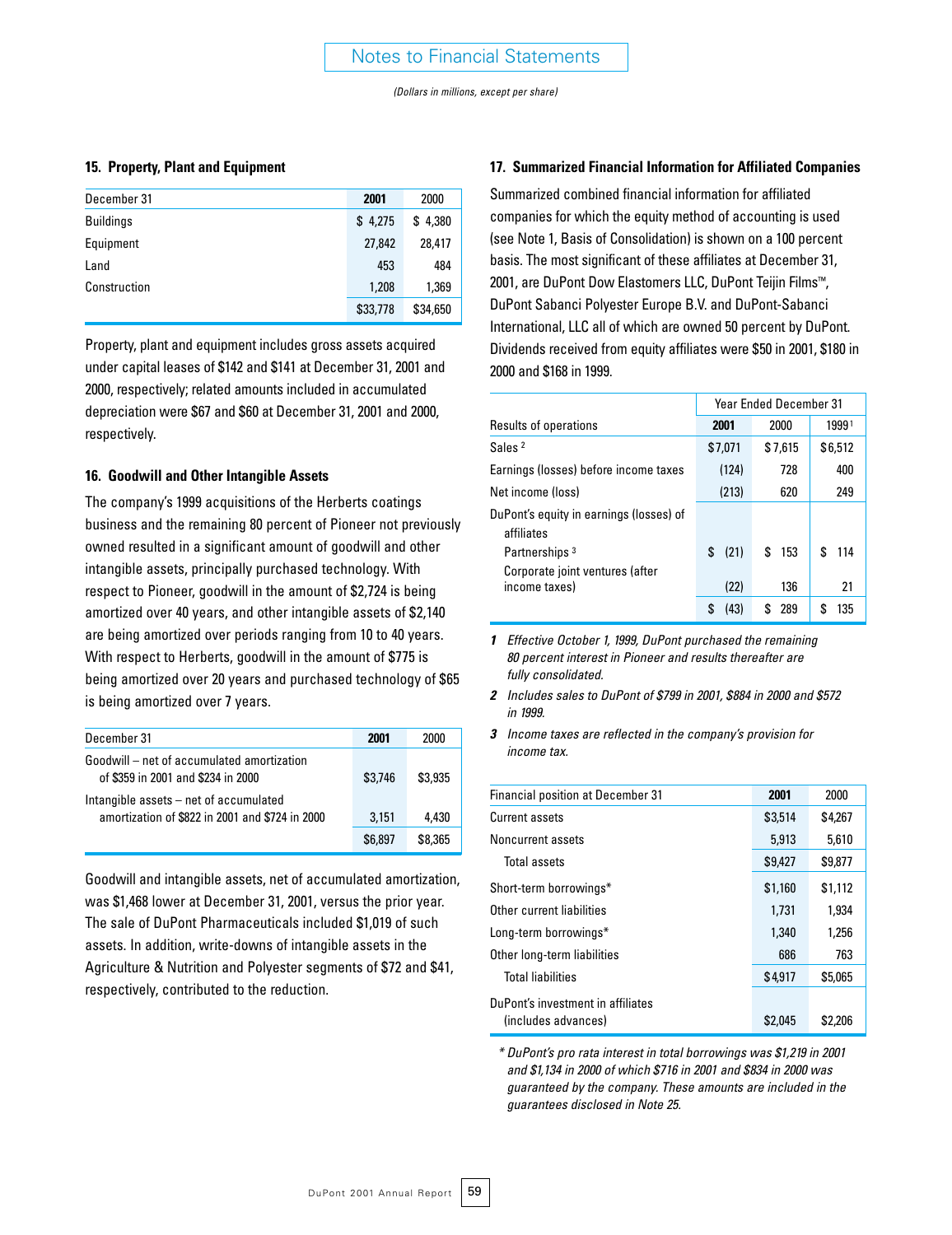## **18. Other Assets**

| December 31                         | 2001    | 2000    |
|-------------------------------------|---------|---------|
| Prepaid pension cost                | \$2,454 | \$1,843 |
| Long-term investments in securities | 156     | 215     |
| Deferred income taxes (see Note 9)  | 313     | 462     |
| Miscellaneous                       | 366     | 497     |
|                                     | \$3,289 | \$3.017 |

Long-term investments in securities includes securities for which market values are not readily available of \$108 and \$105 at December 31, 2001 and 2000, respectively. Long-term investments in securities classified as available-for-sale are as follows:

| December 31             | 2001 | 2000  |
|-------------------------|------|-------|
| Cost                    | \$43 | \$ 66 |
| Gross unrealized gains  | 7    | 53    |
| Gross unrealized losses | (2)  | (9)   |
| Fair value              | \$48 | \$110 |

During 2001 proceeds from the sale of equity securities were not material. During 2000 proceeds from the sale of equity securities totaled \$220, with gross realized gains of \$195. In addition the company had gross realized losses of \$342 in 2000.

#### **19. Accounts Payable**

| December 31                | 2001    | 2000    |
|----------------------------|---------|---------|
| Trade                      | \$1,565 | \$1,900 |
| Payables to banks          | 169     | 237     |
| <b>Compensation awards</b> | 111     | 191     |
| Miscellaneous              | 374     | 403     |
|                            | \$2,219 | \$2.731 |

Payables to banks represents checks issued on certain disbursement accounts but not presented to the banks for payment. The reported amounts shown above approximate fair value because of the short-term maturity of these obligations.

#### **20. Short-Term Borrowings and Capital Lease Obligations**

| December 31                                    | 2001    | 2000    |
|------------------------------------------------|---------|---------|
| Commercial paper                               | 75      | \$2,461 |
| Non-U.S. bank borrowings                       | 245     | 297     |
| Medium-term notes payable within one year      | 65      | 459     |
| Long-term borrowings payable within one year   | 1,050   |         |
| Industrial development bonds payable on demand | 26      | 26      |
| Capital lease obligations                      | 3       | 4       |
|                                                | \$1,464 | \$3,247 |

The estimated fair value of the company's short-term borrowings, including interest rate financial instruments, based on quoted market prices for the same or similar issues or on current rates offered to the company for debt of the same remaining maturities, was \$1,500 and \$3,200 at December 31, 2001 and 2000, respectively. The change in estimated fair value in 2001 was primarily due to changes in short-term borrowing levels.

Unused short-term bank credit lines were approximately \$3,800 and \$4,300 at December 31, 2001 and 2000, respectively. These lines support short-term borrowings.

The weighted-average interest rate on short-term borrowings outstanding at December 31, 2001 and 2000, was 7.6 percent and 6.8 percent, respectively.

## **21. Other Accrued Liabilities**

| December 31                                        | 2001    | 2000     |
|----------------------------------------------------|---------|----------|
| Payroll and other employee-related costs           | \$546   | 676<br>S |
| Accrued postretirement benefits cost (see Note 29) | 423     | 381      |
| Miscellaneous                                      | 2.120   | 1.970    |
|                                                    | \$3,089 | \$3,027  |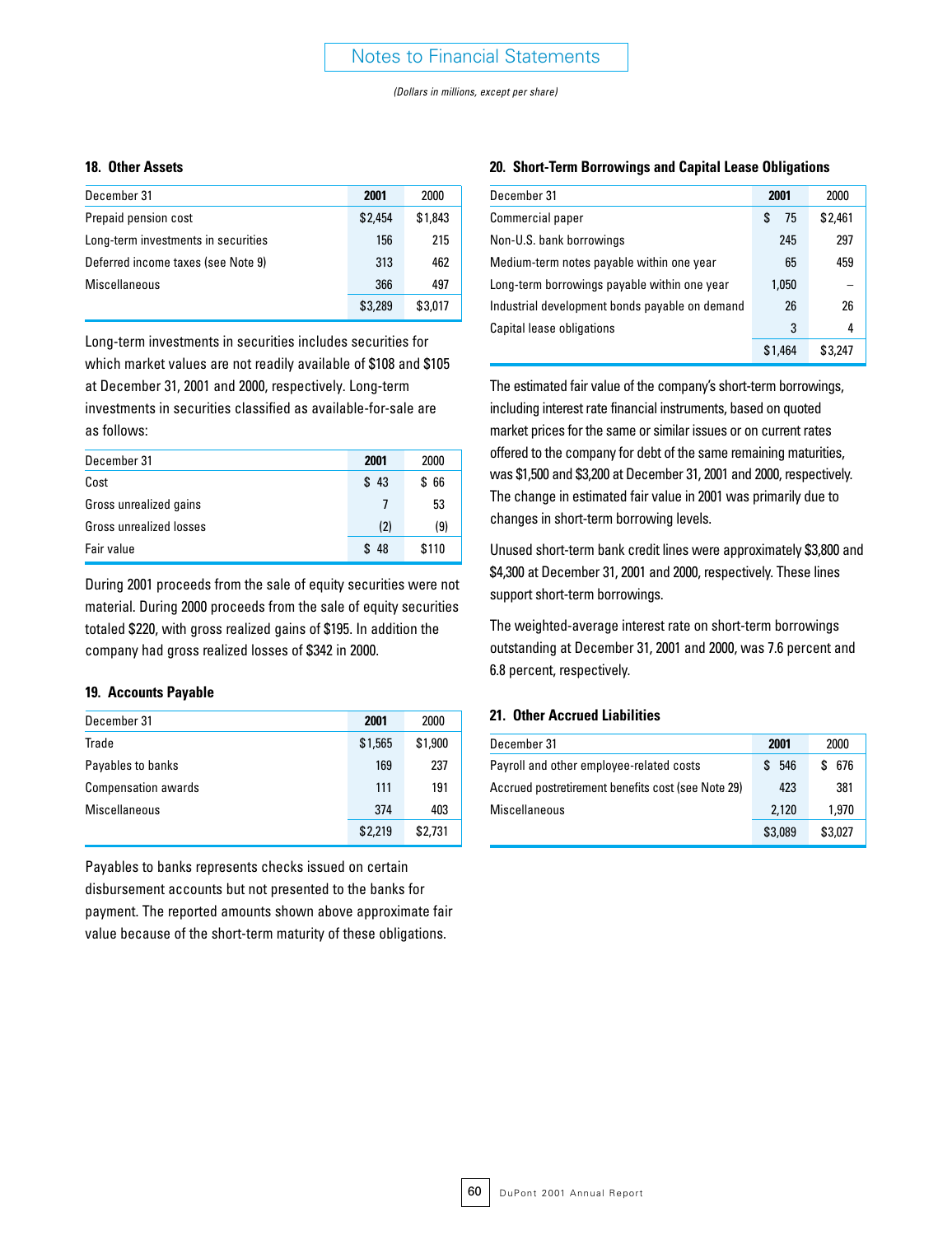| December 31                                    | 2001    | 2000      |
|------------------------------------------------|---------|-----------|
| U.S. dollar:                                   |         |           |
| Industrial development bonds due 2007-2029     | \$332   | \$<br>332 |
| Medium-term notes due 2003-2048 <sup>1,2</sup> | 597     | 642       |
| 6.50% notes due 2002                           |         | 499       |
| 6.75% notes due 2002                           |         | 300       |
| 8.00% notes due 2002                           |         | 251       |
| 8.50% notes due 2003 3                         |         | 140       |
| 6.75% notes due 2004                           | 998     | 998       |
| 8.13% notes due 2004 2                         | 327     | 331       |
| 8.25% notes due 2006 <sup>2</sup>              | 251     | 282       |
| 6.75% notes due 2007                           | 499     | 499       |
| 5.88% notes due 2009 2                         | 404     | 398       |
| 6.88% notes due 2009                           | 990     | 988       |
| 8.25% debentures due 2022 2                    | 49      | 49        |
| 7.95% debentures due 2023 <sup>2</sup>         | 40      | 38        |
| 6.50% debentures due 2028                      | 298     | 298       |
| 7.50% debentures due 2033 <sup>2</sup>         | 24      | 23        |
| Other loans (various currencies)               |         |           |
| due 2002-2009                                  | 494     | 536       |
| Capital lease obligations                      | 47      | 54        |
|                                                | \$5,350 | \$6,658   |

# **22. Long-Term Borrowings and Capital Lease Obligations**

*1 Average interest rates at December 31, 2001 and 2000, were 4.9 percent and 6.3 percent, respectively.* 

- *2 The company entered into interest rate swap agreements with a notional amount totaling \$1,073. Over the remaining term of the notes and debentures the company will receive fixed payments equivalent to the underlying debt and pay floating payments based on U.S. dollar LIBOR or commercial paper rates. The fair value of the swaps at December 31, 2001 and 2000, was \$23 and (\$3), respectively.*
- *3 The company entered into an interest rate swaption agreement that gave the counterparty the one-time option to put the company into an interest rate swap with a notional amount of \$140 where the company over the remaining term of the notes would receive fixed payments equivalent to the underlying notes and pay floating payments equivalent to commercial paper. The premium received from the counterparty was being amortized to income using the effective interest method over the remaining maturity of the notes. The swaption expired unexercised in 2000. The note was called in 2001.*

Average interest rates on industrial development bonds and on other loans (various currencies) were 5.9 percent and 5.0 percent, respectively, at December 31, 2001, and 6.1 percent and 6.2 percent, respectively, at December 31, 2000.

Maturities of long-term borrowings, together with sinking fund requirements for years ending after December 31, 2002, are \$349, \$1,402, \$197 and \$275 for the years 2003, 2004, 2005 and 2006, respectively.

The estimated fair value of the company's long-term borrowings, including interest rate financial instruments, based on quoted market prices for the same or similar issues or on current rates offered to the company for debt of the same remaining maturities was \$5,600 and \$6,700 at December 31, 2001 and 2000, respectively. The change in estimated fair value in 2001 was primarily due to changes in debt levels.

## **23. Other Liabilities**

| December 31                                        | 2001    | 2000    |
|----------------------------------------------------|---------|---------|
| Accrued postretirement benefits cost (see Note 29) | \$5,210 | \$5,376 |
| Reserves for employee-related costs                | 1.012   | 1.128   |
| <b>Miscellaneous</b>                               | 1,114   | 1.225   |
|                                                    | \$7,336 | \$7,729 |

# **24. Minority Interests**

In May and December 2001 the company received proceeds of \$637 and \$1,400, respectively, from two minority interest transactions. Costs incurred in connection with these transactions totaled \$42 and are being amortized on a straight-line basis over a five-year period to Minority Interests in Earnings of Consolidated Subsidiaries in the Consolidated Income Statement. The proceeds are reported as Minority Interests in the Consolidated Balance Sheet.

The minority investors earn a preferred, cumulative adjustable return on their investment. The after-tax distribution reflected in Minority Interests in Earnings of Consolidated Subsidiaries for 2001 totaled \$14, reflecting a preferred return of 2.9 percent.

The legal structure for the above transactions in each case involved creating new consolidated limited liability companies with separate assets and liabilities. DuPont contributed cash as part of the capital structure and assets that provide security for the repayment of capital to the unrelated minority investors. The assets involved remain on the company's Consolidated Balance Sheet and continue to be managed by the company. In addition, the company manages the new companies and generally has the right to dispose of their assets for fair value, and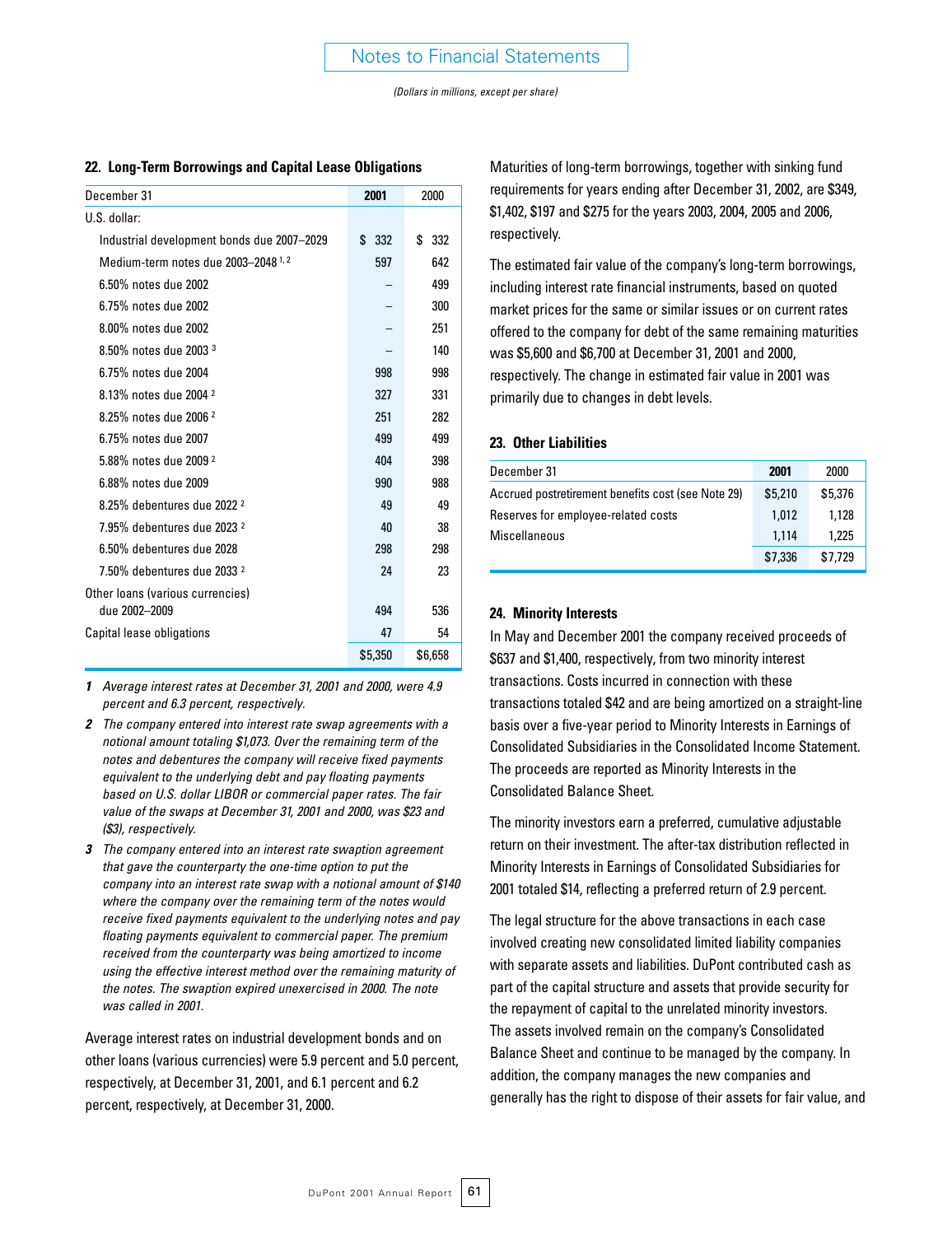# Notes to Financial Statements

*(Dollars in millions, except per share)*

substitute cash or other assets of equal value as security to the minority investors, provided the minority investors consent to the asset substitution. Secured assets included in the above transactions are real estate, nonstrategic operating assets and equity securities in certain consolidated companies.

The company has the option to redeem some or all of the minority interests in both transactions at any time. In limited circumstances, such as nonpayment of the preferred return, the minority investors can require the sale of the assets in the new companies. By 2006 the minority investors' adjustable returns may be renegotiated at the request of the company or the minority investors. If agreement on the adjustable returns is not reached, the company will redeem the minority interests or remarket them to other third parties.

#### **25. Commitments and Contingent Liabilities**

The company uses various leased facilities and equipment in its operations. Future minimum lease payments under noncancelable operating leases are \$200, \$152, \$120, \$91 and \$82 for the years 2002, 2003, 2004, 2005 and 2006, respectively, and \$260 for subsequent years, and are not reduced by noncancelable minimum sublease rentals due in the future in the amount of \$12. In connection with certain of these leased facilities the company has residual value guarantees in the amount of \$264 at December 31, 2001. Rental expense under operating leases was \$233 in 2001, \$221 in 2000 and \$198 in 1999.

In June 1997 DuPont entered into contracts with Computer Sciences Corporation (CSC) and Accenture LLP. CSC operates a majority of DuPont's global information systems and technology infrastructure and provides selected applications and software services. Accenture provides information systems solutions designed to enhance DuPont's manufacturing, marketing, distribution and customer service. The total dollar value of the contracts is in excess of \$4,000 over 10 years. Minimum payments due under the contracts are: \$150, \$144, \$140, \$136 and \$132 for the years 2002, 2003, 2004, 2005 and 2006, respectively, and a total of \$55 thereafter.

The company has various purchase commitments for materials, supplies and items of permanent investment incident to the ordinary conduct of business. In the aggregate, such commitments are not at prices in excess of current market.

The company has directly guaranteed various debt obligations under agreements with certain affiliated and other companies to provide specified minimum revenues from shipments or purchases of products. At December 31, 2001, the company had directly guaranteed \$953 of the obligations of certain affiliated companies and others. No material loss is anticipated by reason of such agreements and guarantees.

In addition, the company has historically guaranteed certain obligations and liabilities of Conoco Inc., its subsidiaries and affiliates. The company has guaranteed \$960, plus interest, of the financial obligations of Conoco as well as certain nonfinancial performance obligations. Conoco has indemnified the company for any liabilities the company may incur pursuant to these guarantees. The Restructuring, Transfer and Separation Agreement between DuPont and Conoco requires Conoco to use its best efforts to have Conoco, or any of its subsidiaries, substitute for DuPont as guarantor.

In connection with the separation from DuPont, Conoco and DuPont entered into a tax sharing agreement. In November 2001, Conoco and DuPont settled all outstanding disputes arising under this agreement. This settlement was not material to the company's financial position, liquidity or the gain on disposal of discontinued business operations.

The company is subject to various lawsuits and claims with respect to such matters as product liabilities, governmental regulations and other actions arising out of the normal course of business. While the effect on future financial results is not subject to reasonable estimation because considerable uncertainty exists, in the opinion of company counsel, the ultimate liabilities resulting from such lawsuits and claims may be significant to results of operations in the period recognized but management does not anticipate they will have a material adverse effect on the company's consolidated financial position or liquidity.

Since 1991, DuPont has been served with several hundred lawsuits alleging property damage, including damage to shrimping operations, from various forms of Benlate® fungicide. A smaller number of cases allege personal injuries. Many of these cases include allegations of fraud and misconduct. The majority of these lawsuits were disposed of by trial, settlement or dismissal. However, certain plaintiffs who previously settled with the company have filed cases alleging fraud and other misconduct relating to the litigation and settlement of Benlate®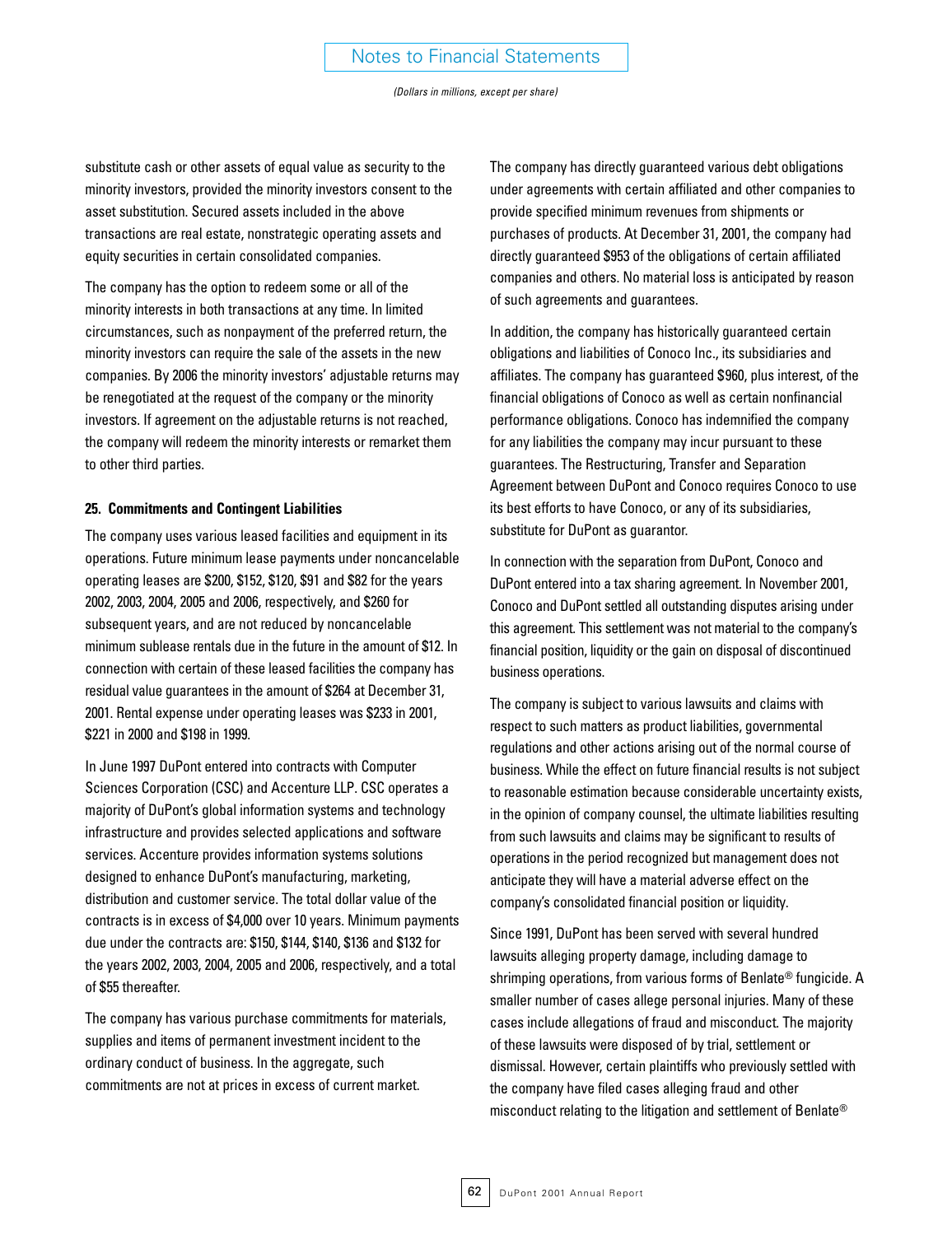# Notes to Financial Statements

*(Dollars in millions, except per share)*

claims. There are approximately 110 cases pending. DuPont believes that Benlate® did not cause the damages alleged in these cases and denies the allegations of fraud and misconduct. DuPont intends to defend itself in these cases.

Pioneer is involved in several lawsuits, both as plaintiff and defendant, concerning intellectual property rights related to corn and soybean products. If the ultimate outcome of the Benlate® lawsuits or the Pioneer intellectual property rights cases is adverse to the company, it may be significant to the results of Agriculture & Nutrition's operations in the period recognized. However, management anticipates that the ultimate outcome will not have a material adverse effect on the company's consolidated financial position or liquidity.

The company is also subject to contingencies pursuant to environmental laws and regulations that in the future may require the company to take further action to correct the effects on the environment of prior disposal practices or releases of chemical or petroleum substances by the company or other parties. The company has accrued for certain environmental remediation activities consistent with the policy set forth in Note 1. At December 31, 2001, such accrual amounted to \$385 and, in management's opinion, was appropriate based on existing facts and circumstances. Under adverse changes in circumstances, potential liability may exceed amounts accrued. In the event that future remediation expenditures are in excess of amounts accrued, they may be significant to results of operations in the period recognized but management does not anticipate that they will have a material adverse effect on the company's consolidated financial position or liquidity.

#### **26. Stockholders' Equity**

In 1998 the company's Board of Directors approved a program to purchase and retire up to 20 million shares of DuPont common stock to offset dilution from shares issued under compensation programs. In July 2000 the Board of Directors approved an increase in the number of shares remaining to be purchased under the 1998 program from about 16 million shares to the total number of shares of DuPont common stock which can be purchased for \$2,500. The remaining purchases are not limited to those needed to offset dilution from shares issued under compensation programs. Shares purchased were 43.0 million shares for \$1,818 in 2001, 9.5 million shares for \$462 in 2000 and 8.8 million shares for \$690 in

1999. Under the July 2000 authorization, \$470 in purchases remain as of December 31, 2001. In addition, the company's Board of Directors authorized a new \$2,000 share buyback plan in June 2001.

In August 1999 DuPont shareholders tendered 147,980,872 shares of DuPont common stock in exchange for Conoco Class B shares. The company also bought back 8 million shares for \$646 from non-U.S. persons who were not eligible to participate in the tender offer. These shares were held as treasury shares. In October 1999 the company issued 68,612,135 treasury shares as part of the cash and stock acquisition of the remaining 80 percent interest in Pioneer. Also in October 1999, 327,310 treasury shares were issued as part of the cash and stock acquisition of worldwide intellectual property rights from ImaRx.

Additional paid-in capital includes \$61 at December 31, 2001 and 2000, and \$85 at December 31, 1999, related to amounts accrued for variable options.

Shares held by the Flexitrust were used to satisfy existing employee compensation and benefit programs. During 2001 shares in the Flexitrust were depleted and the trust arrangement was terminated.

Set forth below is a reconciliation of common stock share activity for the three years ended December 31, 2001:

| Shares of common stock     |               | Held In      |                 |
|----------------------------|---------------|--------------|-----------------|
|                            | Issued        | Flexitrust   | Treasury        |
| Balance January 1, 1999    | 1,140,354,154 | (14,167,867) |                 |
| Issued                     |               | 6,825,622    |                 |
| Treasury stock             |               |              |                 |
| Acquisition                |               |              | (156, 820, 872) |
| <b>Businesses acquired</b> |               |              | 68,939,445      |
| Retirement                 | (840,000)     |              | 840,000         |
| Balance December 31, 1999  | 1,139,514,154 | (7,342,245)  | (87,041,427)    |
| Issued                     |               | 3,741,046    |                 |
| <b>Treasury stock</b>      |               |              |                 |
| Acquisition                |               |              | (9,540,800)     |
| Retirement                 | (9,540,800)   |              | 9,540,800       |
| Balance December 31, 2000  | 1,129,973,354 | (3,601,199)  | (87,041,427)    |
| Issued                     | 2,035,601     | 3,601,199    |                 |
| Treasury stock             |               |              |                 |
| Acquisition                |               |              | (43,014,166)    |
| Retirement                 | (43,014,166)  |              | 43,014,166      |
| Balance December 31, 2001  | 1,088,994,789 |              | (87,041,427)    |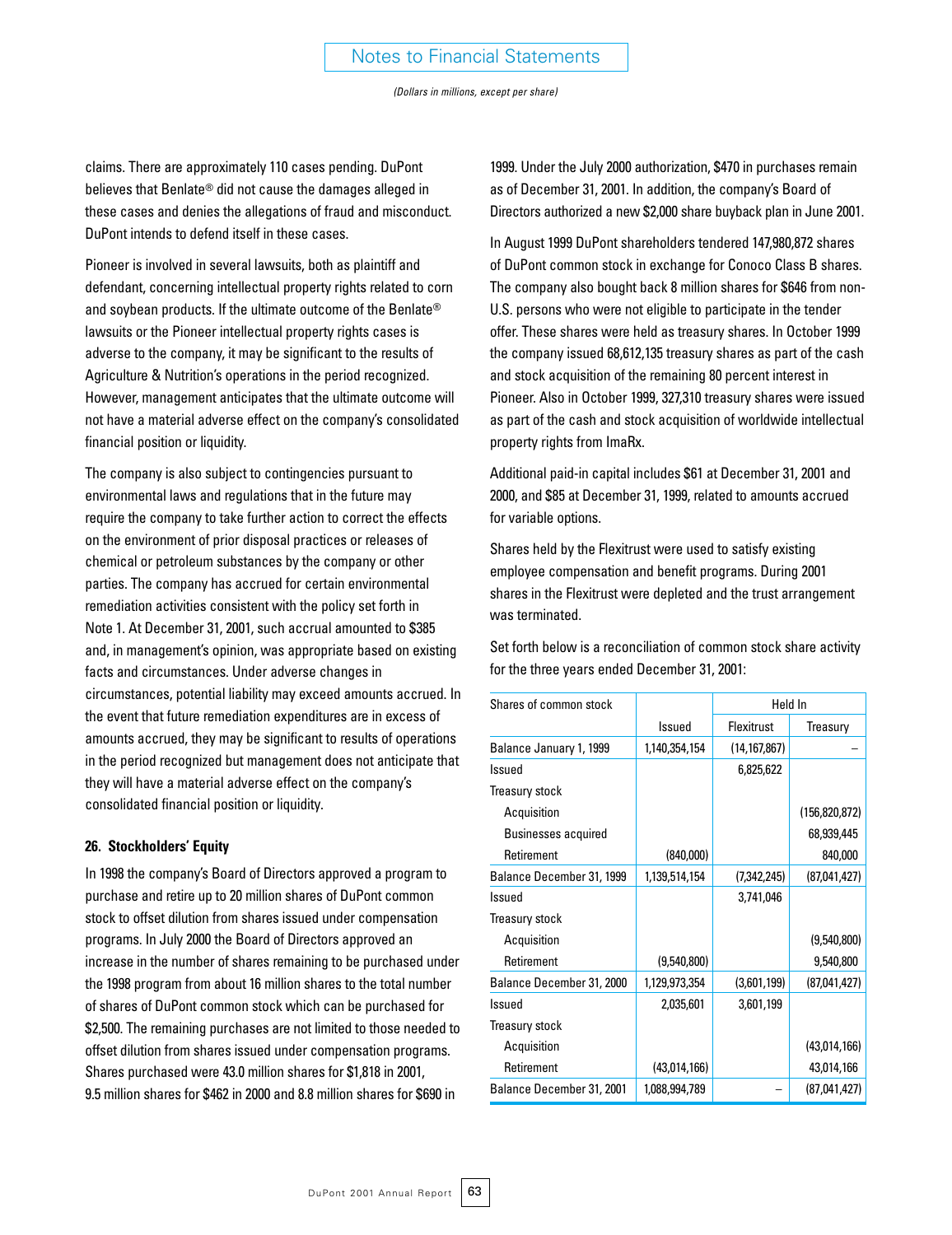The pretax, tax and after-tax effects of the components of other comprehensive income (loss) are shown below:

|                                                                  | Pretax         | Tax                            | After-tax |
|------------------------------------------------------------------|----------------|--------------------------------|-----------|
| 2001                                                             |                |                                |           |
| Cumulative translation adjustment                                | \$ (19)        | \$                             | \$(19)    |
| Cumulative effect of a change in<br>accounting principle         | 10             | (4)                            | 6         |
| Net revaluation and clearance of<br>cash flow hedges to earnings | (52)           | 20                             | (32)      |
| Minimum pension liability adjustment                             | (26)           | 10                             | (16)      |
| Net unrealized losses on securities                              | (39)           | 15                             | (24)      |
| Other comprehensive income (loss)                                | \$(126)        | \$<br>41                       | \$ (85)   |
| 2000                                                             |                |                                |           |
| Cumulative translation adjustment                                | \$ (38)        | \$<br>$\overline{\phantom{0}}$ | \$ (38)   |
| Minimum pension liability adjustment                             | $\overline{1}$ | (3)                            | 4         |
| Net unrealized losses on securities                              |                |                                |           |
| Unrealized losses arising in 2000                                | (187)          | 76                             | (111)     |
| Reclassification adjustments for<br>net losses realized in 2000  | 145            | (55)                           | 90        |
|                                                                  | (42)           | 21                             | (21)      |
| Other comprehensive income (loss)                                | \$ (73)        | \$<br>18                       | \$ (55)   |
| 1999                                                             |                |                                |           |
| Cumulative translation adjustment                                | \$172          | \$<br>-                        | \$172     |
| Minimum pension liability adjustment                             | 83             | (7)                            | 76        |
| Net unrealized gains on securities                               | 86             | (35)                           | 51        |
| Other comprehensive income (loss)                                | \$341          | \$ (42)                        | \$299     |

Balances of related after-tax components comprising Accumulated Other Comprehensive Income (Loss) are summarized below:

| December 31                                                      | 2001    | 2000    | 1999    |
|------------------------------------------------------------------|---------|---------|---------|
| Foreign currency translation adjustment                          | \$ (61) | \$ (42) | (4)     |
| Cumulative effect of a change in<br>accounting principle         | 6       |         |         |
| Net revaluation and clearance of cash<br>flow hedges to earnings | (32)    |         |         |
| Minimum pension liability adjustment                             | (192)   | (176)   | (180)   |
| Net unrealized gains on securities                               | 6       | 30      | 51      |
|                                                                  | \$(273) | \$(188) | \$(133) |

#### **27. Compensation Plans**

From time to time, the Board of Directors has approved the adoption of worldwide Corporate Sharing Programs. Under these programs, essentially all employees have received a one-time grant to acquire shares of DuPont common stock at the market price on the date of grant. Option terms are "fixed" and options are generally exercisable one year after date of grant and expire 10 years from date of grant. There are no additional shares that may be subject to option under existing programs.

Stock option awards under the DuPont Stock Performance Plan may be granted to key employees of the company and may be "fixed" and/or "variable." The purchase price of shares subject to option is equal to or in excess of the market price of the company's stock at the date of grant. Optionees are eligible for reload options upon the exercise of stock options with the condition that shares received from the exercise are held for at least two years. A reload option is granted at the market price on the date of grant and has a term equal to the remaining term of the original option. The maximum number of reload options granted is limited to the number of shares subject to option in the original option times the original option price divided by the option price of the reload option. Generally, fixed options are fully exercisable from one to three years after date of grant and expire 10 years from date of grant. Beginning in 1998, shares otherwise receivable from the exercise of nonqualified options can be deferred as stock units for a designated future delivery.

Variable stock option grants have been made to certain members of senior management. These options are subject to forfeiture if, within five years from the date of grant, the market price of DuPont common stock does not achieve a price of \$75 per share for 50 percent of the options and \$90 per share for the remaining 50 percent. This condition was met in 1998 for options with a \$75 per share hurdle price and, as a result, these options became "fixed" and exercisable.

The maximum number of shares that may be subject to option for any consecutive five-year period is 72 million shares. Subject to this limit, additional shares that may have been made subject to options were 40,458,505 for 2001, 45,583,953 for 2000 and 57,203,985 for 1999.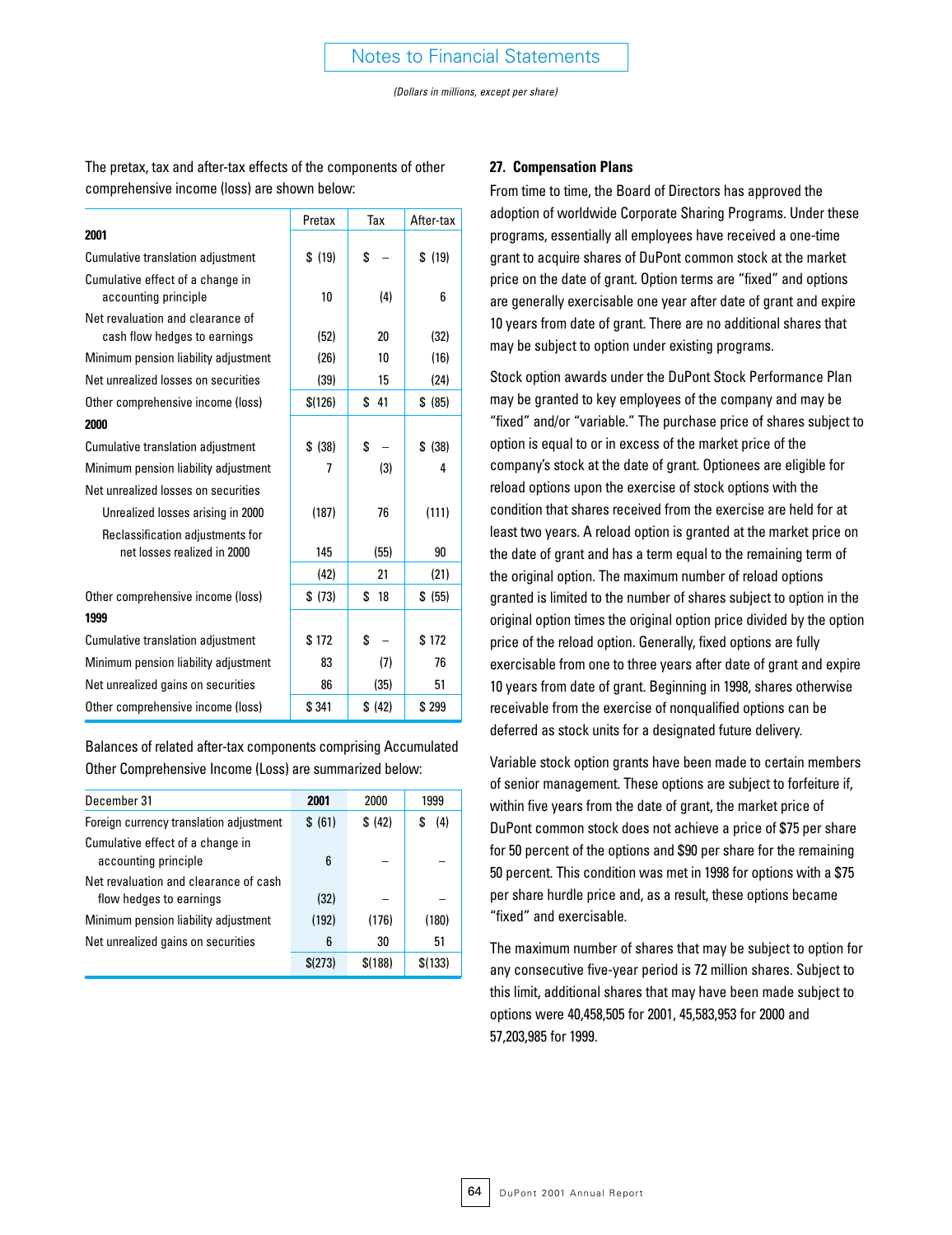Under the DuPont Stock Performance Plan, awards granted to key employees in 2002 consisted of 10,178,720 fixed options to acquire DuPont common stock at the market price (\$42.50 per share) on the date of grant. These options vest over a three-year period and, except for the last six months of the 10-year option term, are exercisable when the market price of DuPont common stock exceeds the option grant price by 20 percent.

The following table summarizes activity for fixed and variable options for the last three years:

|                      | Fixed                         |                               | Variable                      |                               |  |
|----------------------|-------------------------------|-------------------------------|-------------------------------|-------------------------------|--|
|                      | Number<br>nf<br><b>Shares</b> | Weighted-<br>Average<br>Price | Number<br>nf<br><b>Shares</b> | Weighted-<br>Average<br>Price |  |
| January 1, 1999      | 52,163,432                    | \$38.62                       | 1,914,850                     | \$53.55                       |  |
| Granted <sup>1</sup> | 8,683,066                     | \$49.59                       |                               |                               |  |
| Exercised            | 6,337,300                     | \$29.42                       |                               |                               |  |
| Forfeited            | 342,176                       | \$48.87                       |                               |                               |  |
| December 31, 1999    | 54,167,022                    | \$41.39                       | 1,914,850                     | \$53.55                       |  |
| Granted <sup>2</sup> | 14,587,726                    | \$48.97                       |                               |                               |  |
| Exercised            | 3,004,920                     | \$24.80                       |                               |                               |  |
| Forfeited            | 1,104,730                     | \$55.22                       | 52,950                        | \$53.07                       |  |
| December 31, 2000    | 64,645,098                    | \$43.64                       | 1,861,900                     | \$53.56                       |  |
| Granted              | 12,452,832                    | \$43.30                       |                               |                               |  |
| Exercised            | 4,913,247                     | \$20.65                       |                               |                               |  |
| Forfeited            | 886,601                       | \$42.78                       |                               |                               |  |
| December 31, 2001    | 71,298,082                    | \$45.18                       | 1,861,900                     | \$53.56                       |  |

*1 Includes options granted in exchange for outstanding vested options under Pioneer's employee stock option plan.*

*2 Includes 8,304,800 options related to a one-time stock option grant to certain Pioneer employees.*

Fixed options exercisable and weighted-average exercise prices at the end of the last three years and the weighted-average fair values of fixed options granted are as follows:

|                                                            | 2001       | 2000       | 1999       |
|------------------------------------------------------------|------------|------------|------------|
| Number of shares at year-end                               | 42,525,102 | 44,945,610 | 45,117,694 |
| Weighted-avg. price at year-end                            | \$43.67    | \$40.29    | \$38.20    |
| Weighted-avg. fair value of<br>options granted during year | \$10.77    | \$13.40    | \$19.44    |

The fair value of fixed options granted is calculated using the Black-Scholes option pricing model. Assumptions used were as follows:

|                         | 2001  | 2000    | 1999  |
|-------------------------|-------|---------|-------|
| Dividend yield          | 3.2%  | $3.0\%$ | 3.2%  |
| Volatility              | 26.4% | 25.4%   | 23.4% |
| Risk-free interest rate | 5.1%  | 6.1%    | 5.3%  |
| Expected life (years)   | 6.5   | 6.2     | 5.3   |

The following table summarizes information concerning currently outstanding and exercisable options:

| December 31, 2001                                   | Exercise<br>Price<br>$$21.91-$<br>\$32.87 | Exercise<br>Price<br>\$33.63-<br>\$50.44 | Exercise<br>Price<br>\$50.50-<br>\$75.75 | Exercise<br>Price<br>\$76.38-<br>\$82.09 |
|-----------------------------------------------------|-------------------------------------------|------------------------------------------|------------------------------------------|------------------------------------------|
| <b>Fixed options</b>                                |                                           |                                          |                                          |                                          |
| Options outstanding                                 | 14,463,633                                | 24,519,986                               | 32,264,761                               | 49,702                                   |
| Weighted-avg. remaining<br>contractual life (years) | 2.7                                       | 8.3                                      | 6.1                                      | 4.5                                      |
| Weighted-avg. price                                 | \$26.62                                   | \$42.10                                  | \$55.78                                  | \$81.18                                  |
| Options exercisable                                 | 14,463,633                                | 3,774,818                                | 24,236,949                               | 49,702                                   |
| Weighted-avg. price                                 | \$26.62                                   | \$40.75                                  | \$54.22                                  | \$81.18                                  |
| Variable options                                    |                                           |                                          |                                          |                                          |
| Options outstanding                                 |                                           |                                          | 1,851,900                                | 10,000                                   |
| Weighted-avg. remaining<br>contractual life (years) |                                           |                                          | 5.1                                      | 6.4                                      |
| Weighted-avg. price                                 |                                           |                                          | \$53.41                                  | \$81.25                                  |
| Options exercisable                                 |                                           |                                          |                                          |                                          |
| Weighted-avg. price                                 |                                           |                                          |                                          |                                          |

The company applies APB Opinion No. 25, "Accounting for Stock Issued to Employees," and related interpretations in accounting for its stock option plans. Accordingly, no compensation expense has been recognized for fixed options. SFAS No. 123, "Accounting for Stock-Based Compensation," was issued in 1995. The company has elected not to adopt the optional recognition provisions of SFAS No. 123. In addition, certain subsidiaries of the company grant options to their respective employees under APB Opinion No. 25 and have elected not to adopt SFAS No. 123. The following table sets forth pro forma information as if the company had adopted these recognition provisions. The pro forma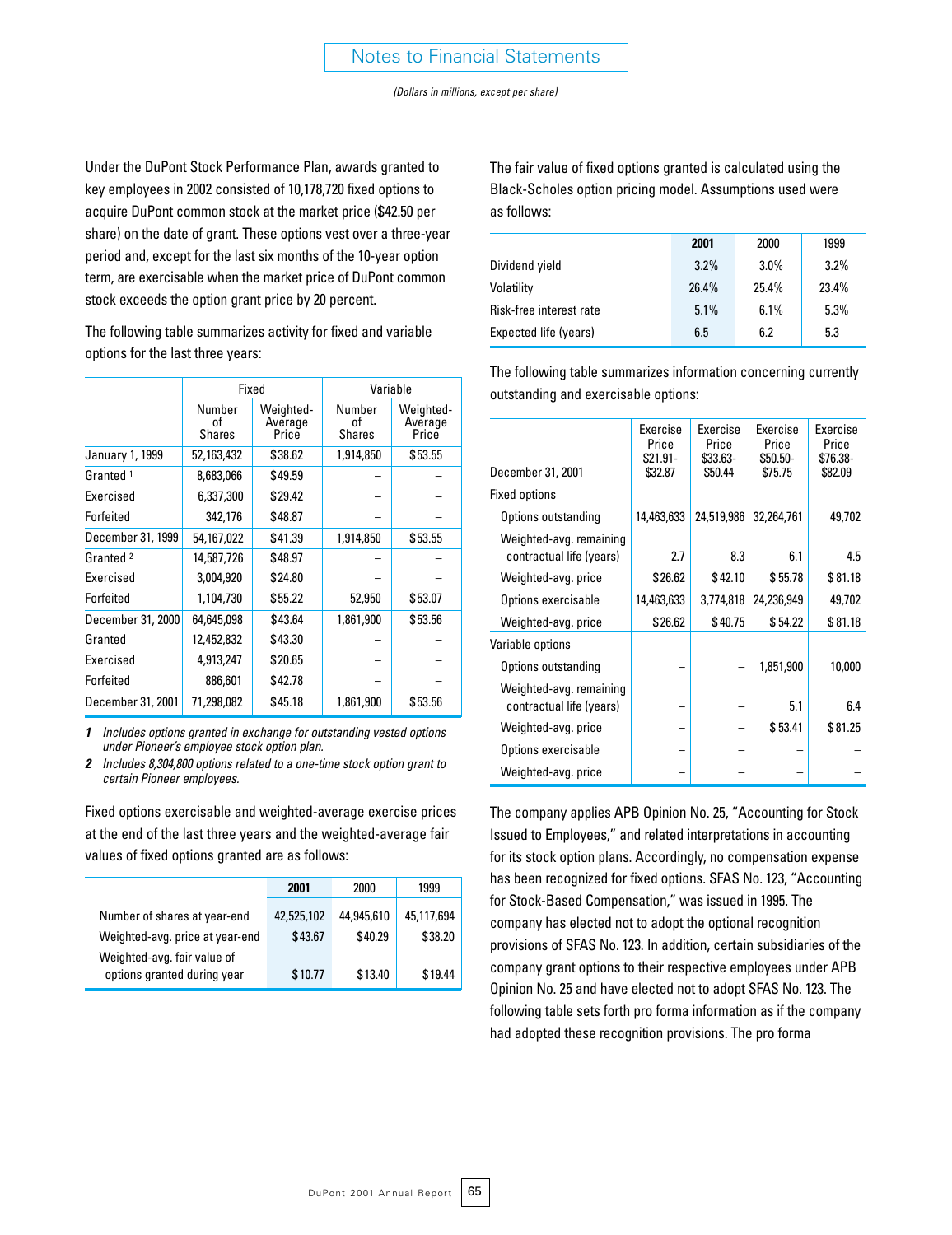disclosures are not representative of the effects on net income and earnings per share in future years.

| Pro forma net income and<br>earnings per share           | 2001               | 2000               | 1999               |
|----------------------------------------------------------|--------------------|--------------------|--------------------|
| Net income<br>As reported<br>Pro forma                   | \$4,339<br>\$4,249 | \$2,314<br>\$2,217 | \$7,690<br>\$7,683 |
| Earnings per share - basic<br>As reported<br>Pro forma   | \$4.18<br>\$4.09   | \$2.21<br>\$2.12   | \$7.08<br>\$7.08   |
| Earnings per share - diluted<br>As reported<br>Pro forma | \$4.16<br>\$4.07   | \$2.19<br>\$2.10   | \$6.99<br>\$6.99   |

Compensation expense (benefit) recognized in income for stockbased employee compensation awards was \$3 for 2001, \$(27) for 2000 and \$71 (\$53 excluding Conoco) for 1999.

Awards under the company's Variable Compensation Plan may be granted in stock and/or cash to employees who have contributed most in a general way to the company's success, with consideration being given to the ability to succeed to more important managerial responsibility. Such awards were \$108 for 2001, \$186 for 2000 and \$188 for 1999. Amounts credited to the Variable Compensation Fund are dependent on company earnings and are subject to maximum limits as defined by the plan. The amounts credited to the fund were \$109 in 2001, \$189 in 2000 and \$180 in 1999. Awards made and amounts credited under the Variable Compensation Plan for 2001 relate solely to employees of continuing operations. In accordance with the terms of the Variable Compensation Plan and similar plans of subsidiaries, 935,876 shares of common stock are awaiting delivery from awards for 2001 and prior years.

## **28. Investment Activities**

Net proceeds in 2001 from the sale of DuPont Pharmaceuticals were \$7,798; see Note 7. Other proceeds from the sale of assets were \$253 and principally included \$104 related to the company's sale of a portion of its interest in DuPont Photomasks, Inc. and \$95 related to the sale of polyester businesses and associated manufacturing assets.

Proceeds from sale of assets in 2000 were \$703 and principally included \$220 from sale of investment securities, \$153 from a sale of a portion of the company's interest in DuPont Photomasks, and \$138 from sale of various transportation and construction equipment. Proceeds from sales of assets in 1999 included \$537 related to the formation of the DuPont Teijin Films™ joint venture.

On October 1, 1999, the company acquired the remaining 80 percent of Pioneer Hi-Bred International not previously owned by the company for \$7,684 consisting of \$3,419 cash payments for the purchase of Pioneer common shares, \$4,154 representing the fair value of 68,612,135 shares of DuPont common stock issued in exchange for Pioneer common shares, \$81 representing 80 percent of the fair value of options to purchase DuPont common stock issued in exchange for the outstanding vested options to purchase Pioneer common stock under Pioneer's employee stock option plan, and direct acquisition costs and expenses of \$30. The business of Pioneer is the broad application of the science of genetics. Pioneer develops, produces and markets hybrids of corn, sorghum and sunflowers; varieties of soybeans, alfalfa, wheat and canola; and microorganisms useful in crop and livestock production.

The acquisition has been accounted for as a purchase. The final allocation of purchase price to the identifiable assets acquired and liabilities assumed, based on their estimated fair values is as follows: current assets \$2,176; noncurrent assets \$5,590; in-process research and development \$2,175; current liabilities \$954; long term borrowings \$163; other liabilities \$287; deferred income taxes \$847; and minority interests \$6. Noncurrent assets includes \$2,724 of goodwill, which is being amortized over 40 years.

On February 26, 1999, the company purchased the Herberts coatings business from Hoechst AG for a cash payment of \$1,588, acquisition related costs of \$10, and assumed debt of \$113. For accounting purposes, the acquisition has been treated as a purchase. The allocation of purchase price is as follows: current assets \$720; noncurrent assets \$1,504; in-process research and development \$64; and assumed liabilities \$690. Noncurrent assets include \$775 of goodwill, which is being amortized over 20 years. Assumed liabilities include \$51 in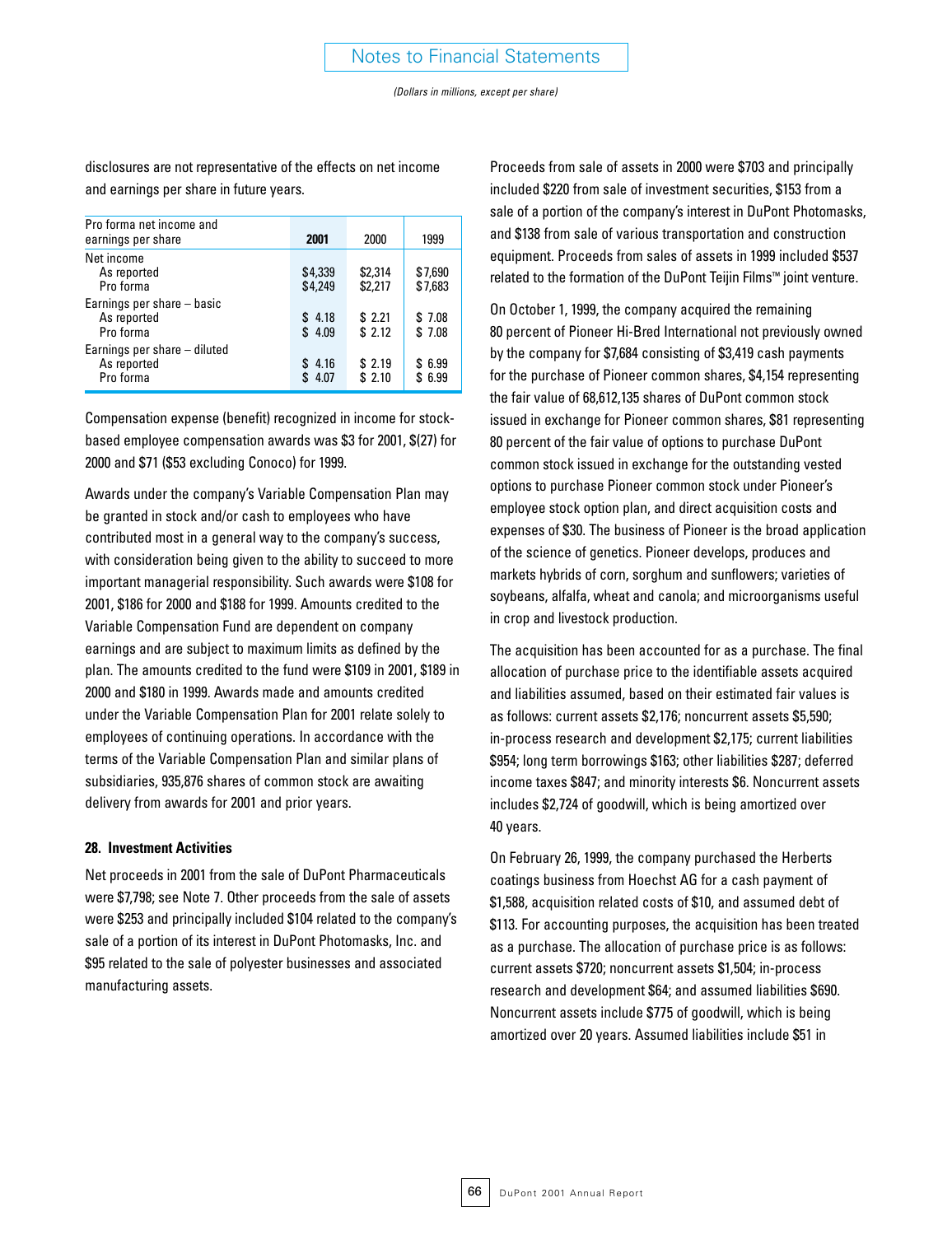employee separation costs and \$12 in other exit costs pursuant to a restructuring plan the company began to formulate as of the acquisition date. Approximately 1,300 employee terminations occurred as manufacturing facilities were shut down and other business activities were reorganized. In 2001 the restructuring program was completed.

Note 5 provides information on purchased in-process research and development in connection with the Pioneer and Herberts transactions.

## **29. Pensions and Other Postretirement Benefits**

The company offers various postretirement benefits to its employees. Where permitted by applicable law, the company reserves the right to change, modify or discontinue the plans.

# *Pensions*

The company has noncontributory defined benefit plans covering substantially all U.S. employees. The benefits under these plans are based primarily on years of service and employees' pay near retirement. The company's funding policy is consistent with the funding requirements of federal laws and regulations.

Pension coverage for employees of the company's non-U.S. consolidated subsidiaries is provided, to the extent deemed appropriate, through separate plans. Obligations under such plans are systematically provided for by depositing funds with trustees, under insurance policies or by book reserves.

#### *Other Postretirement Benefits*

The parent company and certain subsidiaries provide medical, dental, and life insurance benefits to pensioners and survivors. The associated plans are unfunded and approved claims are paid from company funds.

Summarized information on the company's postretirement plans is as follows:

| 2001<br>2001<br>2000<br>2000<br><b>Change in benefit obligation</b>                                          |             |
|--------------------------------------------------------------------------------------------------------------|-------------|
|                                                                                                              |             |
|                                                                                                              |             |
| Benefit obligation at                                                                                        |             |
| beginning of year<br>\$17,763<br>\$17,719<br>\$5,126<br>\$4,627                                              |             |
| 335<br>Service cost<br>340<br>57                                                                             | 50          |
| 1,244<br>1,243<br>385<br>Interest cost                                                                       | 344         |
| Plan participants' contributions<br>14<br>42<br>16<br>719                                                    | 34          |
| Actuarial (gain) loss<br>35<br>1,423<br>Foreign currency exchange                                            | 488         |
| (3)<br>rate changes<br>(149)<br>(248)                                                                        | (2)         |
| <b>Benefits</b> paid<br>(1,482)<br>(1,329)<br>(465)                                                          | (415)       |
| Amendments<br>14<br>2                                                                                        |             |
| <b>Divestiture</b><br>(31)<br>(518)<br>(18)                                                                  |             |
| Special termination benefits<br>7<br>123                                                                     |             |
| Benefit obligation at end<br>of year<br>\$18,769<br>\$17,763<br>\$5,832<br>\$5,126                           |             |
| <b>Change in plan assets</b>                                                                                 |             |
| Fair value of plan assets                                                                                    |             |
| at beginning of year<br>\$20,314<br>\$21,861<br>\$<br>\$                                                     |             |
| Actual return on plan assets<br>(615)<br>85                                                                  |             |
| Foreign currency exchange<br>rate changes<br>(127)<br>(186)                                                  |             |
| <b>Employer contributions</b><br>171<br>182<br>423                                                           | 381         |
| Plan participants' contributions<br>42<br>16<br>14                                                           | 34          |
| (465)<br><b>Benefits paid</b><br>(1,482)<br>(1,329)                                                          | (415)       |
| Retiree health care pension<br>assets transfer<br>(305)                                                      |             |
| Divestiture<br>(354)<br>(8)                                                                                  |             |
| Fair value of plan assets<br>\$<br>\$<br>at end of year<br>\$17,923<br>\$20,314                              |             |
| <b>Funded status:</b>                                                                                        |             |
| \$<br>\$<br>U.S. funded plans<br>\$<br>525<br>\$3,521                                                        |             |
| (114)<br>Non-U.S. funded plans<br>314                                                                        |             |
| $(1,257)^*$<br>All other plans<br>$(1,284)^*$<br>(5,832)                                                     | (5, 126)    |
| Total<br>\$<br>(846)<br>\$2,551<br>\$ (5,832)<br>\$ (5, 126)                                                 |             |
| Unrecognized prior<br>service cost<br>444<br>514<br>(489)                                                    | (595)       |
| Unrecognized actuarial                                                                                       |             |
| (gain) loss<br>2,267<br>(1,689)<br>688                                                                       | (36)        |
| Unrecognized transition asset<br>(172)<br>(324)<br>Net amount recognized<br>\$1,693<br>\$1,052<br>\$ (5,633) | \$ (5, 757) |
|                                                                                                              |             |
| Amounts recognized in the<br><b>Consolidated Balance Sheet</b><br>consist of:                                |             |
| Prepaid (accrued) benefit cost<br>\$1,808<br>\$1,179<br>\$ (5,633)                                           | \$ (5, 757) |
| Accrued benefit liability<br>(437)<br>(448)                                                                  |             |
| 10<br>Intangible asset<br>35                                                                                 |             |
| Accumulated other<br>comprehensive income (loss)<br>312<br>286                                               |             |
| Net amount recognized<br>\$1,693<br>\$1,052<br>\$ (5,633)<br>\$ (5,757)                                      |             |

*\* Includes pension plans maintained around the world where full funding is not permissible or customary.*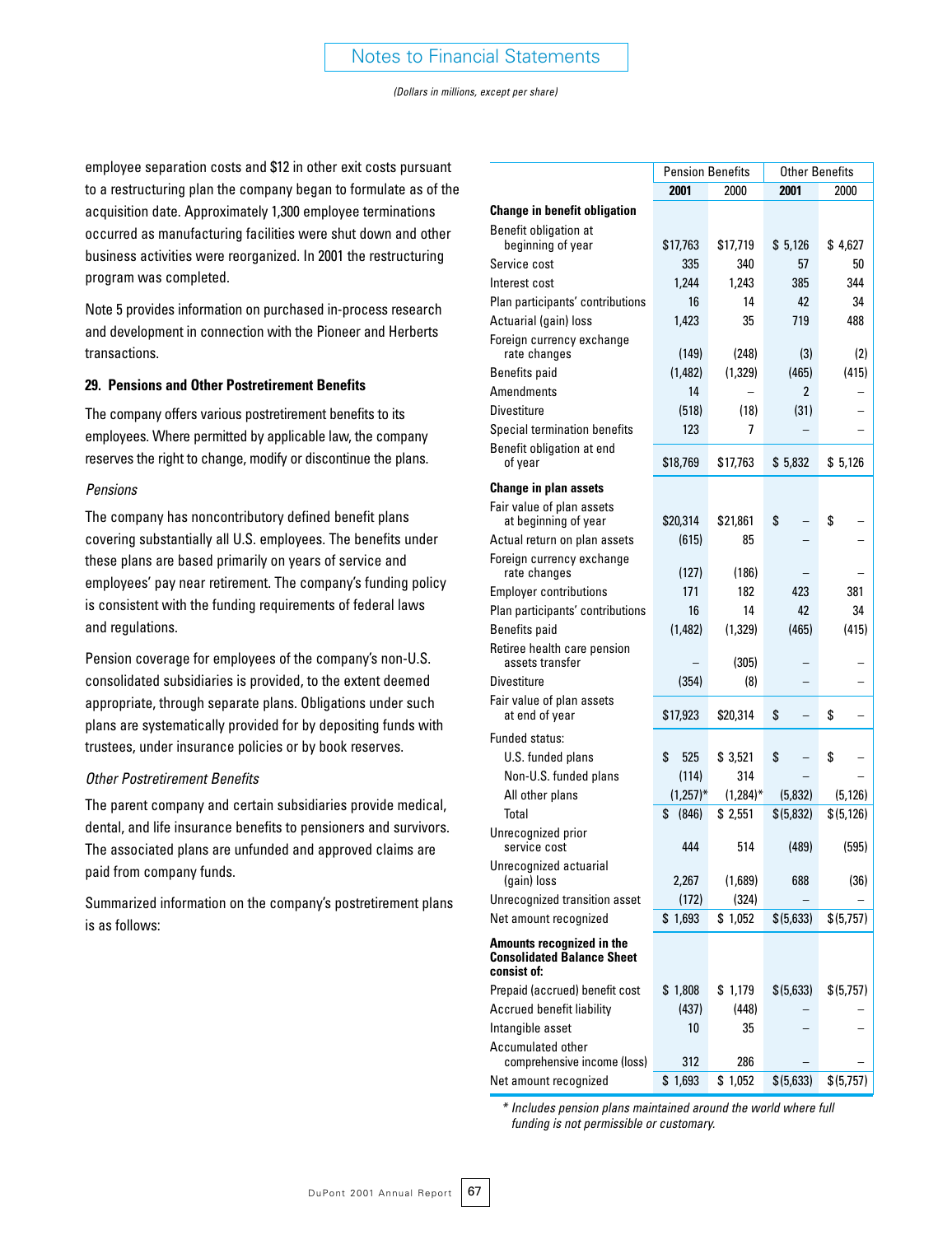| Weighted-average                 | <b>Pension Benefits</b> |         | <b>Other Benefits</b> |       |  |
|----------------------------------|-------------------------|---------|-----------------------|-------|--|
| assumptions as of<br>December 31 | 2001                    | 2000    | 2001                  | 2000  |  |
|                                  |                         |         |                       |       |  |
| Discount rate                    | $7.00\%$                | 7.75%   | $7.00\%$              | 7.75% |  |
| Expected return on plan assets   | 9.5%                    | 9.5%    |                       |       |  |
| Rate of compensation increase    | 5.0%                    | $5.0\%$ | 5.0%                  | 5.0%  |  |

The above assumptions are for U.S. plans only. The significant reduction in the number of employees related to the company's 2001 restructuring activities resulted in a curtailment gain and remeasurement of liabilities using a 7.5 percent discount rate. For non-U.S. plans, no one of which was material, assumptions reflect economic assumptions applicable to each country.

The assumed health care trend rates used in determining other benefits at December 31, 2001, are 9.0 percent decreasing gradually to 5 percent in 2006. At December 31, 2000, such rates were 7.5 percent decreasing gradually to 5 percent in 2004.

| <b>Components of</b>                           |          | <b>Pension Benefits</b> |         | <b>Other Benefits</b> |           |           |
|------------------------------------------------|----------|-------------------------|---------|-----------------------|-----------|-----------|
| net periodic<br>benefit cost                   | 2001     | 2000                    | 1999    | 2001                  | 2000      | 1999      |
|                                                |          |                         |         |                       |           |           |
| Service cost                                   | \$335    | \$ 340                  | \$412   | \$<br>57              | \$<br>50  | \$<br>60  |
| Interest cost                                  | 1,244    | 1,243                   | 1,192   | 385                   | 344       | 305       |
| Expected return<br>on plan assets              | (1,874)  | (1,902)                 | (1,719) |                       |           |           |
| Amortization of<br>transition asset            | (151)    | (151)                   | (150)   |                       |           |           |
| Amortization of<br>unrecognized<br>(gain) loss | (13)     | (52)                    | 49      | 8                     | (10)      | (6)       |
| Amortization of<br>prior service<br>cost       | 50       | 53                      | 50      | (73)                  | (75)      | (75)      |
| Curtailment/<br>settlement<br>(gain) loss      | 35       | 4                       | 2       | (30)                  |           |           |
| Net periodic<br>benefit cost<br>(credit)       | \$ (374) | \$ (465)                | \$(164) | \$<br>347             | 309<br>\$ | \$<br>284 |

The projected benefit obligation and fair value of plan assets for plans with projected benefit obligations in excess of plan assets are \$4,066 and \$2,651, respectively, as of December 31, 2001, and \$2,076 and \$655, respectively, as of December 31, 2000. For

pension plans with accumulated benefit obligations in excess of plan assets, the accumulated benefit obligation and fair value of plan assets are \$1,279 and \$247, respectively, as of December 31, 2001, and \$1,246 and \$229, respectively, as of December 31, 2000. U.S. pension assets consist principally of common stocks, including 9,899,375 shares of DuPont at December 31, 2001, and U.S. government obligations.

Assumed health care cost trend rates have a significant effect on the amount reported for the health care plan. A one-percentagepoint change in assumed health care cost trend rates would have the following effects:

|                                                            | 1-Percentage<br>Point Increase | 1-Percentage<br><b>Point Decrease</b> |
|------------------------------------------------------------|--------------------------------|---------------------------------------|
| Effect on total of service and<br>interest cost components | \$46                           | \$ (38)                               |
| Effect on postretirement<br>benefit obligation             | \$523                          | \$(438)                               |

## **30. Derivatives and Other Hedging Instruments**

#### **Objectives And Strategies For Holding Derivative Instruments**

Under procedures and controls established by the company's Financial Risk Management Framework, the company enters into contractual arrangements (derivatives) in the ordinary course of business to reduce its exposure to foreign currency, interest rate and commodity price risks. The framework has established a variety of approved derivative instruments to be utilized in each risk management program, as well as varying levels of exposure coverage and time horizons based on an assessment of risk factors related to each hedging program. Derivative instruments utilized during the period include forwards, options, futures and swaps. The company has not designated any nonderivatives as hedging instruments.

The framework sets forth senior management's financial risk management philosophy and objectives through a Corporate Financial Risk Management Policy. In addition, it establishes oversight committees and risk management guidelines that authorize the use of specific derivative instruments and further establishes procedures for control and valuation, counterparty credit approval, and routine monitoring and reporting. The counterparties to these contractual arrangements are major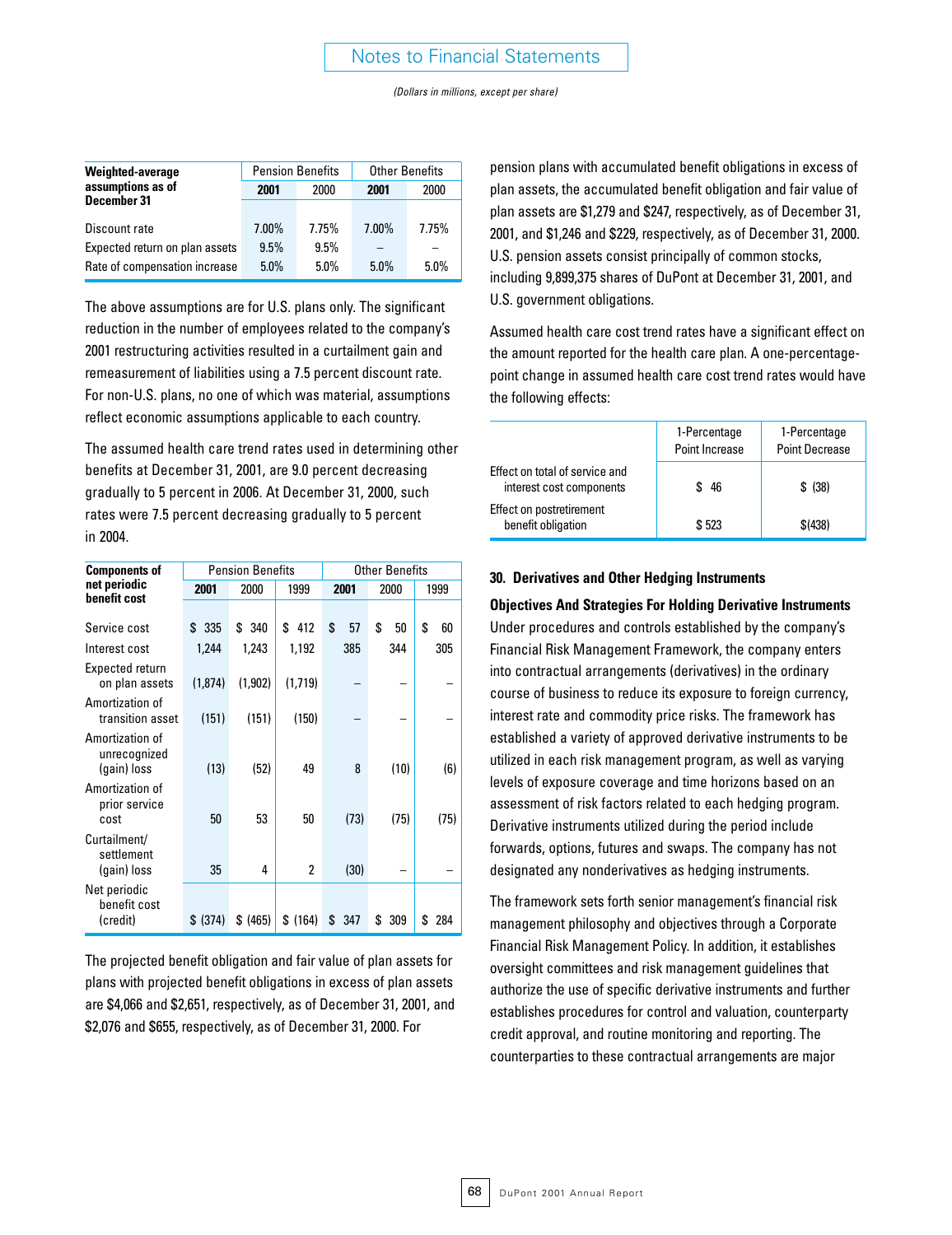financial institutions and major petrochemical and petroleum companies. The company is exposed to credit loss in the event of nonperformance by these counterparties. The company manages this exposure to credit loss through the aforementioned credit approvals, limits and monitoring procedures and, to the extent possible, by restricting the period over which unpaid balances are allowed to accumulate. The company does not anticipate nonperformance by counterparties to these contracts, and no material loss would be expected from such nonperformance. Market and counterparty credit risks associated with these instruments are regularly reported to management.

#### **Fair Value Hedges**

During the year ended December 31, 2001, the company has maintained a number of interest rate swaps that involve the exchange of fixed for floating rate interest payments that allow the company to maintain a target range of floating rate debt. All interest rate swaps qualify for the shortcut method of hedge accounting, thus there is no ineffectiveness related to these hedges. Changes in the fair value of derivatives that hedge interest rate risk are recorded in Interest Expense each period. The offsetting changes in the fair values of the related debt are also recorded in Interest Expense. The company maintains no other fair value hedges.

#### **Cash Flow Hedges**

The company maintains a number of cash flow hedging programs to reduce risks related to foreign currency and commodity price risk. Foreign currency programs involve hedging a portion of foreign currency-denominated revenues and major raw material purchases from vendors outside of the United States. Commodity price risk management programs serve to reduce exposure to price fluctuations on purchases of inventory such as natural gas, ethane, ethylene, corn, cyclohexane, soybeans, and soybean meal. While each risk management program has a different time horizon, most programs currently do not extend beyond the next two-year period. One exception is an inventory purchase program with currency risk, which has been partially hedged through the first quarter of 2006.

Hedges of foreign currency-denominated revenues are reported on the Sales line of the Consolidated Income Statement, and the effects of hedges of inventory purchases are reported as a component of Cost of Goods Sold and Other Operating Charges.

Cash flow hedge results are reclassified into earnings during the same period in which the related exposure impacts earnings. Reclassifications are made sooner if it appears that a forecasted transaction will not materialize. Cash flow hedge ineffectiveness reported in earnings for 2001 is represented by a pretax loss of \$17. Hedge losses of \$15 pretax were excluded from the assessment of hedge effectiveness. A loss of \$1 was reclassified to earnings for forecasted transactions that did not occur. Accumulated Other Comprehensive Income (Loss) activity during 2001 consists of a beginning balance of \$6 related to the adoption of SFAS No. 133. Revaluation of cash flow hedges of \$(60), and clearance of cash flow hedge results to earnings of \$(28) during the period yielded an ending balance of \$(26). The portion of the ending balance of Accumulated Other Comprehensive Income (Loss) that is expected to be reclassified into earnings over the next 12 months is \$(20).

#### **Hedges Of Net Investment In A Foreign Operation**

During the year ended December 31, 2001, the company has not maintained any hedges of net investment in a foreign operation.

#### **Derivatives Not Designated In Hedging Relationships**

The company uses forward exchange contracts to reduce its net exposure, by currency, related to foreign currencydenominated monetary assets and liabilities. The objective of this program is to maintain an approximately balanced position in foreign currencies so that exchange gains and losses resulting from exchange rate changes, net of related tax effects, are minimized.

Several small equity affiliates have risk management programs, mainly in the area of foreign currency exposure, for which they have elected not to pursue hedge accounting. In addition, Pioneer maintains small risk management programs for commodities that do not qualify for hedge accounting treatment. Also, the company owns stock warrants in a few companies for strategic purposes.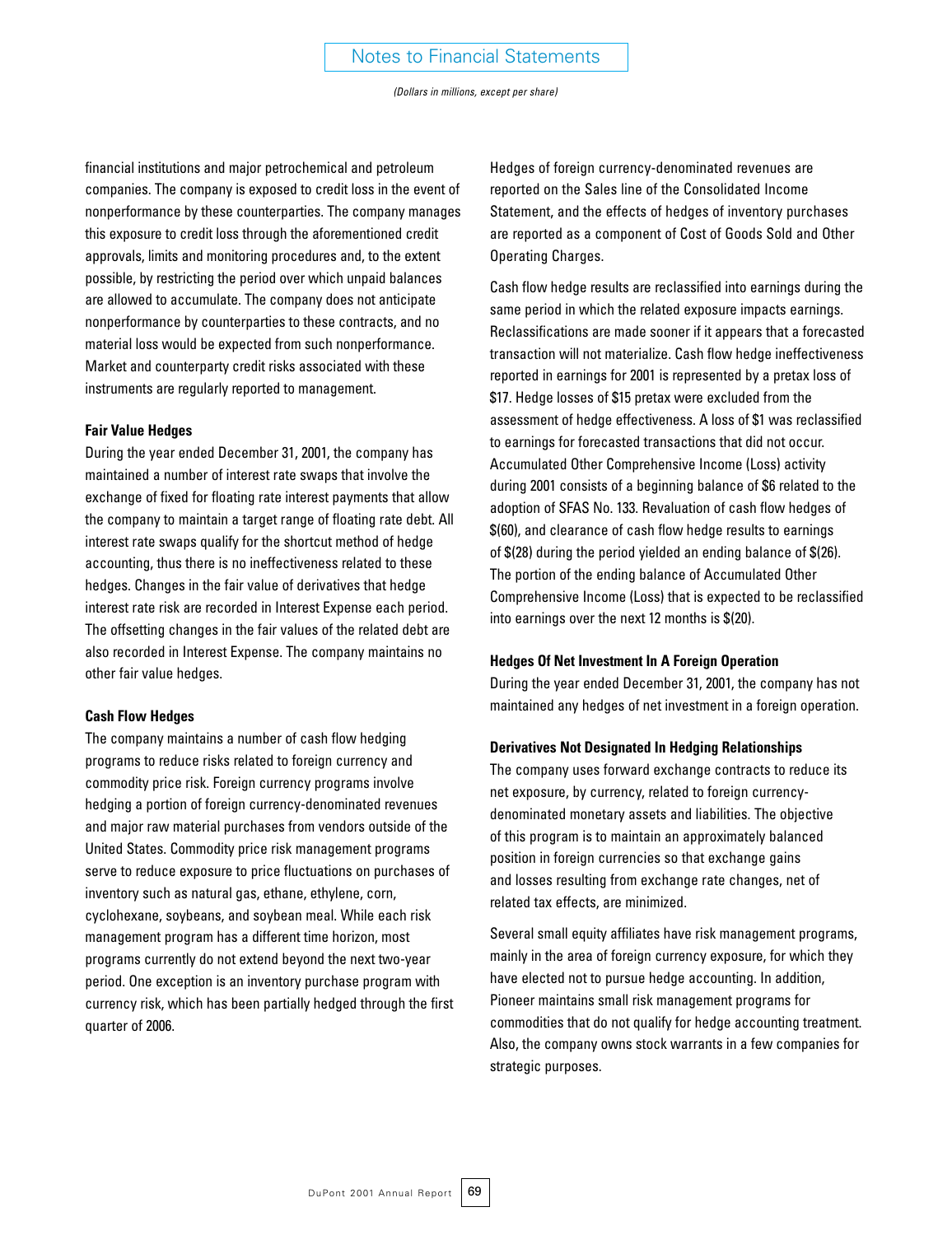#### **Currency Risk**

The company routinely uses forward exchange contracts to hedge its net exposures, by currency, related to monetary assets and liabilities of its operations that are denominated in currencies other than the designated functional currency. The primary business objective of this hedging program is to maintain an approximately balanced position in foreign currencies so that exchange gains and losses resulting from exchange rate changes, net of related tax effects, are minimized.

Starting in 2001, option and forward exchange contracts were routinely used to offset a portion of the company's exposure to foreign currency-denominated revenues. The objective of this new hedge program is to reduce earnings and cash flow volatility related to changes in foreign currency exchange rates.

In addition, the company from time to time will enter into forward exchange contracts to establish with certainty the functional currency amount of future firm commitments denominated in another currency. Decisions regarding whether or not to hedge a given commitment are made on a case-bycase basis, taking into consideration the amount and duration of the exposure, market volatility and economic trends. At December 31, 2001, the fair value of open forward exchange contracts designated as hedges of firm foreign currency commitments was not material. Forward exchange contracts are also used from time to time to manage near-term foreign currency cash requirements and, from time to time, to place foreign currency deposits and marketable securities investments into currencies offering favorable returns. Net cash inflow (outflow) from settlement of forward exchange contracts was \$93, \$139 and \$(73) for the years 2001, 2000 and 1999, respectively.

In December 1998 the company entered into forward exchange contracts to purchase 3.1 billion German marks for about \$1,900 in conjunction with the signing of a definitive agreement to purchase the coatings business of Hoechst AG for 3.1 billion German marks. The business purpose of these contracts was to lock in the U.S. dollar functional currency cost of this acquisition and thereby prevent adverse movements in the dollar/mark exchange rate from causing the net U.S. dollar cash purchase price to exceed the negotiated fair value of the business. The use of hedge

accounting for these contracts was precluded by accounting guidance. Changes in fair value of these contracts were included in income in the period the change occurred. These contracts expired in August 1999.

## **Interest Rate Risk**

The company primarily uses interest rate swaps as part of its program to manage the interest rate mix of the total debt portfolio and related overall cost of borrowing.

Interest rate swaps involve the exchange of fixed for floating rate interest payments that are fully integrated with underlying fixedrate bonds or notes to effectively convert fixed rate debt into floating rate debt based on LIBOR or commercial paper rates.

At December 31, 2001, the company had entered into interest rate swap agreements totaling a notional amount of \$1,073 whereby the company, over the remaining term of the underlying note, will receive a fixed rate payment equivalent to the fixed interest rate of the underlying note, and pay a floating rate of interest that is based on three- or six-month U.S. dollar LIBOR or commercial paper rates. The fair value of the swaps at December 31, 2001, and 2000, was \$23 and \$(3), respectively.

Interest rate financial instruments did not have a material effect on the company's overall cost of borrowing at December 31, 2001 and 2000.

See also Notes 20 and 22 for additional descriptions of interest rate financial instruments.

#### **Commodity Price Risk**

The company enters into exchange-traded and over-the-counter derivative commodity instruments to hedge its exposure to price fluctuations on certain raw material purchases. In addition, Pioneer enters into exchange-traded derivative commodity instruments to hedge the commodity price risk associated with compensating growers. The fair value of outstanding derivative commodity instruments at December 31, 2001, and 2000, was \$(43) and \$14, respectively.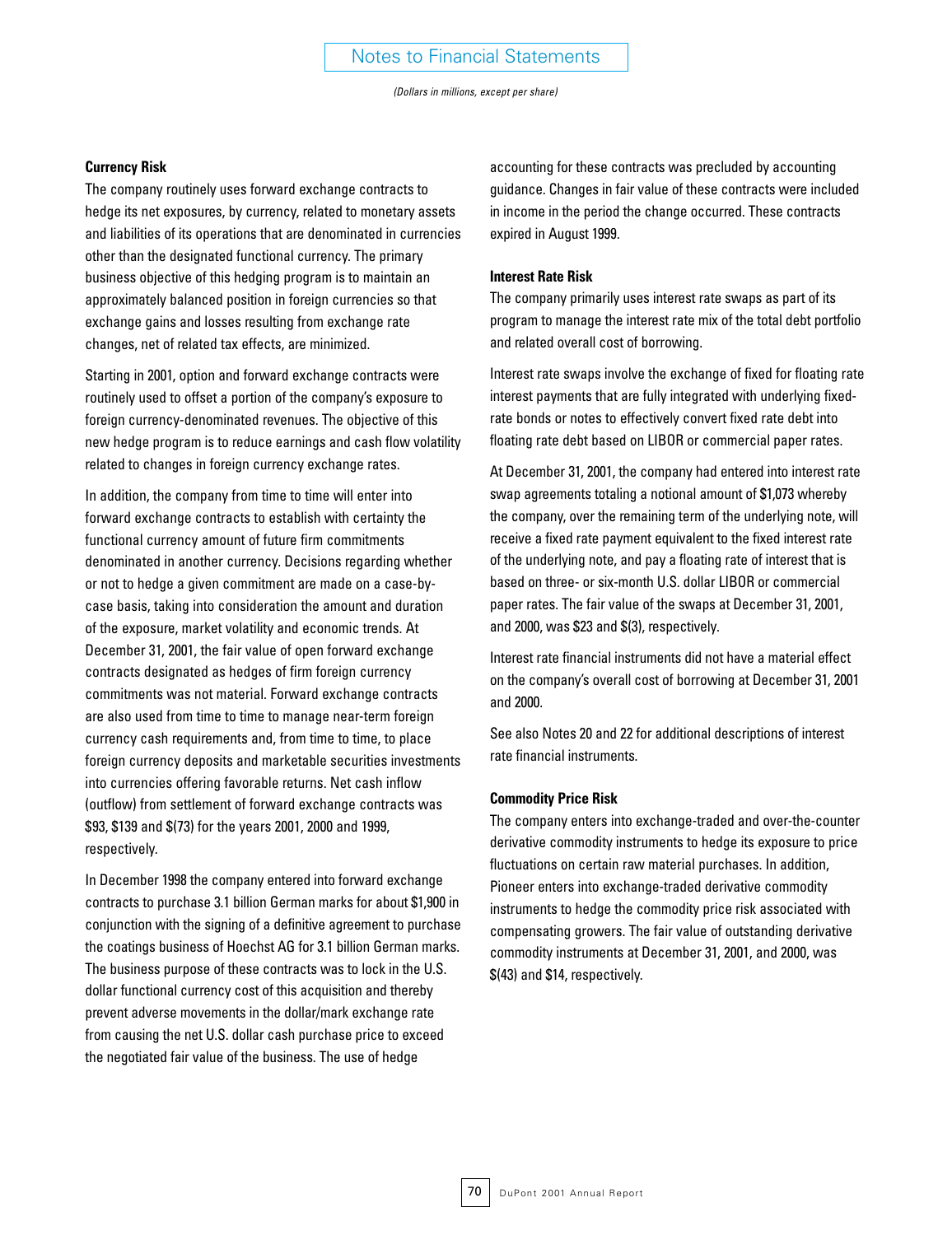# **31. Geographic Information**

|                                       | 2001          |                 | 2000          |                 | 1999          |                 |
|---------------------------------------|---------------|-----------------|---------------|-----------------|---------------|-----------------|
|                                       | Net<br>Sales* | Net<br>Property | Net<br>Sales* | Net<br>Property | Net<br>Sales* | Net<br>Property |
| <b>North America</b>                  |               |                 |               |                 |               |                 |
| <b>United States</b>                  | \$12,054      | \$8,167         | \$14,509      | \$<br>8,887     | \$13,656      | \$8,977         |
| Canada                                | 918           | 536             | 1,074         | 538             | 989           | 482             |
| Mexico                                | 559           | 164             | 581           | 165             | 500           | 146             |
| Other                                 | 82            | 85              | 76            | 151             | 114           | 150             |
| Total                                 | 13,613        | 8,952           | 16,240        | 9,741           | 15,259        | 9,755           |
| <b>Europe, Middle East and Africa</b> |               |                 |               |                 |               |                 |
| Germany                               | 1,590         | 585             | 1,716         | 641             | 1,743         | 733             |
| France                                | 929           | 170             | 986           | 181             | 979           | 228             |
| <b>United Kingdom</b>                 | 704           | 709             | 783           | 721             | 960           | 965             |
| Italy                                 | 854           | 25              | 915           | 29              | 884           | 29              |
| <b>Other</b>                          | 2,354         | 1,243           | 2,474         | 1,232           | 2,598         | 1,275           |
| Total                                 | 6,431         | 2,732           | 6,874         | 2,804           | 7,164         | 3,230           |
| <b>Asia Pacific</b>                   |               |                 |               |                 |               |                 |
| Japan                                 | 906           | 75              | 1,023         | 78              | 928           | 138             |
| Taiwan                                | 663           | 632             | 809           | 680             | 690           | 769             |
| China                                 | 623           | 133             | 487           | 142             | 361           | 146             |
| Singapore                             | 110           | 325             | 134           | 345             | 112           | 379             |
| <b>Other</b>                          | 1,355         | 127             | 1,506         | 126             | 1,393         | 197             |
| Total                                 | 3,657         | 1,292           | 3,959         | 1,371           | 3,484         | 1,629           |
| <b>South America</b>                  |               |                 |               |                 |               |                 |
| <b>Brazil</b>                         | 576           | 187             | 686           | 123             | 594           | 105             |
| Argentina                             | 223           | 102             | 243           | 118             | 172           | 126             |
| <b>Other</b>                          | 226           | 22              | 266           | 25              | 245           | 26              |
| Total                                 | 1,025         | 311             | 1,195         | 266             | 1,011         | 257             |
| <b>Total</b>                          | \$24,726      | \$13,287        | \$28,268      | \$14,182        | \$26,918      | \$14,871        |

*\* Sales are attributed to countries based on location of customer.*

# **32. Segment Information**

The company's strategic business units (operating segments) are organized by product line. For purposes of SFAS No. 131, these have been aggregated into eight reportable segments including Agriculture & Nutrition, Nylon, Performance Coatings & Polymers, Pharmaceuticals, Pigments & Chemicals, Polyester, Specialty Fibers and Specialty Polymers. The company groups the results of its nonaligned businesses and embryonic businesses under Other. Major products by segment include: Agriculture & Nutrition (hybrid seed corn and soybean seed, herbicides, fungicides, insecticides, value-enhanced grains and soy protein); Nylon (flooring systems, industrial fibers and intermediates); Performance Coatings & Polymers (automotive finishes, engineering polymers and elastomers); Pharmaceuticals (prescription pharmaceuticals and

radiopharmaceuticals prior to October 1, 2001, and only the company's interest in the Cozaar®/Hyzaar® collaboration thereafter); Pigments & Chemicals (white pigment and mineral products, specialty chemicals and fluorochemicals); Polyester (films and polyester fibers, resins and intermediates); Specialty Fibers (Lycra® brand elastane, textiles, nonwovens and aramids); and Specialty Polymers (photopolymers, electronic materials, packaging and industrial polymers, fluoropolymers and Corian® and Zodiaq® surfaces). The company operates globally in substantially all of its product lines. The company's sales are not materially dependent on a single customer or small group of customers. The Performance Coatings & Polymers and Nylon segments have several large customers in their respective industries that are important to these segments' operating results.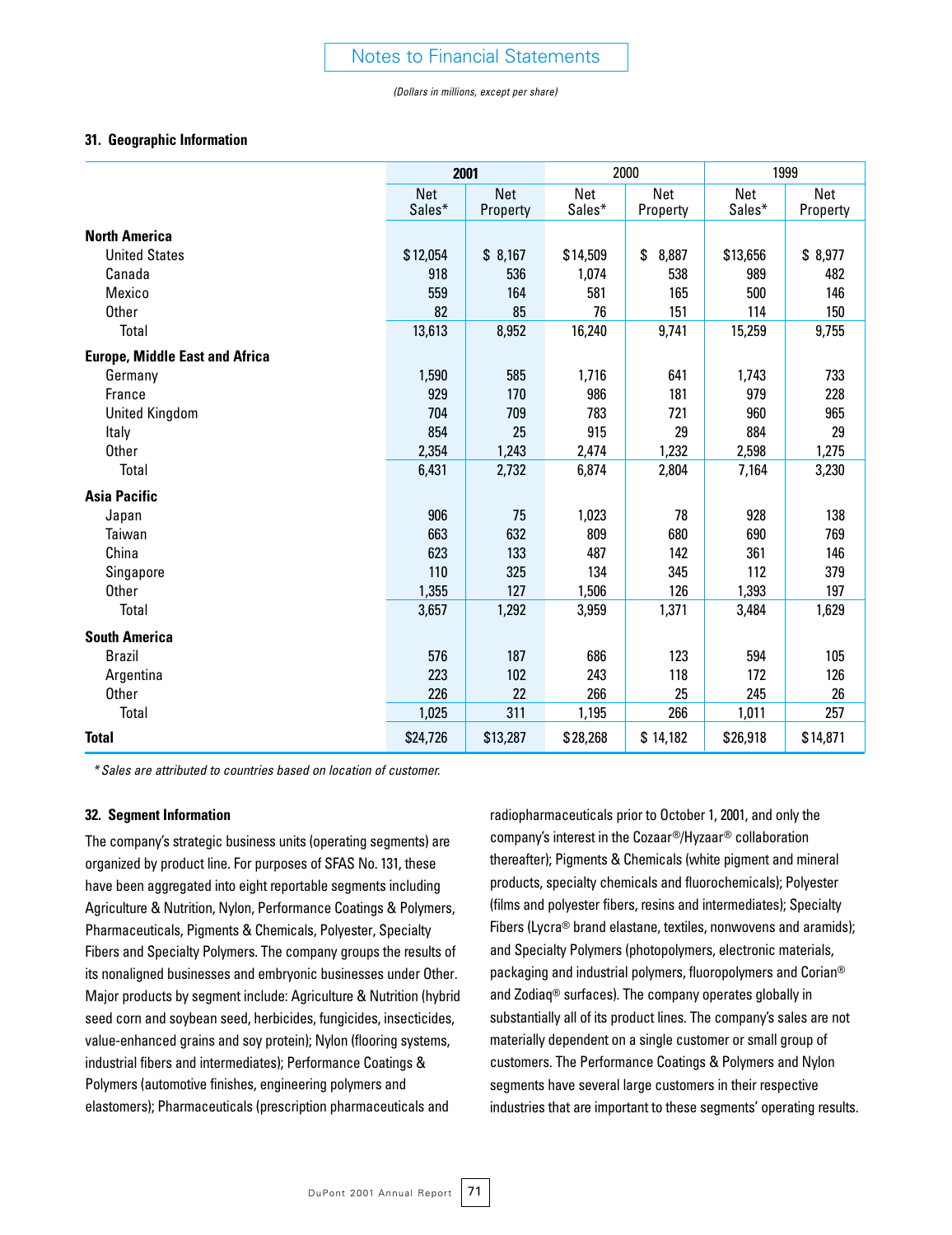In general, the accounting policies of the segments are the same as those described in the Summary of Significant Accounting Policies. Exceptions are noted as follows and are shown in the reconciliations below. Prior years' data have been reclassified to reflect the 2001 organizational structure. Sales include pro rata equity affiliate sales and intersegment transfers. Products are transferred between segments on a basis intended to reflect as nearly as practicable the "market value" of the products. After-tax operating income does not include corporate expenses, interest, exchange gains (losses) and corporate minority interests. Segment net assets measures

net working capital, net permanent investment and other noncurrent operating assets and liabilities of the segment. Affiliate net assets (pro rata share) excludes borrowings and other long-term liabilities. Depreciation and amortization includes depreciation on research and development facilities and amortization of goodwill and other intangible assets, excluding write-down of assets discussed in Note 6. Expenditures for long-lived assets excludes investments in affiliates and includes payments for property, plant and equipment as part of business acquisitions. See Note 28 for discussion of strategic acquisitions in the segments.

|                                         | Agriculture<br>&         |          | Performance<br>Coatings & |                          | Pigments       |           | Specialty     | Specialty |                   |                    |
|-----------------------------------------|--------------------------|----------|---------------------------|--------------------------|----------------|-----------|---------------|-----------|-------------------|--------------------|
|                                         | Nutrition                | Nylon    | Polymers                  | Pharma-<br>ceuticals     | &<br>Chemicals | Polyester | <b>Fibers</b> | Polymers  | <b>Other</b>      | Total <sup>1</sup> |
| 2001                                    |                          |          |                           |                          |                |           |               |           |                   |                    |
| Total segment sales                     | \$4,316                  | \$2.696  | \$5,754                   | \$<br>902                | \$3,554        | \$1.895   | \$4,418       | \$3.875   | \$<br>279         | \$27,689           |
| Intersegment transfers                  | $\overline{\phantom{0}}$ | 31       | 4                         | L,                       | 234            | 17        | 65            | 108       | 21                | 480                |
| After-tax operating income <sup>2</sup> | 19                       | (75)     | 319                       | 3,924                    | 439            | (349)     | 356           | 372       | (69)              | 4,936              |
| Depreciation and amortization           | 497                      | 142      | 247                       | 100                      | 174            | 105       | 306           | 180       | 10                | 1,761              |
| Equity in earnings of affiliates        | (13)                     | (9)      | 13                        |                          | $\mathbf{1}$   | (62)      | 3             | 20        | $\qquad \qquad -$ | (47)               |
| Provision for income taxes              | (108)                    | (2)      | 286                       | 2,275                    | 246            | (207)     | 212           | 236       | (51)              | 2,887              |
| Segment net assets                      | 8,998                    | 1,838    | 3,927                     | 102 <sup>3</sup>         | 1,732          | 2,042     | 4,213         | 2,513     | 303               | 25,668             |
| Affiliate net assets                    | 125                      | 461      | 532                       | 34                       | 43             | 1,162     | 635           | 260       | 115               | 3,367              |
| Expenditures for long-lived assets      | 177                      | 115      | 182                       | 50                       | 149            | 27        | 328           | 249       | 19                | 1,296              |
| 2000                                    |                          |          |                           |                          |                |           |               |           |                   |                    |
| <b>Total segment sales</b>              | \$4,461                  | \$3.149  | \$6,485                   | \$1,487                  | \$3,907        | \$2.278   | \$4,959       | \$4,508   | \$<br>443         | \$31.677           |
| Intersegment transfers                  | $\overline{\phantom{0}}$ | 31       | 4                         | $\overline{\phantom{0}}$ | 262            | 51        | 73            | 196       | 25                | 642                |
| After-tax operating income 4            | (227)                    | 285      | 674                       | 89                       | 714            | 66        | 740           | 714       | 39                | 3,094              |
| Depreciation and amortization           | 474                      | 153      | 245                       | 138                      | 185            | 126       | 319           | 175       | 39                | 1,854              |
| Equity in earnings of affiliates        | (13)                     | 33       | 67                        | $\overline{\phantom{0}}$ | 3              | 23        | 36            | 41        | 8                 | 198                |
| Provision for income taxes              | (235)                    | 164      | 426                       | (2)                      | 342            | 25        | 356           | 391       | 21                | 1,488              |
| Segment net assets                      | 9,845                    | 1,953    | 4,158                     | 2,054                    | 1,693          | 2,682     | 4,084         | 2,374     | 273               | 29,116             |
| Affiliate net assets                    | 145                      | 516      | 615                       | 34                       | 44             | 1,337     | 514           | 266       | 145               | 3,616              |
| Expenditures for long-lived assets      | 267                      | 187      | 208                       | 114                      | 166            | 40        | 361           | 243       | 122               | 1,708              |
| 1999                                    |                          |          |                           |                          |                |           |               |           |                   |                    |
| Total segment sales                     | \$3,019                  | \$ 3,068 | \$6,111                   | \$1,630                  | \$3,660        | \$2,401   | \$5,080       | \$4,255   | \$<br>480         | \$29,704           |
| Intersegment transfers                  | $\overline{\phantom{0}}$ | 27       | 10                        | $\overline{\phantom{0}}$ | 237            | 187       | 88            | 152       | 32                | 733                |
| After-tax operating income 5            | (1, 952)                 | (23)     | 582                       | 230                      | 634            | (133)     | 832           | 668       | 34                | 872                |
| Depreciation and amortization           | 227                      | 142      | 225                       | 121                      | 190            | 217       | 334           | 172       | 63                | 1,691              |
| Equity in earnings of affiliates        | 22                       | 29       | 60                        | $\overline{\phantom{0}}$ | $\overline{2}$ | (13)      | 42            | 27        | (4)               | 165                |
| Provision for income taxes              | (3)                      | 172      | 416                       | 132                      | 317            | (50)      | 419           | 365       | 26                | 1,794              |
| Segment net assets                      | 11,451                   | 1,830    | 4,060                     | 1,941                    | 1,771          | 2,563     | 4,025         | 2,330     | 295               | 30,266             |
| Affiliate net assets                    | 123                      | 255      | 404                       | 31                       | 63             | 770       | 452           | 248       | $\qquad \qquad -$ | 2,346              |
| Expenditures for long-lived assets      | 1,057                    | 208      | 759                       | 101                      | 144            | 120       | 425           | 270       | 117               | 3,201              |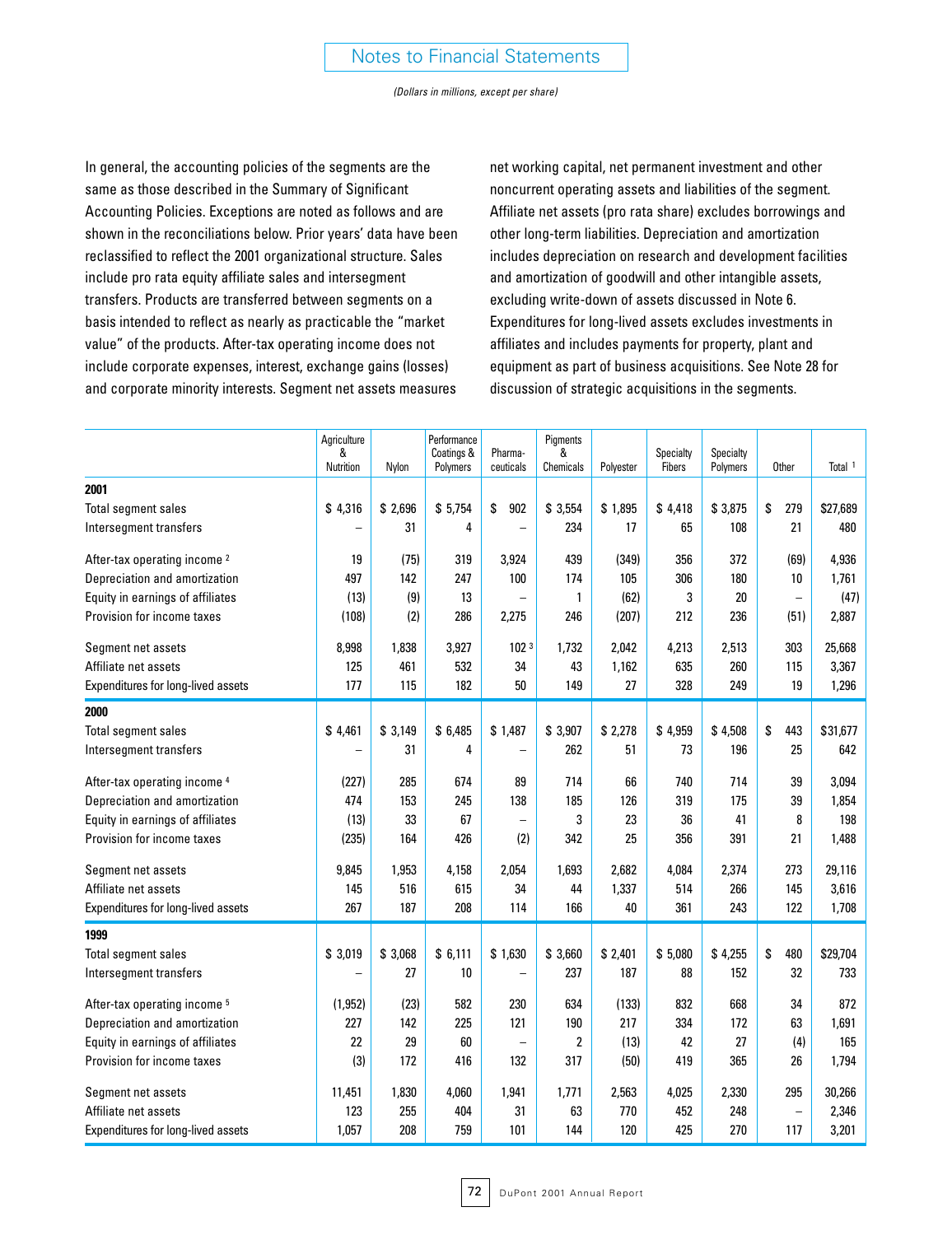*1 A reconciliation of the totals reported for the operating segments to the applicable line items on the consolidated financial statements is as follows:*

## **Segment Sales to Total Sales**

|                                          | 2001     | 2000     | 1999     |
|------------------------------------------|----------|----------|----------|
| Total segment sales                      | \$27,689 | \$31,677 | \$29,704 |
| Elimination of intersegment transactions | (480)    | (642)    | (733)    |
| Elimination of equity affiliate sales    | (2, 493) | (2.773)  | (2,057)  |
| <b>Miscellaneous</b>                     | 10       | 6        | 4        |
| Total sales                              | \$24,726 | \$28,268 | \$26,918 |

## **After-Tax Operating Income to Income from Continuing Operations**

|                                      | 2001    | 2000      | 1999                 |
|--------------------------------------|---------|-----------|----------------------|
| <b>Total segment ATOI</b>            | \$4,936 | \$3,094   | 872                  |
| Interest and exchange gains (losses) | (311)   | (493)     | $(362)$ <sup>a</sup> |
| Corporate expenses                   | (281)   | $(287)$ b | (291)                |
| Corporate minority interests c       | (16)    |           |                      |
| Income from continuing operations    | \$4,328 | \$2,314   | \$219                |

- *a Includes a charge of \$81 on forward exchange contracts to lock in the U.S. dollar cost of the Herberts acquisition partly offset by a \$49 benefit related to recalculation of interest on federal tax refunds and tax liabilities.*
- *b Includes a nonoperating gain of \$19 on issuance of stock by an affiliate. This represents the increase in the company's equity investment in DuPont Photomasks that resulted from the issuance by DuPont Photomasks of additional shares to unrelated parties at a price in excess of book value.*
- *c Represents a rate of return to minority interest investors who made capital contributions during 2001 to consolidated subsidiaries. See Note 24.*

# **Segment Net Assets to Total Assets**

|                                    | 2001      | 2000     | 1999     |
|------------------------------------|-----------|----------|----------|
| Total segment net assets           | \$25,668  | \$29,116 | \$30,266 |
| Corporate assets                   | $10.463*$ | 5.603    | 5.173    |
| Liabilities included in net assets | 4.188     | 4.707    | 5,338    |
| <b>Total assets</b>                | \$40.319  | \$39,426 | \$40,777 |

*\* Reflects an increase in Cash and Cash Equivalents related primarily to the sale of DuPont Pharmaceuticals.*

# **Other Items**

|                                       | Segment<br><b>Totals</b> | Adjustments | Consolidated<br><b>Totals</b> |
|---------------------------------------|--------------------------|-------------|-------------------------------|
| 2001                                  |                          |             |                               |
| Depreciation and amortization         | \$1,761                  | \$<br>(7)   | \$1,754                       |
| Equity in earnings of affiliates      | (47)                     | 4           | (43)                          |
| Provision for income taxes            | 2,887                    | (420)       | 2,467                         |
| Affiliate net assets                  | 3,367                    | (1, 322)    | 2,045                         |
| Expenditures for long-lived<br>assets | 1,296                    | 198         | 1,494                         |
| 2000                                  |                          |             |                               |
| Depreciation and amortization         | \$1,854                  | \$<br>6     | \$1,860                       |
| Equity in earnings of affiliates      | 198                      | 91          | 289                           |
| Provision for income taxes            | 1,488                    | (416)       | 1,072                         |
| Affiliate net assets                  | 3,616                    | (1, 410)    | 2,206                         |
| Expenditures for long-lived<br>assets | 1,708                    | 226         | 1,934                         |
| 1999                                  |                          |             |                               |
| Depreciation and amortization         | \$1,691                  | \$<br>(1)   | \$1,690                       |
| Equity in earnings of affiliates      | 165                      | (30)        | 135                           |
| Provision for income taxes            | 1,794                    | (384)       | 1,410                         |
| Affiliate net assets                  | 2,346                    | (887)       | 1,459                         |
| Expenditures for long-lived           |                          |             |                               |
| assets                                | 3,201                    | 177         | 3,378                         |

## *2 Includes the following benefits (charges):*

| Agriculture & Nutrition a b c     | (225)   |
|-----------------------------------|---------|
| Nylon <sup>ab</sup>               | (135)   |
| Performance Coatings & Polymers b | (58)    |
| Pharmaceuticals <sup>d</sup>      | 3,866   |
| Pigments & Chemicals b            | (30)    |
| Polyester <sup>abe</sup>          | (275)   |
| Specialty Fibers <sup>b</sup>     | (31)    |
| Specialty Polymers <sup>b</sup>   | (30)    |
| Other bf                          | (5)     |
|                                   | \$3,077 |

*a Includes a net benefit of \$21 resulting from changes in estimates related to restructuring activities, principally in the following segments: Agriculture & Nutrition – \$6; Nylon – \$8; and Polyester – \$4.* 

- *b Includes charges of \$679 resulting from employee terminations, facility shutdowns and asset impairments in the following segments: Agriculture & Nutrition – \$80; Nylon – \$143; Performance Coatings & Polymers – \$60; Pigments & Chemicals – \$30; Polyester – \$264; Specialty Fibers – \$30; Specialty Polymers – \$32; and Other – \$40.*
- *c Includes a charge of \$32 to write-down intangible assets related to the TOPCROSS* ® *high oil corn business due to a decision to discontinue development research efforts, primarily as a result of a deteriorating commercial market outlook, a charge of \$83 resulting from the sale of acquired Pioneer inventories and a charge of \$35 related to settlement of litigation with Monsanto.*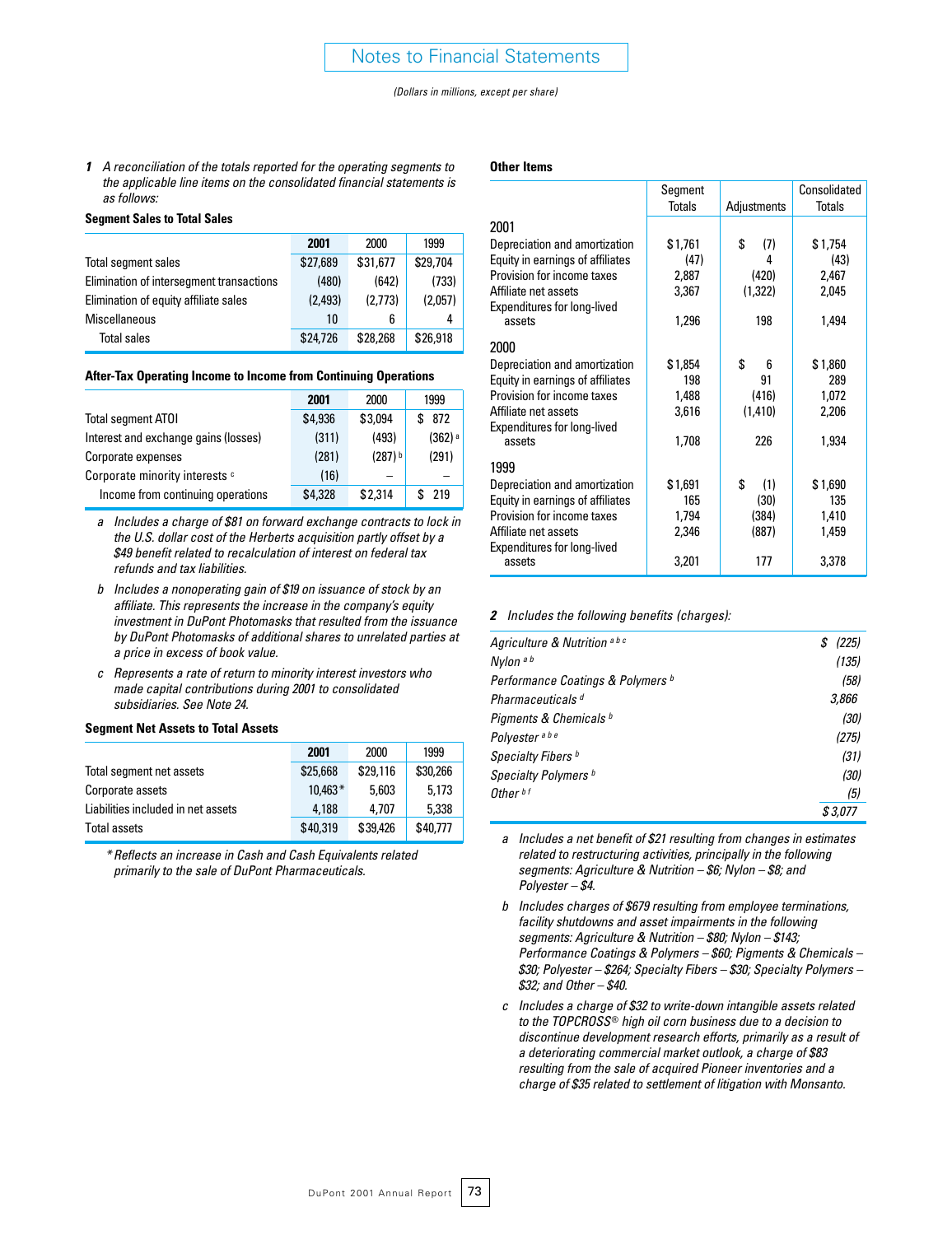- *d Represents a gain of \$3,866 associated with the sale of DuPont Pharmaceuticals to Bristol-Myers Squibb, including an associated deferred tax benefit of \$49.*
- *e Includes a charge of \$15 resulting from the shutdown of Polyester assets at the Circleville, Ohio site.*
- *f Includes a gain of \$34 resulting from the company's sale of stock that reduced its ownership interest in DuPont Photomasks, Inc.*
- *3 Represents segment net assets after the sale of certain assets to Bristol-Myers Squibb on October 1, 2001.*
- *4 Includes the following benefits (charges) :*

| Agriculture & Nutrition <sup>ab</sup>         | (572)<br>S |
|-----------------------------------------------|------------|
| $N$ ylon <sup>a c</sup>                       | 27         |
| Performance Coatings & Polymers <sup>ad</sup> | (59)       |
| Pharmaceuticals <sup>e</sup>                  | (44)       |
| Pigments & Chemicals f                        | (1)        |
| Polyester <sup>a</sup>                        | 4          |
| Other <sup><math>g</math></sup>               | 62         |
|                                               | '583)      |

- *a Includes a net benefit of \$15 resulting from changes in estimates related to prior restructuring activities as follows: Agriculture & Nutrition – \$6; Nylon – \$3; Performance Coatings & Polymers – \$2; and Polyester – \$4.*
- *b Includes the following charges: \$379 resulting from the sale of acquired Pioneer inventories, \$215 to write down the company's investment in WebMD to estimated fair market value and to write off warrants returned to WebMD in connection with terminating the company's 1999 health care collaboration agreement, \$62 to increase the company's reserve for Benlate*® *litigation, and \$42 for accrued post-employment costs for Pioneer employees. These charges are partly offset by a \$109 gain resulting from the sale by Pioneer of certain equity securities classified as available-for-sale and a credit of \$11 to reduce the preliminary allocation of purchase price to purchased in-process research and development.*
- *c Includes a \$24 gain related to formation of a 50/50 global joint venture with Sabanci for industrial nylon.*
- *d Includes a charge of \$61 related to employee separation costs for about 1,000 employees within DuPont Performance Coatings, the shutdown of related manufacturing facilities, and other exit costs.*
- *e Includes a charge of \$44 to establish a litigation reserve.*
- *f Includes a charge of \$17 resulting from restructuring manufacturing operations at the Chambers Works site, offset by a gain of \$16 attributable to the sale of the company's interest in a Mexican affiliate.*
- *g Includes a noncash benefit of \$62 resulting from the sale of stock that reduced the company's ownership interest in DuPont Photomasks.*

### *5 Includes the following benefits (charges):*

| Agriculture & Nutrition <sup>ab</sup> | \$(2,110)  |
|---------------------------------------|------------|
| $N$ vlon <sup>ac</sup>                | (326)      |
| Performance Coatings & Polymers ad    | (63)       |
| Pharmaceuticals <sup>ae</sup>         | (33)       |
| Pigments & Chemicals <sup>a</sup>     |            |
| Polyester <sup>af</sup>               | (80)       |
| Specialty Fibers <sup>a</sup>         |            |
| Specialty Polymers <sup>a</sup>       | 2          |
| Other <sup>a</sup>                    | 16         |
|                                       | \$(2, 592) |

- *a Includes a net benefit of \$47 resulting from changes in estimates related to restructuring and divestiture activities as follows: Agriculture & Nutrition – \$2; Nylon – \$11; Performance Coatings & Polymers – \$1; Pharmaceuticals – \$3; Pigments & Chemicals – \$1; Polyester – \$10; Specialty Fibers – \$1; Specialty Polymers – \$2; and Other – \$16.*
- *b Includes a charge of \$107 attributable to employee separation costs, shutdown of various manufacturing facilities and the write-off of an intangible asset resulting from the loss of exclusive product marketing rights; a charge of \$2,186 related to the write-off of purchased in-process research and development in conjunction with the acquisition of the remaining 80 percent interest in Pioneer; and a \$208 gain associated with exchanging the company's investment in WebMD for Healtheon/WebMD.*
- *c Includes a charge of \$337, of which \$247 is attributable to an impairment charge for the write-down of the adipic acid plant in Singapore that continues to be operated. Other costs are principally due to the write-down of manufacturing assets in India pursuant to a sales agreement and the liquidation of a joint venture in China.*
- *d Includes a charge of \$64 attributable to purchased in-process research and development in conjunction with the acquisition of Herberts.*
- *e Includes a charge of \$36 resulting from the finalization of the tax basis related to the assets acquired and liabilities assumed in connection with the purchase of Merck's 50 percent interest in The DuPont Merck Pharmaceutical Company.*
- *f Includes a \$50 charge resulting from a loss on the formation of a 50/50 global joint venture with Teijin for the polyester films business and a \$40 charge related to employee separation costs.*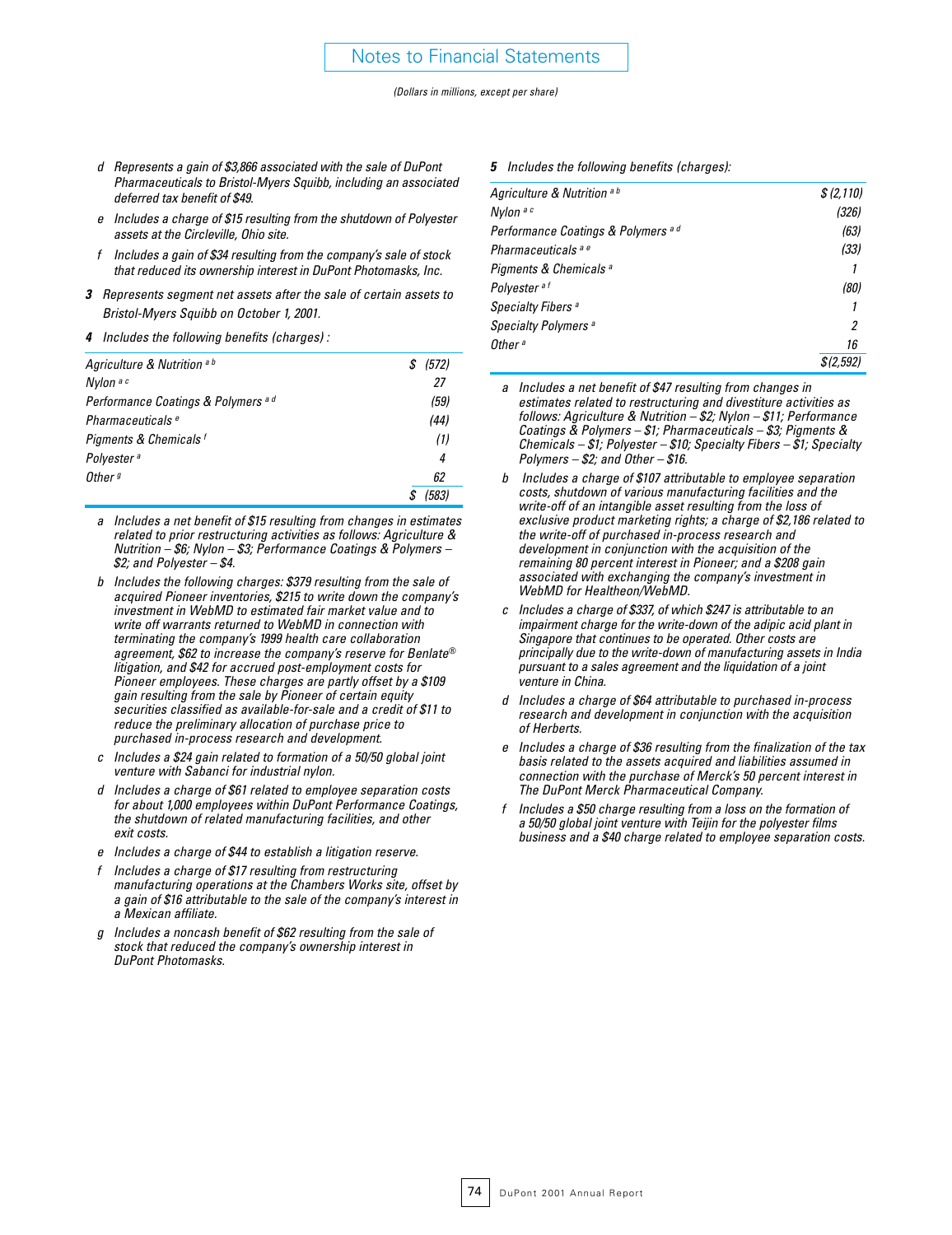# **33. Subsequent Events**

In February 2002 the Argentine government announced several economic measures in an effort to stabilize economic turmoil in the country. One of these measures requires the immediate conversion of the company's U.S. dollardenominated trade receivables to Argentine pesos. This action is expected to result in an exchange loss of about \$50 which will be reflected in the company's first quarter 2002 financial results.

In February 2002 the company announced the realignment of its businesses into five market- and technology-focused growth platforms: DuPont Electronic & Communication Technologies, DuPont Performance Materials, DuPont Coatings & Color Technologies, DuPont Safety & Protection, and DuPont Agriculture & Nutrition. The company also announced the creation of a Textiles and Interiors subsidiary. DuPont will consider a full range of options to separate DuPont Textiles & Interiors from the company.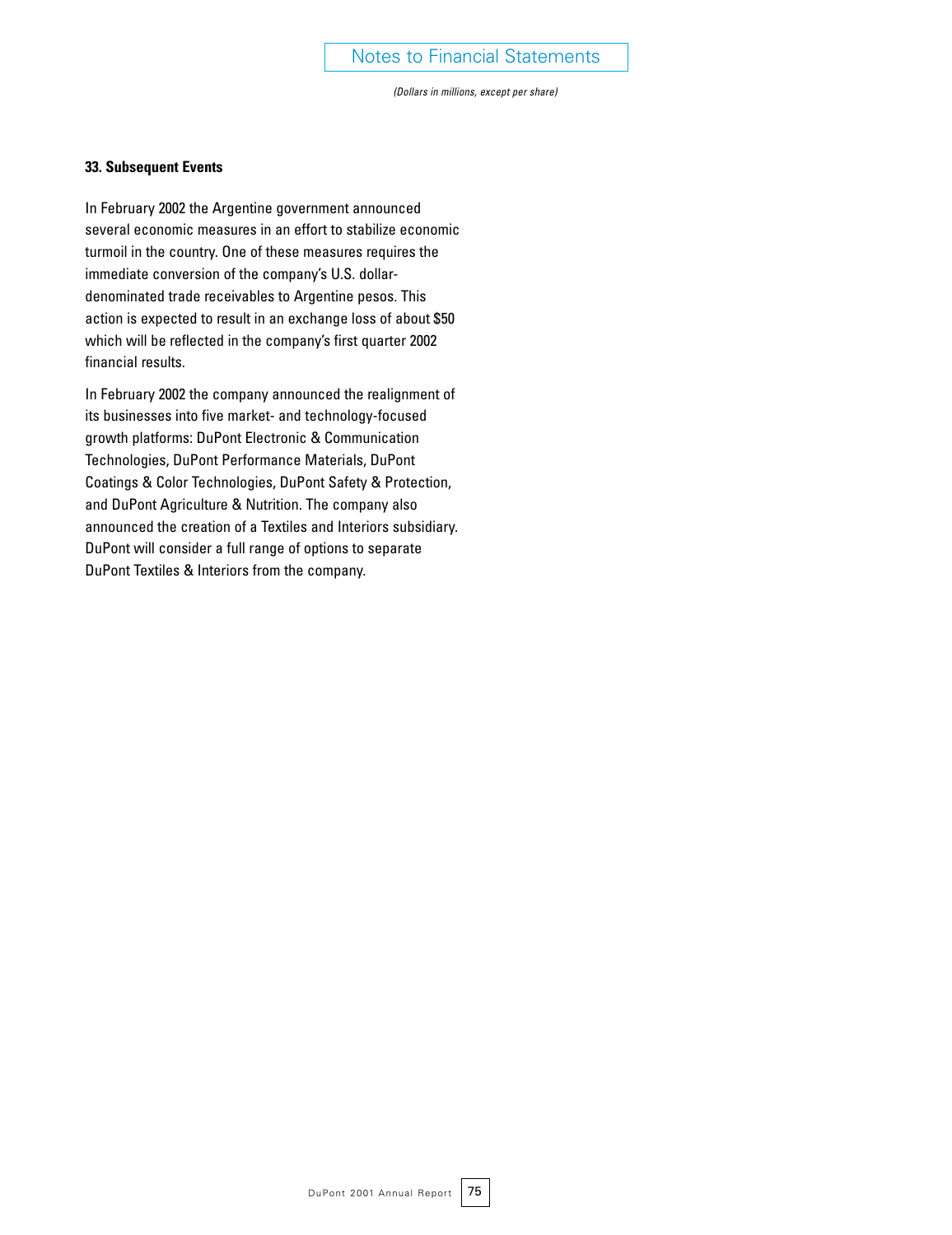# Quarterly Financial Data

## *(Dollars in millions, except per share)*

|                                                                     | <b>Quarter Ended</b> |                      |              |             |
|---------------------------------------------------------------------|----------------------|----------------------|--------------|-------------|
|                                                                     | March 31             | June 30              | September 30 | December 31 |
| 2001                                                                |                      |                      |              |             |
| <b>Sales</b>                                                        | \$6.859              | \$6,997              | \$5,641      | \$5,229     |
| Cost of goods sold and other expenses 1                             | 6,092                | 7,376                | 5.527        | 5.077       |
| Income before cumulative effect of a change in accounting principle | 484                  | (213)                | 142          | 3,915       |
| Net income (loss)                                                   | 495 2                | $(213)$ <sup>3</sup> | 1424         | 3,915 5     |
| Basic earnings (loss) per share of common stock before cumulative   |                      |                      |              |             |
| effect of a change in accounting principle <sup>6</sup>             | .46                  | (.21)                | .13          | 3.83        |
| Basic earnings (loss) per share of common stock 6                   | .47                  | (.21)                | .13          | 3.83        |
| Diluted earnings (loss) per share of common stock before cumulative |                      |                      |              |             |
| effect of a change in accounting principle 6                        | .46                  | (.21)                | .13          | 3.82        |
| Diluted earnings (loss) per share of common stock 6                 | .47                  | (.21)                | .13          | 3.82        |
| Dividends per share of common stock                                 | .35                  | .35                  | .35          | .35         |
| Market price of common stock <sup>7</sup>                           |                      |                      |              |             |
| High                                                                | 49.56                | 49.88                | 48.93        | 45.75       |
| Low                                                                 | 39.86                | 40.00                | 32.64        | 36.28       |
| 2000                                                                |                      |                      |              |             |
| <b>Sales</b>                                                        | \$7,593              | \$7,914              | \$6,445      | \$6.316     |
| Cost of goods sold and other expenses 1                             | 6,481                | 6,857                | 5,779        | 5.857       |
| Net income                                                          | 8038                 | 688 <sup>9</sup>     | 562 10       | 261 11      |
| Basic earnings per share of common stock 6                          | .76                  | .66                  | .54          | .25         |
| Diluted earnings per share of common stock 6                        | .76                  | .65                  | .53          | .25         |
| Dividends per share of common stock                                 | .35                  | .35                  | .35          | .35         |
| Market price of common stock 7                                      |                      |                      |              |             |
| High                                                                | 74.00                | 63.63                | 50.69        | 49.88       |
| Low                                                                 | 45.06                | 43.13                | 38.19        | 39.63       |

*1 Excludes interest expense and nonoperating items.*

*2 Includes a net charge of \$72 (\$.07 per share – diluted) reflecting: a noncash charge of \$83 resulting from the sale of acquired Pioneer inventories; and a benefit of \$11 resulting from a cumulative effect of a change in accounting principle.*

- *3 Includes a net charge of \$645 (\$.62 per share diluted) reflecting: a gain of \$34 on the sale of DuPont Photomasks stock; and a noncash charge of \$679 related to impairment charges and restructuring activities.*
- *4 Includes a net benefit of \$14 (\$.01 per share diluted) reflecting: a charge of \$35 to establish a reserve related to litigation settlement with Monsanto; and a benefit of \$49 resulting from recognition of differences between tax basis and book basis of the company's investment in DuPont Pharmaceuticals.*
- *5 Includes a net benefit of \$3,791 (\$3.70 per share diluted) reflecting: a gain of \$3,817 on the sale of DuPont Pharmaceuticals to Bristol-Myers Squibb, a benefit of \$21 resulting from changes in estimates related to restructuring activities, a charge of \$15 resulting from the shutdown of certain polyester assets and a charge of \$32 resulting from the write-down of certain Agriculture & Nutrition intangible assets.*
- *6 Earnings per share for the year may not equal the sum of quarterly earnings per share due to changes in average share calculations.*
- *7 As reported on the New York Stock Exchange, Inc. Composite Transactions Tape.*
- *8 Includes a net charge of \$95 (\$.09 per share diluted) reflecting: a noncash charge of \$215 resulting from the sale of acquired Pioneer inventories; a gain of \$109 from sale of available-for-sale securities; and a gain of \$11 to revise a prior estimate for the 1999 write-off of acquired in-process research and development.*
- *9 Includes a net charge of \$261 (\$.25 per share diluted) reflecting: a noncash charge of \$138 resulting from the sale of acquired Pioneer inventories; a charge of \$62 to increase the company's reserve for Benlate* ® *fungicide litigation; and a charge of \$61 related to employee separation costs and shutdown of manufacturing facilities.*
- *10 Includes a net benefit of \$25 (\$.02 per share diluted) reflecting: a gain of \$81 on the sale of DuPont Photomasks stock; a charge of \$55 related to Pioneer post-employment costs and finalization of purchase accounting; a charge of \$17 related to restructuring manufacturing operations; and a gain of \$16 from the sale of DuPont's interest in an affiliate.*
- *11 Includes a net charge of \$233 (\$.22 per share diluted) reflecting: a noncash charge of \$215 relating to the WebMD investment write-down and warrant write-off; a charge of \$44 to establish a litigation reserve in Pharmaceuticals; a noncash charge of \$13 resulting from the sales of Pioneer inventories; a gain of \$24 related to formation of a global 50/50 industrial nylon joint venture with Sabanci; and a gain of \$15 related to changes in restructuring activity estimates.*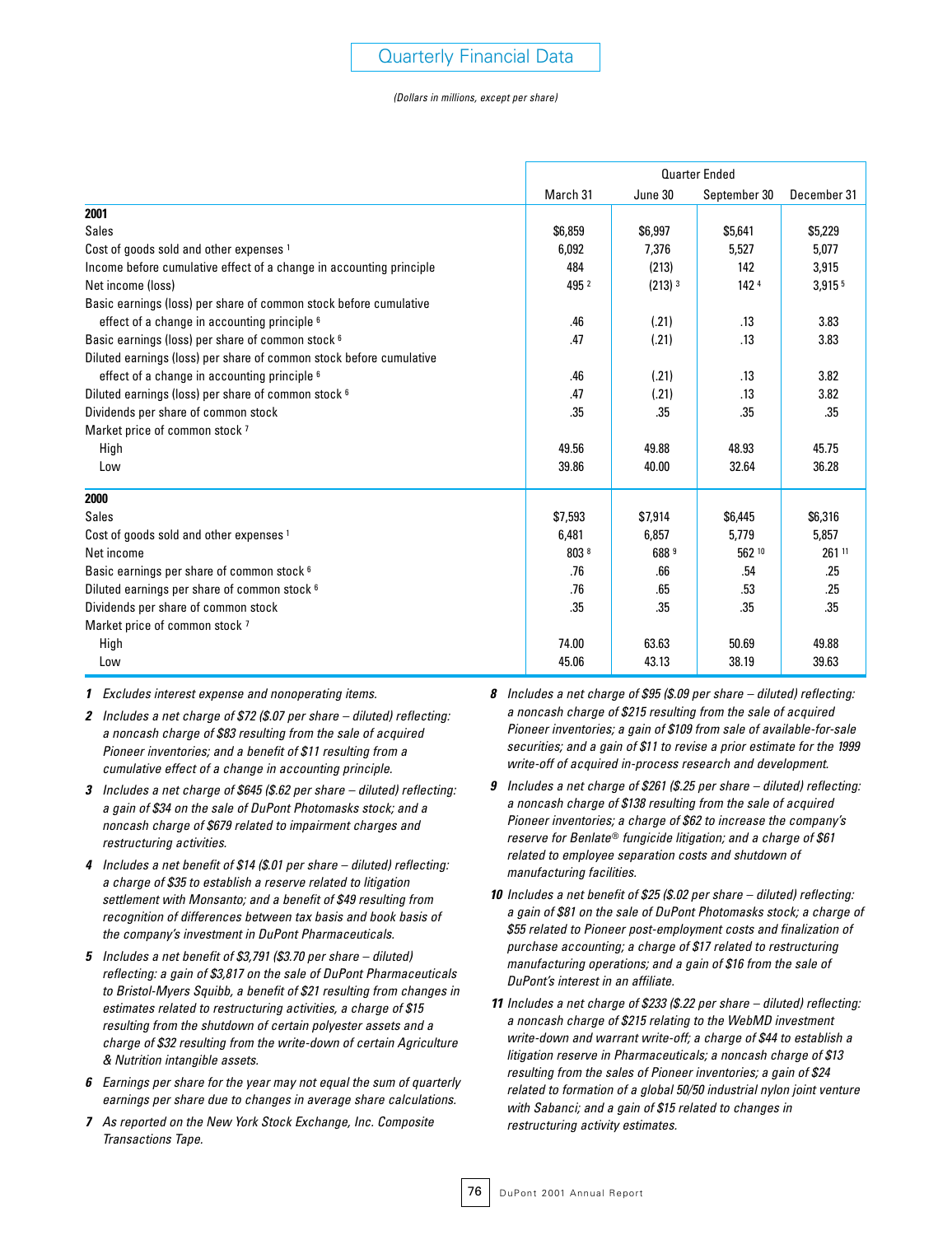|                                                       | 2001                           | 2000           | 1999       | 1998                  | 1997                  |
|-------------------------------------------------------|--------------------------------|----------------|------------|-----------------------|-----------------------|
| <b>Summary of operations</b>                          |                                |                |            |                       |                       |
| <b>Sales</b>                                          | \$24,726                       | \$28,268       | \$26,918   | \$24,767              | \$24,089              |
| Income from continuing operations before income taxes |                                |                |            |                       |                       |
| and minority interests                                | \$6,844                        | \$3,447        | \$1,690    | \$2,613               | \$2,829               |
| Provision for income taxes                            | \$2,467                        | \$1,072        | \$1,410    | \$<br>941             | \$1,354               |
| Income from continuing operations                     | \$4,328                        | \$2,314        | 219<br>\$  | \$1,648               | \$1,432               |
| Income from discontinued operations                   | \$                             | \$             | \$7,471    | \$ 3,033              | \$<br>973             |
| Net income                                            | \$4,3282                       | \$2,314        | \$7,690    | \$4,6813              | \$2,405               |
| Basic earnings per share of common stock              |                                |                |            |                       |                       |
| Income from continuing operations                     | \$<br>4.17                     | \$<br>2.21     | 0.19<br>\$ | 1.45<br>\$            | \$<br>1.26            |
| Income from discontinued operations                   | \$<br>$\overline{\phantom{m}}$ | \$<br>$\equiv$ | 6.89<br>\$ | \$<br>2.69            | \$<br>0.86            |
| Net income                                            | 4.17 <sup>2</sup><br>\$        | \$<br>2.21     | \$<br>7.08 | \$<br>4.14 3          | \$<br>2.12            |
| Diluted earnings per share of common stock            |                                |                |            |                       |                       |
| Income from continuing operations 4                   | \$<br>4.15                     | \$<br>2.19     | \$<br>0.19 | \$<br>1.43            | \$<br>1.24            |
| Income from discontinued operations                   | \$<br>$\overline{\phantom{m}}$ | \$<br>$\equiv$ | 6.80<br>\$ | \$<br>2.65            | \$<br>0.84            |
| Net income                                            | \$<br>4.15 2                   | \$2.19         | \$6.99     | \$<br>4.083           | \$<br>2.08            |
| <b>Financial position at year end</b>                 |                                |                |            |                       |                       |
| Working capital                                       | \$6,734                        | \$2,401        | \$1,425    | \$(2,374)             | \$(2,110)             |
| <b>Total assets</b>                                   | \$40,319                       | \$39,426       | \$40,777   | \$38,536              | \$36,689              |
| Borrowings and capital lease obligations              |                                |                |            |                       |                       |
| Short term                                            | \$1,464                        | \$3,247        | \$4,941    | \$6,629               | \$6,152               |
| Long term                                             | \$5,350                        | \$6,658        | \$6,625    | \$4,495               | \$ 5,897              |
| Stockholders' equity                                  | \$14,452                       | \$13,299       | \$12,875   | \$13,954              | \$11,270              |
| General                                               |                                |                |            |                       |                       |
| For the year                                          |                                |                |            |                       |                       |
| Capital expenditures                                  | \$1,634                        | \$2,022        | \$6,9885   | $$5,480$ <sup>5</sup> | $$7,075$ <sup>5</sup> |
| Depreciation                                          | \$1,320                        | \$1,415        | \$1,444    | \$1,452               | \$1,361               |
| Research and development expense 6                    | \$1,588                        | \$1,776        | \$1,617    | \$1,308               | \$1,072               |
| As percent of sales                                   | 6.4%                           | 6.3%           | 6.0%       | 5.3%                  | 4.5%                  |
| Average number of shares (millions)                   |                                |                |            |                       |                       |
| <b>Basic</b>                                          | 1,036                          | 1,043          | 1,085      | 1,129                 | 1,131                 |
| Diluted                                               | 1,041                          | 1,051          | 1,098      | 1,145                 | 1,150                 |
| Dividends per common share                            | 1.40<br>\$                     | \$<br>1.40     | \$<br>1.40 | \$1.365               | \$<br>1.23            |
| Common stock prices                                   |                                |                |            |                       |                       |
| High                                                  | \$49.88                        | \$74.00        | \$75.19    | \$84.44               | \$69.75               |
| Low                                                   | \$32.64                        | \$38.19        | \$50.06    | \$51.69               | \$46.38               |
| Year-end close                                        | \$42.51                        | \$48.31        | \$65.88    | \$53.06               | \$60.06               |
| At year end                                           |                                |                |            |                       |                       |
| Employees (thousands) 7                               | 79                             | 93             | 94         | 101                   | 98                    |
| Common stockholders of record (thousands)             | 127                            | 132            | 140        | 145                   | 154                   |
| Book value per common share                           | \$14.20                        | \$12.57        | \$12.09    | \$12.18               | \$<br>9.77            |

*1 See Management's Discussion and Analysis, Consolidated Financial Statements and Quarterly Financial Data for information relating to significant items affecting the results of operations and financial position.*

*4 Earnings from continuing operations before one-time items*– *diluted were \$1.19, \$2.73, \$2.58, \$2.55 and \$2.70 for the years 2001, 2000, 1999, 1998 and 1997, respectively.*

- *5 Includes strategic acquisitions.*
- *6 Excludes purchased in-process research and development.*
- *7 Includes employees of discontinued Conoco operations prior to 1999.*
- *See Note 11 to the Consolidated Financial Statements.*

*2 Before cumulative effect of a change in accounting principle.*

*3 Before extraordinary charge from early extinguishment of debt of \$201, net of taxes.*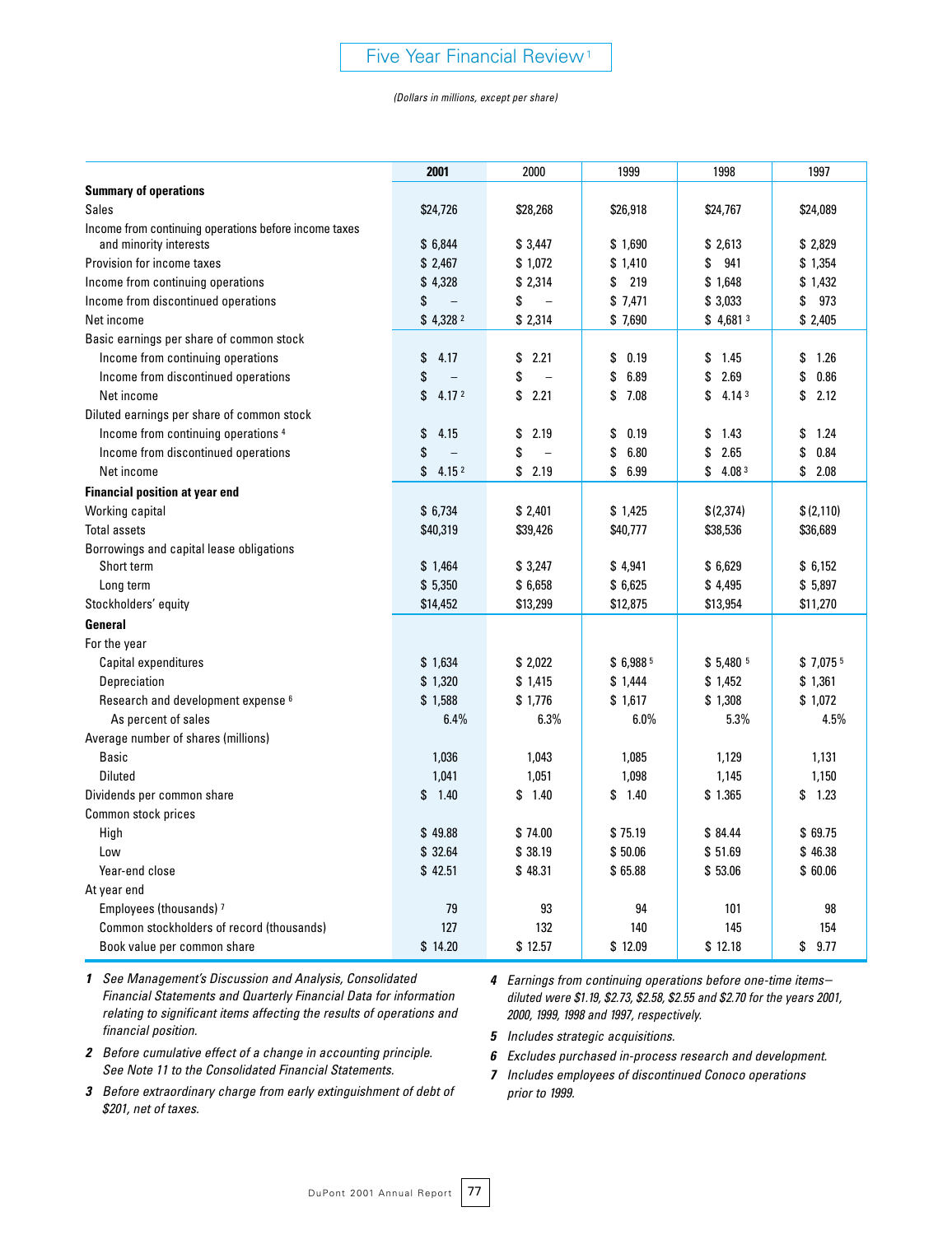Board of Directors

Charles O. Holliday, Jr. *Chairman of the Board and Chief Executive Officer*

Alain J. P. Belda *Chairman and Chief Executive Officer, Alcoa Inc. (producer of aluminum and alumina)*

Richard H. Brown *Chairman of the Board and Chief Executive Officer, EDS (global services company)* 

Curtis J. Crawford *Chairman of the Board, ON Semiconductor Company (semiconductor company)*

Louisa C. Duemling

Edward B. du Pont

Deborah C. Hopkins *Senior Advisor, Marakon Associates (management consulting firm)* Lois D. Juliber *Chief Operating Officer, Colgate-Palmolive Company (consumer products company)*

Göran Lindahl *Chairman Designate, Anglo American plc (mining and natural resources company)*

Masahisa Naitoh *Executive Vice Chairman, ITOCHU Corporation (global trading company)*

William K. Reilly *President and Chief Executive Officer, Aqua International Partners LP (finances water supply and wastewater treatment in developing countries) Former Administrator, U.S. Environmental Protection Agency*

H. Rodney Sharp, III

Charles M. Vest *President, Massachusetts Institute of Technology*

Louise B. Lancaster *Corporate Secretary Secretary to Corporate Governance, Environmental Policy and Strategic Direction Committees*

Mary E. Bowler Calissa W. Brown Steve C. Cozamanis Donald P. McAviney Peter C. Mester *Assistant Secretaries*

Veronica A. Thomas *Assistant Secretary Secretary to Audit and Compensation Committees*

# **Audit Committee**

Charles M. Vest (Chair) Curtis J. Crawford Deborah C. Hopkins Masahisa Naitoh H. Rodney Sharp, III

## **Compensation Committee**

Lois D. Juliber (Chair) Alain J. P. Belda H. Rodney Sharp, III

## **Corporate Governance Committee**

Curtis J. Crawford (Chair) Edward B. du Pont William K. Reilly

## **Environmental Policy Committee**

William K. Reilly (Chair) Louisa C. Duemling Göran Lindahl

# **Strategic Direction Committee**

Charles O. Holliday, Jr. (Chair) Alain J. P. Belda Richard H. Brown Lois D. Juliber Göran Lindahl

# DuPont Fellows

*Recognized leaders in their respective fields*

Edward Deyrup *DuPont Packaging & Industrial Polymers New Products and Processes*

Arthur W. Etchells *DuPont Engineering Technology Fluid Mechanics, Mixing, Process Equipment Analysis and Design*

Vlodek Gabara *DuPont Advanced Fiber Systems New products and processes for High Performance Fibers*

Keith Marchildon *DuPont Canada Polymerization, Polymer Processing*

Leo E. Manzer *DuPont Central Research & Development Homogeneous and Heterogeneous Catalysis*

Ralph N. Miller *DuPont Fluoroproducts Process Modeling, Distillation, VLE Data*

Charles J. Noelke *DuPont Fluoroproducts Process Engineering, Product/Process Development and Commercialization*

Rolando Pagilagan *DuPont Engineering Polymers Polymer Synthesis, Polymer Development*

V. N. Malli Rao *DuPont Fluoroproducts Chemistry, Catalysis, Process Development*

Leon S. Scott *DuPont Nylon Distillation, VLE Measurement , Process Development*

Noel C. Scrinver *DuPont Engineering Aqueous Electrolyte Thermodynamics, Environmental Physical Properties*

Zhi-Yuen Shen *DuPont Corporate Venture Superconductive Wireless* Hyunkook Shin *DuPont Nonwovens Fiber Spinning, Nonwovens Technology*

Harry Spinelli *DuPont Performance Coatings Polymer Development, Ink Jet Inks*

John H. Taylor *DuPont Information Technology IT Security, IT Governance, Organizational Knowledge, eBusiness, Technology Trends*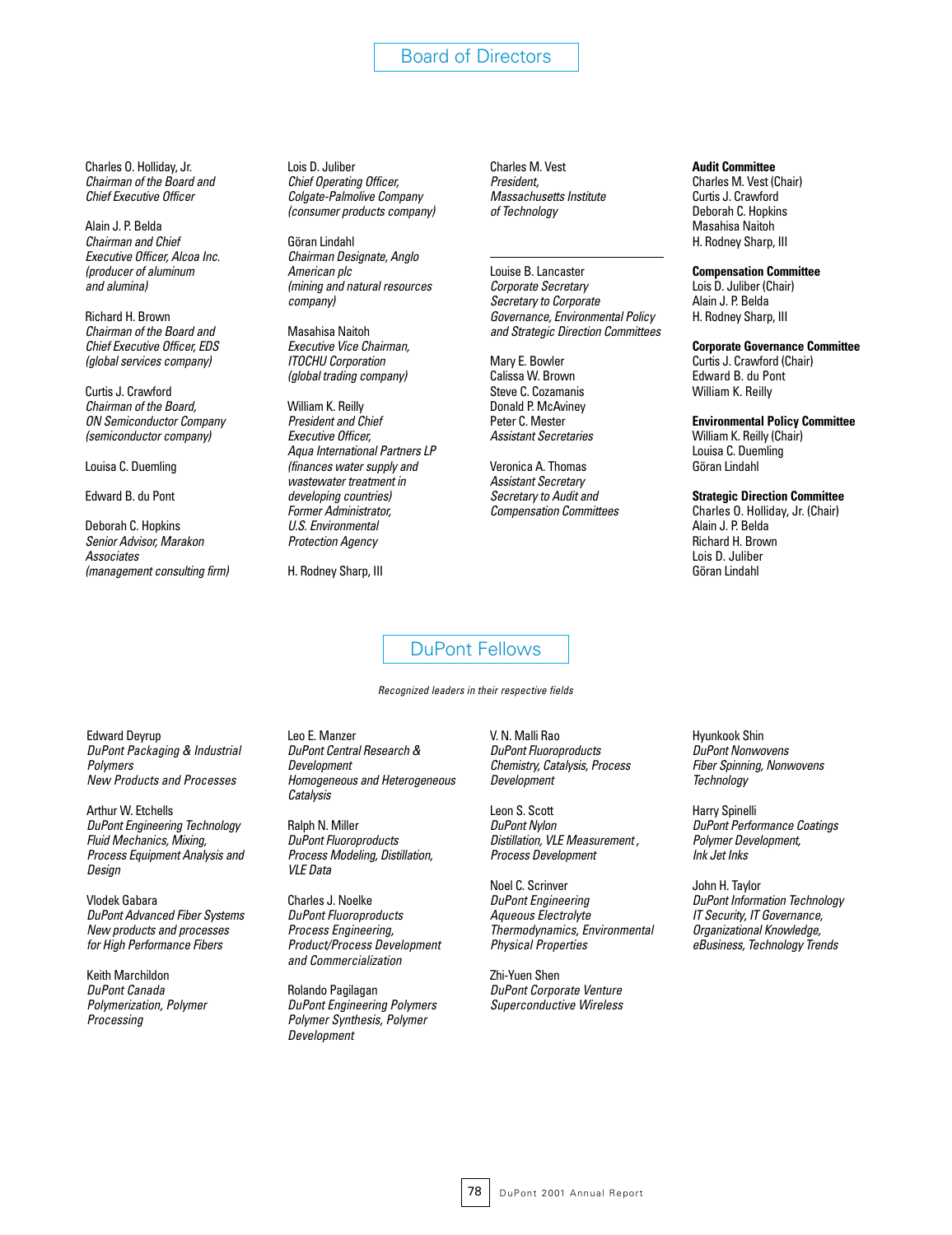# Corporate Directory

#### *The principal occupation of each officer is employment with the company.*

Richard J. Angiullo *Vice President & General Manager DuPont Fluoroproducts*

Roger W. Arrington *Vice President & Assistant General Counsel*

Edward J. Bassett *Vice President DuPont Capital Management*

David Bills *Vice President Corporate Plans*

Craig F. Binetti *Vice President & General Manager DuPont Packaging & Industrial Polymers*

James C. Borel *Vice President & General Manager DuPont Crop Protection* 

Serge Y. Borloz *Vice President & General Auditor*

Jane D. Brooks *Vice President DuPont Biotechnology Network*

Terry Caloghiris *Vice President & General Manager DuPont Engineering Polymers*

Jeffrey A. Coe *Vice President & General Manager DuPont Chemical Solutions Enterprise*

Thomas M. Connelly\* *Senior Vice President and Chief Science & Technology Officer*

Edward J. Donnelly *Group Vice President DuPont Coatings & Color Technologies*

Kathleen H. Forte *Vice President DuPont Global Public Affairs*

J. Erik Fyrwald *Vice President & General Manager DuPont Nutrition & Health*

William Ghitis *Vice President & General Manager DuPont Apparel*

Tom D. Gill, Jr. *Vice President Global Operations DuPont Engineering Polymers*

Richard R. Goodmanson\* *Executive Vice President & Chief Operating Officer*

Ann K. M. Gualtieri *Vice President DuPont Investor Relations*

Diane H. Gulyas *Group Vice President DuPont Electronic & Communication Technologies*

William J. Harvey *Vice President & General Manager DuPont Advanced Fiber Systems*

John W. Himes *Senior Vice President DuPont Corporate Strategy*

John C. Hodgson\* *Executive Vice President* 

Charles O. Holliday, Jr.\* *Chairman & Chief Executive Officer*

Henri Irrthum *Vice President DuPont Global Sourcing & Logistics Services*

John P. Jessup *Vice President & Controller*

Nancie S. Johnson *Vice President DuPont Government Affairs*

W. Donald Johnson *Group Vice President DuPont Operations & Services*

Jeffrey L. Keefer *Vice President & General Manager DuPont White Pigment & Mineral Products*

D. S. Kim *President DuPont Asia Pacific*

Ellen J. Kullman *Group Vice President DuPont Safety & Protection*

John R. Lewis *Vice President & General Manager DuPont Performance Coatings*

Don R. Linsenmann *Vice President & Corporate Champion Six Sigma*

George F. MacCormack *Group Vice President DuPont Textiles & Interiors*

Willie C. Martin *President – U.S. Region Vice President – Operations DuPont Polyester*

Marshall G. McClure *Vice President Tax*

Richard L. McConnell *President & Chief Operating Officer Pioneer Hi-Bred International*

Steven R. McCracken *Group Vice President DuPont Textiles & Interiors*

Keith R. McLoughlin *Vice President & General Manager DuPont Nonwovens*

Eric G. Melin *Vice President & General Manager DuPont Performance Coatings*

David B. Miller *Vice President & General Manager DuPont Electronic Technologies*

Howard L. Minigh *Group Vice President DuPont Agriculture & Nutrition*

Stacey J. Mobley\* *Senior Vice President, Chief Administrative Officer & General Counsel*

Douglas W. Muzyka *President & General Manager DuPont Mexico*

Craig G. Naylor *Group Vice President DuPont Performance Materials*

Richard C. Olson *Vice President eBusiness Solutions*

Harry Parker *Vice President & General Manager DuPont Surfaces*

Gary M. Pfeiffer\* *Senior Vice President & Chief Financial Officer*

James B. Porter *Vice President DuPont Engineering & Operations*

Chester D. Pribonic *Vice President & General Manager DuPont Display Technologies*

Vernon R. Rice *Vice President & Assistant General Counsel*

Robert Ridout *Vice President DuPont Information Systems & Chief Information Officer* Thomas L. Sager *Vice President & Assistant General Counsel*

Francine P. Cheeseman Shaw *Vice President & General Manager DuPont Global Services Business*

Susan M. Stalnecker *Vice President & Treasurer*

Paul V. Tebo *Vice President DuPont Safety, Health & Environment*

Alan R. Titus *Vice President & General Manager*

Henrique Ubrig *President DuPont South America*

Henry B. Voigt *Vice Chairman & Chief Operating Officer DuPont Teijin Films*™

Mathieu Vrijsen *President DuPont Europe, Middle East & Africa*

Kenneth W. Wall *Vice President & General Manager DuPont Nylon Intermediates, Specialties & Polymers*

Eduardo W. Wanick *Vice President Private Equity Investments*

Alan S. Wolk *Vice President & General Manager DuPont Global Flooring*

Masatoshi Yamamoto *President DuPont K.K. – Japan*

Dennis Zeleny\* *Senior Vice President Global Human Resources*

*\* Member, Office of the Chief Executive*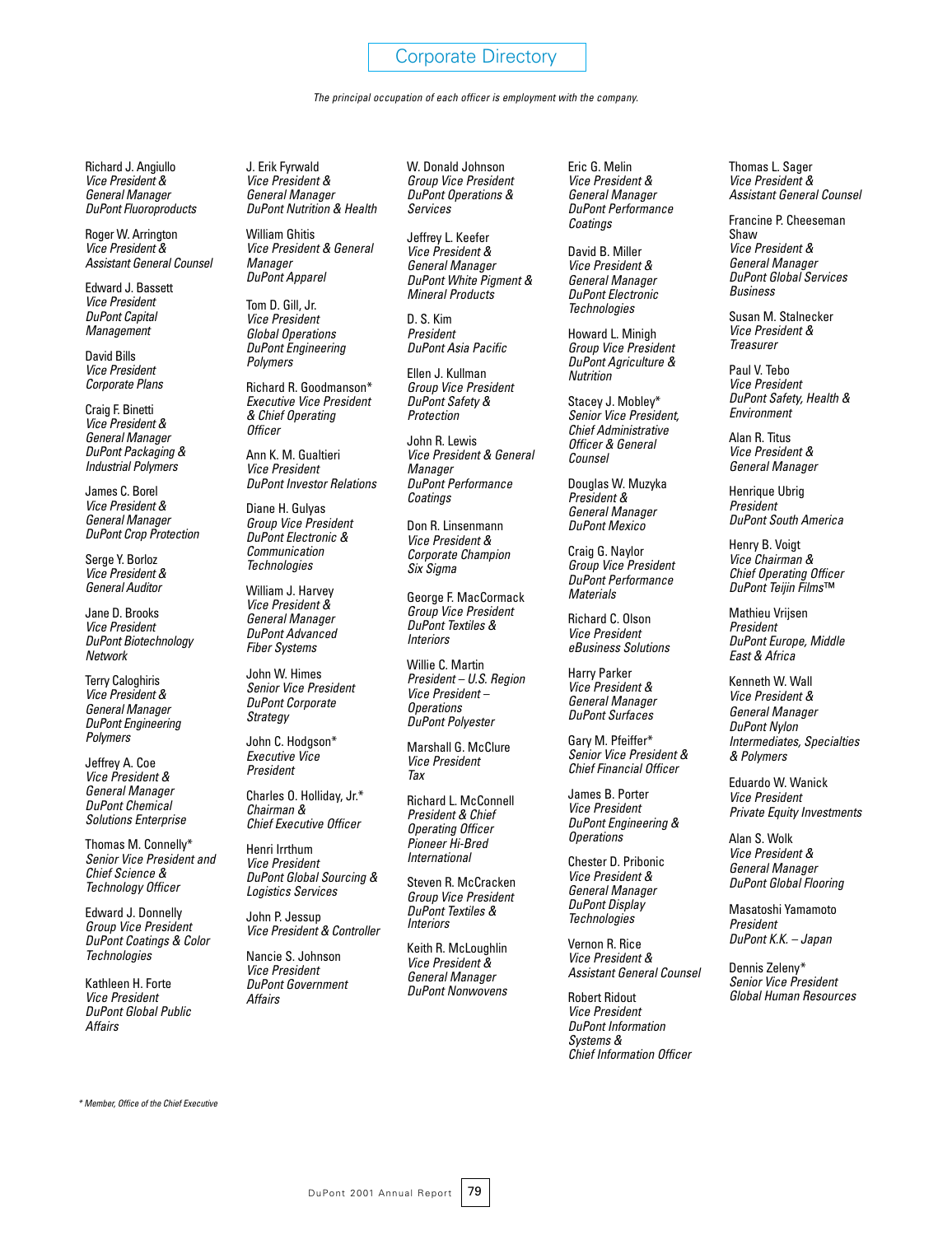## **Corporate Headquarters**

E. I. du Pont de Nemours and Company 1007 Market Street Wilmington, DE 19898 Telephone: 302 774-1000 E-mail: **find.info@usa.dupont.com**

## **2002 Annual Meeting**

The annual meeting of the shareholders will be held at 10:30 a.m., Wednesday, April 24, in The Playhouse Theatre in the DuPont Building, 1007 Market Street, Wilmington, Delaware.

# **Stock Exchange Listings**

DuPont common stock is listed on the New York Stock Exchange, Inc. (Symbol DD) and on certain foreign exchanges. Quarterly high and low market prices, as reported on the NYSE Composite Transactions Tape, are shown in the Quarterly Financial Data Page.

DuPont preferred stock is listed on the New York Stock Exchange, Inc. (Symbol DDPrA for \$3.50 series and Symbol DDPrB for \$4.50 series).

## **Dividends**

Common and preferred dividends are usually declared in January, April, July and October. Dividends on common stock are usually paid on or about March 14, June 12, September 12 and December 14. Preferred dividends are paid on or about the 25th of January, April, July and October.

## **Independent Accountants**

PricewaterhouseCoopers LLP Two Commerce Square, Suite 1700 2001 Market Street Philadelphia, PA 19103

## **Shareholder Services**

Inquiries from shareholders about stock accounts, transfers, certificates, dividends (including direct deposit and reinvestment), name or address changes and electronic receipt of proxy materials may be directed to DuPont's stock transfer agent:

EquiServe Trust Company N.A. P.O. Box 2500 Jersey City, NJ 07303-2500 or call: in the United States and Canada – 888 983-8766 (toll free) other locations – 201324-0313 for the hearing impaired – TDD: 201222-4955

or visit EquiServe's home page at **http://www.equiserve.com**

## **Investor Relations**

Institutional investors and other representatives of financial institutions should contact:

E. I. du Pont de Nemours and Company DuPont Investor Relations 1007 Market Street – D-11018 Wilmington, DE 19898 or call 302 774-4994

## **Bondholder Relations**

E. I. du Pont de Nemours and Company DuPont Finance 1007 Market Street – D-8028 Wilmington, DE 19898 or call 302 774-3086

## **DuPont on the Internet**

Financial results, news and other information about DuPont can be accessed from DuPont's home page on the Internet at **http://www.dupont.com** This page includes links to important sites such as products and services, financial reports, SEC Edgar filings, data book, news releases, environmental information and career opportunities.

### **Product Information / Referral**

From the United States and Canada: 800 441-7515 From other locations: 302 774-1000 E-mail: **find.info@usa.dupont.com** On the Internet: **http://www.dupont.com**

## **Printed Reports Available to Shareholders**

The following company reports may be obtained, without charge:

- 1. 2001 Annual Report to the Securities and Exchange Commission, filed on Form 10-K; 2. Quarterly reports to the Securities and
- Exchange Commission, filed on Form 10-Q;
- 3. 2001 DuPont Sustainable Growth Progress Report. (Details the company's progress in addressing the three components of sustainable growth – environmental improvement, social value and shareholder value.)

## This report and more environmental information are available on the Internet at: **http://www.dupont.com/corp/social/SHE/ index.html**

Requests should be addressed to: DuPont Corporate Information Center BMP10 – 2200 Suites P.O. Box 80010 Wilmington, DE 19880-0010 or call 302 774-5991 E-mail: **find.info@usa.dupont.com**

Services for Shareholders

## **Online Account Access**

Registered shareholders may access their accounts and obtain online answers to stock transfer questions by signing up for Internet account access. Call toll-free 877 843-9327 (outside the United States and Canada, call 201 536-8071) to obtain by mail a temporary personal identification number and information on viewing your account over the Internet.

# **Dividend Reinvestment Plan**

An automatic dividend reinvestment plan is available to all registered shareholders. Common or preferred dividends can be automatically reinvested in DuPont common stock. Participants also may add cash for the purchase of additional shares. A detailed account statement is mailed after each investment. Your account can also be viewed over the Internet if you have Online Account Access (see above). To enroll in the plan, please contact EquiServe (listed above).

## **Online Delivery of Proxy Materials**

You may elect to receive proxy materials electronically next year in place of printed materials. Doing so will save DuPont printing and mailing expenses,

reduce environmental impact, and provide you immediate access to the annual report, proxy statement and voting form when they become available.

Sign up at these Internet sites:

Registered shareholders (those with certificates or participating in DuPont's dividend reinvestment plan): **http://www.econsent.com/dd/**

Shareholders with brokerage or bank accounts: **http://www.icsdelivery.com** (See this web site for the list of brokers and banks which offer this capability.)

Note: sign-up will apply to all companies in your brokerage or bank account.

## **Direct Deposit of Dividends**

Registered shareholders who would like their dividends directly deposited in a U.S. bank account should contact EquiServe (listed above).

## **DuPont Magazine**

Shareholders who are interested in learning more about the company's products and the contributions they make to society may request a free, one-year subscription to DuPont Magazine. Call 800 228-2558.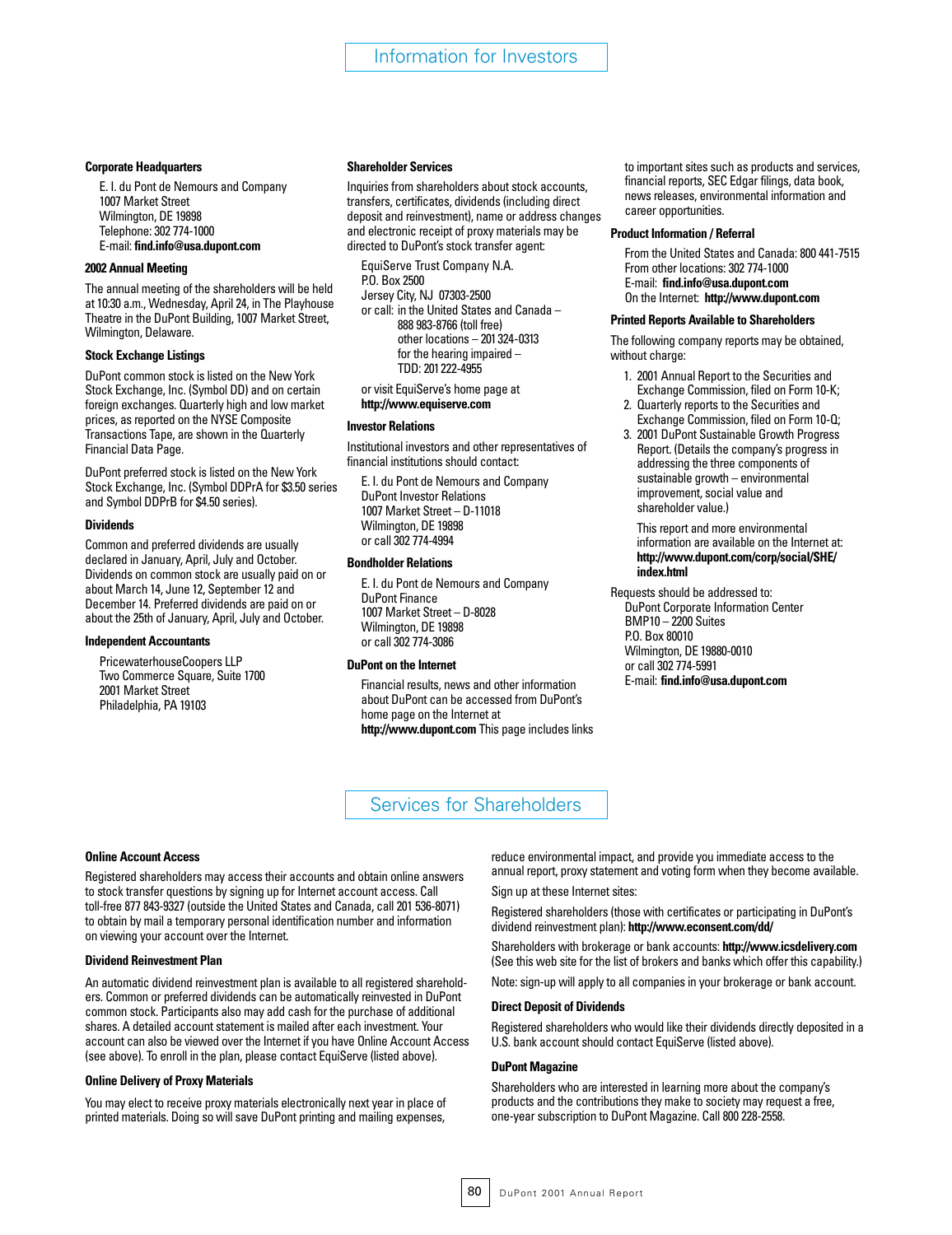Designed by Adler Design Group, Inc.

Cover printed on SAPPI Fine Paper's 80# Lustro Gloss Cover produced using DuPont™ RPS Vantage® titanium dioxide.

On the cover: The golf shirt, from Cutter & Buck, features Coolmax® performance fabric.